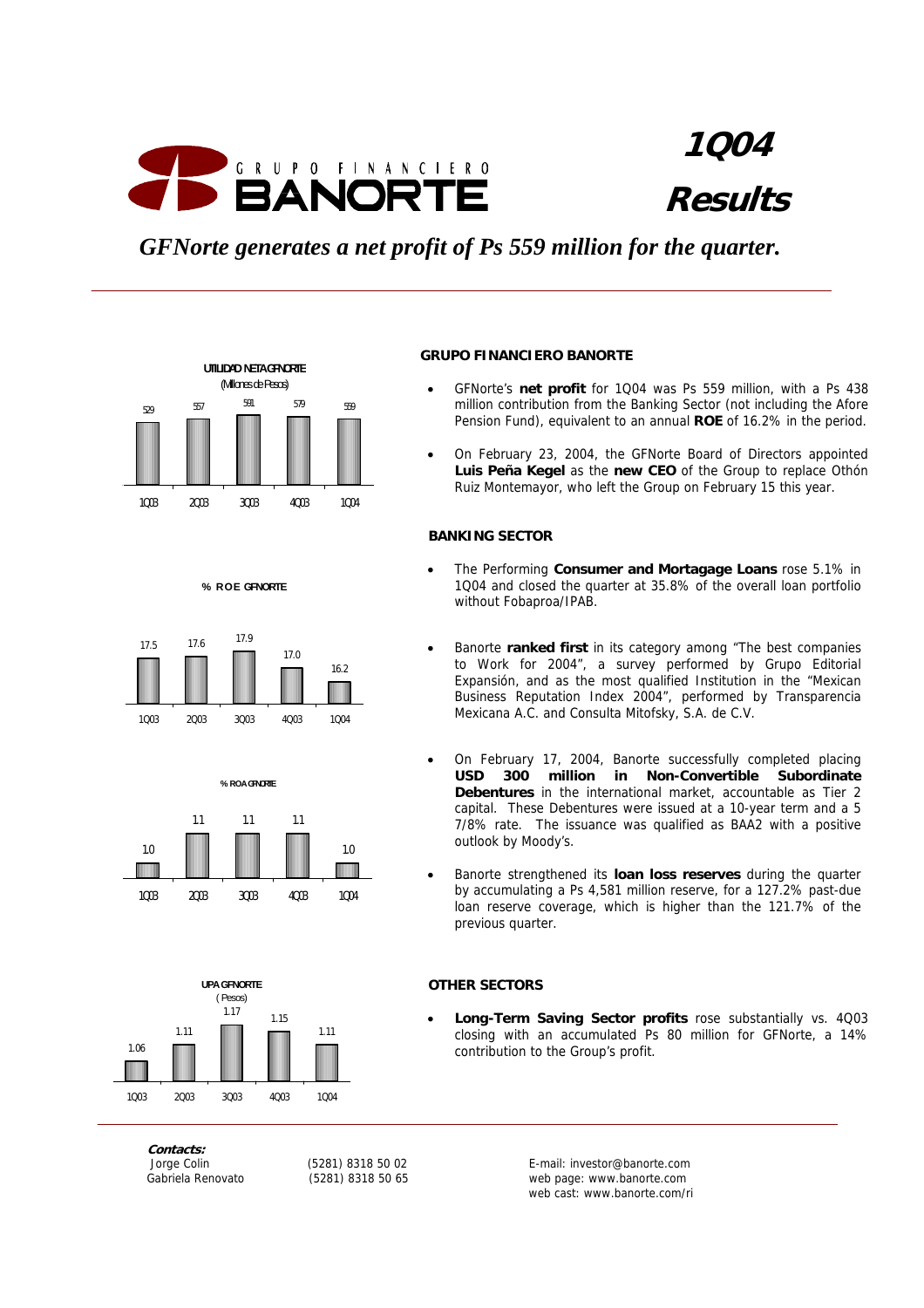





 **MARGEN DE INTERES NETO**

**INGRESO NO FINANCIERO** (Millones de Pesos)







#### **Highlights**

#### **BANKING SECTOR**

#### **Net Income**

The accumulated Net Income in the quarter was Ps 438.4 million (excluding the Afore) with a larger contribution of Non Interest Income than in 4Q03.

#### **Net Interest Margin**

The Net Interest Margin dropped slightly from 4.2% in 4Q03 to 4.1% in 1Q04 because the Deposit mix was better in 4Q03 given the seasonallity at year end.

#### **Non-Interest Income**

The quarterly Non Interest Income was 21.5% higher than in the previous quarter as there were good results in the Trading Income and higher Service Fees.

#### **Non-Interest Expense**

The Non Interest Expenses dropped by 1.1% vs. 4Q03 given the reduction in Administration and Promotion Expenses and in Other Taxes.

#### **Capitalization**

The quarter closed with a 15.4% capitalization rate vs. 12.7% in 4Q03. This increase was mainly due to the issuance of USD 300 million in Non Convertible Subordinate Debentures and to the profit generated in the period.

#### **Loan Portfolio**

At the close of March 2004, the Loan Portfolio without Fobaproa /IPAB showed a Ps 74,646 million balance; a 0.1% increase vs. the previous period. For the first time the loan portfolio is greater than the Fobaproa/IPAB portfolio.

#### **Asset Quality**

The quarter closed with a past-due loan balance of Ps 3,603 million, giving a total past-due loan ratio of 2.4% and a past-due loan reserve coverage of 127%.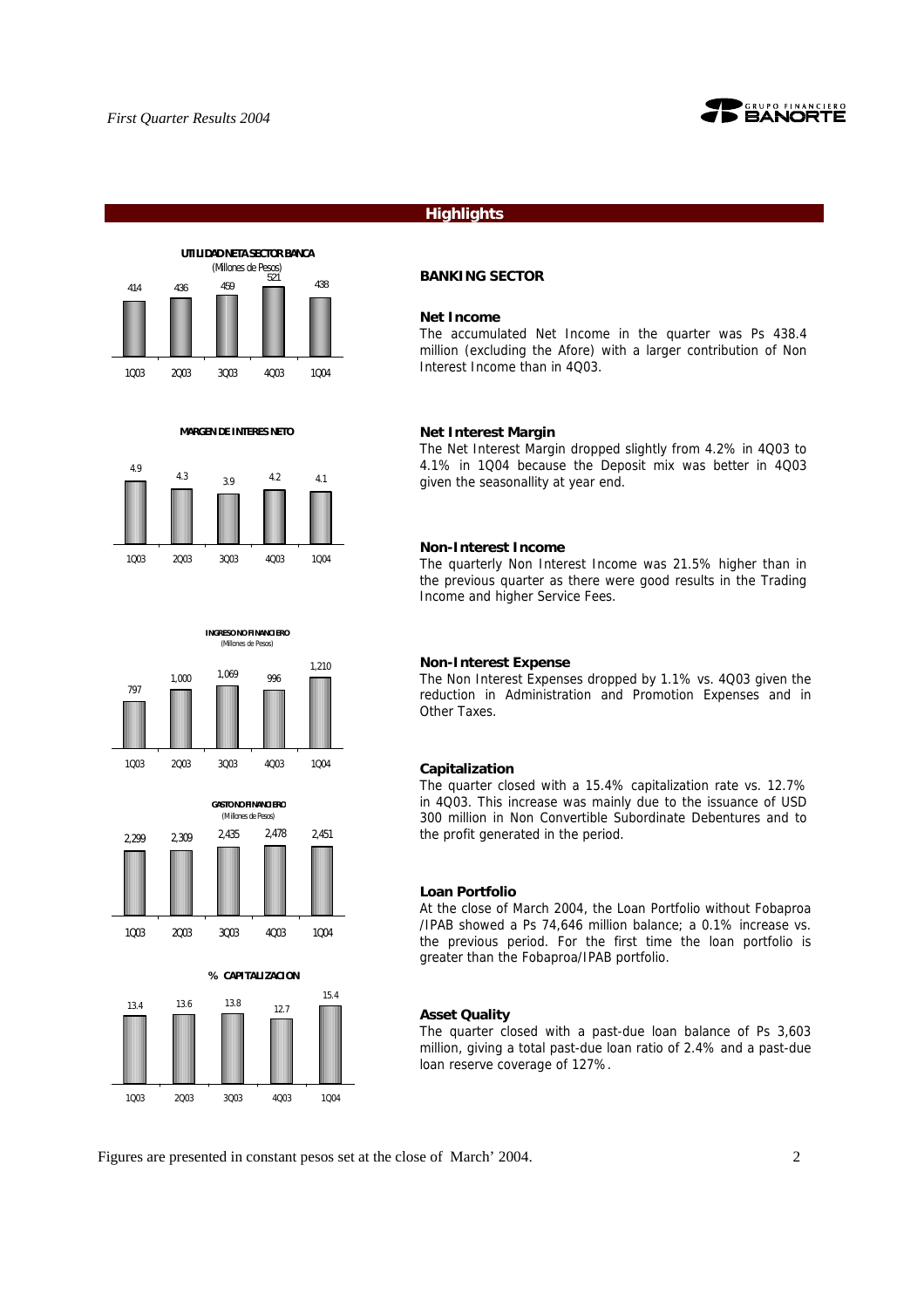

#### **Executive Summary**

**Grupo Financiero Banorte and its subsidiaries (GFNORTE)** announced today its results for the First Quarter of 2004 (1Q04), reporting a Net Profit of Ps 559 million in the quarter, 6% higher than in the same quarter last year, and 3% lower vs. the previous quarter. The accumulated profit for 2004 enabled the Group to obtain an annualized Capital Return of 16.2%.

During the 1Q04, the Banking Sector showed a Ps 438 million profit, 6% higher than in 1Q03. The Banking Sector contributed 78% to the Group's profits. These results can be explained by three reasons: 1.- the successful transformation of the tradition banking business in this Sector of GFNorte, that has enabled it to make up for the drop in net interest margin derived from the declining interest rates; 2.- an increase in loan placement, commercial reactivation of the network acquired from Bancrecer; and 3.- higher Non Interest Income.

The 1Q04 Net Interest Margin was 4.1%, 0.1% lower than in 4Q03 because the improvement in the loan portfolio mix was offset by the narrowing differential between the TIIE and Cetes rates, which went from 43 basis points in 4Q03 to 33bp in 1Q04, due to seasonality and an accounting reclassification.

The Non Interest Income rose 21% vs. the 4Q03, due to higher Service Fees and Trading Income resulting from proper handling of the risk positions. These factors, along with higher Recovery Banking income increased the non interest income by 52% vs. 1Q03.

The Non Interest Expense fell by 1% vs. the previous quarter because of the seasonal effects and rose by 7% vs. the same quarter last year as a result of the expenses aimed to support the business growth. The efficiency ratio of 1Q04 was 76%, an improvement over the 81% obtained in 4Q03.

Non-interest bearing Demand Deposits grew by 14% between 1Q03 and 1Q04, which confirms our strategy to optimize our funding cost. On the other hand, the Total Deposits (excluding on behalf of third parties deposits) closed 1Q04 with a balance of Ps 160,098 million.

Banorte continues to increase its loan portfolio. As of March 2004, the total portfolio closed at Ps 149,098 million. The Traditional Banking loan portfolio (without Fobaproa / IPAB and the Recovery Banking portfolio), rose by 19% vs. 1Q03 and maintain a similar level vs. 4Q03, to reach a Ps 71,374 million balance. Commercial and Corporate loans also showed a quarterly 2% growth and a 13% drop, respectively, and with respect to 1Q03, a 34% growth and a 23% drop, respectively, to close the period at Ps 24,007 million and Ps 13,428 million.

During 1Q04, Consumer loans were the most dynamic. This helped make up for the declining interest rates with a wider margin portfolio. Payroll loans grew by 18% vs. 4Q03 and 117% vs. 1Q03, reaching a Ps 1,451 million balance. On the other hand Credit Cards and Car Loans showed quarterly growths of 5% and 8%, respectively, and 57% and 50% vs. last year, to close with balances of Ps 3,010 million and Ps 5,496 million. Housing loans kept their upward trend to close the first quarter with a balance of Ps 14,413 million, reaching a quarterly growth of 5% and an annual growth of 26%.

Regarding asset quality, the Banking Sector ended 1Q04 with a past-due loan portfolio balance of Ps 3,603 million, for a past-due loan ratio of 2.4%. Reserve Coverage of past-due loans closed the quarter at 127%.

The Long Term Saving Sector, made up of the Afore, Pension and Insurance companies, generated a profit for GFNorte equal to Ps 80 million in 1Q04, a level similar to that of 1Q03 and well above last quarter's level.

The Brokerage Sector, on the other hand, obtained a Ps 29 million profit, 326% higher than last year's; whereas the Auxiliary Organization Sector's profit was Ps 17 million, with a 19% drop vs. last year.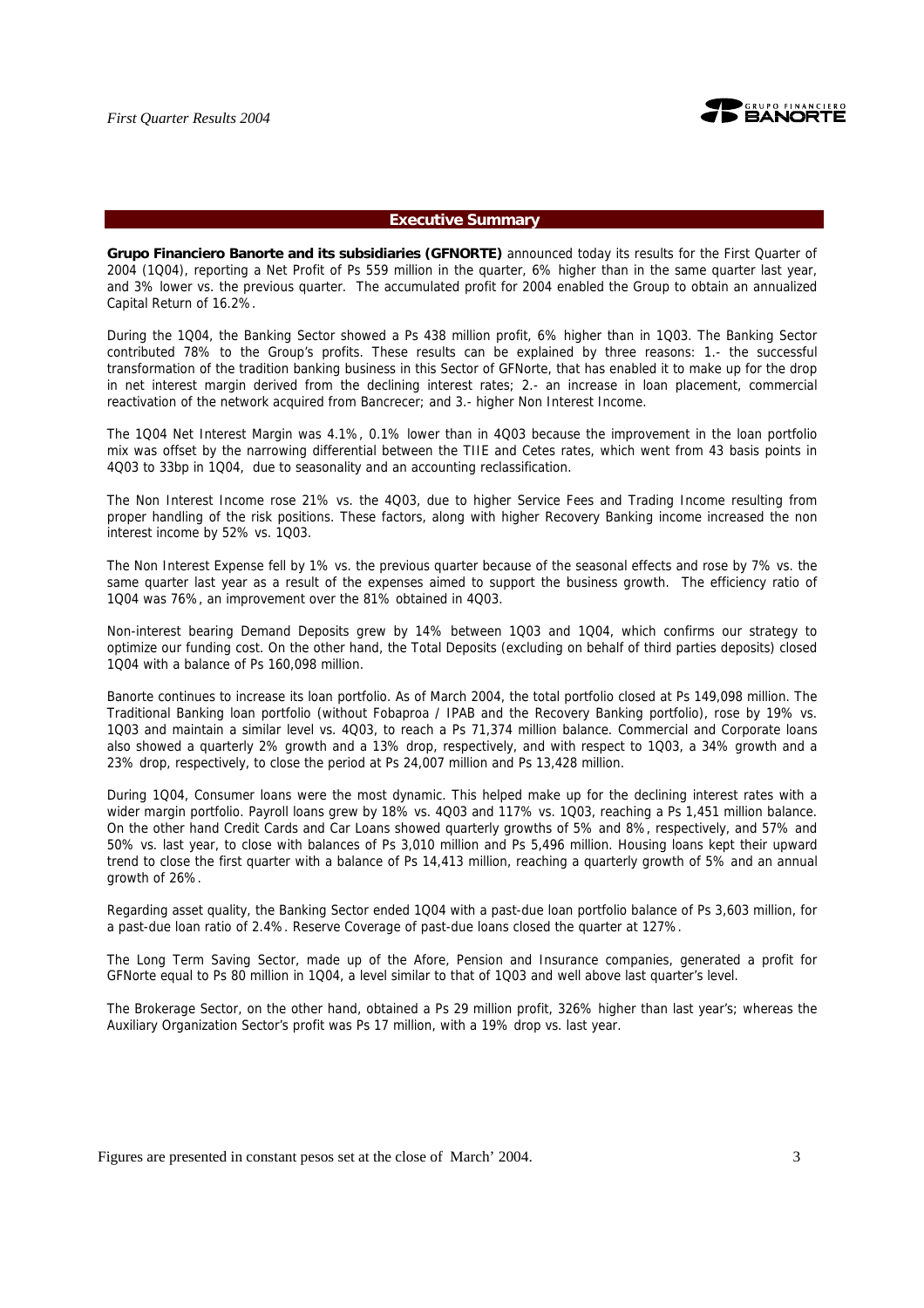

# **Grupo Financiero Banorte**

| <b>Grupo Financiero Banorte Earnings</b>       |       | <b>QUARTER</b> |                          |
|------------------------------------------------|-------|----------------|--------------------------|
| (Millions of Pesos)                            | 1003  | 4003           | 1004                     |
|                                                |       |                |                          |
| Banco Mercantil del Norte (1)                  | 296.1 | 257.8          | 326.7                    |
| Banco del Centro                               | 117.5 | 262.9          | 111.7                    |
| <b>Banking Sector</b>                          | 413.6 | 520.7          | 438.4                    |
| Brokerage Sector (Brokerage House)             | 6.9   | 29.3           | 29.4                     |
| Generali México Compañía de Seguros, S.A.      |       | 1.1            | 1.5                      |
| Afore                                          | 38.0  | 10.9           | 38.4                     |
| Insurance                                      | 24.9  | 9.6            | 16.5                     |
| Annuities                                      | 17.2  | (17.0)         | 23.5                     |
| <b>Long-Term Saving Sector</b>                 | 80.1  | 4.4            | 79.9                     |
| Leasing                                        | 5.2   | 7.7            | 8.5                      |
| Factoring                                      | 8.4   | 6.8            | 4.2                      |
| Warehousing                                    | 4.9   | 7.8            | 4.1                      |
| <b>Bonding</b>                                 | 2.1   | 3.5            | $\overline{\phantom{a}}$ |
| <b>Auxiliary Organization Sector</b>           | 20.7  | 25.9           | 16.7                     |
| G. F. Banorte [holding]                        | 7.7   | (1.7)          | (5.4)                    |
| <b>Total</b><br>96.11% owned by GFNorte.<br>1) | 529.0 | 578.7          | 559.0                    |

| <b>GFNorte Income Statement</b>          | <b>QUARTER</b> |         |         |  |
|------------------------------------------|----------------|---------|---------|--|
| (Millions of Pesos)                      | 1Q03           | 4Q03    | 1004    |  |
| Net Interest Income (NII)                | 2.409.6        | 2,196.2 | 2,110.5 |  |
| + REPOMO-Margin                          | 15.7           | 21.2    | 0.7     |  |
| = NET Interest Income after Repomo       | 2,425.3        | 2,217.4 | 2,111.2 |  |
| - Loan Loss Provisions                   | 245.9          | (0.7)   | 119.4   |  |
| - Loss Sharing Provisions                | 31.9           | 5.8     | 12.0    |  |
| =Net Interest Income after Provisions    | 2,147.4        | 2,212.4 | 1,979.8 |  |
| + Non Interest Income                    | 1,131.2        | 1,303.3 | 1,648.9 |  |
| = Total Operating Income                 | 3.278.6        | 3,515.7 | 3,628.7 |  |
| - Non Interest Expense                   | 2,568.1        | 2,801.2 | 2,777.8 |  |
| $=$ Net Operating Income                 | 710.5          | 714.6   | 850.9   |  |
| Non Operating Income (Expense) Net       | (139.5)        | (119.2) | (172.2) |  |
| $=$ Pre-tax Income                       | 571.0          | 595.4   | 678.7   |  |
| - Income Tax & profit sharing            | 91.5           | 48.3    | 146.0   |  |
| - Tax on asset                           | 9.0            | 8.2     | 17.1    |  |
| - Deferred Income Tax & profit sharing   | (36.7)         | (26.6)  | (10.6)  |  |
| $=$ Net Income before Subsidiaries       | 507.3          | 565.6   | 526.1   |  |
| + Undistributed Earnings of Subsidiaries | 70.3           | 34.0    | 83.0    |  |
| =Net Income-contin. Operation            | 577.5          | 599.6   | 609.2   |  |
| + Extraordinary Items, net               |                |         |         |  |
| - Minoritary Income                      | 48.5           | 20.9    | 50.2    |  |
| =Total Net Income                        | 529.0          | 578.7   | 559.0   |  |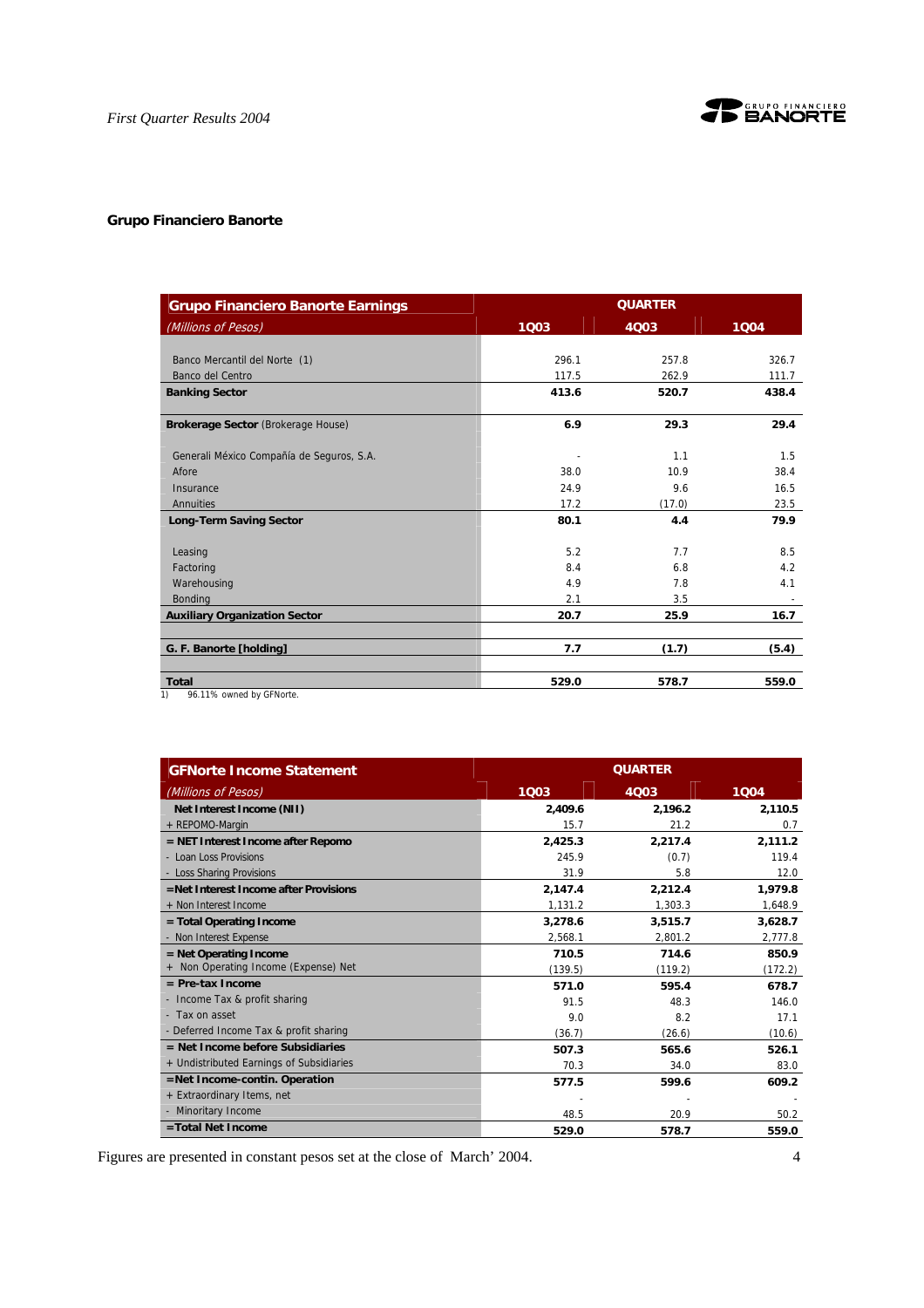

| <b>Group's Balance Sheet Highlights</b>        |         |         |         |
|------------------------------------------------|---------|---------|---------|
| (Millions of Pesos)                            | 1003    | 4Q03    | 1004    |
| Performing loans excluding Fobaproa - IPAB (1) | 62.599  | 74.447  | 74.782  |
| <b>FOBAPROA Loans</b>                          | 89.668  | 77.006  | 74,452  |
| Past Due Loans                                 | 3.597   | 3.623   | 3,654   |
| <b>Total Loans</b>                             | 155.864 | 155.076 | 152,888 |
| <b>Loan Loss Reserves</b>                      | 4.557   | 4.389   | 4,637   |
| <b>Total Assets</b>                            | 204.736 | 216.789 | 211,931 |
| <b>Total Deposits</b>                          | 160.497 | 165.190 | 159.986 |
| Equity                                         | 13,222  | 14.603  | 14,862  |
| Assets under Management (2)                    | 349.517 | 402.055 | 410.401 |

1) Excludes Fobaproa-IPAB notes and loans to IPAB that are accounted in the Loans to Government Entities line.

2) Includes Deposits, On behalf of Third Parties Deposits and Mutual Funds of the Banking Sector, Assets under management of the Brokerage Sector and those of the Afore.

| <b>GFNorte Share Data</b>               | <b>QUARTER</b> |       |       |  |  |
|-----------------------------------------|----------------|-------|-------|--|--|
|                                         | 1003           | 4Q03  | 1004  |  |  |
| Net Income per Share (Pesos)            | 1.06           | 1.15  | 1.11  |  |  |
| Dividends per Share (Pesos)             |                | 0.71  |       |  |  |
| Book Value per Share (1) (Pesos)        | 24.63          | 27.15 | 27.59 |  |  |
| Shares Outstanding (Millions of Shares) | 499.9          | 504.6 | 504.6 |  |  |
| Price (Pesos)                           | 24.99          | 39.00 | 43.93 |  |  |
| P/BV (Times)                            | 1.01           | 1.44  | 1.59  |  |  |
| Market Cap (Millions of Dollars)        | 1,160          | 1.751 | 1,990 |  |  |
| 1) Excluding Minority holdings.         |                |       |       |  |  |

| <b>Group's Financial Ratios</b>      |        | <b>QUARTER</b> |        |  |  |
|--------------------------------------|--------|----------------|--------|--|--|
|                                      | 1003   | 1004<br>4Q03   |        |  |  |
| Profitability                        |        |                |        |  |  |
| <b>ROA</b> (1)                       | 1.0%   | 1.1%           | 1.0%   |  |  |
| ROE(2)                               | 17.5%  | 17.0%          | 16.2%  |  |  |
| <b>Operation</b>                     |        |                |        |  |  |
| Efficiency Ratio (3)                 | 72.5%  | 80.0%          | 73.9%  |  |  |
| <b>Assets Quality</b>                |        |                |        |  |  |
| Past Due Loans to Total Loans        | 2.3%   | 2.3%           | 2.4%   |  |  |
| Loan Loss Reserves to past Due Loans | 126.7% | 121.2%         | 126.9% |  |  |

1) Annualized earnings as a percentage of the average of quarterly assets over the period (Excluding Minority holdings).

2) Annualized earnings as a percentage of the average of quarterly equity over the period. (Excluding Minority holdings).

3) Non Interest Expense / (Total Operating Income – Repomo Margin + Loan Loss Provisions)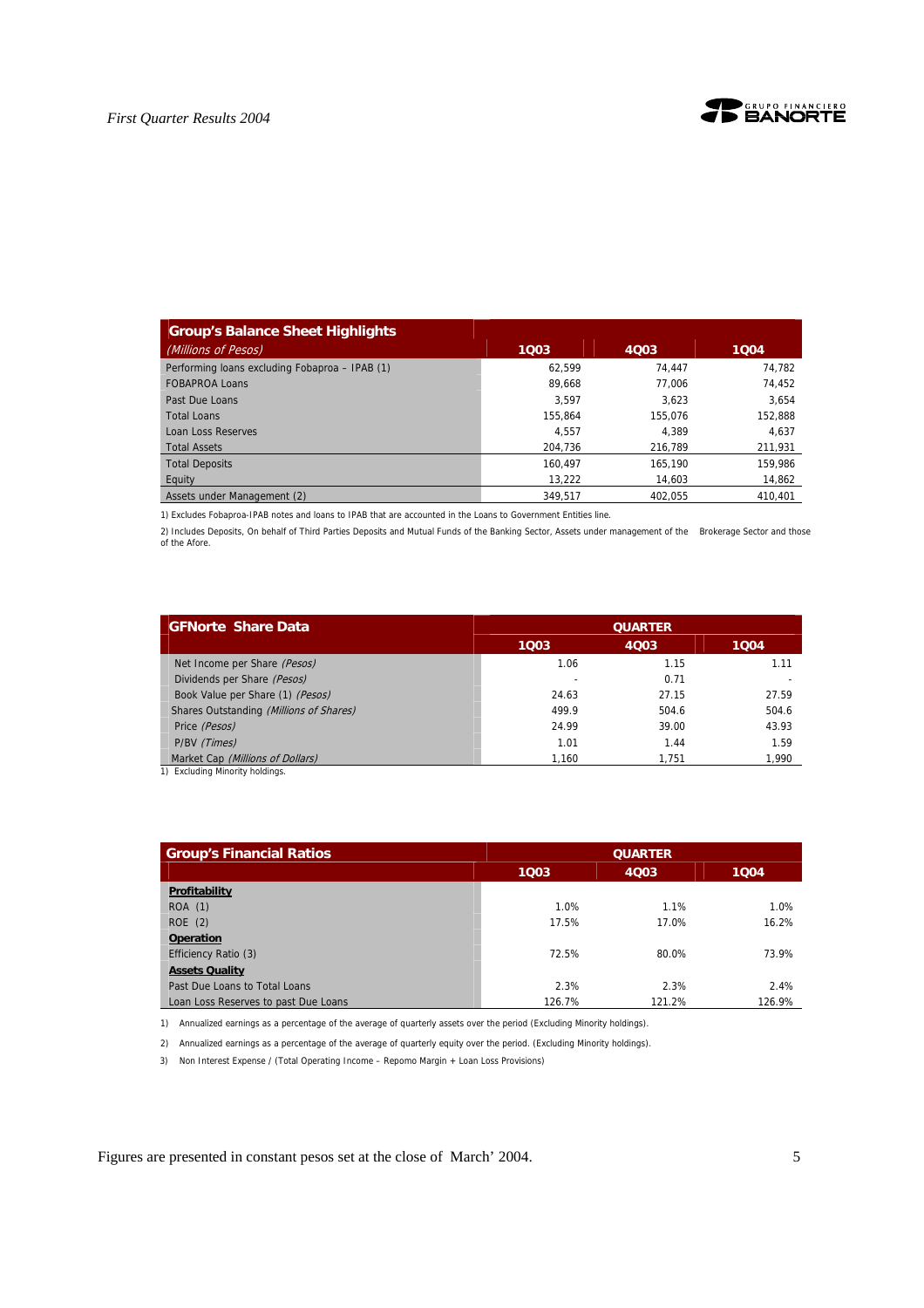



### **Banking Sector**

| <b>Banking Sector's Financial Ratios</b> | <b>QUARTER</b> |        |        |  |  |
|------------------------------------------|----------------|--------|--------|--|--|
|                                          | 1003           | 4Q03   | 1004   |  |  |
| Profitability                            |                |        |        |  |  |
| NIM before Repomo (1)                    | 4.9%           | 4.2%   | 4.1%   |  |  |
| ROA (2)                                  | 0.8%           | 1.0%   | 0.9%   |  |  |
| ROE (3)                                  | 15.9%          | 17.9%  | 14.9%  |  |  |
| <b>Operation</b>                         |                |        |        |  |  |
| Efficiency Ratio (4)                     | 73.9%          | 80.9%  | 76.1%  |  |  |
| <b>Assets Quality</b>                    |                |        |        |  |  |
| % Past Due Loans with Fobaproa           | 2.3%           | 2.4%   | 2.4%   |  |  |
| % Past Due Loans w/o Fobaproa            | 5.6%           | 4.8%   | 4.8%   |  |  |
| Loan Loss Reserves to past Due Loans     | 127.2%         | 121.7% | 127.2% |  |  |
| Growths(5)                               |                |        |        |  |  |
| Loans w/o Fobaproa - IPAB                | $1.2\%$ (7)    | 5.0%   | 0.1%   |  |  |
| <b>Traditional Deposits</b>              | 0.9%           | 12.9%  | 9.7%   |  |  |
| <b>Total Deposits</b>                    | 13.1%          | 9.2%   | (0.3)% |  |  |
| Capitalization                           |                |        |        |  |  |
| Net Capital/ Credit Risk Assets (6)      | 10.9%          | 16.9%  | 21.3%  |  |  |
| Total Capitalization Ratio (6)           | 13.4%          | 12.7%  | 15.4%  |  |  |

1) MIN= Annualized Net Interest Margin before REPOMO / Average Earnings Assets.

2) Annualized earnings as a percentage of the average of quarterly assets over the period.

3) Annualized earnings as a percentage of the average of quarterly equity over the period.

4) Non Interest Expense / (Total Operating Income – Repomo Margin + Loan Loss Provisions)

5) Growth versus the previous period.

6) The Banking Sector Ratio is included for information purposes. A ratio for each bank is presented in the capitalization section.

7) Excludes the sale of loans to Sólida Administradora de Portafolios for Ps 1.9 billion and the Ps 6.8 billion payment of the loans granted to a federal government financial entity at the end of 4Q02.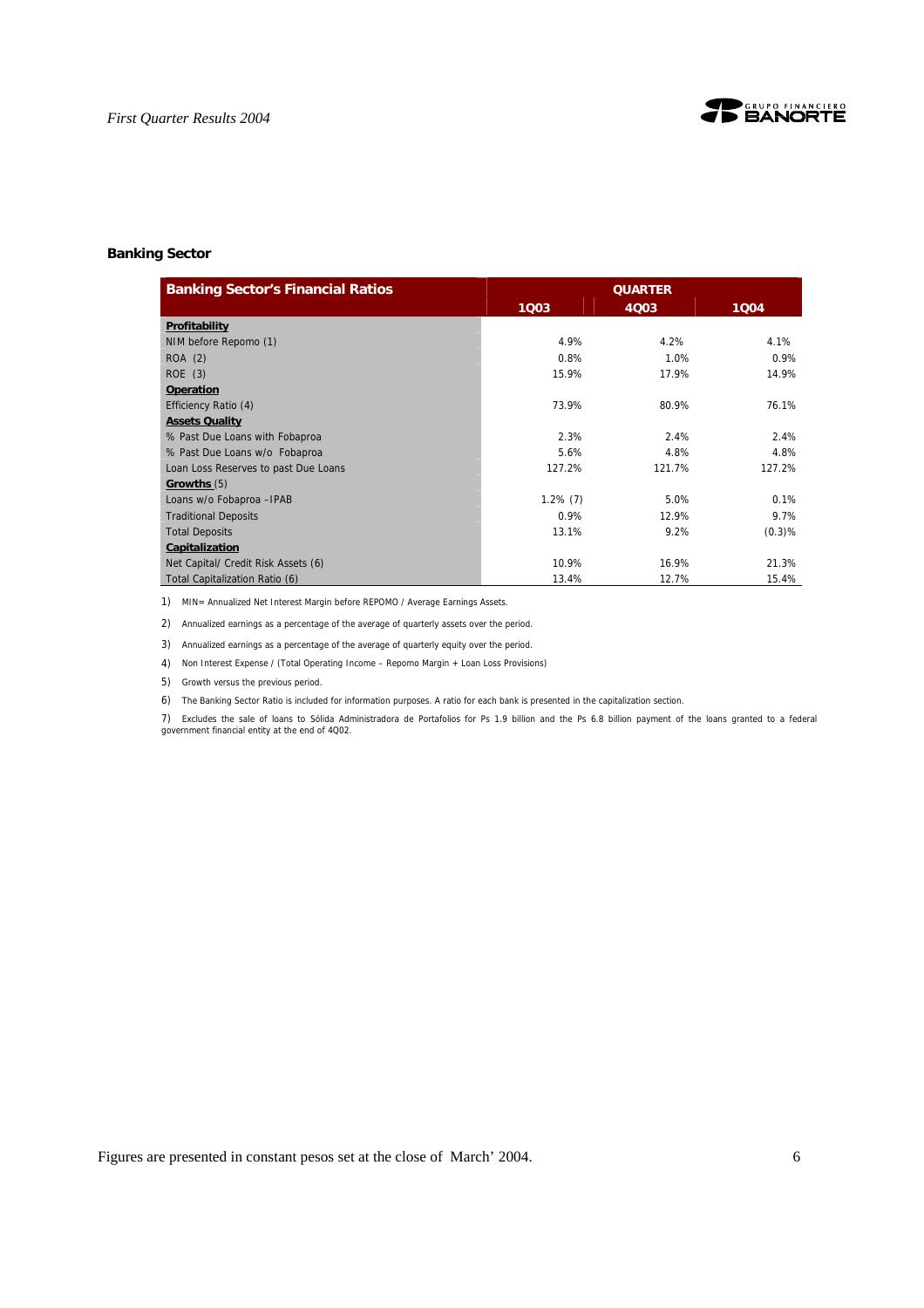

## **Information by Sectors**

#### **1.- Banking Sector**

| <b>Income Statement</b>                  | <b>QUARTER</b> |         |         |  |  |
|------------------------------------------|----------------|---------|---------|--|--|
| (Millions of Pesos)                      | 1003           | 4003    | 1004    |  |  |
| <b>Net Interest Income</b>               | 2.315.0        | 2.067.7 | 2.010.2 |  |  |
| + REPOMO-Margin                          | 25.0           | 27.5    | 3.7     |  |  |
| = Net Interest Income after Repomo       | 2,340.0        | 2.095.2 | 2.013.8 |  |  |
| - Loan Loss Provisions                   | 243.8          | (11.1)  | 105.7   |  |  |
| - Loss Sharing Provisions                | 31.9           | 5.8     | 12.0    |  |  |
| = Net Interest Income after Provisions   | 2.064.2        | 2.100.5 | 1.896.1 |  |  |
| + Non Interest Income                    | 796.8          | 996.1   | 1,210.2 |  |  |
| $=$ Total Operating Income               | 2.861.0        | 3.096.5 | 3.106.3 |  |  |
| - Non Interest Expense                   | 2,299.1        | 2,477.8 | 2,451.1 |  |  |
| $=$ Net Operating Income                 | 562.0          | 618.7   | 655.2   |  |  |
| + Non Operating Income (Expense) Net     | (133.1)        | (84.4)  | (143.6) |  |  |
| $=$ Pre-tax Income                       | 428.9          | 534.4   | 511.6   |  |  |
| - Income Tax & profit sharing            | 32.5           | 50.5    | 78.5    |  |  |
| - Tax on asset                           | 9.0            | 8.2     | 13.5    |  |  |
| - Deferred Income Tax & profit sharing   | (24.0)         | (29.1)  | 1.8     |  |  |
| $=$ Net Income before Subsidiaries       | 411.4          | 504.8   | 417.9   |  |  |
| + Undistributed Earnings of Subsidiaries | 52.2           | 37.2    | 72.2    |  |  |
| $=$ Net Income-continuos Operation       | 463.6          | 542.0   | 490.1   |  |  |
| + Extraordinary Items, net (Generali)    |                |         |         |  |  |
| - Minoritary Income                      | 0.1            |         |         |  |  |
| =Total Net Income                        | 463.6          | 542.0   | 490.1   |  |  |

The Banking Sector's profits (at 100%) for 1Q04 (including the Afore by participation method), were Ps 490.1 million, 9.6% lower than in 4Q03. The Net Interest Income before Repomo dropped by 3.9% vs. the previous quarter because in 4Q03 the deposit mixture was cheaper due to seasonal effects despite the fact that interest rates were slightly higher in 1Q04. Loan Loss Provisions for Ps 105.7 million were created, ending the quarter with a past-due loan reserve coverage of 127.2%. Non Interest Income rose 21.5% vs. the previous quarter due mainly to the higher Trading Income and Service Income. Non Interest Expense fell by 1.1% as a result of the lower Administration and Promotion Expenses as well as Other Taxes. Other Products and Expenses registered Ps 143.6 million negative, higher than in the previous quarter; due mainly to a greater number of diverse provisions cancellations in 4Q03. The Income Tax & Profit Sharing were higher than in 4Q03 because of the Banorte's Profit Sharing increase given the bank's greater Pre-tax Income in 1Q04. The Subsidiaries' Profits rose with respect to the 4Q03 because of the greater contributions of the Afore as a result of the business' cyclic nature.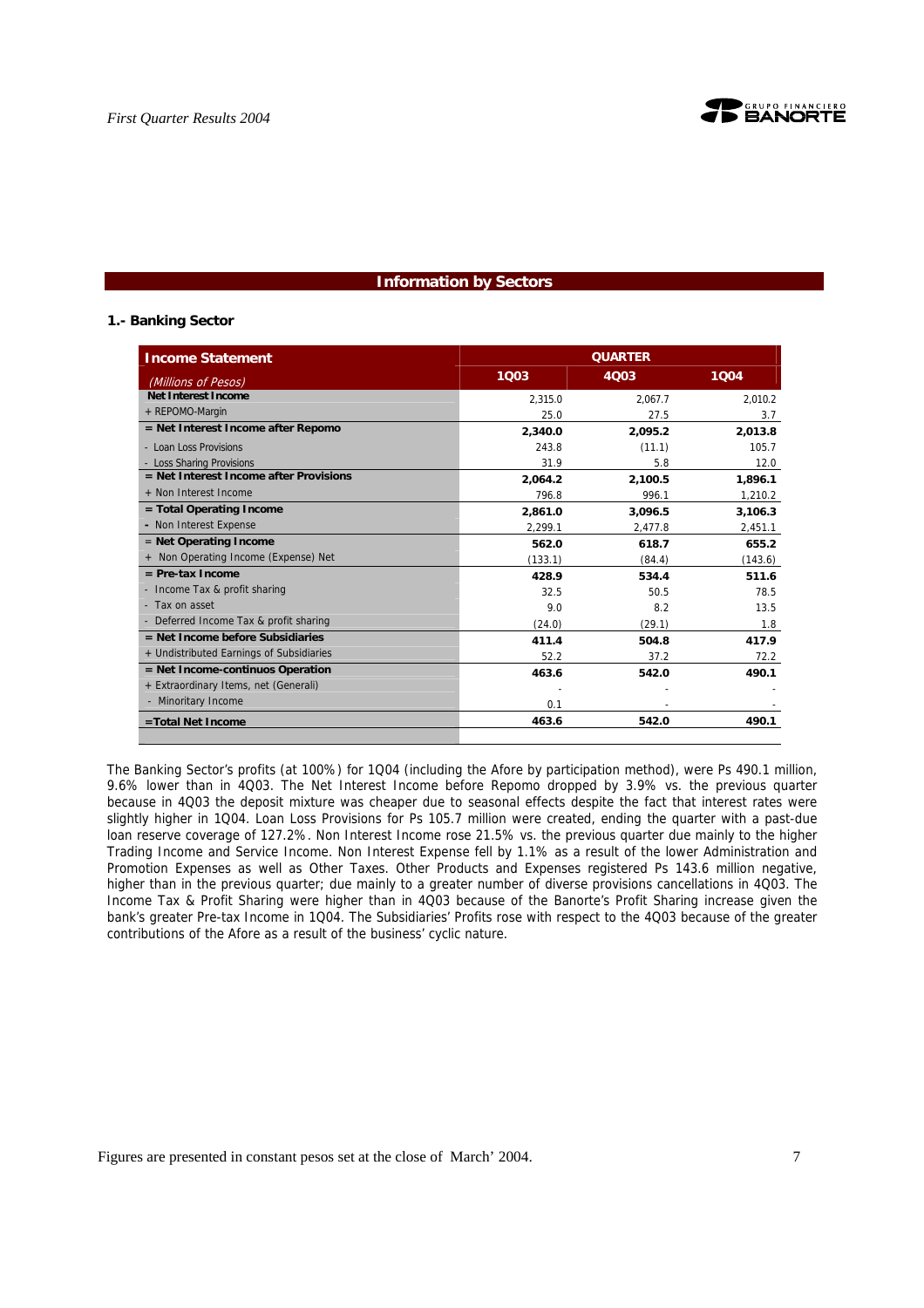



#### **Net Interest Income**

| <b>Banking Sector Net Interest Income</b> | <b>QUARTER</b> |         |         |  |
|-------------------------------------------|----------------|---------|---------|--|
| (Millions of Pesos)                       | 1003           | 4Q03    | 1004    |  |
| Interest Income                           | 6.758.9        | 4.796.8 | 4.950.1 |  |
| <b>Interest Expense</b>                   | 4.627.3        | 2.928.6 | 3.079.2 |  |
| Loan Fees                                 | 193.4          | 212.9   | 158.8   |  |
| Fees Paid                                 | 10.0           | 13.5    | 19.5    |  |
| Net Interest Income before Repomo         | 2,315.0        | 2.067.7 | 2.010.2 |  |
| <b>Average Earning Assets</b>             | 190.468        | 198.149 | 194.971 |  |
| NIM before REPOMO (1)                     | 4.9%           | 4.2%    | 4.1%    |  |

(1) NIM= Annualized Net Interest Margin before REPOMO / Average Earnings Assets

| <b>Net Interest Income</b>          |                | 1003          |                | 4Q03          |                | 1004          |  |
|-------------------------------------|----------------|---------------|----------------|---------------|----------------|---------------|--|
| (Millions of Pesos)                 | <b>BANORTE</b> | <b>BANCEN</b> | <b>BANORTE</b> | <b>BANCEN</b> | <b>BANORTE</b> | <b>BANCEN</b> |  |
| Interest Income- loans & securities | 4.770.3        | 1,477.8       | 4.342.8        | 583.2         | 4.309.4        | 61.0          |  |
| Interest Income- repo agreement     | 29.3           | 482.0         | (49.7)         | (81.7)        | 558.0          | 18.9          |  |
| Foreign exchange Valuation          |                |               |                |               |                |               |  |
| <b>UDI</b> valuation                |                | (0.6)         |                | 2.3           |                | 2.6           |  |
| Interest Income                     | 4,799.7        | 1.959.2       | 4,293.1        | 503.7         | 4,867.4        | 82.7          |  |
| Interest Expenses-dep.& funding     | 2.734.3        | 6.3           | 1.850.8        | 2.0           | 1.817.6        | (3.7)         |  |
| Interest expenses- repo agreement   | 1.154.5        | 705.7         | 926.5          | 133.0         | 1.145.3        | 8.8           |  |
| Foreign exchange Valuation          | 11.3           | 0.7           | (5.0)          | 0.5           | 88.1           |               |  |
| <b>UDI</b> valuation                | 14.5           |               | 20.7           |               | 23.2           |               |  |
| - Interest Expense                  | 3,914.6        | 712.7         | 2.793.0        | 135.6         | 3.074.1        | 5.0           |  |
| Loan Fees                           | 193.3          |               | 212.9          |               | 158.8          |               |  |
| Fees paid                           | 10.0           |               | 13.5           |               | 19.5           |               |  |
| = Net Interest Income               | 1.068.4        | 1,246.5       | 1,699.6        | 368.1         | 1,932.5        | 77.6          |  |

The Net Interest Income before Repomo during the quarter fell by 2.8% vs. the previous quarter; the Net Interest Margin went from 4.2% to 4.1%, because various factors influenced its performance as explained bellow:

### **Increased:**

- The improved loan mixture as a result of the growth in Commercial, Mortgage and Consumer loans.
- An increase in the market rates during the quarter vs. the previous quarter, as the 28-day Cetes average rate went from 5.36% in 4Q03 to 5.56% in 1Q04 and the 28-day TIIE went from 5.79% to 5.89% in the same period.

#### **Decreased:**

- Lower loan fees as some Credit Card fees (like ATM cash withdrawals fees, plastic replacements, and other), were reclassified beginning 1Q04 and now are included in Credit Card fees as part of the Non Interest Income.
- Narrowing differential between the 28-day TIIE and Cetes rates that went from 43 bp in 4Q03 to 33 bp in 1Q04.
- Ps 1,350 million paid by the IPAB during the quarter.
- The decrease in the exchange rate that moved from 11.24 pesos/dollar at the close of December 2003 to 11.17 pesos/dollar at the end of 1Q04.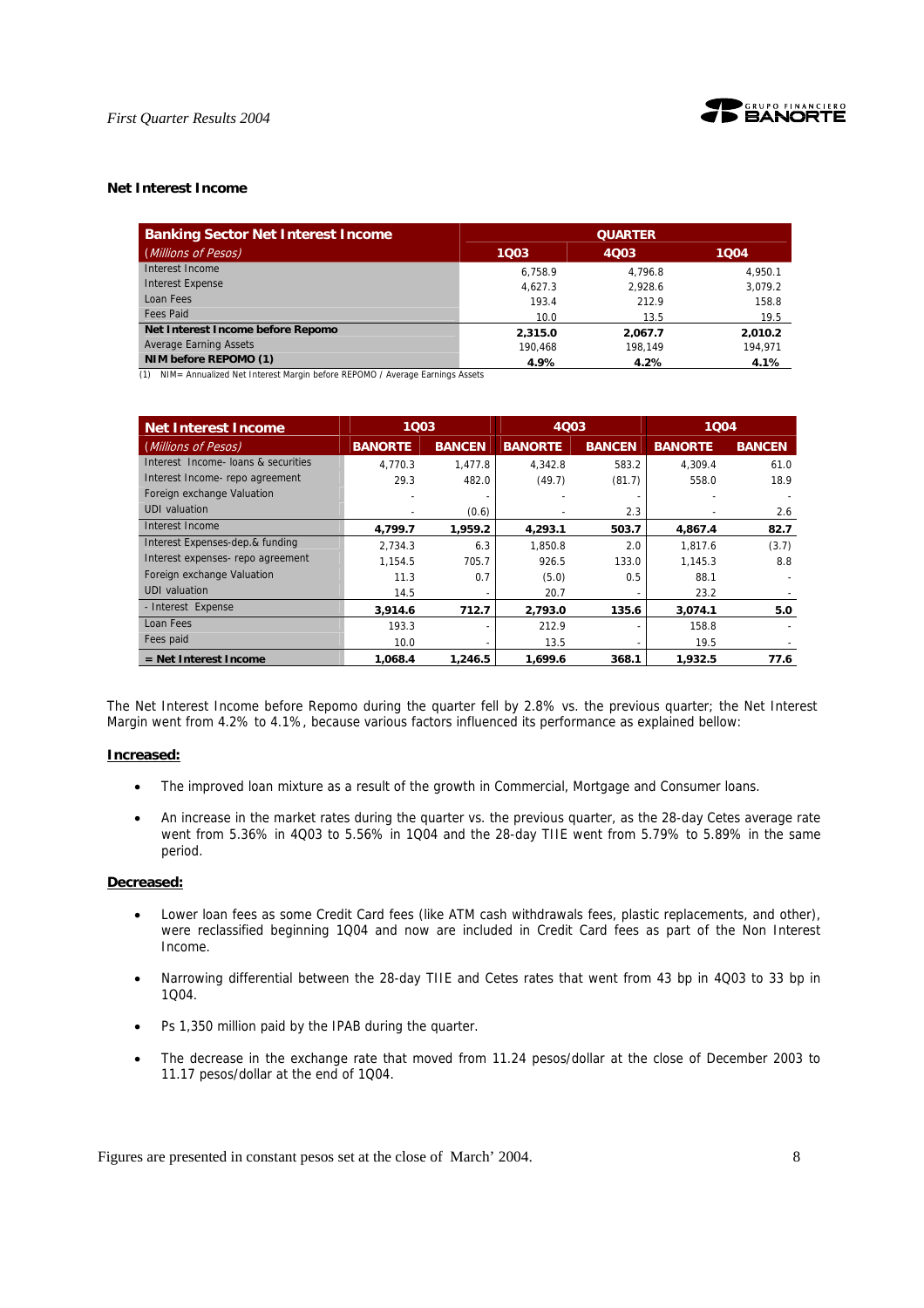

The following is a quarterly analysis of the Net Interest Margin, with a breakdown of interest-generating assets. The Margin from the Taditional Loan Portfolio was 8.0% in 1Q04, the Margin from Fobaproa / IPAB 2.3% and that of Others (which includes, for the purpose of this analysis the Deposits in Banxico, Deposits in Other Banks and Securities Portfolio) 1.3%.

| Net Interest<br>Income & NIM<br>by type of asset | <b>QUARTER</b> |      |            |      |            |     |
|--------------------------------------------------|----------------|------|------------|------|------------|-----|
| (Millions of Pesos)                              | <b>VOL</b>     | $\%$ | <b>VOL</b> | $\%$ | <b>VOL</b> | ℅   |
|                                                  | 1003           |      | 4003       |      | 1004       |     |
| <b>Traditional Loan Portfolio</b>                | 63.407         | 7.1  | 69,223     | 8.2  | 71,017     | 8.0 |
| <b>FOBAPROA / IPAB</b>                           | 89,902         | 3.9  | 81,251     | 2.2  | 75,729     | 2.3 |
| Other $(1)$                                      | 37.159         | 3.3  | 47.674     | 1.7  | 48.225     | 1.3 |
| <b>TOTAL</b>                                     | 190.468        | 4.9  | 198.149    | 4.2  | 194.971    | 4.1 |

1) Includes: Deposits in Central Bank, and in other banks, and fixed income securities.

#### **Non Interest Income**

| <b>Non Interest Income</b>                  | <b>QUARTER</b> |         |         |  |
|---------------------------------------------|----------------|---------|---------|--|
| (Millions of Pesos)                         | 1003           | 4Q03    | 1004    |  |
| + Fund Transfers                            | 44.8           | 44.6    | 55.8    |  |
| + Account Management Fees                   | 153.7          | 209.1   | 188.4   |  |
| + Fiduciary (1)                             | 47.4           | 46.6    | 43.1    |  |
| + Credit Card                               | 153.4          | 190.0   | 238.6   |  |
| + Income From loan portfolios acquired (1)  | 167.5          | 267.7   | 172.7   |  |
| + Electronic Banking Services               | 66.6           | 78.7    | 67.7    |  |
| + From Fobaproa (3)                         | 48.9           | 141.7   | 87.3    |  |
| + Other Fees                                | 126.3          | 155.7   | 187.7   |  |
| Fees on purchased services:                 | 808.5          | 1,134.3 | 1,041.5 |  |
| + Fund Transfers                            |                |         |         |  |
| + Other Fees (2)                            | 105.5          | 132.4   | 125.5   |  |
| + Expense From loan portfolios acquired (2) | 113.2          | 17.8    | 115.7   |  |
| <b>Fees Paid:</b>                           | 218.7          | 150.2   | 241.3   |  |
| $=$ Net Fees                                |                |         |         |  |
| + Foreign Exchange                          | 86.5           | 85.8    | 124.6   |  |
| + Securities- Realized gains                | 123.9          | (38.1)  | 271.6   |  |
| + Securities- Unrealized gains              | (3.4)          | (35.7)  | 13.7    |  |
| <b>Trading Income</b>                       | 207.0          | 12.0    | 409.9   |  |
| $=$ Non Interest Income                     | 796.8          | 996.1   | 1,210.2 |  |

1) The Income from the Serfin loan collecting, which used to be grouped as Trustee, in now included in the Acquired Loans Income concept.

2) The investment amortization on the purchase of the Serfin portfolio, which used to be grouped under Other Paid Fees, is now included in Acquired Loans Expenditures.

3) Includes Fees received by Recovery Banking and by the Bank.

With the purpose of identifing the different origins that integrate the Non Interest Income, we present the following table:

| <b>Non Interest Income</b> | <b>QUARTER</b> |       |         |  |
|----------------------------|----------------|-------|---------|--|
| (Millions of Pesos)        | 1Q03           | 4003  | 1004    |  |
| Service                    | 486.6          | 612.1 | 675.3   |  |
| Recovery                   | 103.2          | 372.0 | 125.0   |  |
| Trading                    | 207.0          | 12.0  | 409.9   |  |
| $=$ Non Interest Income    | 796.8          | 996.1 | 1,210.2 |  |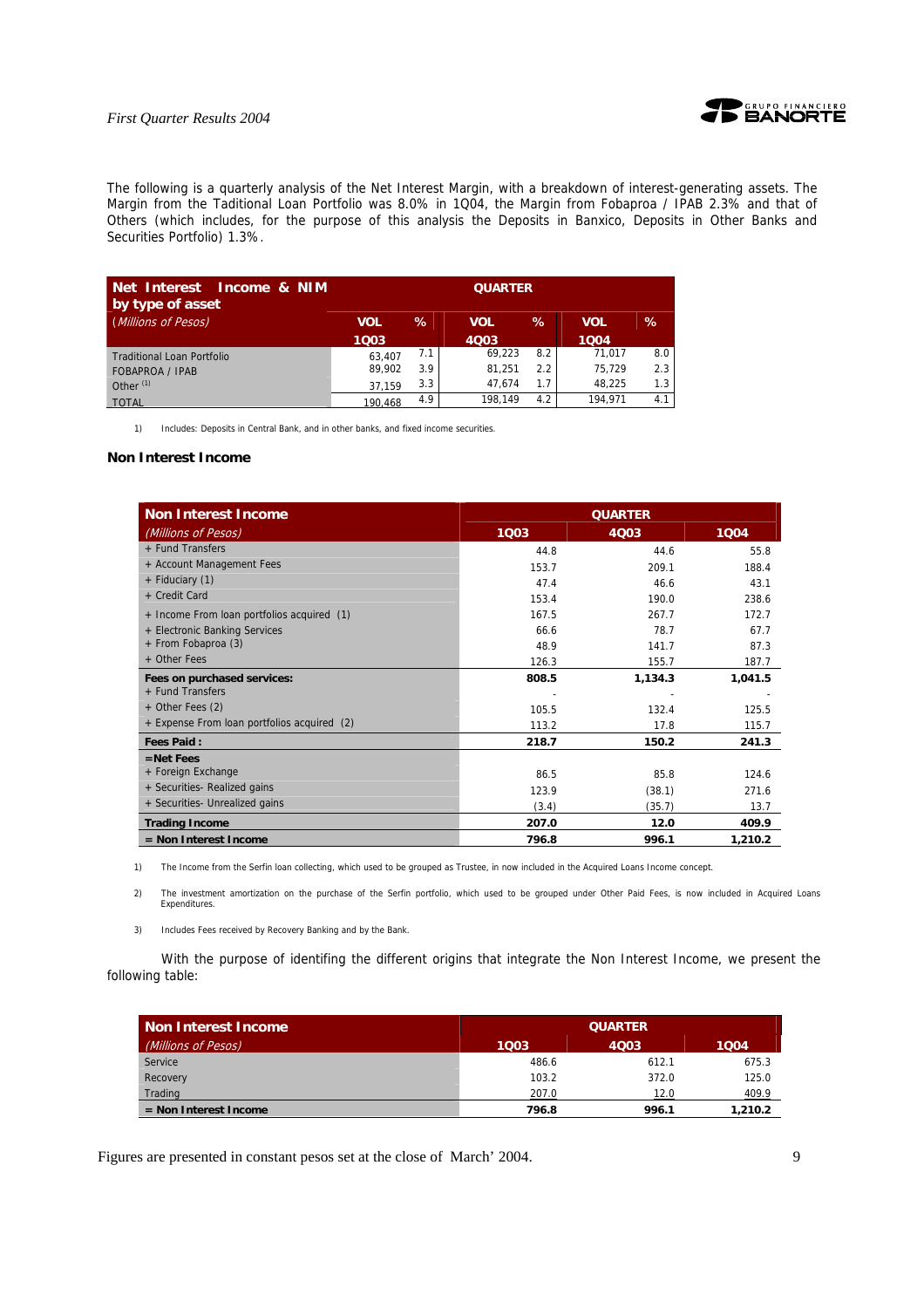

The Non Interest Income for the quarter rose 21.5% vs. the previous quarter. This variation was due to the following factors:

#### **Service Fees:**

Service Fees rose 10.3% vs. the previous quarter because of a an increase in Credit Card, due to an accounting reclassification of some fees beginning this quarter - that were included in Loan fees in the Net Interest Income- fees charged for Transfers, and the increase in Other Fees.

#### **Recovery:**

| Non Interest Income                        | <b>QUARTER</b> |        |       |  |
|--------------------------------------------|----------------|--------|-------|--|
| (Millions of Pesos)                        | 1003           | 4003   | 1004  |  |
| <b>SERFIN</b>                              |                |        |       |  |
| Income                                     | 118.0          | 217.6  | 98.4  |  |
| - Expense                                  | 72.6           | (18.1) | 50.8  |  |
| $=$ Net Fees from Serfín                   | 45.4           | 235.7  | 47.6  |  |
| <b>LOAN PORTFOLIOS ACQUIRED</b>            |                |        |       |  |
| Income                                     | 49.5           | 50.1   | 74.3  |  |
| - Expense                                  | 40.6           | 35.9   | 64.9  |  |
| = Net Income from loan portfolios acquired | 8.9            | 14.2   | 9.4   |  |
| <b>FOBAPROA FEES</b>                       |                |        |       |  |
| From FOBAPROA (*)                          | 48.9           | 122.1  | 68.0  |  |
| $=$ Fobaproa Fees                          | 48.9           | 122.1  | 68.0  |  |
|                                            |                |        |       |  |
| Non Interest Income - Recovery Bank        | 103.2          | 372.0  | 125.0 |  |

(\*) Includes only the fees received by Recovery Banking.

The Non Interest Income from Loan Recovery fell by 66.4% vs. 4Q03 due mainly to the lower Fees on the Serfin Portfolio, as the previous quarter included Ps 106 million corresponding to the payment from IPAB for modifying the original administration contract of the Serfin portfolio which included the retroactive effect of managing nearly Ps 2,800 million in additional assets which have been under Bancen administration since February 2000. The Investment amortization in this portfolio also rose. The Fees Charged to Fobaproa dropped 44.3% because of diminished collecting during the quarter vs. 4Q03.

#### **Trading:**

Trading Income increased substantially going from Ps 12.0 million to Ps 409.9 million due mainly to a substantial increase in the Security Realized Gains as a result of the good management of the fixed income securities risk positions carried out by the Treasury that benefited from the interest rate performance during the quarter, and greater Foreign Exchange income that was 45.2% higher than in 4Q03.

#### **Non Interest Expense**

| <b>Non Interest Expense</b>            |         | <b>QUARTER</b> |         |  |  |
|----------------------------------------|---------|----------------|---------|--|--|
| (Millions of Pesos)                    | 1003    | 4003           | 1004    |  |  |
| <b>Personnel Expenses</b>              | 1.032.2 | 929.1          | 1.031.9 |  |  |
| +Professional Fees                     | 85.5    | 99.6           | 114.6   |  |  |
| +Administrative and Promotion Expenses | 534.3   | 686.8          | 596.6   |  |  |
| +Rent, Depreciation& Amortization      | 318.1   | 382.3          | 374.9   |  |  |
| $+$ Tax other than income tax          | 144.3   | 190.8          | 153.1   |  |  |
| +Contributions to IPAB                 | 184.6   | 189.3          | 179.9   |  |  |
| - Corporate Expense Recoveries         |         |                |         |  |  |
| $=$ Non Interest Expense               | 2.299.1 | 2.477.8        | 2.451.1 |  |  |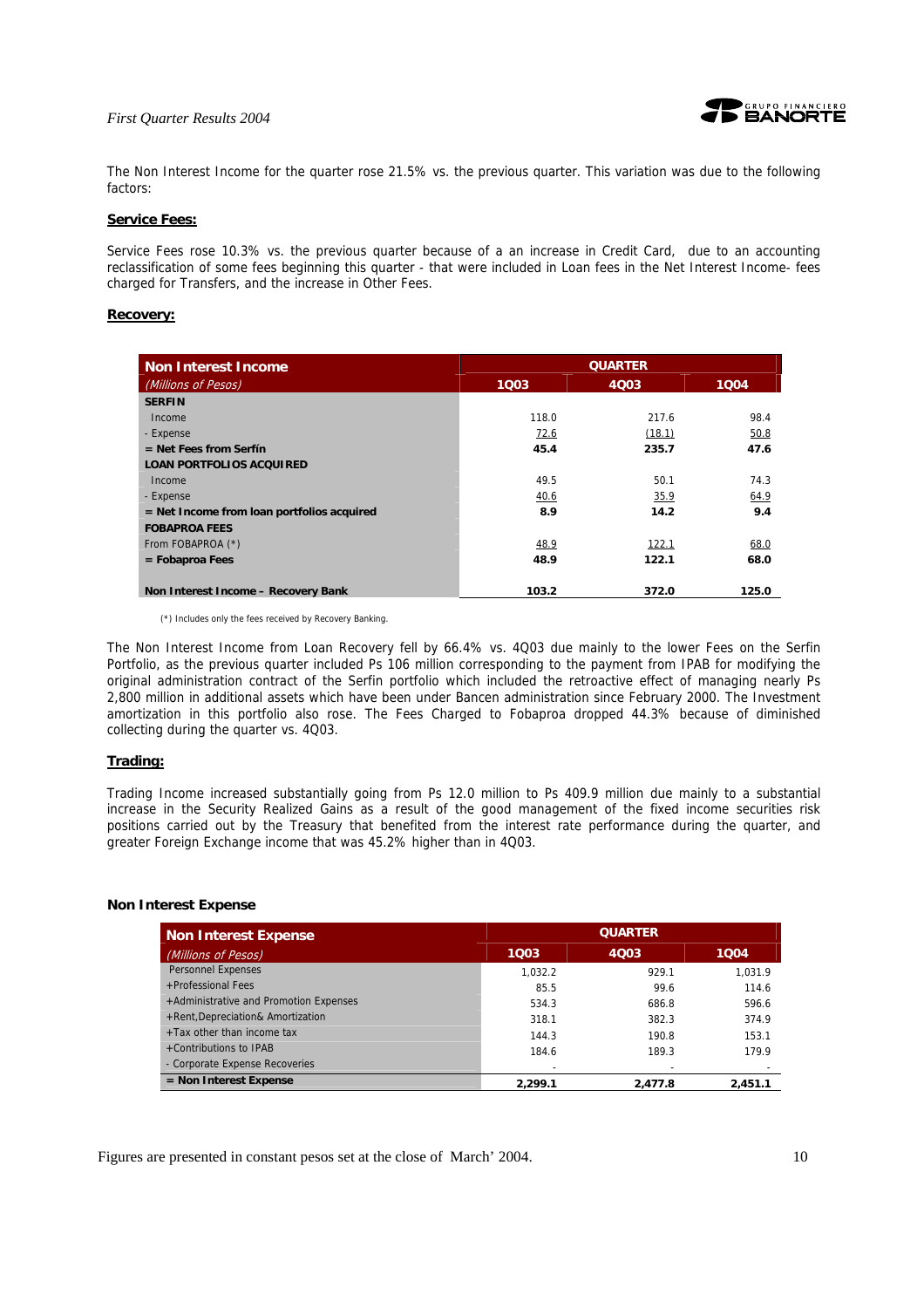

The quarter's Non Interest Expense dropped 1.1% vs. 4Q03, as a result of the 13.1% reduction in Administration and Promotion Expenses due to lower expenses in Credit Cards, paperwork, travel and maintenance, as well as a 19.8% reduction in Other Taxes as pending payments of the Value Added Tax (VAT) associated with investments and expenses made during the last year were covered in 4Q03. Professional Fees Paid increased 15.1% because of the cancellation in 4Q03 of provisions for external services that had not been rendered. Personnel Expenses rose 11.1% as a result of the creation of provisions for severance payments and Bonuses.

#### **Non Operating Income (Expense) Net**

| <b>Non Operating Income (Expense)</b> | <b>QUARTER</b> |         |         |
|---------------------------------------|----------------|---------|---------|
| (Millions of Pesos)                   | 1003           | 4003    | 1004    |
| +Other Revenues                       | 94.0           | 123.0   | 65.4    |
| +Foreign Exchange                     |                |         |         |
| $+$ Recoveries                        | 8.9            | 16.5    | 20.8    |
| +Repomo-other revenues                | 5.2            | 11.1    | 7.4     |
| =Non Operating Income                 | 108.0          | 150.7   | 93.6    |
| -Other Expenses                       | (154.6)        | (94.9)  | (114.2) |
| -Foreign Exchange                     |                |         |         |
| -Repomo-other expenses                | (86.5)         | (140.2) | (123.0) |
| =Non Operating Expense                | (241.1)        | (235.1) | (237.2) |
| = Non Operating Income (Expense) Net  | (133.1)        | (84.4)  | (143.6) |

The net Result of Other Products and Expenses for the quarter was Ps 143.6 million negative vs. the Ps 84.4 million negative in 4Q03. This variation was due to the following:

### **Other Products:**

A Ps 57.6 million drop in Other Income, as in the previous quarter Ps 26.3 million in Diverse Creditor Accounts were cancelled, as well as Ps 17 million in provisions for fraud, and Ps 11.3 million of income from rents and technical assistance.

#### **Other Expenses**

This concept rose by Ps 19.3 million as a result of an adjustment in the estimated provisions for reposessed assets and to the creation of Provisions in Fiduciary . Additionally, the Repomo-Other Expenses fell by Ps 17.2 million.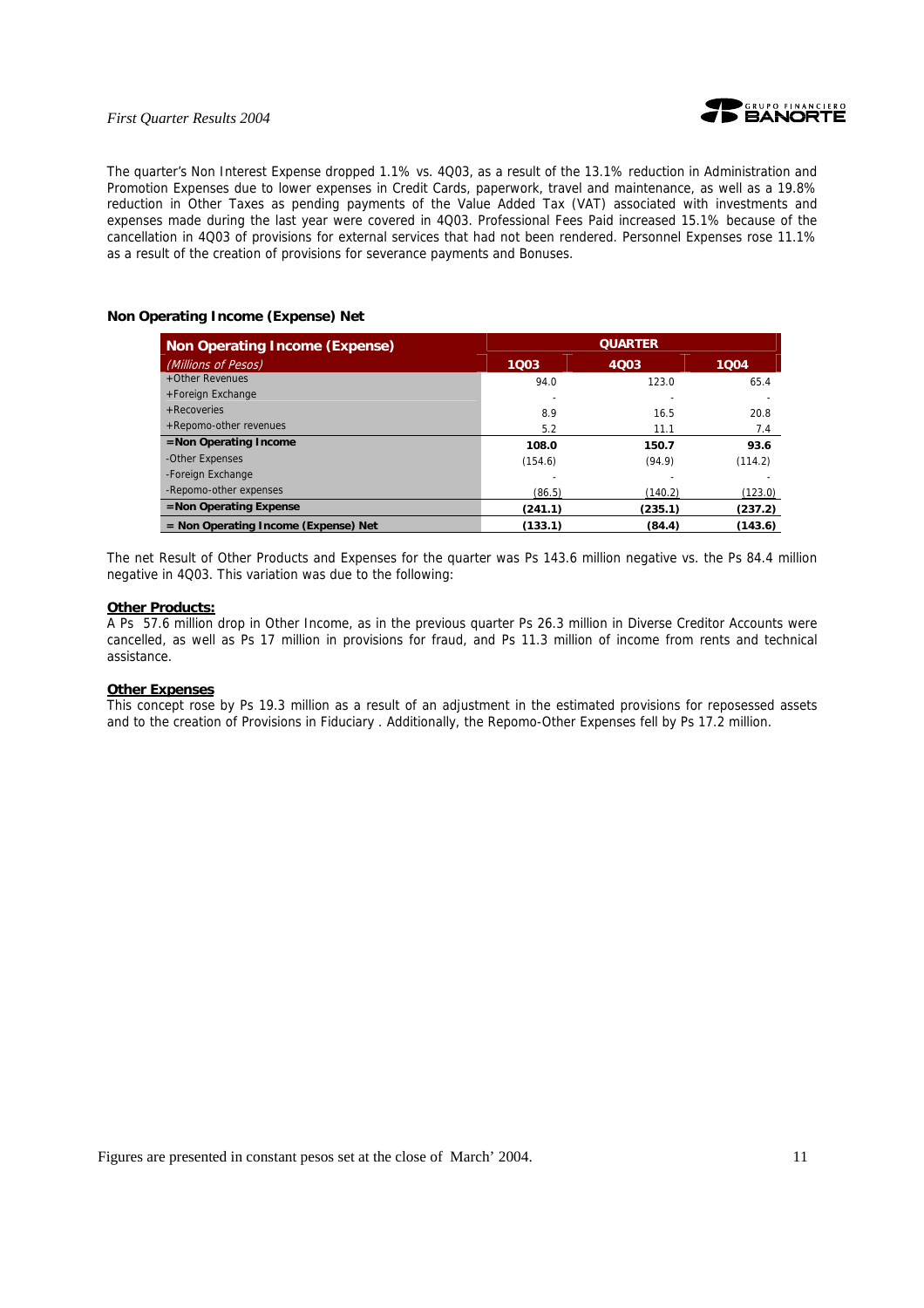

#### **Loan Portfolio**

| Loan Portfolio                 | <b>TRADITIONAL</b><br><b>BANKING</b> |        | <b>RECOVERY</b><br><b>BANKING</b> |       | <b>FOBAPROA/IPAB</b> |                          | <b>TOTAL</b> |         |
|--------------------------------|--------------------------------------|--------|-----------------------------------|-------|----------------------|--------------------------|--------------|---------|
| (Millions of Pesos)            | 4Q03                                 | 1004   | 4003                              | 1004  | 4Q03                 | 1004                     | 4Q03         | 1004    |
| Commercial                     | 23,425                               | 24,007 | 943                               | 912   |                      | ٠                        | 24,368       | 24,919  |
| Corporate (1)                  | 15,465                               | 13,428 |                                   |       |                      | $\overline{\phantom{0}}$ | 15,465       | 13,428  |
| <b>Consumer</b>                | 9.218                                | 9.956  | 41                                | 40    |                      | $\overline{\phantom{0}}$ | 9,258        | 9,996   |
| <b>Credit Card</b>             | 2,876                                | 3,010  |                                   |       |                      | $\overline{\phantom{a}}$ | 2,876        | 3,010   |
| Automobile                     | 5.107                                | 5.496  | 13                                | 14    |                      | $\tilde{\phantom{a}}$    | 5.121        | 5,510   |
| <b>Electronic Payroll</b>      | 1,234                                | 1,451  | 27                                | 27    |                      | $\overline{\phantom{a}}$ | 1,261        | 1,477   |
| <b>Mortgages</b>               | 13.780                               | 14,413 | 2,386                             | 2,311 | ٠                    | $\overline{\phantom{0}}$ | 16,166       | 16,724  |
| <b>Government Entities</b>     | 9,302                                | 6,734  | 8                                 | 8     |                      |                          | 9,310        | 9,578   |
| <b>IPAB</b>                    |                                      |        |                                   | ۰     | 70.208               | 67.718                   | 70.208       | 67,718  |
| Fobaproa                       | $\overline{\phantom{0}}$             |        |                                   | ۰     | 6,798                | 6,734                    | 6,798        | 6,734   |
| Total                          | 71,190                               | 71,374 | 3,378                             | 3,272 | 77,006               | 74,452                   | 151,574      | 149,098 |
| Total Loans w/o Fobaproa/ IPAB |                                      |        |                                   |       |                      |                          | 74,568       | 74,646  |
| Fobraproa / IPAB loans         |                                      |        |                                   |       |                      |                          | 77,006       | 74,452  |
| Past Due Loans                 |                                      |        |                                   |       |                      |                          | 3.577        | 3.603   |

(1) It includes loans to Financial Entities.

The Total Portfolio without Fobaproa /IPAB increased by 0.1% in the quarter, going from Ps 74,568 million to Ps 74,646 million. This growth, by type of loan, is explained below:

- Commercial Loans rose by 2.3% as new loans were granted to medium and small companies during the quarter. On the other hand, Corporate Loans dropped 13.2% due to the seasonality at year end and also to payments of some corporate clients.
- Financial Intermediaries Loans fell by 11.3%, due to payments made during the quarter.
- Consumer Loans is still showing important increases, as reflected in the Credit Card Loans that rose 4.7% in the quarter due to the promotional program to attract new clients as well as to the more widespread use of our card; Car Loans rose 7.6%, as a result of the 10,793 new loans granted in the quarter; and Electronic payroll loans which grew 17.1% because of the 42,873 new loans granted.
- Mortgage Loans rose 3.5% given the 2,085 new loans granted.
- Government Entities Loans rose 2.9% because of new loans granted in the quarter.
- The IPAB Portfolio dropped by 3.6% because of the payment of Ps 1,350 million corresponding to the last part of the pre-payment made in December 2003.
- The exchange rate had a minor effect on the loan portfolio as the decrease in the exchange rate that went from 11.24 pesos/dollar to 11.17 pesos/dollar del 4Q03 al 1Q04.

Past-due Loans rose 0.7% vs. 4Q03 and closed with a balance of Ps 3,603 million, and a past-due loan ratio of 2.4%.

| <b>TRADITIONAL BANKING LOAN PORTFOLIO</b> |        |             |        |                             |                         |
|-------------------------------------------|--------|-------------|--------|-----------------------------|-------------------------|
| (Millions of Pesos)                       | 1003   | <b>4Q03</b> | 1004   | %Quarterly<br><b>Growth</b> | %Anual<br><b>Growth</b> |
| Commercial                                | 17.867 | 23.425      | 24.007 | 2.5%                        | 34.4%                   |
| Corporate (1)                             | 17.389 | 15.465      | 13.428 | $(13.2)\%$                  | $(22.8)\%$              |
| Consumer                                  | 6.244  | 9.218       | 9.956  | 8.0%                        | 59.5%                   |
| Mortgages                                 | 11.438 | 13,780      | 14.413 | 4.6%                        | 26.0%                   |
| <b>Government Entities</b>                | 6.932  | 9,302       | 9.569  | 2.9%                        | 38.0%                   |
| Total                                     | 59,870 | 71.190      | 71.374 | 0.3%                        | 19.2%                   |

(1) It includes loans to Financial Entities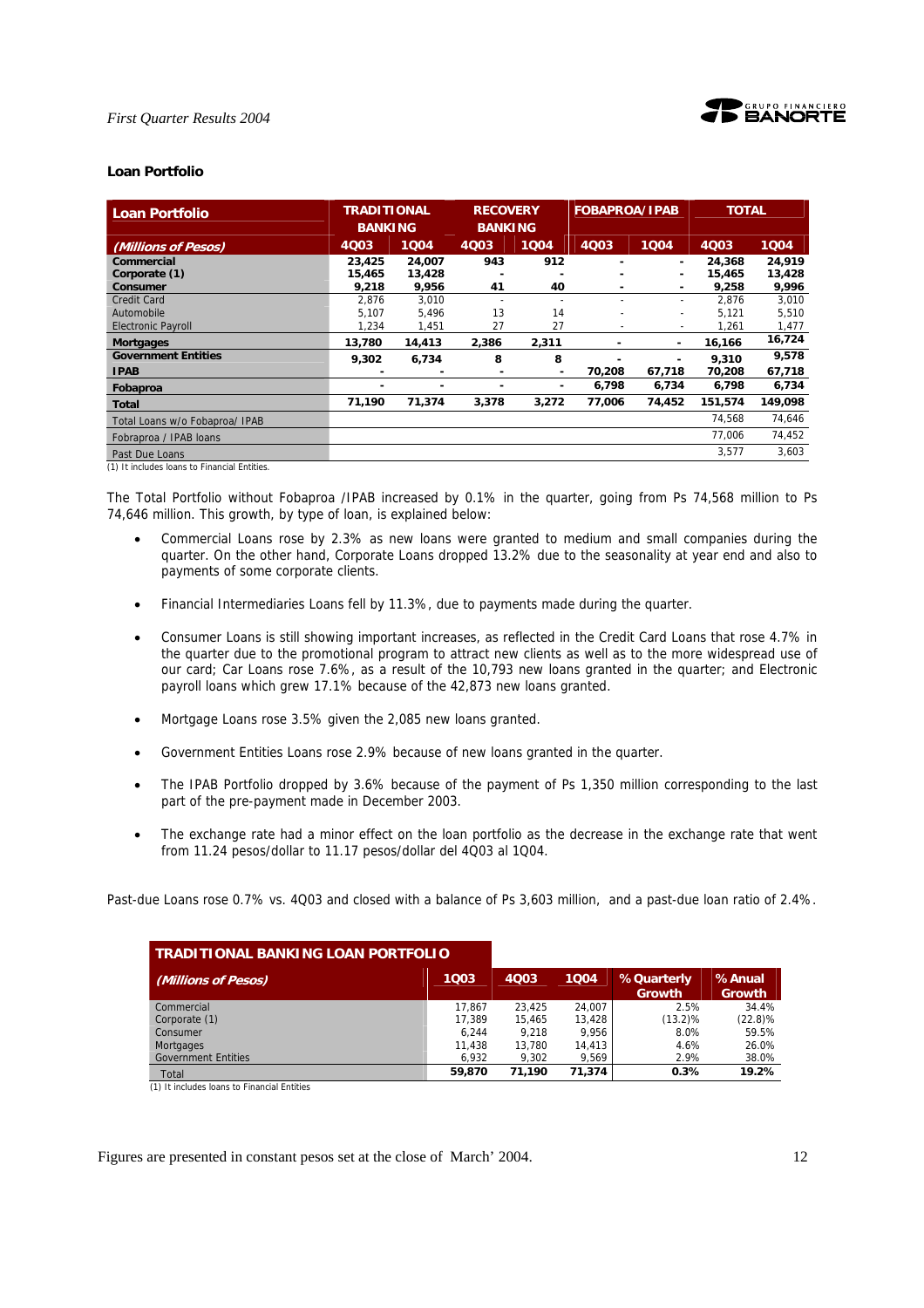

Comparing the loan portfolio at the closing of the quarter with that of 1Q03 we can see that there have been substantial increases giving new loan placement for a total of 19.2%. The annual Consumer loans growth was 59.5%, in Mortagage loans was 26.0% and in Commercial Loans, 34.4%. These growths are the result of the aggressive promotion Banorte made to place new loans and they also reflect a very dynamic Consumer Sector as well as high loan demand among medium and small companies. The Corporate segment shows an annual 22.8% drop due to important clients payments and also to the strategy of focusing in second tier corporates that offer a better profitability.

#### **Classified Loans**

| Millions of Pesos  |              | <b>RESERVES</b>   |                 |                 |                 |
|--------------------|--------------|-------------------|-----------------|-----------------|-----------------|
| <b>Category</b>    | <b>LOANS</b> | <b>COMMERCIAL</b> | <b>CONSUMER</b> | <b>MORTGAGE</b> | <b>RESERVES</b> |
| $\mathsf{A}$       | 60,871       | 291               | 42              | 60              | 392             |
| B                  | 5,915        | 158               | 92              | 156             | 406             |
| $\mathsf{C}$       | 2,437        | 478               | 111             | 168             | 758             |
| D                  | 1,137        | 48                | 220             | 535             | 803             |
| E                  | 1,353        | 1,115             | 224             |                 | 1,339           |
| Total              | 71,713       | 2,090             | 689             | 919             | 3,698           |
| Not Classified     | (36)         |                   |                 |                 |                 |
| Excempted          | 78.797       |                   |                 |                 |                 |
| <b>Total</b>       | 150,474      | 2,090             | 689             | 919             | 3,698           |
| Reserves           |              |                   |                 |                 | 4,581           |
| Excess / (Deficit) |              |                   |                 |                 | 883             |

Note : Consolidated with UDIS. With March'04, per application of Report 1449,1460,1480 Y 14 of the CNByV (the National Banking and Securities Commission).<br>(\*) Includes Financial Intermediaries, Government Entities, Irrevo

#### **Loans Loss Reserves (LLR)**

Loan Loss Provisions for Loan Risks rose by Ps 365 million during the quarter due to the creation of provisions for Ps 106 million through the Income Statement and the restoration of Ps 259 million in reserves against Banorte's Retained Earnings account, which is part of its Stockholder's equity.

| Reserves created against Income           | \$106 million |
|-------------------------------------------|---------------|
| + Restoration of reserves against Capital | 259 million   |
| $=$ Increase in loan reserves in 1004     | \$365 million |

The Ps 259 million transaction was made as per instructions of the National Banking and Securities' Commission (CNBV), based on a later supervisory visit, that determined that in Banorte's loan portfolio sale to its subsidiary Sólida Administradora de Portafolios for Ps 1,955 million in 1Q03, a surplus of Ps 259 million in loan loss reserves had been cancelled.

At the time of the original transaction, Ps 1,577 million were cancelled in loan loss reserves when it should have been Ps 1,318 million, as it was the amount of reserves associated with this loan portfolio. Therefore the CNBV instructed this period that this Institution restored the loan loss reserves for the amount of the difference (Ps 259 million) directly at the balance level against the Retained Earnings account, in accordance to the existing GAAP, as this amount should have affected 2003 Results.

| <b>Loan Loss Reserves</b>               |                | 1004                    |              |  |
|-----------------------------------------|----------------|-------------------------|--------------|--|
| (Millions of Pesos)                     | <b>BANORTE</b> | <b>BANCEN</b>           | <b>Total</b> |  |
| PREVIOUS PERIOD END BALANCE             | 3,910          | 444                     | 4,354        |  |
| Provision taken in the period           | 104            | $\overline{\mathbf{c}}$ | 106          |  |
| Retained Earnings (*)                   | 259            |                         | 259          |  |
| Charge offs and discounts:              |                |                         |              |  |
| Commercial Portfolio                    | (3)            | 4                       |              |  |
| Foreclosed assets                       |                |                         |              |  |
| <b>Consumer Portfolio</b>               | (23)           |                         | (23)         |  |
| Mortgage Portfolio                      | (23)           | (2)                     | (24)         |  |
|                                         | (49)           | 2                       | (47)         |  |
| Cost of debtors support programs        | (31)           | (4)                     | (34)         |  |
| Valuation and Others                    | (53)           | (3)                     | (56)         |  |
| <b>LOAN LOSS RESERVES AT PERIOD END</b> | 4.140          | 441                     | 4.581        |  |

(\*) Restoring of Reserves from loans sold to Solida Administradora de Portafolios in 1Q03.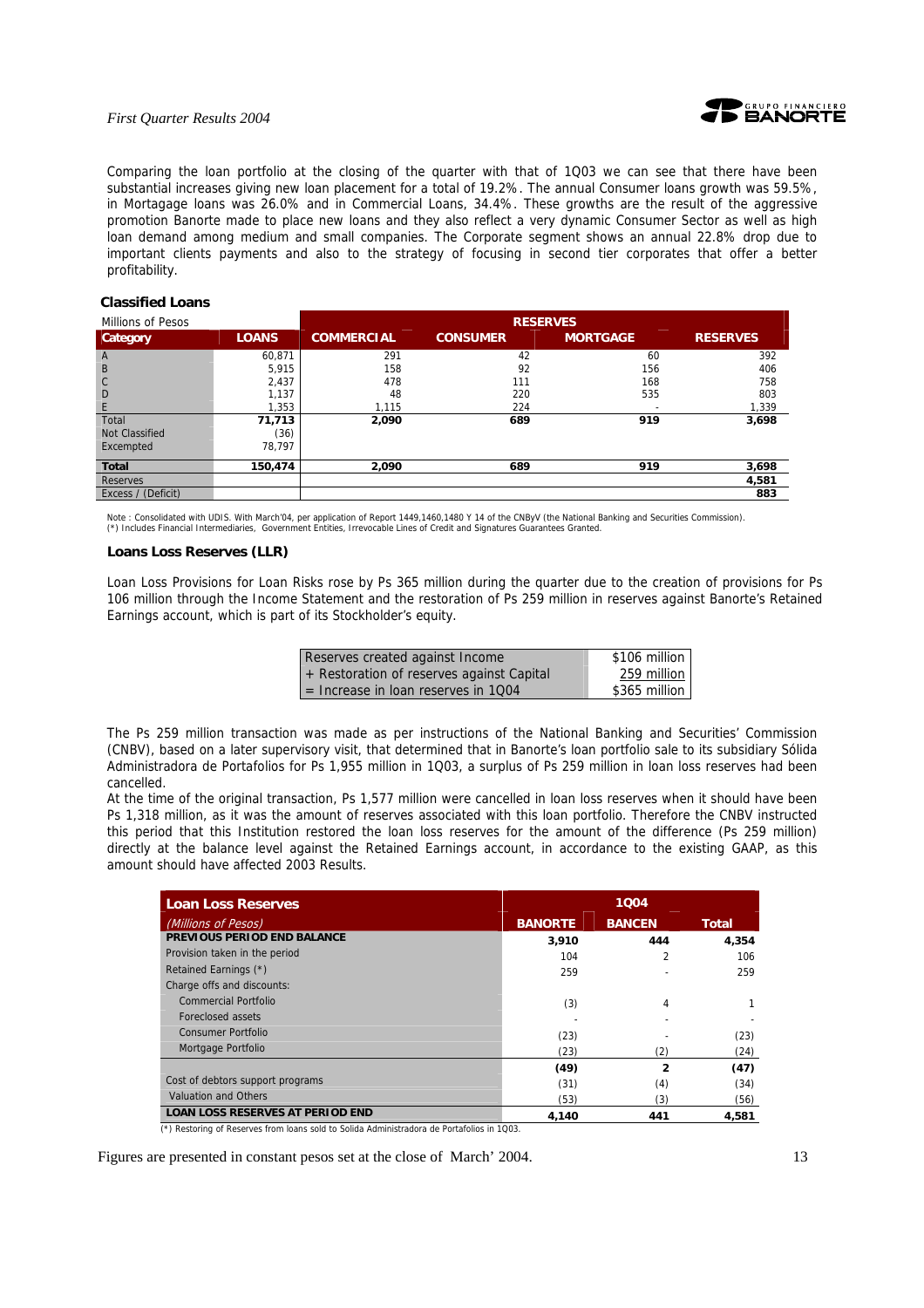

During the quarter, Ps 106 million were provisioned through the Income Statement and \$ 259 against Retained Earnings, and Ps 47 million were taken out through Charge offs and discounts related to Collections and restructuring of loans, from which Ps 1 millions came from Commercial loans, Ps 23 millions came from Consumer loans, and Ps 24 millions from Mortgage loans. The Loan Loss Reserve balance at the end of 1Q04 was Ps 4,581 million.

#### **Reserve Coverage**

| <b>Reserve Coverage</b>         |                          |                 |                                          |
|---------------------------------|--------------------------|-----------------|------------------------------------------|
| (Millions of Pesos)             | <b>Past Due</b><br>Loans | <b>Reserves</b> | <b>Reserves/Past</b><br><b>Due Loans</b> |
| <b>BANORTE</b>                  |                          |                 |                                          |
| Comercial                       | 1,761                    | 1,761           | 100.0%                                   |
| <b>Financial Intermediaries</b> |                          |                 |                                          |
| Consumer                        | 475                      | 475             | 100.0%                                   |
| Mortgage                        | 1,049                    | 1,049           | 100.0%                                   |
| <b>Goverment Entities</b>       | 8                        | 8               | 100.0%                                   |
| <b>Surplus</b>                  |                          | 846             |                                          |
| <b>Total Banorte</b>            | 3,294                    | 4,140           | 125.7%                                   |
| <b>BANCEN</b><br>Comercial      | 157                      | 157             | 100.0%                                   |
| <b>Financial Intermediaries</b> |                          |                 |                                          |
| Consumer                        |                          |                 |                                          |
| Mortgage                        | 152                      | 152             | 100.0%                                   |
| <b>Goverment Entities</b>       |                          |                 |                                          |
| <b>Surplus</b>                  |                          | 132             |                                          |
| <b>Total Bancen</b>             | 309                      | 441             | 142.7%                                   |
| <b>Total Banking Sector</b>     | 3,603                    | 4,581           | 127.2%                                   |

The Reserve Coverage of the Banking Sector at 1Q04 was 127.2%. For Banorte the reserve coverage was 125.7% and 142.7% for Bancen. Both Banks have individual coverages of 100.0% for each type loan portfolio, with surpluses of Ps 846 million in Banorte and Ps 132 million in Bancen.

#### **Deposits**

| <b>Deposits</b>                      |         |         |         |
|--------------------------------------|---------|---------|---------|
| (Millones de Pesos)                  | 1003    | 4003    | 1004    |
| Checking Acounts-w/o Interests       | 21.707  | 26.186  | 24,748  |
| Checking Accounts-with Interests (1) | 32.937  | 41.124  | 37,364  |
| <b>Demand Deposits</b>               | 54.644  | 67.310  | 62,112  |
| Time Deposits - Retail               | 32.311  | 32.820  | 33.246  |
| <b>Traditional Deposits</b>          | 86,955  | 100,130 | 95,358  |
| Time Deposits - Money Market (2)     | 73.576  | 65,179  | 64,740  |
| <b>Total Deposits(3)</b>             | 160,531 | 165,310 | 160,098 |

(1)Includes Debit Cards. (2)Includes Bonds Comprises, Customers and Financial Intermediaries.

(3)Excludes on behalf of Third Parties Deposits.

The quarter closed with an Total Deposit balance of Ps 160,098 million, 3.2% lower than in 4Q03. The Traditional Deposits fell 4.8% vs. the previous quarter due mainly to a lower money market deposit requirement given the reduction in IPAB loans and lower investments in Financial Instruments in the quarter and also to year-end seasonality. Demand Deposits suffered a seasonal drop of 7.7%, and Retail Time Deposits grew by 1.3% vs 4Q03. Annually, Total Deposits remained at a similar level to that of 1Q03, with a growth of 13.7% in Demand Deposits. Banorte continues making efforts to optimize its deposit mix.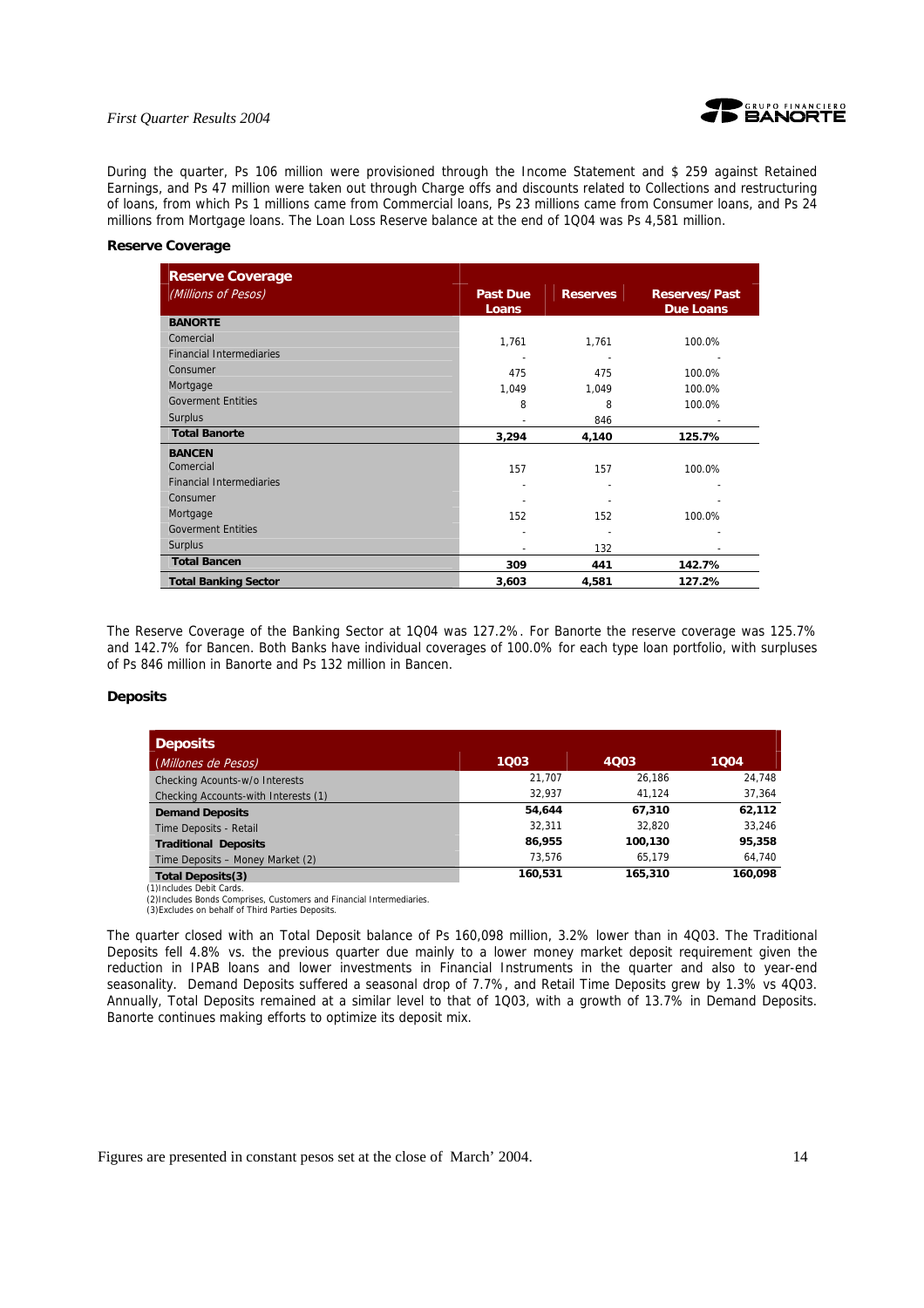



#### **Capitalization**

| Capitalization                    |         |         |
|-----------------------------------|---------|---------|
| (Millions of Pesos)               | 4Q03    | 1004    |
| Tier 1 Capital                    | 11.885  | 12.028  |
| Tier 2 Capital                    | 2,539   | 5,710   |
| <b>Net Capital</b>                | 14,424  | 17,738  |
| Credit risk assets                | 85.584  | 83.438  |
| Net Capital/ Credit Risk Assets   | 16.9%   | 21.3%   |
| Total risk assets (1)             | 113,262 | 115,060 |
| Tier 1                            | 10.5%   | 10.5%   |
| Tier <sub>2</sub>                 | 2.2%    | 5.0%    |
| <b>Total Capitalization Ratio</b> | 12.7%   | 15.4%   |

(1) Includes Market Risks. Without inter-company eliminations.

Note.- The disclosure of capital and credit risk assets is included in the Notes to Banking Sector Financial Statements section.

At the close of 1Q04, The Banking Sector's capitalization ratio was 15.4% considering both credit and market risks and 21.3% considering only credit risk. The Tier 1 was 10.5% and 5.0% for Tier 2. The Net Capital and the Capitalization ratio increased mainly due to the issuance of US 300 million in Non Convertible Subordinated Debentures (that account as Tier 2), and also to the profits generated during the period. The restoring of loan loss reserves derived from the sale of loans to Sólida Administradora de Portafolios decreased Tier 1 Capital by Ps 259 million equivalent to 1.46% of Net Capital.

### **US Dollar Assets and Liabilities**

| <b>US Dollar Assets and Liabilities</b><br>(Millions of Dollars) | 4003  | 1004  |
|------------------------------------------------------------------|-------|-------|
| <b>Assets</b>                                                    |       |       |
| Cash                                                             | 44    | 46    |
| Deposits on Foreign Banks                                        | 148   | 309   |
| <b>Intergroup Deposits</b>                                       |       |       |
| <b>USCP</b>                                                      | 78    | 29    |
| <b>Remittances Securitization Trust</b>                          | 8     | 8     |
| Investment portfolio                                             | 648   | 788   |
| Loan portfolio                                                   | 851   | 795   |
| Fobaproa - IPAB Notes(1)                                         | (30)  | (32)  |
| <b>Cross Currency Swaps</b>                                      |       | 514   |
| Foreign Exchange Derivatives                                     | 250   | 86    |
| <b>Fx Position</b>                                               | 103   | 77    |
| Other assets                                                     | 38    | 17    |
| <b>Total Assets</b>                                              | 2,137 | 2,637 |
| Liabilities                                                      |       |       |
| <b>Retail Deposits</b>                                           | 1,035 | 1,079 |
| Market Issues                                                    | 27    | 21    |
| Loans from Banks                                                 | 80    | 79    |
| <b>Intergroup Funding</b>                                        |       |       |
| <b>Development Banks</b>                                         | 82    | 78    |
| <b>Cross Currency Swaps</b>                                      | 701   | 806   |
| Deferred payments                                                |       |       |
| <b>Loan Loss Reserves</b>                                        | 85    | 85    |
| <b>Subordinated Debentures</b>                                   | 112   | 411   |
| Foreign Exchange Derivatives                                     | 3     | 37    |
| <b>Fx Position</b>                                               |       |       |
| Other liabilities                                                | 12    | 42    |
| <b>Total Liabilities</b>                                         | 2,137 | 2,637 |

(1) The balance is net of Fobaproa checking accounts.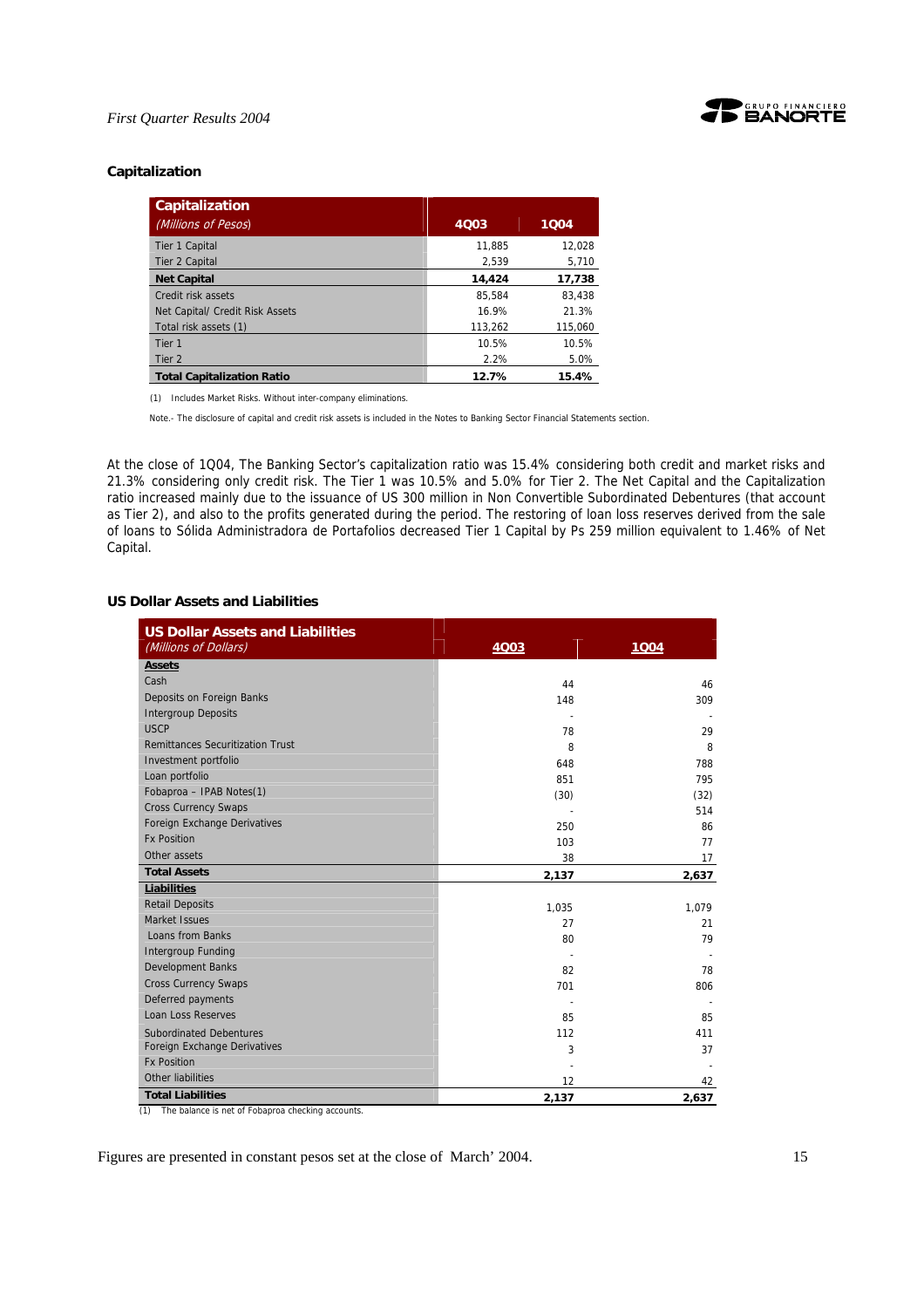

The total assets balance in dollars at the close of 1Q04 was USD 2,637 million, 23.4% higher than in 4Q03 due mainly to the issuance of USD 300 million in Non Convertible Subordinate Debentures made in the quarter that were channeled to the Investment Portfolio and to Deposits in Foreign Banks. There was a considerable reduction in Futures, Forwards and Options, and a 6.7% drop in the Loan Portfolio.

#### **Recovery Banking**

#### **Achievements**

The Banorte Recovery Banking has been the most important loan recovery and asset administration unit in the Mexican market since it was established in 1997. For the last 3 years, it has contributed with over 25% of the Group's Banking Sector profits. Its most outstanding achievements include: the purchase of more of 40% of the portfolios auctioned by the IPAB and other banks as of today, an average collecting rate of over 40%, and having performed the first securitization of mortgage loans in Mexico which received a "AAA" rating by Fitch, which means "the highest loan quality" and represents the highest rating given by Fitch Mexico in the scale of domestic ratings.

### **Current Situation**

At present, it manages Ps 58,169 million in assets, as shown in the following chart:



(\*) At face value

The contribution that the acquired loans make to this business unit's profit has become increasingly important, more so than those from the IPAB portfolio administration.



#### **Future Plans**

Banorte intends to continue purchasing new loan portfolios from IPAB and from other banks, as well as manage and market assets. The purpose is to extend this important business unit's life. There is current information about IPAB and private loan portfolios that will be set up for bids during the first nine months of the year for over Ps 27,184 million. This business unit will take part in the bidding only for the more attractive ones that fit into the defined strategy.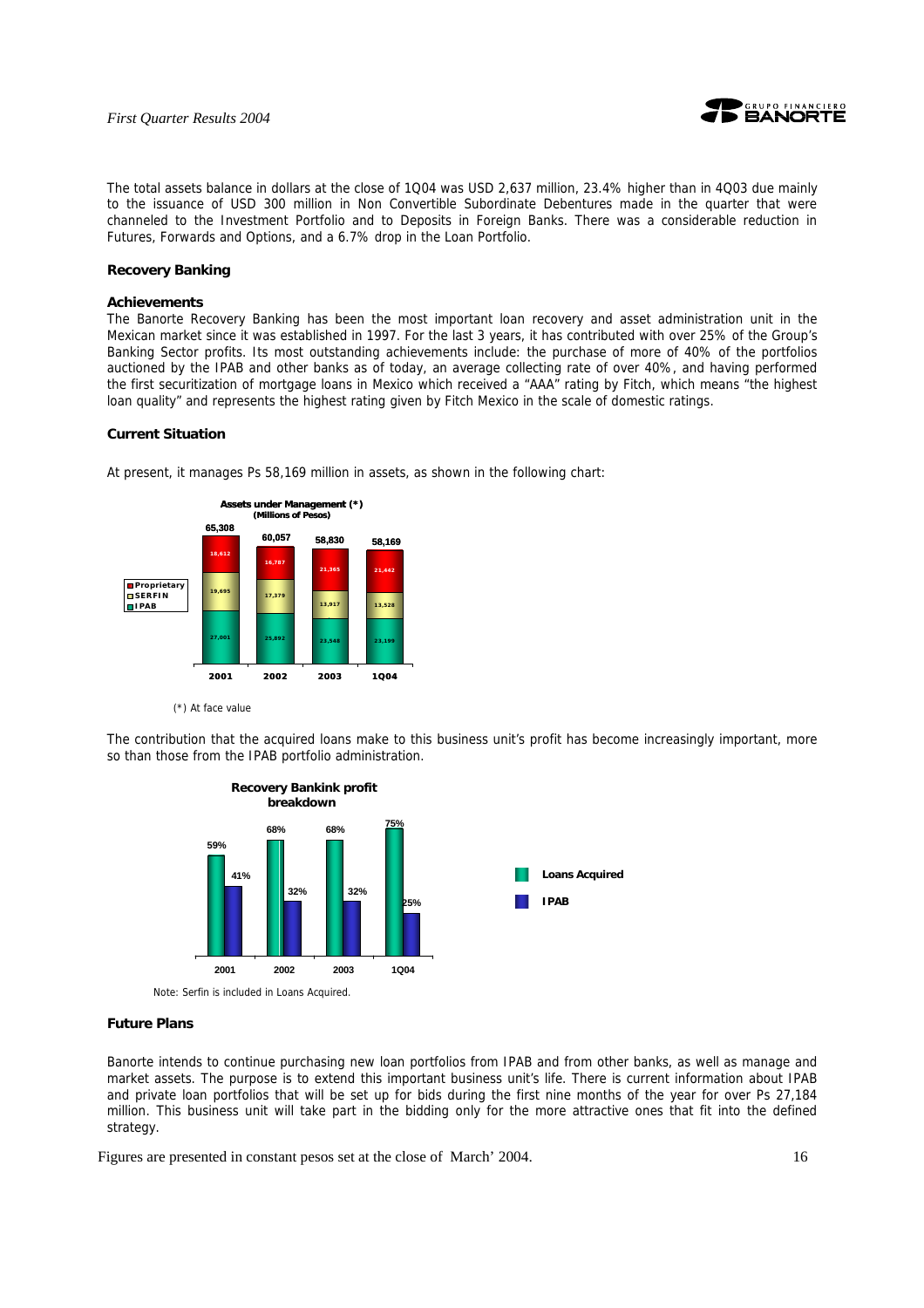

The vision of the present administration of the recovery and asset management business is that it shall continue to contribute substantially to the Group's Banking Sector even in the long run by creating formulas to market assets that go beyond a mere loan portfolio recovery.

# **Recovery Banking**

| <b>Recovery Banking Income Statement</b> | <b>QUARTER</b> |      |
|------------------------------------------|----------------|------|
| (Millones de Pesos)                      | 1003           | 1004 |
| Net Interest Income                      | (7)            | 13   |
| +REPOMO-margin                           |                |      |
| =Net Interest Income After REPOMO        | (7)            | 13   |
| - Loan Loss Provisions                   | 5              | (1)  |
| = Net Interest Income After Provisions   | (13)           | 14   |
| + Fiduciary                              | 46             | 48   |
| + Fobaproa Fees (1)                      | 49             | 68   |
| + Other Fees                             | 71             | 35   |
| Non Interest Income                      | 166            | 151  |
| = Total Operating Income                 | 153            | 165  |
| Non Interest Expense                     | 55             | 45   |
| $=$ Net Operating Income                 | 98             | 120  |
| - Other Revenues and Expenses            |                |      |
| $=$ Pre-tax Income                       | 98             | 120  |
| - Income Tax & Profit Sharing            |                |      |
| - Tax on Asset                           |                |      |
| - Deferred Income Tax & Profit Sharing   |                |      |
| $=$ Net Income before Subsidiaries       | 98             | 120  |
| + Undistributed Earnings of Subsidiaries | 18             | 35   |
| = Net Income-continuos Operation         | 116            | 155  |
| + Extraordinary Items, net               |                |      |
| - Minoritary Income                      |                |      |
| $=$ Total Net Income                     | 116            | 155  |

(2) Includes Net Income From Loan Portfolios.

The following table shows the amounts of assets managed by the Recovery Bank and the concepts where these assets are found, as well as the items where the income from each portfolio are registered

| <b>Assets Under</b><br><b>Management</b> | 1004   | <b>ACCOUNTING IN THE BALANCE</b><br><b>SHEET</b> | <b>ACCOUNTING IN THE INCOME</b><br><b>STATEMENT</b>                                   |
|------------------------------------------|--------|--------------------------------------------------|---------------------------------------------------------------------------------------|
| (Millions of Pesos)                      |        |                                                  |                                                                                       |
| <b>Fobaproa-IPAB: Portfolios</b>         |        |                                                  |                                                                                       |
| Banking Sector (1)                       | 17.311 | Out of balance trusts                            | Fees from FOBAPROA                                                                    |
| Serfin                                   | 10.419 | Serfin Trust                                     | Fiduciary                                                                             |
| Repossesed assets                        | 8,996  | Out of balance trusts                            | Fobaproa fees and Fiduciary                                                           |
|                                          | 36.726 |                                                  |                                                                                       |
| Loans purchased to IPAB and              | 16.983 | Sólida Administradora de Portafolios<br>Bancen   | Undistributed Earnings from Subsidiaries (Sólida)<br>and Non Interest Income (Bancen) |
| to Other Banks:                          |        |                                                  |                                                                                       |
| <b>Banking Sector Portfolio:</b>         |        |                                                  |                                                                                       |
| Banking Sector (1)                       | 3.175  | Banorte's Portfolio                              | Net Interest Income                                                                   |
| Repossesed assets                        | 1,283  | Banorte's Repossesed assets                      | Other Revenues and Expenses                                                           |
|                                          |        |                                                  |                                                                                       |
|                                          | 4,458  |                                                  |                                                                                       |
| Total                                    | 58.169 |                                                  |                                                                                       |

(1) Includes the loan portfolios sold to Fobaproa by Bancen and Banpaís.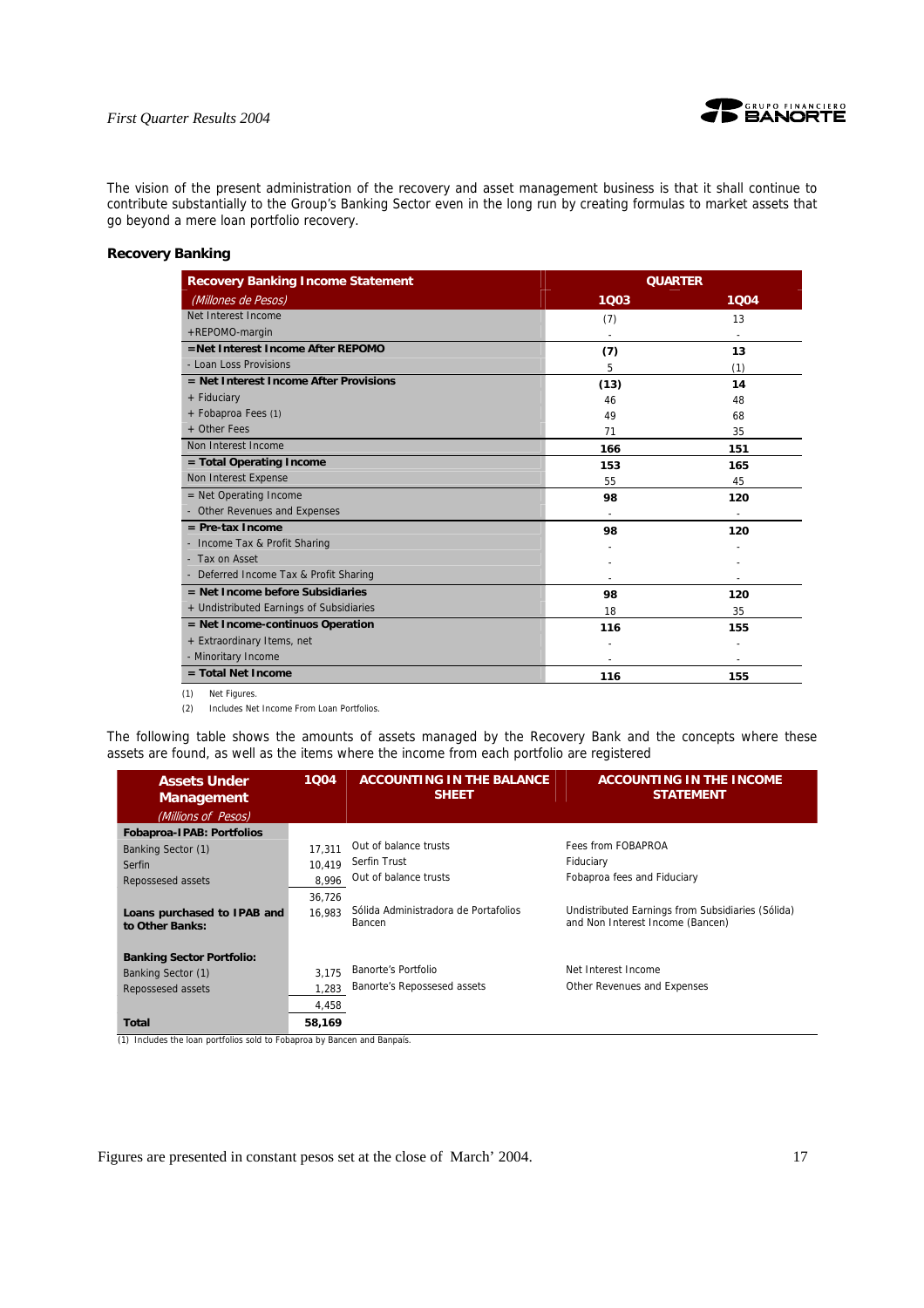

This section is intended to dimension the Recovery Banking business contribution to the Banking Sector. Recovery Banking has contributed substantially in the last years to the Banking Sector's earnings and it's future contribution will depend on the development of this business unit as well as that of the Traditional GFNorte Banking Business.

A breakdown of the Recovery Banking contribution to the earnings of said Sector is given below.

The basis to calculate these figures were the assets managed by Recovery Banking which consist of: the loan portfolios ceded to Fobaproa by Bancen and Banpaís before being sold, the purchase of collecting rights of the Serfin Portfolio, and the portfolios bought to the IPAB. Additionally, it administrates own portfolio which, given its characteristics, have been transferred to be collected through the Recovery Banking.

| <b>Recovery Banking Contribution</b>  | <b>ACCUMULATED</b> |      |
|---------------------------------------|--------------------|------|
| (Millions of Pesos)                   | 1003               | 1004 |
| <b>Traditional Banking Net Income</b> | 348                | 335  |
| Recovery Bank Net Income              | 116                | 155  |
| Banking Sector Net Income(*)          | 464                | 490  |
| $=$ % of Contribution                 | 25%                | 32%  |
| (*) Banking Sector 100.0%             |                    |      |

(1) Excludes Ps 420 millions of a extraordinary income from Generali.

The Recovery Banking contributed with Ps 155 million to the Banking Sector's 1Q04 profit; a contribution of 32.0%

As of March, Banorte has Ps 6,734 million in Fobaproa notes derived from the sale of loans to this entity in 1995 and 1996, and Ps 67,719 million in loans to IPAB from the three banks acquired (Bancen and Banpaís in 1997 and Bancrecer in 2001), with the following characteristics:

| <b>ORIGINATION</b>                   | <b>BALANCE AS OF 1T04</b> | <b>YIELD</b>     |           | <b>MATURITY LOSS SHARING</b> |
|--------------------------------------|---------------------------|------------------|-----------|------------------------------|
| (Millons of pesos)                   |                           |                  |           |                              |
| BANCEN - BANPAIS - Banks Acquired    | 21.506                    | TIIE $+85$ pb    | 2010      | NO.                          |
| <b>BANCRECER - Bank Acquired</b>     | 46.213                    | TIIE + $40$ pb   | 2009      | NO.                          |
| BANORTE - Sale of Loans tol Fobaproa | 6.734                     | $CETES - 135$ pb | 2005/2006 | <b>YES</b>                   |
|                                      | 74,453                    |                  |           |                              |

There is loss sharing only in the Fobaproa notes which is fully provisioned (see Annex 6).

#### **2.- Brokerage Sector**

| <b>Brokerage Sector</b> |           | <b>QUARTER</b> |           |  |  |
|-------------------------|-----------|----------------|-----------|--|--|
| (Millions of Pesos)     | 1003      | 4003           | 1004      |  |  |
| <b>Brokerage House</b>  |           |                |           |  |  |
| Net Income              | 6.9       | 29.3           | 29.4      |  |  |
| Equity                  | 350.4     | 440.9          | 462.6     |  |  |
| <b>Total Assets</b>     | 450.5     | 553.1          | 601.4     |  |  |
| Assets under Management | 118.692.8 | 149.810.5      | 164.078.8 |  |  |
| ROE %                   | 8.0%      | 27.5%          | 26.0%     |  |  |

The **Brokerage Sector** showed a Ps 29.4 million profit during 1Q04, similar to that of the previous quarter, and 326% higher than that of 1Q03.

The volume of Money Market deposits remained practically without change vs the previous quarter, however, the income from money market operations in the Brokerage House was Ps 42.5 million.

The income from brokerage operations recorded a new maximum of Ps 30.1 million, as the Borkerage House volume of operations reached Ps 27,310 million with a 8.71% market share, ranking  $4^{TH}$  place in terms of Brokerage volume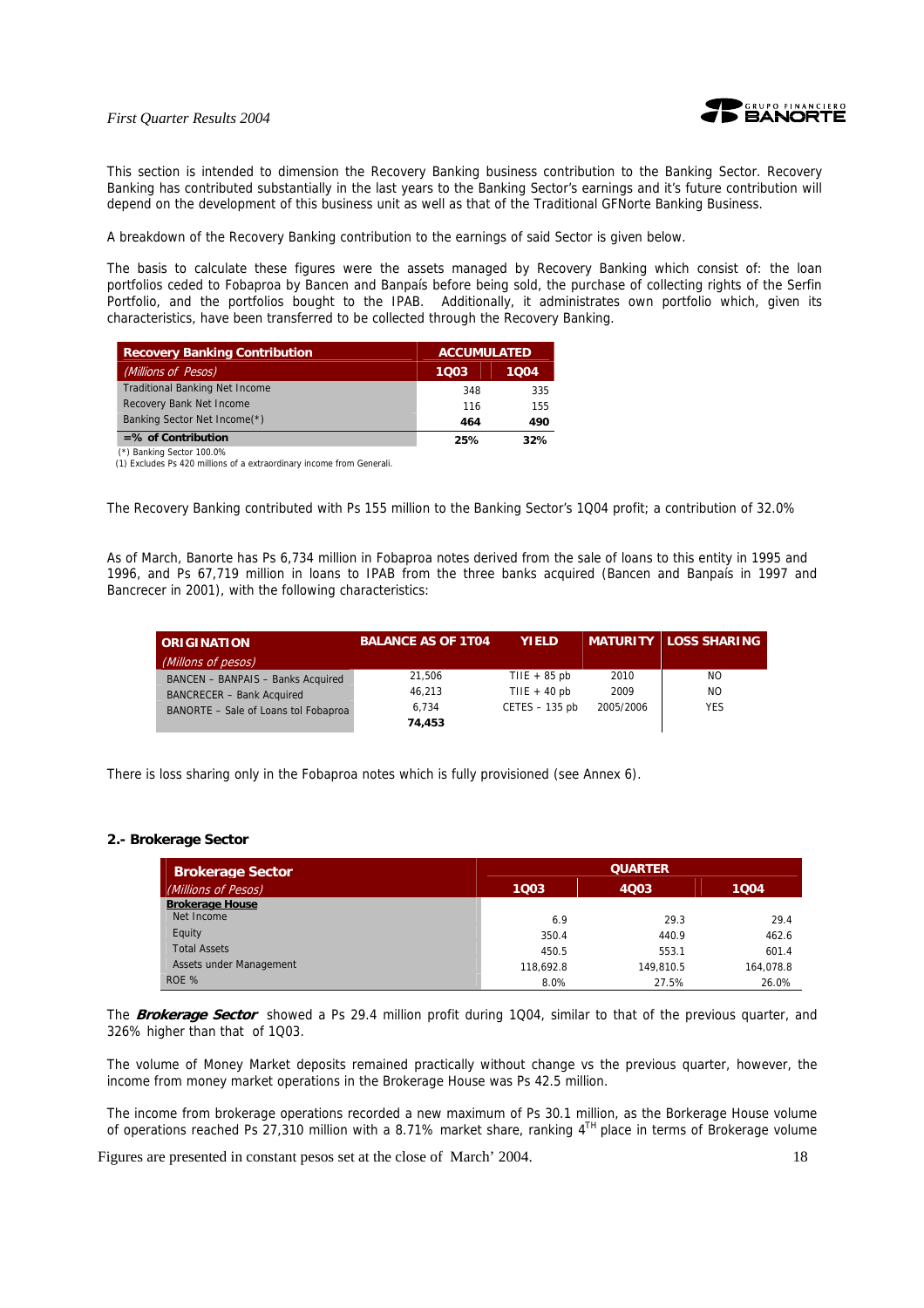

in the market. Stock Mutual Funds grew by 18.4% in the period. Due to a strict expense control policy it was possible to maintain the same expense level as that of 1Q03.

#### **3.-Long Term Savings Sector**

| <b>Long Term Savings Sector</b>   | <b>QUARTER</b> |          |          |  |
|-----------------------------------|----------------|----------|----------|--|
| (Millions of pesos)               | 1Q03           | 4Q03     | 1004     |  |
| <b>Afore</b>                      |                |          |          |  |
| Net Income                        | 74.4           | 21.3     | 75.3     |  |
| Equity                            | 1,148.3        | 1,089.7  | 1,165.0  |  |
| <b>Total Assets</b>               | 1,344.8        | 1,288.8  | 1,314.7  |  |
| Assets under Management (SIEFORE) | 21,303.7       | 25,172.3 | 27,065.7 |  |
| ROE %                             | 26.8%          | 7.2%     | 26.7%    |  |
| Insurance                         |                |          |          |  |
| Net Income                        | 48.9           | 18.7     | 32.3     |  |
| Equity                            | 284.5          | 395.0    | 427.3    |  |
| <b>Total Assets</b>               | 2,333.6        | 2,666.3  | 3,443.9  |  |
| <b>Technical Reserves</b>         | 1,798.5        | 2,004.8  | 2,385.7  |  |
| Premiums sold                     | 573.9          | 468.0    | 890.0    |  |
| ROE %                             | 74.7%          | 19.5%    | 31.4%    |  |
| Generali México (1)               |                |          |          |  |
| Net Income                        |                | 2.1      | 2.9      |  |
| Equity                            |                | 91.4     | 94.0     |  |
| <b>Total Assets</b>               |                | 716.7    | 694.9    |  |
| <b>Technical Reserves</b>         |                | 394.3    | 398.6    |  |
| Premiums sold                     |                | 49.5     | 135.7    |  |
| <b>Annuities</b>                  |                |          |          |  |
| Net Income                        | 33.7           | (33.4)   | 46.0     |  |
| Equity                            | 167.4          | 189.5    | 235.5    |  |
| <b>Total Assets</b>               | 2,333.6        | 4,997.7  | 5,124.2  |  |
| <b>Technical Reserves</b>         | 1,798.5        | 4,801.3  | 4,879.3  |  |
| Premiums sold                     | 82.8           | 112.4    | 109.6    |  |
| ROE %                             | 89.6%          | (64.9)%  | 86.7%    |  |

(1)The 4Q03 figures correspond exclusively to December, 2003.

The **Afore** showed a Net Quarterly Profit of Ps 75.3 million (51% from Bancen), 253.5% greater than in 4Q03. This variation between the two quarters was due mainly to the business' cyclic nature -as employer contributions are bimonthly, two contributions are received in the first and third quarters of every year whereas as there is only one contribution in the 2nd and 4th quarters. At the end of 1Q04 there were a total of 2,823,009 affiliates, for a 10.4% share in certified accounts. Since last January, the fees charged to our affiliates were reduced: the balance fee went from 0.7% to 0.6%. The Assets Managed by SIEFORE increased 7.5% vs. 4Q03 in part because of the strategy to attract new higher-income affiliates.

The **Insurance Company** reached a Ps 32.3 million profit in the quarter (51% from GFNorte), 72.7% higher than that of 4Q03 due mainly to the 90.2% increase in the premiums issued from sales throughout the bank network during the quarter and low damage claims.

**Generali México** showed a Ps 2.9 million profit and issued premiums for Ps 135.7 million during the quarter. The merger of this Subsidiary and Seguros Banorte-Generalli is expected to be formalized by 2Q04.

The **Annuities Company**'s quarterly profit was Ps 46.0 million (51% from GFNorte), vs. the Ps 33.4 million loss in 4Q03. This variation is due to the profit generated in its investment portfolio and a reduction in the additional benefits to new pension holders. Another important aspect is the creation of lower Technical Reserves than in 4Q03. The company currently ranks 2nd in the industry and has a 18.7% market share in sold premiums and 1st in the number of pensions placed with a 19.5% market share.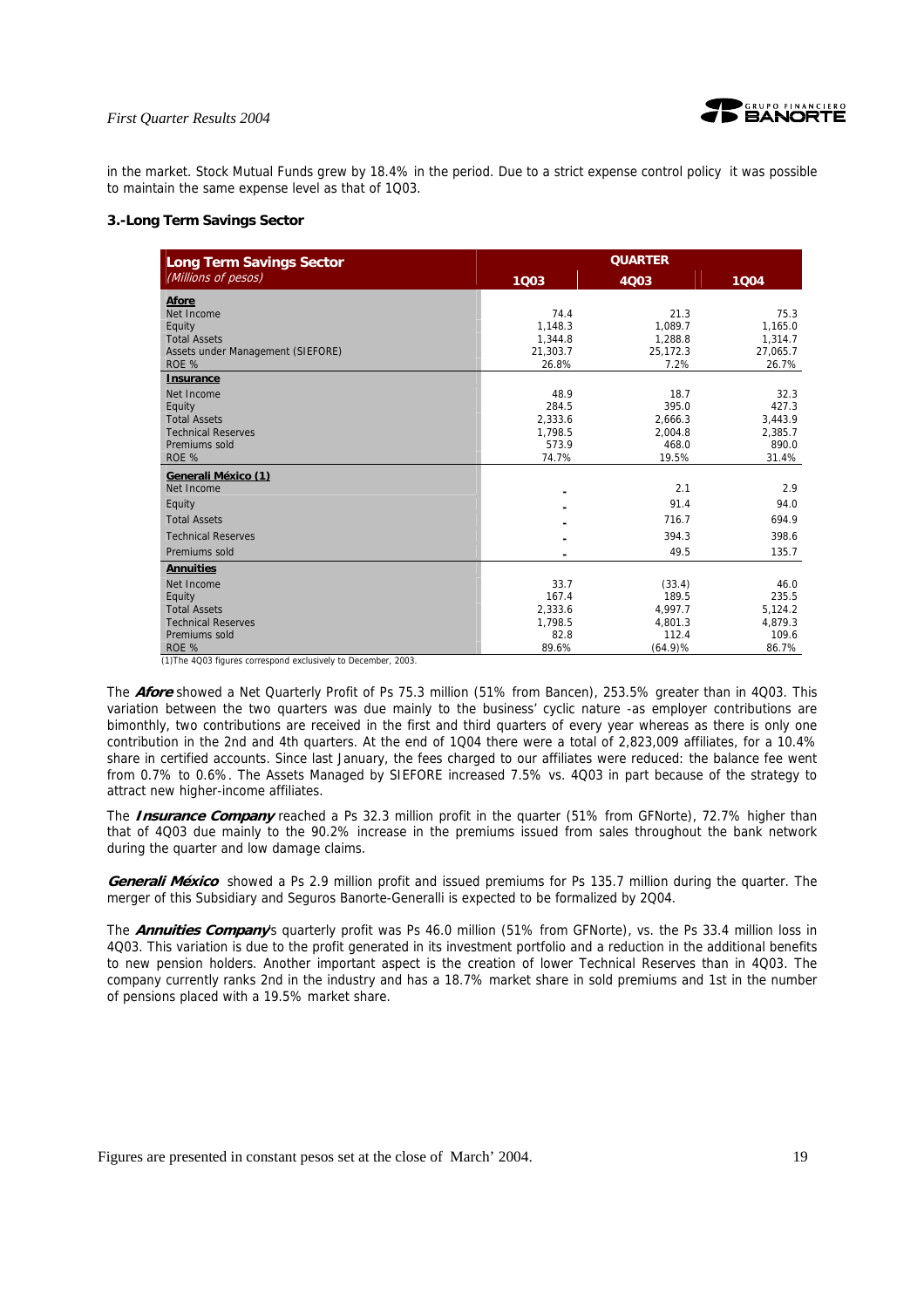

| <b>Auxiliary Organizations Sector</b>       | <b>QUARTER</b> |              |              |  |
|---------------------------------------------|----------------|--------------|--------------|--|
| (Millones de pesos)                         | 1003           | 4003         | 1004         |  |
| Leasing (1)                                 |                |              |              |  |
| Net Income                                  | 5.2            | (8.7)        | 8.5          |  |
| Equity                                      | 178.2          | 184.9        | 193.4        |  |
| Loan Portfolio                              | 1,015.6        | 1,635.5      | 1,667.0      |  |
| Past Due Loans                              | 19.9           | 30.7         | 28.3         |  |
| <b>Loan Loss Reserves</b>                   | 15.8           | 27.3         | 28.3         |  |
| <b>Total Assets</b>                         | 1,042.8        | 1,692.4      | 1,704.5      |  |
| ROE %                                       | 11.9%          | (18.4)%      | 17.2%        |  |
| <b>Factoring</b>                            |                |              |              |  |
| Net Income                                  | 8.4            | 6.8          | 4.2          |  |
| Equity                                      | 186.9          | 214.3        | 218.5        |  |
| Loan Portfolio                              | 3,139.3        | 3,258.0      | 3,341.7      |  |
| Past Due Loans<br><b>Loan Loss Reserves</b> | 13.5<br>8.8    | 15.1<br>19.4 | 22.7<br>27.6 |  |
| ROE %                                       | 3,153.5        | 3,263.2      | 3,336.2      |  |
| <b>Total Assets</b>                         | 18.4%          | 13.0%        | 7.8%         |  |
| Warehousing                                 |                |              |              |  |
| Net Income                                  | 4.9            | 7.8          | 4.1          |  |
| Equity                                      | 65.6           | 76.5         | 79.1         |  |
| Inventories $(*)$                           | 196.0          | 198.7        | 194.3        |  |
| <b>Total Assets</b>                         | 294.4          | 305.8        | 300.3        |  |
| ROE %                                       | 30.7%          | 42.5%        | 20.9%        |  |
| <b>Bonding</b>                              |                |              |              |  |
| Net Income                                  | 2.1            | 3.5          |              |  |
| Equity                                      | 89.0           | 97.7         | 97.7         |  |
| <b>Total Assets</b>                         | 212.4          | 244.5        | 293.6        |  |
| <b>Technical Reserves</b>                   | 82.3           | 90.9         | 118.1        |  |
| Premiums sold                               | 25.6           | 30.6         | 60.5         |  |
| ROE %                                       | 9.6%           | 14.5%        | 12.0%        |  |

New Accounting Principles : Warehousing, Leasing & Factoring= Circular 1490 (\*) Accounted in Other Assets, Deferred charges and Intangibles account.

(1) The 4Q03 figures were modified to show the creation of loan loss reserves for the Ps 11.8 million and charge offs of foreclosed assets for Ps 4.3 million, as per the<br>CNBV's instructions. However the Net Income figures

The **Leasing Company** reported a quarterly profit of Ps 8.5 million, higher than expected despite the considerable creation of Loan Reserves and charge offs of Reposessed Assets registered in 4Q03 that reduced this type of charge in 1Q04. The Total portfolio grew by 2% vs. 4Q03 and the past-due loan rate closed at 1.7%. The company currently ranks 3rd among the 27 Leasing Companies with a 10.0% market share.

The **Factoring Company** generated a quarterly profit of Ps 4.2 million, 32.8% lower than in 4Q03 due mainly to the creation of important loan loss reserves for Ps 8.2 million that included Ps 4.8 million that were created as instructed by the CNBV derived from the classification of some important clients. Total Loans rose 2.6% vs. 4Q03 and the pastdue loans portfolio closed with a balance of Ps 22.7 million equivalent to a 0.7% past-due loan rate. The company, at present, ranks 1<sup>st</sup> among the 11 factoring companies.

**Warehousing** showed a net profit of Ps 4.1 million during 1Q04, 47.4% lower than in the previous quarter given the reduction in the operations volume mainly in accommodating warehouses and inventory commercialization given the business' seasonal nature. The company currently ranks 11<sup>th</sup> place in the industry in terms of volume of certification and  $1<sup>st</sup>$  place in terms of profitability.

The **Bonding Company** did not generate a profit during the quarter. The reason for this was that during the first quarter of the year there was a substantial increase in the bonds granted to gas stations to operate with PEMEX and this brought about high requirements in creating new technical reserves in the period thereby affecting the quarterly results.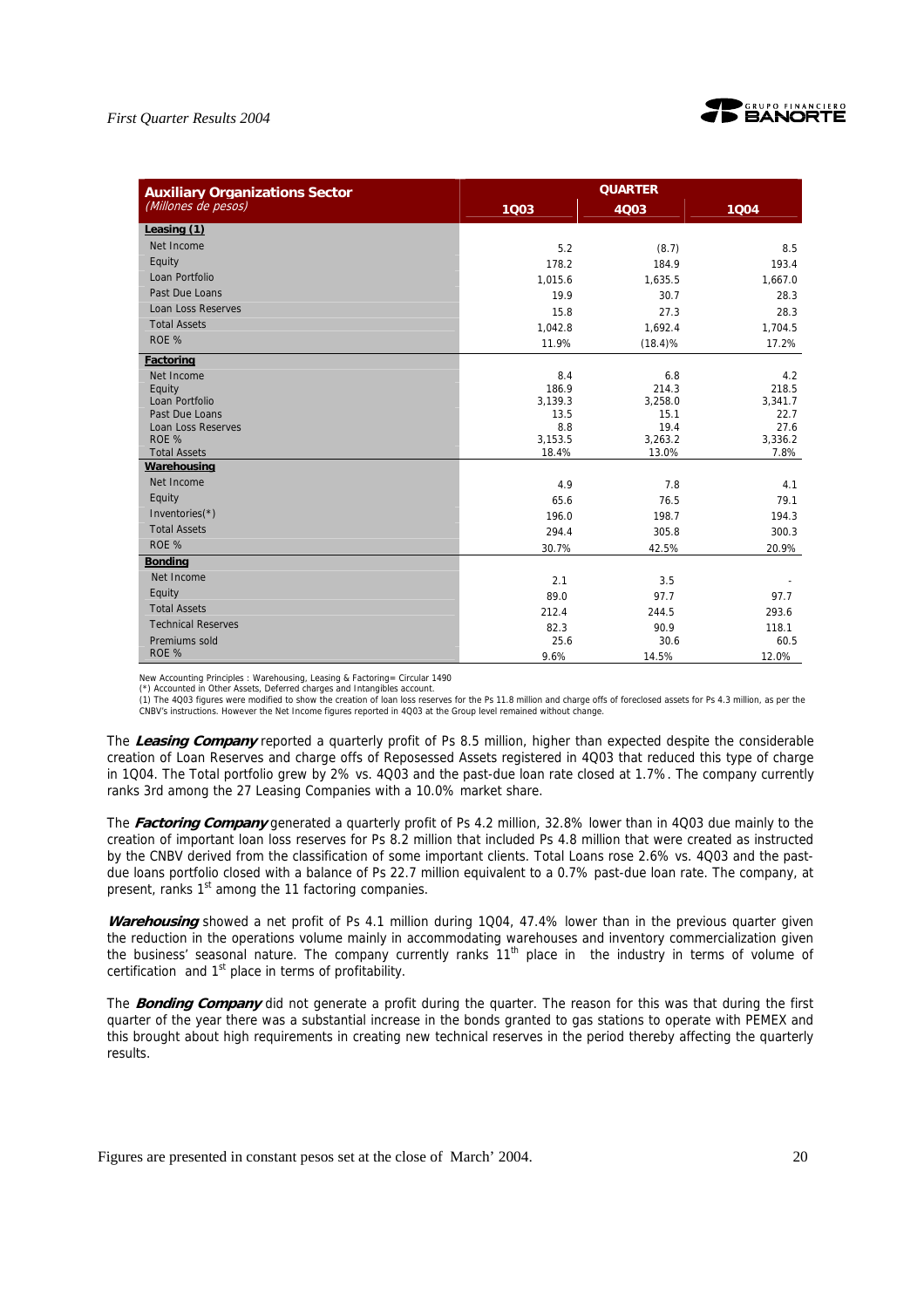



- 1.MACROECONOMIC ENVIRONMENT
- 2.GRUPO FINANCIERO GENERAL INFORMATION
- 3.ACCOUNTING CHANGES AND REGULATIONS
- 4.LOAN PORTFOLIO SALES TO SOLIDA ADMINISTRADORA DE PORTAFOLIOS
- 5.FINANCIAL STATEMENTS
- 6.NOTES TO BANKING SECTOR FINANCIAL **STATEMENTS**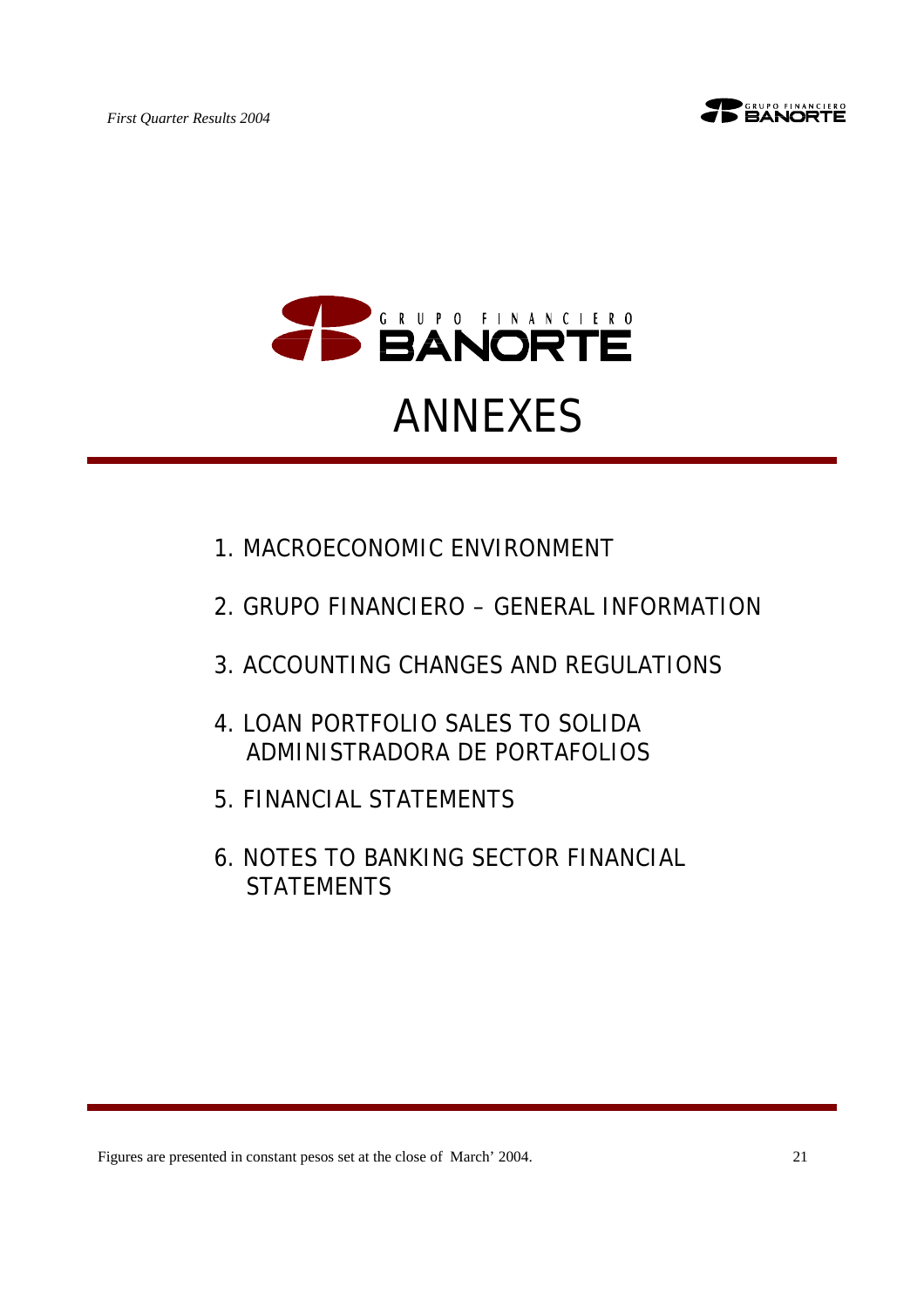

#### **ANNEX 1. Macroeconomic Environment**

The first quarter of the year was characterized by a mixed market behavior. While the peso recovered some ground with respect to the dollar and interest rates dropped, concern grew in the following months over the course inflation would take. Despite this and the weak U.S. stock markets – Dow Jones and Nasdaq-, which showed a negative performance in the first quarter, the Mexican Stock Exchange registered outstanding earnings of 19.6%.

After the pressures at the close of 2003 due to the lack of structural reforms agreements, interest rates showed a marked drop and the 28-day Cetes averaged 4.95%, while the exchange rate, which closed the year at 11.24, wound up at under 11 pesos per dollar at the end of the first month. Overshadowing this stability, the poor inflation data for both January and February brought about an increase in the inflation estimates for 2004, while wage raises in the first two months of the year were over 4.0%. In the face of these pressures, the Banco de México decide to impose a more stringent monetary policy increasing the "short" on two occasions. Consequently, the interest rates rose and the 28-day Cetes averages 5.57% and 6.28% in February and March, respectively. The exchange rate, on the other hand, was not immune to the pressure and closed the quarter at 11.15 pesos/dollar.

Inflation in March showed a better-than-expected rate of 0.34%. However, the annual inflation rate was set at 4.23%, well above the 3.0% +/- 1 percent goal the Central Bank had set. So far, the inflation estimates are still above the authorities' objective, although some surveys show that there has been a decrease over the last weeks.

Regarding economic activity, the figures that were recently made public show that we have started a period of recovery. While external demand has increased and relations with the U.S. hold strong, the internal market in still holding on. On the one hand, exports grew an average of 5.2% in January-February, while retail sales increased 3.6% in the same period. As to industrial activity, there has been a positive annual growth for three months in a row, and although there are still signs of some weakness, the U.S. recovery in this sector is expected to have a positive impact on Mexico. So the perspectives for the economic activity recovery of our country are becoming more and more optimistic. The labor market, however, is still quite weak. The unemployment rate continued to rise in the first two months of the year, closing February at 3.92%.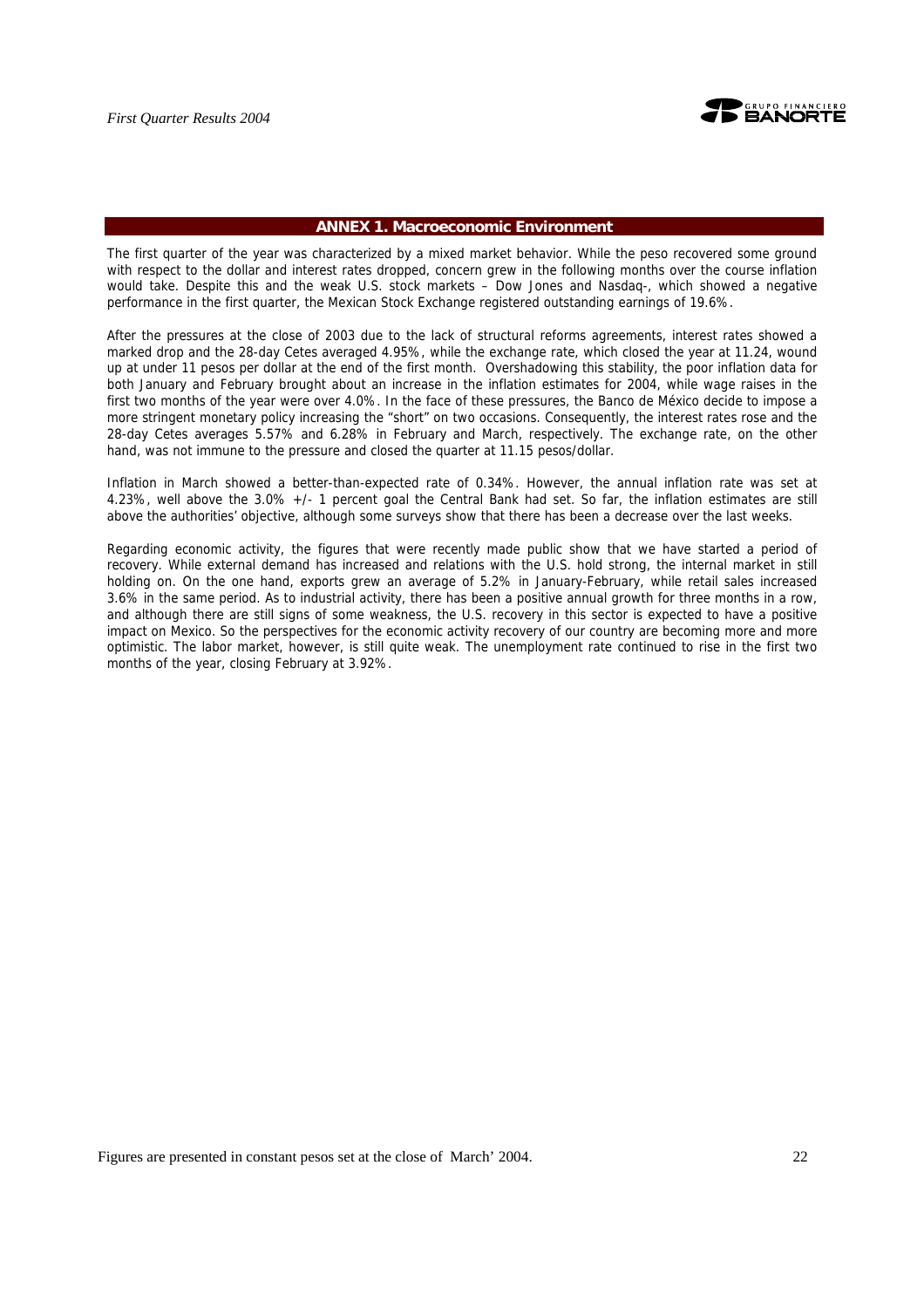

# **ANNEX 2 .-Grupo Financiero- General Information**

# **GFNorte Ownership in Subsidiaries**

|                               | 1004   |
|-------------------------------|--------|
| Banco Mercantil del Norte (1) | 96.11% |
| Banco del Centro              | 99.99% |
| <b>Brokerage House</b>        | 99.99% |
| Pension Funds Afore (2)       | 51.00% |
| Insurance                     | 51.00% |
| Generali México               | 51.00% |
| Annuities                     | 51.00% |
| Leasing                       | 99.99% |
| Factoring                     | 99.99% |
| Warehousing                   | 99.99% |
| <b>Bonding</b>                | 99.99% |

(1) As a result of merging Banpaís in February, 2000. (2) Subsidiary of Banco del Centro.

# **Holding Company Capital Structure**

| <b>Number of Shares</b>          | <b>SERIE O</b><br>As of March 2004 |
|----------------------------------|------------------------------------|
| Number of shares issued          | 504.586.887                        |
| - Shares held on Treasury        | 35,000                             |
| $=$ Number of shares outstanding | 504,551,887                        |

# **Banorte Ratings**

| <b>International Ratings</b> |                             |                |                                   |                  |
|------------------------------|-----------------------------|----------------|-----------------------------------|------------------|
| <b>Rating Agency</b>         | Rated<br><b>Institution</b> | Rating         | Category                          | Date             |
| Moody's                      | Banorte                     | Stable         | Outlook                           |                  |
|                              |                             | $D+$           | Modest Financial Strength         |                  |
|                              |                             | Baa2           | Foreign long - term bank deposits | January 2004     |
|                              |                             | $P-2$          | Foreign short- term bank deposits |                  |
|                              |                             | $A-3$          | Local long - term bank deposits   |                  |
|                              |                             | $P-2$          | Local short- term bank deposits   |                  |
| Standard & Poors             | Banorte                     | Stable         | Outlook                           |                  |
|                              |                             | BB             | Long Term foreign issuer credit   |                  |
|                              |                             | BB             | Long Term local currency deposits | June 2003        |
|                              |                             | B              | Short term foreign issuer credit  |                  |
|                              |                             | B              | Short tem local issuer credit     |                  |
| Fitch                        | Banorte                     | Stable         | Outlook                           |                  |
|                              |                             | BBB-           | Long Term Foreign currency        | <b>July 2003</b> |
|                              |                             | BBB-           | Long Term Local currency          |                  |
|                              |                             | F <sub>3</sub> | Short Term Local Currency         |                  |
|                              |                             | F <sub>3</sub> | Short Term Foreign Currency       |                  |
|                              |                             | C/D            | Individual - Foreign Currency     |                  |
|                              |                             | 3              | Support Rating                    |                  |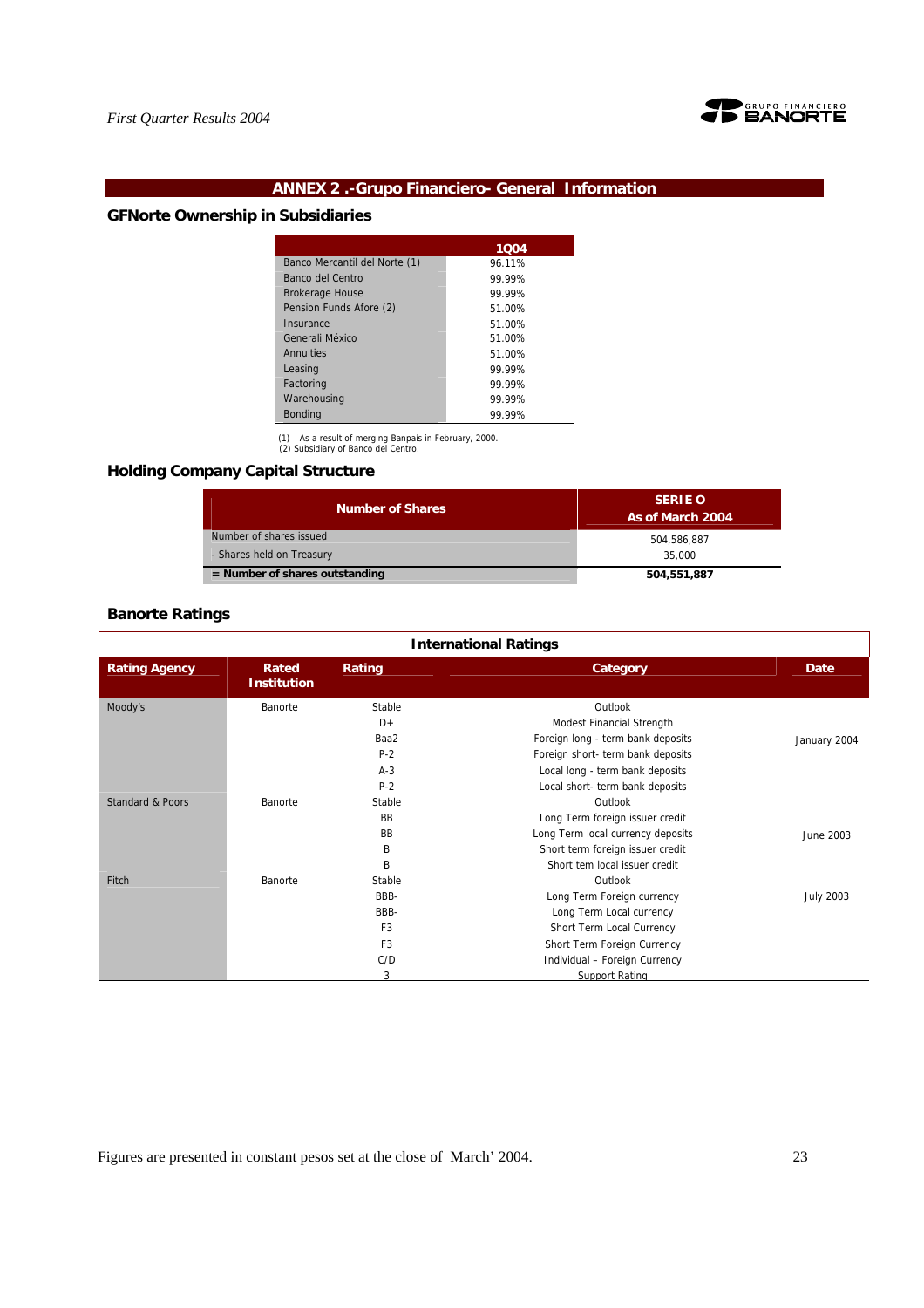

# **Banorte Ratings**

| <b>Domestics Ratings</b>  |                                   |                                                                              |                                                                                                                                                                      |                              |
|---------------------------|-----------------------------------|------------------------------------------------------------------------------|----------------------------------------------------------------------------------------------------------------------------------------------------------------------|------------------------------|
| <b>Rating Agency</b>      | Rated<br><b>Institution</b>       | Rating                                                                       | Category                                                                                                                                                             | <b>Date</b>                  |
| Fitch                     | Banorte                           | $F1 + (mex)$<br>AA (mex)<br>$F1 + (mex)$<br>AA (mex)<br>AA (mex)<br>AA (mex) | Short term counterparty risk<br>Long term counterparty risk<br>Short term CD's and Term Deposits<br>Long term CD's and Term Deposits<br>Bonds (1-00)<br>Bonds (2-00) | August 2002                  |
| Moody's National Scale    | Banorte<br>Arrendadora<br>Banorte | $AA - (mex)$<br>Aaa.mx<br>$MX-1$<br>Aa1.mx                                   | Subordinated Debt (436,000 UDI'S)<br>Long Term Deposits<br>ShortTerm Deposits<br><b>Issue Rating in National Scale</b>                                               | January 2004<br>January 2004 |
|                           | Arrendadora<br>Banorte            | Aa1.mx                                                                       | <b>Issue Rating in National Scale</b>                                                                                                                                | January 2004                 |
| <b>Other Subsidiaries</b> |                                   |                                                                              |                                                                                                                                                                      |                              |
| Fitch                     | Sólida                            | Average<br>High (mex)                                                        | <b>Financial Asset Administrator</b>                                                                                                                                 | June 2002                    |
|                           | Operadora de<br>Fondos            | AA (mex)                                                                     | <b>Investment Financial Assets Administrator</b>                                                                                                                     | February 2004                |
|                           | Seguros Banorte<br>Generali       | AA (mex)                                                                     | Insurance Financial Strength                                                                                                                                         | August 2002                  |

# **No. of Employees & Distribution Network**

| <b>EMPLOYEES</b>            | 1003   | 4003   | 1004   |
|-----------------------------|--------|--------|--------|
| Banking Sector (*)          | 12.861 | 13.336 | 13,510 |
| Other Sectors               | 2,173  | 2,504  | 2,617  |
| <b>Total Group</b>          | 15.034 | 15,840 | 16,127 |
| <b>DISTRIBUTION NETWORK</b> |        |        |        |
| Branches $(**)$             | 1.075  | 1.029  | 1.026  |
| <b>ATM</b>                  | 2.513  | 2.524  | 2.520  |

(\*) Includes Sólida Administradora de Portafolios.

(\*\*)Includes banking modules and Remote Teller Windows. Excludes 1 branch located in Cayman Island.

# **Group Officers**

| <b>NAME</b>                                       | <b>CURRENT POSITION</b>                            |
|---------------------------------------------------|----------------------------------------------------|
| Luis Peña Kegel                                   | Chief Executive Officer                            |
| Juan Manuel Quiroga Garza                         | Corporate General Director GFNorte                 |
| A. Eduardo Sastre de la Riva                      | Director General of Communications                 |
| Gloria Cecilia Miller Suárez                      | Director General of Marketing                      |
| Rafael del Castillo Torre de Mer                  | Director General of Government Banking             |
| Gerardo Soto Pérez                                | Director General of Human Resources                |
| Gerardo Coindreau Farías                          | Director General of Integral Risk Management       |
| Jorge Eduardo Vega Camargo                        | Dir. General of Controllership and Special Project |
| Sergio García Robles Gil                          | Director General of Planning and Control           |
| Aurora Cervantes Martínez                         | Director General of the Legal Department           |
| Padilla<br>Miguel<br>Angel<br>García<br>Fernández | Director General of Recovery Banking               |
| Alejandro Ramos Larios                            | Director General of Technology and Operations      |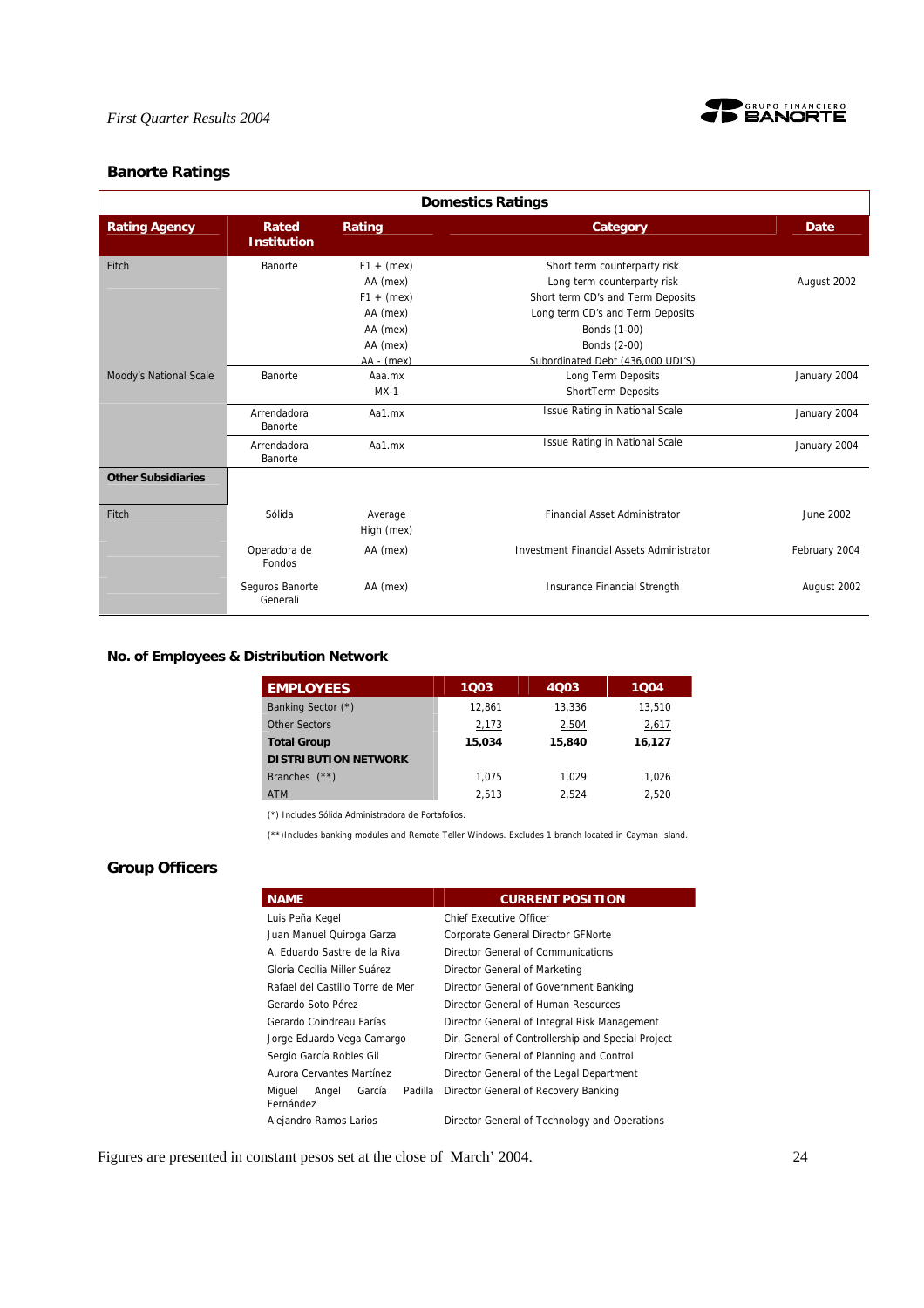

Manuel Fernando Sescosse Varela Director General of Banking Alma Rosa Moreno GFNorte Expense Comptroller

Enrique Castillón Vega Dir. General of the Long Term Savings Sector Federico A. Valenzuela Ochoa Director General of Administrations and Finance Antonio Emilio Ortiz Cobos Dir. General of Corp. Bank. and Intern. Business Enrique Catalán Guzmán Director General of Entrepreneurial Banking Alejandro Valenzuela del Río Director General of Institutional Relations Román Martínez Méndez Director General of Internal Audit Eugenio López Macias Director General of Special Projects Mauricio Ortiz Mena Director General of Private Banking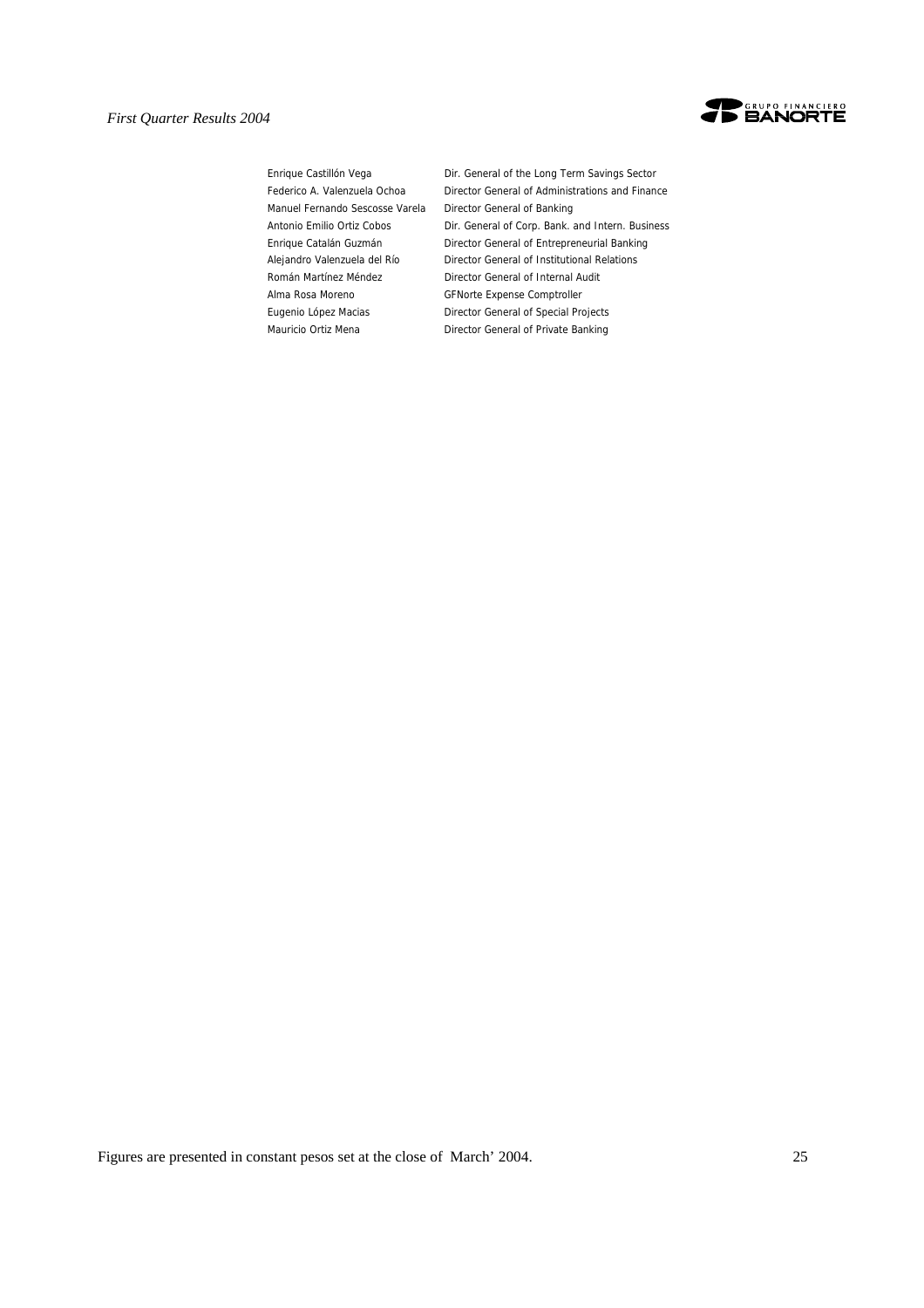

#### **ANNEX 3 .-Accounting Changes and Regulations**

**New rules for disclosing financial information of banks.-** Last June 30, 2003 the CNByV issued new general rules to disclose the financial information of banks in order to standardize the way this information is presented to the general public. New, more detailed information of Banorte and Bancen can be found in our web site: banorte.com/informacionfinanciera (only in Spanish version).

#### **Terms and Particular Features of the Banorte and Bancrecer Merger Process.**

The Secretaría de Hacienda y Crédito Público authorized the Banorte – Bancrecer merger, in which the latter is the merging company and Banorte is the merged company. The merging party thereby changed its name to "Banco Mercantil del Norte, S.A., Institución de Banca Múltiple, Grupo Financiero Banorte".

This merger is a reorganization or transaction between companies under common control, pursuant to the Generally Accepted Accounting Principles of the United States of America, which were complementarily applied in accordance with the Accounting Criteria for Financial Institutions referred to in Circulars 1448 and 1488, issued by the National Banking and Securities Commission.

Up to February 28, 2002, both Institutions issued separate financial statements. As of March 2002, a single financial statement is drawn up for the merged entity.

For this purpose, Banorte's book balances of assets, liabilities and stockholders' equity were transferred to Bancrecer, thereby proceeding to eliminate the inter-company operations between both Institutions.

There were no changes made to the accounting policies applicable to Financial Institutions as a result of the reorganization in question.

The following table summarizes the merger process, indicating the effect on financial statements as well as detailing the inter-company transactions that were eliminated.

| Millions of nominal<br>pesos | Banorte<br>(before<br>consolidation) | Bancrecer | Total   | Intercompany<br>Operations<br><b>Debit</b> | Intercompany<br>Operations<br>Credit | Balance of the<br>Merged entity |
|------------------------------|--------------------------------------|-----------|---------|--------------------------------------------|--------------------------------------|---------------------------------|
|                              |                                      |           |         |                                            |                                      |                                 |
| <b>ASSETS</b>                | 106,528                              | 69,681    | 176,209 |                                            | 12,107                               | 164,102                         |
|                              |                                      |           |         |                                            |                                      |                                 |
| LIABILITIES                  | 99,839                               | 67,838    | 167,677 | 10,264                                     |                                      | 157,413                         |
|                              |                                      |           |         |                                            |                                      |                                 |
| STOCKHOLDER'S<br>EQUITY      | 6,689                                | 1,843     | 8,532   | 1,843                                      |                                      | 6,689                           |

As the above table shows, the remaining stockholders' equity is that of Banorte, as it is the Holder of Bancrecer shares. The stockholders' equity of the latter Institution is eliminated against Permanent Investment in shares that Banorte kept in its assets.

The stockholders' equity of the merged company totals Ps 2,273,482,963.00 (Two billion, two hundred seventy-three million, four hundred eighty two thousand, nine hundred and sixty three Mexican pesos 00/100) (nominal pesos) represented by 22,734,829,630 ordinary nominative shares of the "O" series, for a nominal value of Ps 0.10 (ten cents Mexican Currency).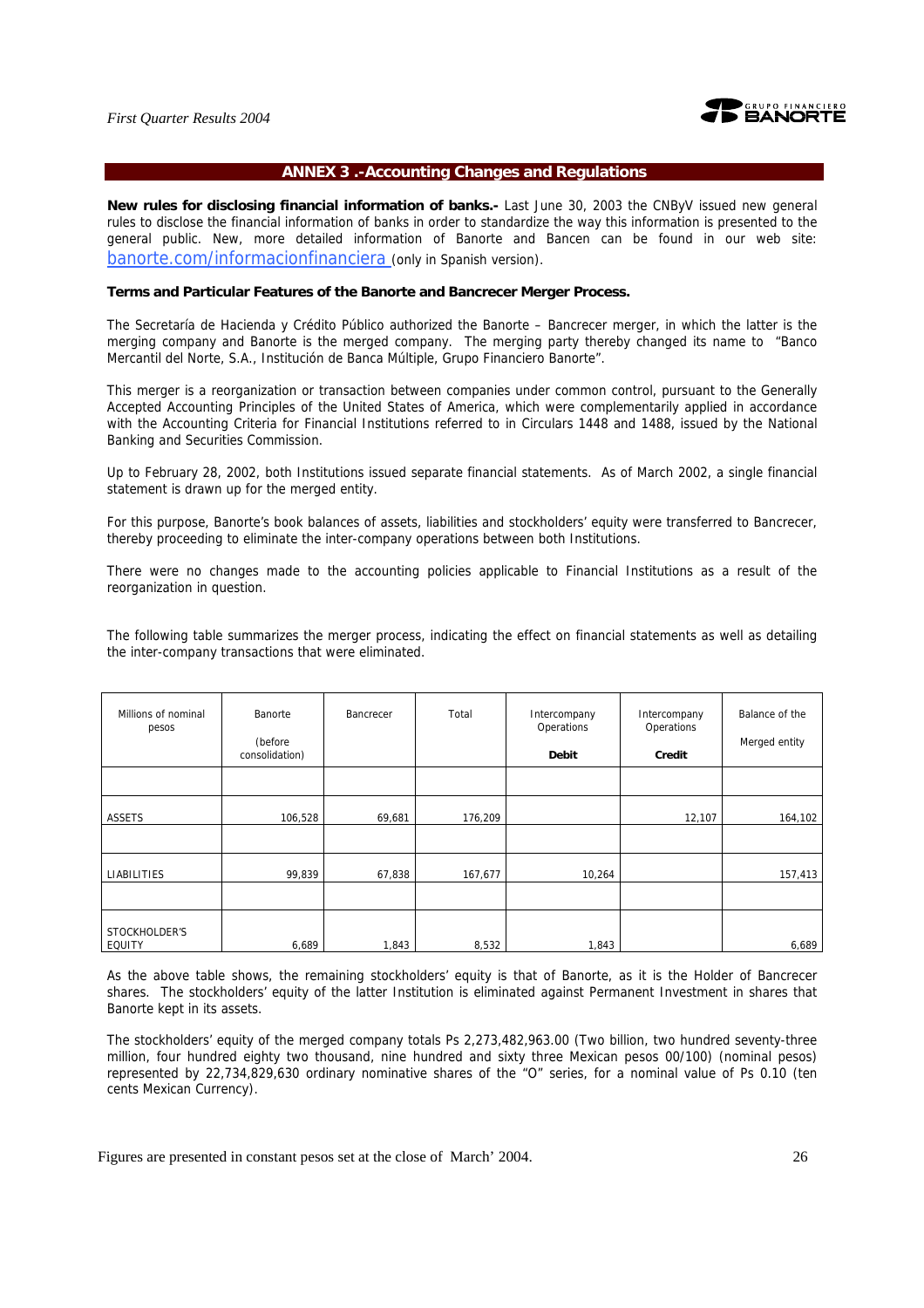

Bancrecer, S.A., as a result of the merger, cancelled the shares it had deposited in the Company Treasury which had not been paid.

The nominal value of each stockholders' equity representative shares was modified from Ps 100.00 (one hundred Mexican pesos 00/100) to Ps 0.10 (ten cents Mexican Currency).

| <b>Interbank Eliminations in Balance lines</b><br>(Millions of Nominal Pesos)<br>Stockholder's Equity            | <b>Debit</b><br>1,843 | <b>Credit</b> |  |
|------------------------------------------------------------------------------------------------------------------|-----------------------|---------------|--|
| <b>Investments in Subsidiaries</b>                                                                               |                       | 1,843         |  |
| Interbank loans<br>Cash and due from banks                                                                       | 10,201                | 10,201        |  |
| Deferred Taxes (Liabilities)<br>Deferred Taxes (Assets)                                                          | 63                    | 63            |  |
| (The last registers were reclassifications only, in accordance to CNBV and accounting criteria for presentation) |                       |               |  |
| <b>Interbank Eliminations in Income lines</b>                                                                    |                       |               |  |
| <b>Interest Income - Expense</b><br>(Millions of Nominal Pesos)<br>Interest Income. - Loans & Securities         | <b>Debit</b><br>39.1  | Credit        |  |
| Interest Expense.- Deposits & funding                                                                            |                       | 39.1          |  |
| Interest Income.- Repo agreements<br>Interest Expense.- Repo agreements                                          | 0.7                   | 0.7           |  |
| Earnings of Subsidiaries<br>Net Interest Income before Repomo                                                    | 84.6                  | 645.4         |  |
| REPOMO – margin                                                                                                  | 11.1                  |               |  |
| Loan Loss Provisions                                                                                             | 11.6                  |               |  |
| Non Interest Income                                                                                              |                       | 283.8         |  |
| Non Interest Expense                                                                                             | 789.0                 |               |  |
| Non Operating Income (Expense)                                                                                   | 22.9                  |               |  |
| Tax on Asset                                                                                                     | 11.8                  |               |  |
| Deferred Income Tax & Profit Sharing                                                                             |                       | 1.3           |  |
| Earnings of Subsidiaries                                                                                         |                       | 0.5           |  |

For comparability purposes, Bancrecer's quarterly figures appear consolidated in the corresponding accounts of Banorte's (merged) earnings statements. Therefore, to avoid duplicating figures, the profit that, by means of the participation method Banorte had registered as subsidiaries profit, is eliminated.

#### **Reserves for Integration Expenses.-**

In Official Document number 60-II-105587, dated December 11, 2001, the National Banking and Securities Commission authorized the creation in December 2001 of a Reserve for Integration Expenses against Capital Reserves for a total of Ps 678.0 million. Said provision contemplates the following concepts:

#### **1. Reorganization**

#### **1.1 Restructuring Cost**

The amount to cover the Bancrecer personnel severance pay to those laid off because of the organizational restructuring, product of the integration.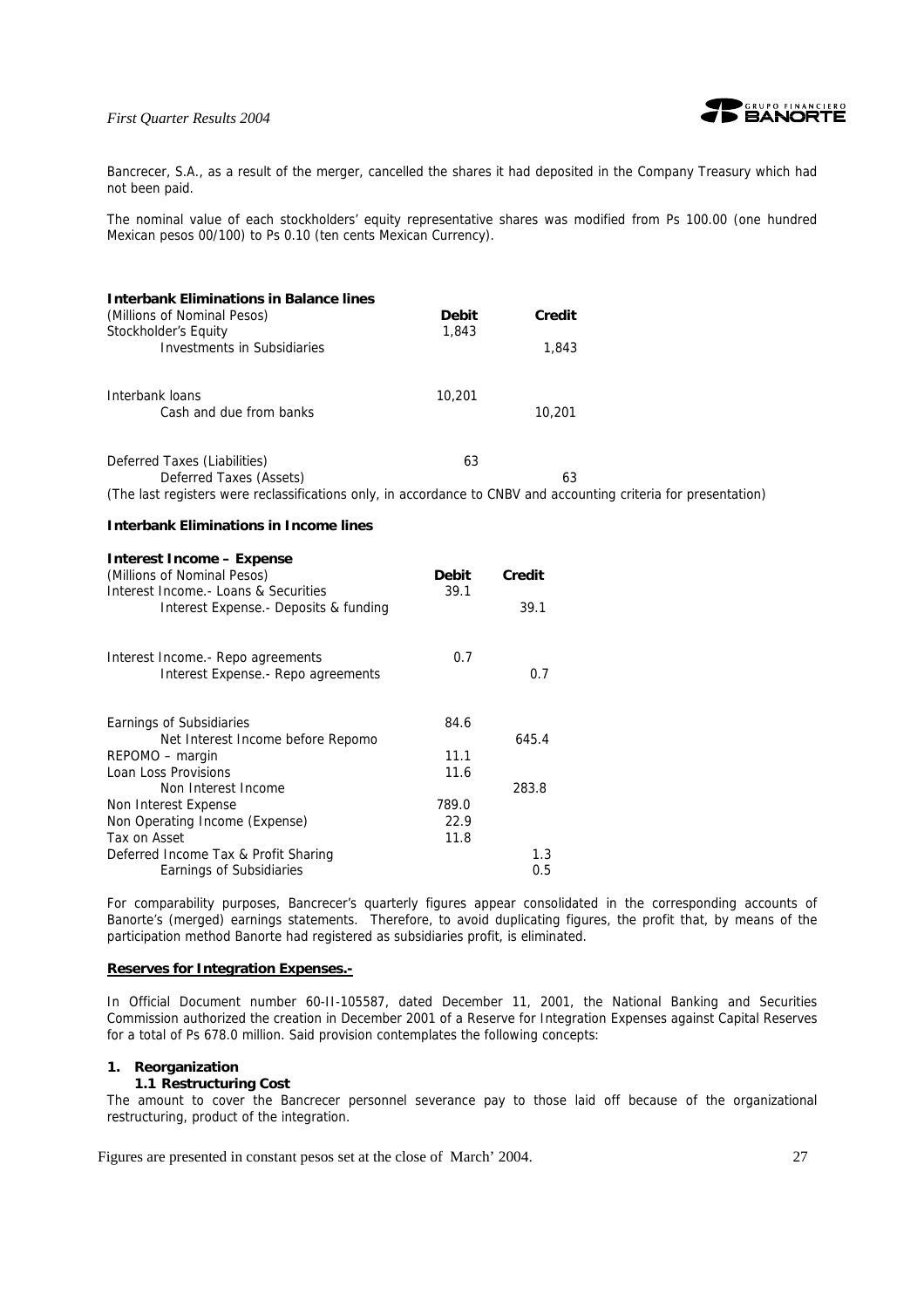

#### **1.2 Outplacement Program**

Fees to pay to specialized external advisors that will help the dismissed personnel to take on new productive activities on their own or to find new jobs.

#### **1.3 Acquittance on loans made out to personnel laid off**

Pursuant to internal policies, the Bank will grant an acquittance on the loans granted to the personnel subject to dismissal, 30% on commercial loans and 20% on mortgage loans.

#### **2. Integration**

#### **2.1 Operative Integration**

The necessary expenses to integrate all the branches into a single operative framework.

#### **2.2 Re-branding**

The necessary expenses to re-brand Bancrecer's branches, these expenses such concepts as indoor and outdoor painting, carpeting, sign make-over, and project coordination. Also included are the expenses needed to uniform signage and image inside the branches.

#### **2.3 Amortization of Installation Expenses due to branch shutdowns**

Installation expenses incurred at the Bancrecer branches that will soon close down according to Banorte's strategic plan.

#### **3. After Retirement obligations (medical service)**

The actuarial study of medical service benefits up to January 1, 2000, showed accumulated debts for retirement benefits for a total of Ps 132.3 million. Banorte does not have the corresponding detailed actuarial calculation; therefore, a conservative adjustment of Ps 80.7 million has been included.

The present actuarial calculation shows a need for Ps 49.8 million, which was reclassified as Obligations After Withdrawal. The surplus was canceled against Commercial Loans.

The amounts of each concept are:

(Millions of pesos) Inicial March, 2004 March, 2004 Balance Changes Balance Changes Balance 1. Reorganization 1. 1. 2010 1. 2010 1. 2010 1. 2010 1. 368.1 (368.1) 0.0<br>1. Integration 1. 229.2 (177.9) 51.3 2. Integration 3. After Retirement obligations (medical service) 80.7 (80.7) 80.0 **Total 678.0 (626.7) 51.3** 

If these reserve had not been constituted by December 2002, the movements in the present business year associated with the Banorte-Bancrecer integration would have been in assets as a goodwill for the same amount as said reserves, as per Bulletin B-8 of the Generally Accepted Accounting Principles, paragraph 22, "Acquisition and sales of subsidiaries."

#### **Deferred Taxes.-**

Taxes are calculated on the fiscal income of the year, applying the fiscal regulation currently in effect. However, due to the temporary differences in acknowledging income and expense for accounting and fiscal purposes, as well as the differences in the book and fiscal balance accounts, Banorte (already merged) has acknowledged a deferred tax in its favor for Ps 835,769, that is made up as follows:

| (Millions of Nominal Pesos)         | 2002               |               |            |  |  |  |  |  |
|-------------------------------------|--------------------|---------------|------------|--|--|--|--|--|
|                                     | Temporary          | Deferred      |            |  |  |  |  |  |
| CONCEPT                             | <b>Differences</b> | <b>ISR</b>    | <u>PTU</u> |  |  |  |  |  |
| Loan Loss Provisions (not deducted) | 3.162.8<br>Ps      | Ps 1.107.0 Ps | 23.1       |  |  |  |  |  |
| Tax loss carryforwards              | 10.3               | 3.6           | ٠          |  |  |  |  |  |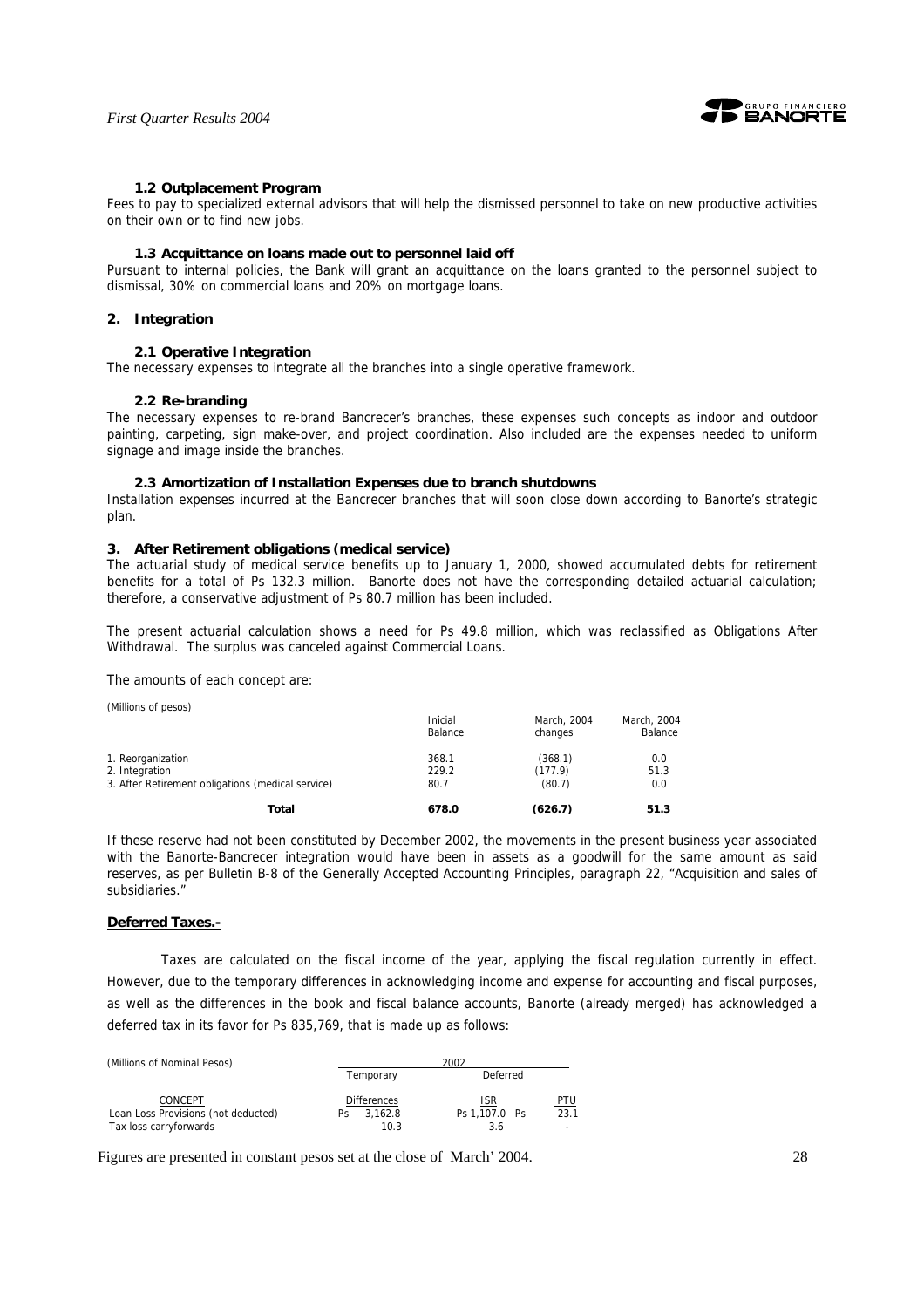

| Deficit from retirement obligations<br>Tax on assets<br>Excess of fiscal on account value<br>of foreclosed assets                                                                                                      | 601.4<br>171.1     | 210.5<br>60.1<br>59.9        |
|------------------------------------------------------------------------------------------------------------------------------------------------------------------------------------------------------------------------|--------------------|------------------------------|
| <b>Total Assets</b>                                                                                                                                                                                                    | 3.945.6<br>Ps      | 1.381.0<br>Ps.<br>Ps<br>83.3 |
|                                                                                                                                                                                                                        | Temporary          | 2002<br>Deferred             |
| CONCEPT                                                                                                                                                                                                                | <b>Differences</b> | <b>ISR</b><br>PTU            |
| Excess of fiscal over account value<br>of fixed assets and expenses,<br>Intangible and Others<br>Accrued interest and inflationary<br>effect on special CETES<br>Value market results<br>UDI trusts payable income tax | Ps<br>1.560.8      | 546.3<br>42.3<br>39.8        |
| <b>Total Liabilities</b>                                                                                                                                                                                               | 1.560.8<br>Pς      | 586.1<br>Ps.<br>Ps<br>423    |
| <b>Accumulated Net Effect</b>                                                                                                                                                                                          | 2.384.8<br>Ps      | 794.8 Ps<br>Ps<br>40.9       |
| <b>DEFERRED TAX</b>                                                                                                                                                                                                    |                    | Ps<br>835.8                  |

As a result of the modifications to the Income Tax Law (ISR), published on January 1, 2002, the ISR rate (35%) will be reduced annually as of 2003 until the nominal rate of 32% is reached in 2005. Consequently, this gradual reduction in Income Tax, in turn, will reduce the assets from deferred taxes in the same years, thereby affecting the year's earnings.

Pursuant to paragraph 28 of Bulletin D-4 of the Generally Accepted Accounting Principles, issued by the Mexican Institute of Public Accountants, the administration has made financial and fiscal projections based on conservative economic condition scenarios. They will enable recovery of the deferred asset tax with future fiscal profit within the normal course of operations of Banorte (already merged). Additionally, as mentioned in item (b) of the aforementioned paragraph, the right to deferred tax generated by Bancrecer's fiscal loss, which totals Ps 1,596,350, will be considered when there is a greater likelihood of having sufficient future taxable profits, as contemplated in the paragraph cited above.

In regard to the updated fiscal accounts balance related to the Stockholder's Equity, based on Bulletin D-4 paragraph 75, it is convenient to highlight that the deferred tax movements of the current year were not created against Capital accounts, and that fiscal accounts (Net Income and Updated Capital Contributions) were calculated according to the current fiscal regulations.

#### **Goodwill.-**

As per Bulletin B-8 of the Generally Accepted Accounting Principles, paragraph 22 "Acquisition and sales of subsidiaries," an Asset Goodwill was created in 2Q02 for the amount of Ps 69.6 million, which mostly consists of:

- Interests shown in assets derived from the Agriculture, Livestock and Fishing Support Programs that were not acknowledged by the Federal Government by 39.6 millions, and
- Integration-associated expenses not covered by the Integration Reserve, as the latter is insufficient according to the new estimate of Ps 19.9 million.

As of March 2004, the Goodwill adds up to Ps 44.3 million.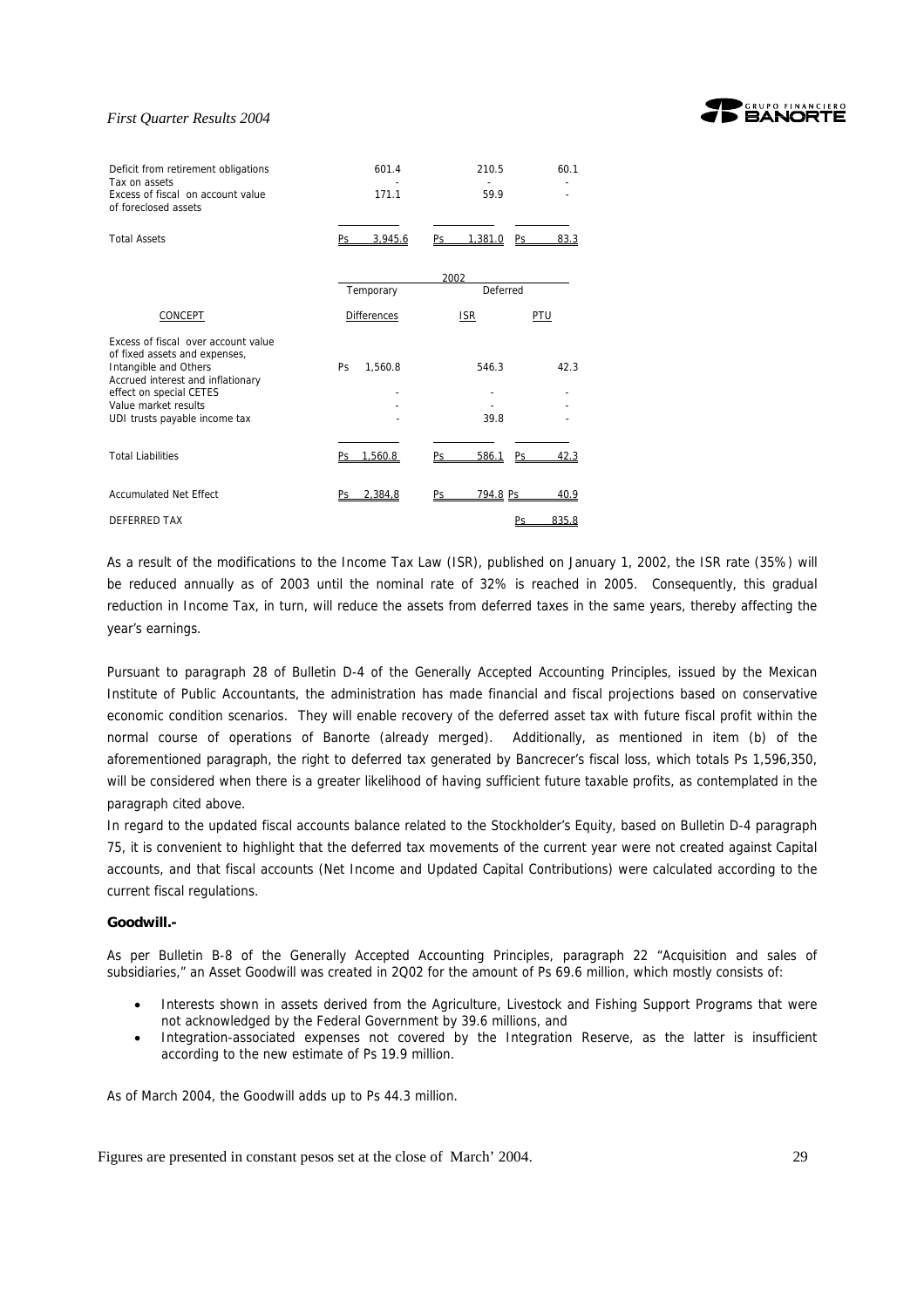

#### **ANNEX 4 .-Loan Portfolio sales to Sólida Administradora de Portafolios**

Last February, Banorte sold Ps 1.9 billion (Ps 1.861 billion in Past-due loans & Ps 64 million in Performing loans) of its own portfolio (including interests) to its subsidiary Sólida Administradora de Portafolios, S.A. de C.V. for Ps 378 million. As the transaction was based on the August 2002 figures, the final figure that affected the February balance was Ps 1.856 billion, considering collecting since August 2002. Along with the past-due portfolio, Ps 1.577 billion in associated loan reserves were cancelled.

As instructed by the CNBV, we show the integration of the loan portfolio sold in 1Q03 by Banorte to its subsidiary Sólida Administradora de Portafolios, S.A. de C.V. The Purpose of this sale was to concentrate the portfolio in this specialized recovery unit as it had been managing the collections of this loans since before. This was a one time operation and is not a recurrent procedure to transfer loans to Sólida.

|                             |                          | Local Currency (2) |        | <b>Foreign Currency (USD)(3)</b> |                          |                          |                    | <b>Total</b> |        |  |
|-----------------------------|--------------------------|--------------------|--------|----------------------------------|--------------------------|--------------------------|--------------------|--------------|--------|--|
| (Millions of Nominal Pesos) | Aug'02                   | Dec'03             | Mar'04 | Aug'02                           | Dec'03                   | Mar'04                   | Aug <sup>'02</sup> | Dec'03       | Mar'04 |  |
| <b>Performing Loans</b>     |                          |                    |        |                                  |                          |                          |                    |              |        |  |
| Commercial                  | 5                        | 12                 | 5      | 5                                |                          |                          |                    | 14           | 5      |  |
| Consumer                    | $\overline{\phantom{a}}$ | ٠                  |        |                                  |                          |                          |                    |              |        |  |
| Mortgage                    | 54                       | 105                | 111    | $\overline{\phantom{a}}$         | $\overline{\phantom{a}}$ | $\overline{\phantom{a}}$ | 54                 | 105          | 111    |  |
| Total                       | 59                       | 117                | 116    | 5                                | $\overline{2}$           | $\overline{\phantom{0}}$ | 64                 | 119          | 116    |  |
|                             |                          |                    |        |                                  |                          |                          |                    |              |        |  |
| <b>Non Performing Loans</b> |                          |                    |        |                                  |                          |                          |                    |              |        |  |
| Commercial                  | 405                      | 334                | 331    | 293                              | 246                      | 242                      | 698                | 580          | 573    |  |
| Consumer                    | 81                       | 77                 | 77     | $\overline{\phantom{a}}$         |                          | $\overline{\phantom{0}}$ | 81                 | 77           | 77     |  |
| Mortgage                    | 1,112                    | 818                | 778    | $\overline{\phantom{a}}$         | $\blacksquare$           | $\overline{\phantom{a}}$ | 1,112              | 818          | 778    |  |
| Total                       | 1,598                    | 1,229              | 1,186  | 293                              | 246                      | 242                      | 1,891              | 1,475        | 1,428  |  |
|                             |                          |                    |        |                                  |                          |                          |                    |              |        |  |
| <b>TOTAL LOANS</b>          | 1,657                    | 1,346              | 1,302  | 298                              | 248                      | 242                      | 1,955              | 1,594        | 1,544  |  |
|                             |                          |                    |        |                                  |                          |                          |                    |              |        |  |
| Loan Loss Reserves (1)      |                          |                    |        |                                  |                          |                          |                    |              |        |  |
| Commercial                  | 383                      | 329                | 320    | 274                              | 227                      | 222                      | 657                | 556          | 542    |  |
| Consumer                    | 80                       | 77                 | 76     | $\blacksquare$                   |                          | ٠                        | 80                 | 77           | 76     |  |
| Mortgage                    | 840                      | 539                | 514    | $\overline{\phantom{a}}$         | $\overline{\phantom{a}}$ | ٠                        | 840                | 539          | 514    |  |
| Total                       | 1,303                    | 945                | 910    | 274                              | 227                      | 222                      | 1,577              | 1,172        | 1,132  |  |
|                             |                          |                    |        |                                  |                          |                          |                    |              |        |  |

(1) Reserve requirements using the same classification method used for the bank.

(2) Includes UDIS.

(3) The dollar portfolio and reserves are re-expressed in pesos.

(\*) The Reserve surplus as of March'04 was Ps 214 million.

(\*) Banorte has a 99.99% stake in Sólida.

In the quarter, regarding the Loan Portfolio Ps 7 million were included in repossessed assets and Ps 21 million were registered as charge offs and discounts which decreased the Preventive Loan Loss reserves along with Ps 8 million of repossessed assets losses and Ps 13 million of charge offs and discounts.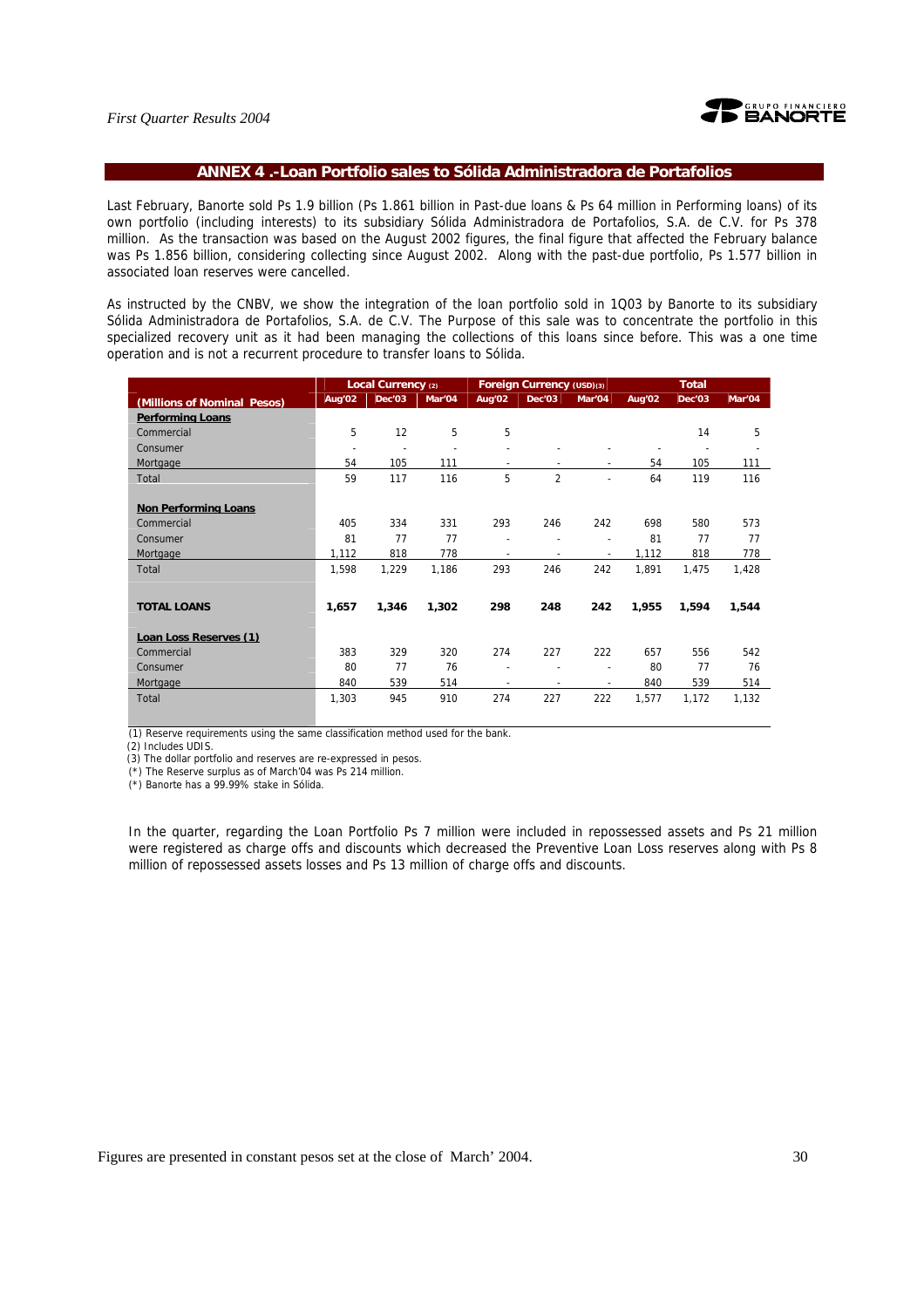

|                                           | Local Currency (1) |         | Foreign Currency (USD)(2) |        | <b>Total</b> |         |
|-------------------------------------------|--------------------|---------|---------------------------|--------|--------------|---------|
| (Millions of Nominal Pesos)               | Dec'03             | Mar'04  | Dec'03                    | Mar'04 | Dec'03       | Mar'04  |
| <b>Performing Loans</b>                   |                    |         |                           |        |              |         |
| Commercial                                | 27.138             | 27.117  | 6.681                     | 6.189  | 33.819       | 33,306  |
| <b>Financial Intermediaries</b>           | 3.048              | 2.780   | 302                       | 241    | 3.350        | 3.021   |
| Consumer                                  | 8,651              | 9.517   | 4                         | 5      | 8.655        | 9.522   |
| Mortgage                                  | 14,557             | 15,380  |                           |        | 14,557       | 15,380  |
| <b>Goverment Entities</b>                 | 77,446             | 76,591  | 730                       | 681    | 78,176       | 77,272  |
| Fobaproa / IPAB                           | 6,887              | 6,936   | (201)                     | (202)  | 6,686        | 6,734   |
| Performing Loans                          | 137.727            | 138.321 | 7.516                     | 6.914  | 145.243      | 145.235 |
|                                           |                    |         |                           |        |              |         |
| <b>Non Performing Loans</b><br>Commercial |                    |         |                           |        |              |         |
|                                           | 1.281              | 1.344   | 1,017                     | 990    | 2.298        | 2,334   |
| Consumer                                  | 526                | 552     |                           |        | 526          | 552     |
| Mortgage                                  | 1,855              | 1,827   |                           |        | 1,855        | 1,827   |
| <b>Goverment Entities</b>                 | 8                  | 8       |                           |        | 8            | 8       |
| Non Performing Loans                      | 3.670              | 3.731   | 1.017                     | 990    | 4.687        | 4,721   |
|                                           |                    |         |                           |        |              |         |
| <b>TOTAL LOANS</b>                        | 141,397            | 142,052 | 8,533                     | 7,904  | 149,930      | 149,956 |
| <b>Loan Loss Reserves</b>                 |                    |         |                           |        |              |         |
| Net Loan Portfolio                        | 3.846              | 4,112   | 1,171                     | 1,160  | 5.017        | 5.272   |
| <b>Loan Loss Reserves</b>                 | 137,551            | 137,940 | 7,362                     | 6,744  | 144.913      | 144,684 |
|                                           |                    |         |                           |        | 107.04%      | 111.67% |
| % Past Due Loans                          |                    |         |                           |        |              |         |
|                                           |                    |         |                           |        | 3.13%        | 3.15%   |

### **BANORTE'S LOAN PORTFOLIO INCLUDING LOANS SOLD TO SÓLIDA**

(1) Includes UDIS.

(2) The dollar portfolio and reserves are re-expressed in pesos.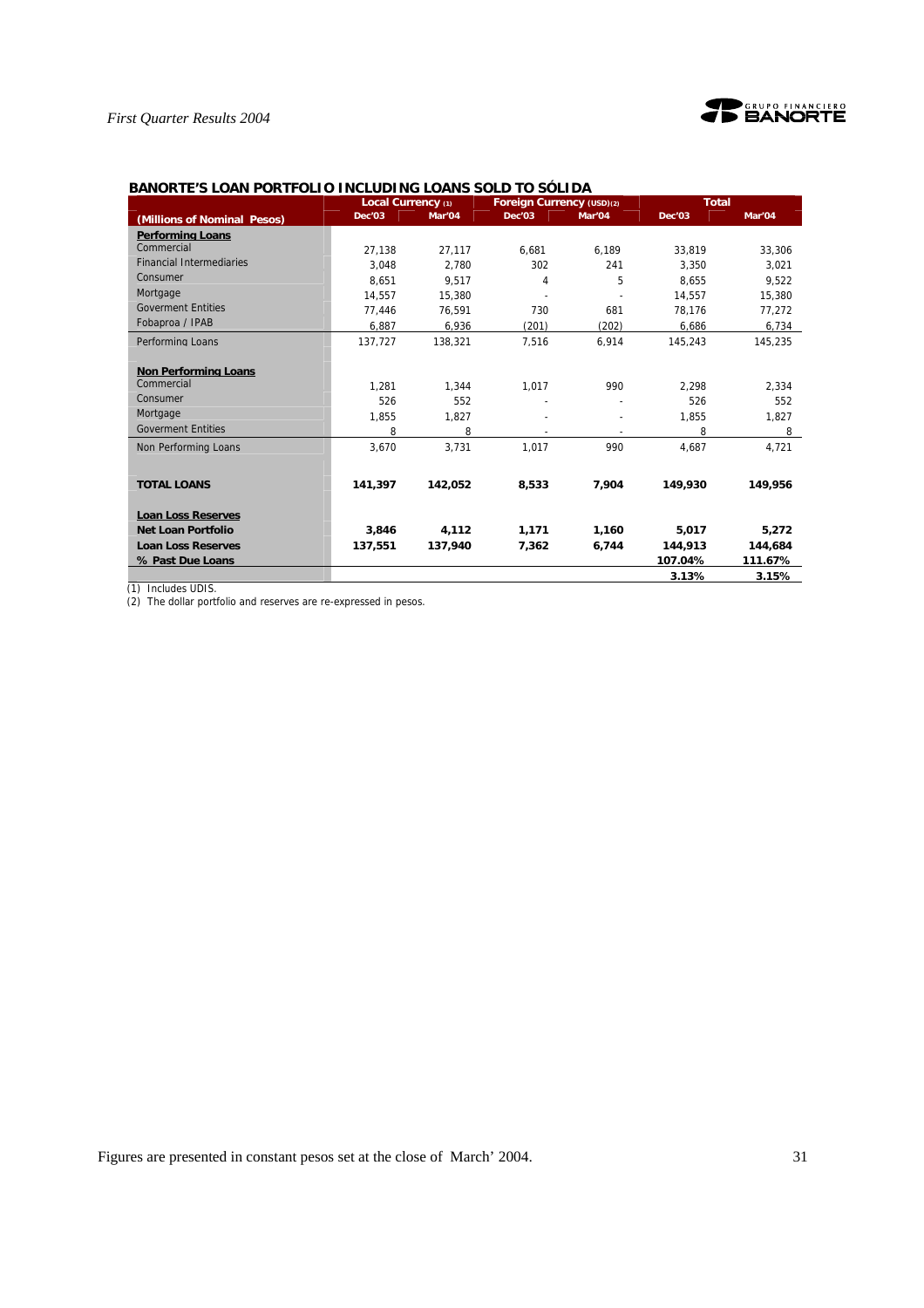

# **ANNEX 5 .- Financial Statements**

|                                      | <b>HOLDING</b> - Income Statement<br>(Millions of Pesos) |      |                                |      |                     |      |      |      |      |             |  |
|--------------------------------------|----------------------------------------------------------|------|--------------------------------|------|---------------------|------|------|------|------|-------------|--|
|                                      | 1003                                                     | 2003 | 3Q03                           | 4Q03 | <b>ACUM</b>         | 1004 | 2004 | 3004 | 4004 | <b>ACUM</b> |  |
| Income from Subsidiaries and         | 534                                                      | 554  | 592                            | 582  | 2,262               | 565  |      |      |      | 565         |  |
| <b>Interest Expense</b>              |                                                          |      |                                |      |                     |      |      |      |      |             |  |
| <b>Trading Income</b>                |                                                          |      |                                |      |                     |      |      |      |      |             |  |
| Fees & Tarifs                        |                                                          |      |                                |      |                     |      |      |      |      |             |  |
| <b>REPOMO</b>                        | (1                                                       |      | (1)                            | (4)  | (5)                 | (1)  |      |      |      | (1)         |  |
| <b>Total Operating Income</b>        | 533                                                      | 554  | 591                            | 578  | 2,257               | 564  |      |      |      | 564         |  |
| Operation & Administrative expenses  |                                                          |      |                                |      |                     |      |      |      |      |             |  |
| <b>Operating Income</b>              | 533                                                      | 554  | 591                            | 578  | 2.255               | 563  |      |      |      | 563         |  |
| Non Operating Income                 |                                                          |      |                                |      |                     |      |      |      |      |             |  |
| Non Operating Expense                |                                                          |      |                                |      |                     |      |      |      |      |             |  |
| <b>Non Operating Income</b>          |                                                          |      |                                |      |                     |      |      |      |      |             |  |
| <b>Pre-tax Income</b>                | 533                                                      | 553  | 591                            | 579  | 2.256               | 563  |      |      |      | 563         |  |
| Income Tax & Profit Sharing          | 4                                                        | (4)  |                                |      |                     |      |      |      |      |             |  |
| Tax on Assets                        |                                                          |      |                                |      |                     | 4    |      |      |      | 4           |  |
| Deferred Inc. Tax and Profit sharing |                                                          |      |                                |      |                     |      |      |      |      |             |  |
|                                      | 4                                                        | (4)  |                                |      |                     | 4    |      |      |      | 4           |  |
| <b>Net income from Continuos</b>     | 529                                                      | 557  | 591                            | 579  | 2,256               | 559  |      |      |      | 559         |  |
| Extraordinary Items, net             |                                                          |      |                                |      |                     |      |      |      |      |             |  |
| <b>Total Net Income</b>              | 529                                                      | 557  | 591                            | 579  | 2,256               | 559  |      |      |      | 559         |  |
|                                      |                                                          |      | <b>HOLDING - BALANCE SHEET</b> |      | (Millions of Pesos) |      |      |      |      |             |  |

| <b>ASSETS</b>                           | 1003                                                      | 2003         | 3Q03                     | 4Q03         | 1004     | 2004 | 3004 | 4004 |
|-----------------------------------------|-----------------------------------------------------------|--------------|--------------------------|--------------|----------|------|------|------|
| Cash and due from Banks                 | 10                                                        | 92           | 164                      | 88           | 64       |      |      |      |
| <b>Financial Instruments:</b>           |                                                           |              |                          |              |          |      |      |      |
| Sundry debtors and other assets, net    | 67                                                        | 144          | 4                        | 4            | 4        |      |      |      |
| Real Estate, Furniture & Equipment, net | $\blacksquare$                                            |              | $\sim$                   |              |          |      |      |      |
| Investments in subsidiaries             | 12,258                                                    | 12,821       | 13,310                   | 13,584       | 13,811   |      |      |      |
| Deferred taxes                          |                                                           |              |                          |              |          |      |      |      |
| Goodwill                                |                                                           |              |                          | 43           | 42       |      |      |      |
| Other Assets, Deferred charges, intang  | 1                                                         | $\mathbf{1}$ |                          |              | 1        |      |      |      |
| <b>TOTAL ASSETS</b>                     | 12,337                                                    | 13,057       | 13,479                   | 13,719       | 13,922   |      |      |      |
| <b>LIABILITIES</b>                      |                                                           |              |                          |              |          |      |      |      |
| Due to banks and correspondents         |                                                           |              |                          | ٠            |          |      |      |      |
| Income Tax & Profit Sharing             | 3                                                         | 12           | 16                       | 21           | 4        |      |      |      |
| Other Payable accounts                  |                                                           |              | $\overline{\phantom{a}}$ | $\mathbf{1}$ |          |      |      |      |
| Other payable accounts                  | 3                                                         | 12           | 16                       | 22           | 4        |      |      |      |
| Deferred taxes                          | 21                                                        | 45           |                          |              |          |      |      |      |
| <b>TOTAL LIABILITIES</b>                | 24                                                        | 57           | 16                       | 22           | 4        |      |      |      |
| STOCKHOLDER 'S EQUITY                   |                                                           |              |                          |              |          |      |      |      |
| Paid-in Capital                         | 5,403                                                     | 5,415        | 5,420                    | 5,420        | 5,420    |      |      |      |
| Share subscription premiums             | 1,579                                                     | 1,648        | 1,616                    | 1,611        | 1,611    |      |      |      |
| Subordinated Convertible Debentures     |                                                           |              |                          |              |          |      |      |      |
| <b>Subscribed Capital</b>               | 6,983                                                     | 7,063        | 7,037                    | 7,031        | 7,031    |      |      |      |
| <b>Capital Reserves</b>                 | 1,113                                                     | 1,343        | 1,343                    | 1,342        | 1,342    |      |      |      |
| <b>Retained Earnings</b>                | 12,159                                                    | 11,971       | 11,971                   | 11,608       | 13,599   |      |      |      |
| Surplus (Deficit) from securities       | $\sim$                                                    | $\sim$       | $\sim$                   | $\sim$       |          |      |      |      |
| Results of foreign operations exchange  |                                                           |              | $\blacksquare$           |              |          |      |      |      |
| Excess (Insuf.) in capital restatement  | (5, 529)                                                  | (5, 528)     | (5, 527)                 | (5, 530)     | (5, 529) |      |      |      |
| Non Mon assets results Fixed Assets     |                                                           |              |                          |              |          |      |      |      |
| Non Mon assets results Investm          | (2,943)                                                   | (2,936)      | (3,038)                  | (3,009)      | (3,082)  |      |      |      |
| Adjustment in the employees pension     |                                                           |              |                          |              |          |      |      |      |
| <b>Accumulated Deferred tax effect</b>  |                                                           |              |                          |              |          |      |      |      |
| Net Income                              | 529                                                       | 1,086        | 1,677                    | 2,256        | 559      |      |      |      |
| <b>Earned Capital</b>                   | 5,329                                                     | 5,937        | 6,426                    | 6,666        | 6,888    |      |      |      |
| Total Stockholder 's Equity             | 12,312                                                    | 13,000       | 13,463                   | 13,697       | 13,919   |      |      |      |
| TOTAL LIABILITIES & STOCKHOLDER 'S      | 12,337                                                    | 13,057       | 13,479                   | 13,719       | 13,922   |      |      |      |
|                                         | <b>MEMORANDUM ACCOUNTS OF HOLDING</b> (Millions of Pesos) |              |                          |              |          |      |      |      |
|                                         | 1003                                                      | 2003         | 3Q03                     | 4Q03         | 1004     | 2004 | 3004 | 4004 |
| Client securities held in custody       | 3,617                                                     | 3,608        | 3,581                    | 3,521        | 3,463    |      |      |      |
| Other trust account items               | 116                                                       | 116          | 115                      | 113          | 111      |      |      |      |
|                                         | 3,733                                                     | 3,723        | 3,696                    | 3,634        | 3,574    |      |      |      |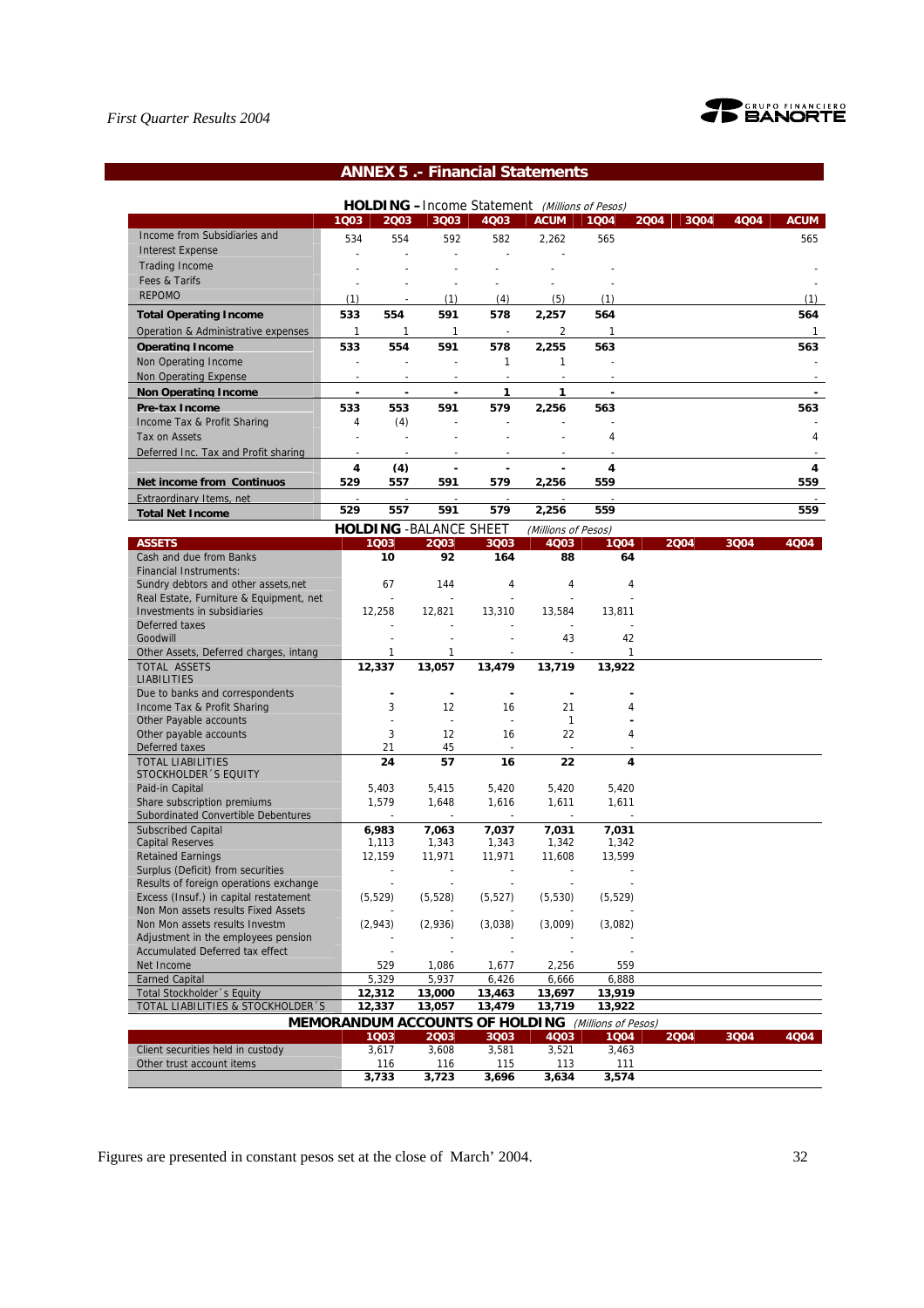

# **GRUPO FINANCIERO BANORTE–CONSOLIDATED INCOME STATEMENT (Millions of Pesos)**

| <b>NET INTEREST INCOME</b>                 | 1Q03       | 2Q03                | 3Q03           | 4Q03       | <b>ACUM</b>  | 1Q04           | 2004 | 3Q04 | 4Q04 | <b>ACUM</b>    |
|--------------------------------------------|------------|---------------------|----------------|------------|--------------|----------------|------|------|------|----------------|
| Interest Income                            | 6,898      | 5,456               | 4,610          | 5,030      | 21,994       | 5,161          |      |      |      | 5,161          |
| <b>Interest Expense</b>                    | 4,672      | 3,478               | 2,751          | 3,033      | 13,934       | 3,190          |      |      |      | 3,190          |
| Loan Fees                                  | 193        | 196                 | 192            | 213        | 794          | 159            |      |      |      | 159            |
| <b>Fees Paid</b>                           | 10         | 15                  | 15             | 13         | 54           | 20             |      |      |      | 20             |
| Net Interest Income (NII)                  | 2,410      | 2,159               | 2,036          | 2,196      | 8,800        | 2,110          |      |      |      | 2,110          |
| Repomo-Margin                              | 16         | 13                  | 7              | 21         | 56           | 1              |      |      |      | 1              |
| <b>NII after Repomo</b>                    | 2,425      | 2,172               | 2,042          | 2,217      | 8,857        | 2,111          |      |      |      | 2,111          |
| Loan Loss Provisions                       | 246        | 355                 | 168            | (1)        | 769          | 119            |      |      |      | 119            |
| <b>Loss Sharing Provisions</b>             | 32         | 14                  | $\overline{2}$ | 6          | 54           | 12             |      |      |      | 12             |
| <b>NII after Provisions</b>                | 2,147      | 1.802               | 1,872          | 2,212      | 8,034        | 1,980          |      |      |      | 1,980          |
| <b>Fund transfers</b>                      | 45         | 45                  | 46             | 45         | 181          | 56             |      |      |      | 56             |
| Account management                         | 154        | 170                 | 190            | 209        | 722          | 188            |      |      |      | 188            |
| Fiduciary                                  | 47         | 41                  | 46             | 47         | 181          | 43             |      |      |      | 43             |
| Income from Loan Portfolios Acquired       | 167        | 125                 | 159            | 268        | 720          | 173            |      |      |      | 173            |
| <b>Electronic Banking Services</b>         | 67         | 58                  | 61             | 79         | 265          | 68             |      |      |      | 68             |
| <b>Credit Card</b>                         | 153        | 162                 | 160            | 190        | 666          | 239            |      |      |      | 239            |
| Fees from FOBAPROA                         | 49         | 34                  | 260            | 142        | 485          | 87             |      |      |      | 87             |
| Other fees                                 | 441        | 415                 | 535            | 436        | 1,827        | 584            |      |      |      | 584            |
| Fees on services,                          | 1,123      | 1,051               | 1,458          | 1,415      | 5,047        | 1,438          |      |      |      | 1,438          |
| <b>Fund transfers</b>                      | ÷,         |                     | ÷,             |            |              |                |      |      |      |                |
| Other fees                                 | 114        | 125                 | 136            | 138        | 513          | 133            |      |      |      | 133            |
| Expenses from Loan Portfolios Acquired     | 113        | 75                  | 109            | 18         | 315          | 116            |      |      |      | 116            |
| Fees paid,                                 | 227        | 200                 | 245            | 156        | 829          | 249            |      |      |      | 249            |
| Foreign exchange                           | 86         | 124                 | 104            | 86         | 400          | 125            |      |      |      | 125            |
| Securities -Realized gains                 | 152        | 365                 | 103            |            | 620          | 321            |      |      |      | 321            |
| Securities- Unrealized gains               | (4)        | (38)                | 59             | (41)       | (23)         | 15             |      |      |      | 15             |
| <b>Market-related Income</b>               | 235        | 451                 | 266            | 45         | 997          | 460            |      |      |      | 460            |
| <b>Total Non Interest Income</b>           | 1,131      | 1,302               | 1,478          | 1,303      | 5,215        | 1,649          |      |      |      | 1,649          |
| <b>Total Operating Income</b><br>Personnel | 3,279      | 3.104               | 3,351          | 3,516      | 13,249       | 3,629          |      |      |      | 3.629          |
| <b>Professional Fees</b>                   | 1,123      | 1,030               | 1,063          | 1,022      | 4,239        | 1,142          |      |      |      | 1,142          |
| Administrative and Promotion Expenses      | 87         | 119                 | 130            | 105        | 441          | 117            |      |      |      | 117            |
| Rents, depreciation and amortization       | 661        | 688                 | 781            | 849        | 2,978        | 738            |      |      |      | 738            |
| Taxes, other than income tax               | 364        | 392                 | 416            | 430        | 1,603<br>679 | 428            |      |      |      | 428            |
| <b>Contributions to IPAB</b>               | 148<br>185 | 163<br>185          | 163<br>186     | 206<br>189 | 745          | 173<br>180     |      |      |      | 173<br>180     |
| Corporate expenses Recoveries              |            |                     |                |            |              |                |      |      |      |                |
| <b>Non-Interest Expense</b>                | 2.568      | 2.576               | 2.739          | 2.801      | 10.685       | 2.778          |      |      |      | 2.778          |
| <b>Operating Income</b>                    | 711        | 527                 | 612            | 715        | 2,564        | 851            |      |      |      | 851            |
| <b>Other Revenues</b>                      | 572        | 360                 | 828            | 630        | 2,390        | 435            |      |      |      | 435            |
| Foreign exchange                           |            |                     | ÷,             |            |              |                |      |      |      |                |
| <b>Recoveries</b>                          | 22         | 69                  | 67             | 21         | 179          | 22             |      |      |      | 22             |
| Repomo-other revenues                      | 6          | $\mathbf{1}$        | 4              | 14         | 24           | $\overline{7}$ |      |      |      | $\overline{7}$ |
| <b>Non Operating Income</b>                | 599        | 430                 | 899            | 665        | 2,594        | 465            |      |      |      | 465            |
| Other Expense                              | (652)      | (337)               | (760)          | (621)      | (2, 370)     | (497)          |      |      |      | (497)          |
| Foreign exchange                           |            |                     | (2)            |            | (2)          |                |      |      |      |                |
| Repomo-other Expenses                      | (87)       | (30)                | (60)           | (164)      | (340)        | (140)          |      |      |      | (140)          |
| <b>Non Operating Expense</b>               | (739)      | (367)               | (822)          | (785)      | (2.712)      | (637)          |      |      |      | (637)          |
| Non Operating Income (Expense), net        | (139)      | 63                  | 77             | (119)      | (118)        | (172)          |      |      |      | (172)          |
| Pre-tax Income                             | 571        | 591                 | 689            | 595        | 2.446        | 679            |      |      |      | 679            |
| Income Tax                                 | 67         | 43                  | 70             | 11         | 191          | 73             |      |      |      | 73             |
| Profit sharing                             | 25         | 25                  | 31             | 37         | 119          | 73             |      |      |      | 73             |
| Tax on Assets                              | 9          | 11                  | 11             | 8          | 39           | 17             |      |      |      | 17             |
| Deferred Inc. Tax and Profit sharing       | (37)       | (18)                | (19)           | (27)       | (101)        | (11)           |      |      |      | (11)           |
| Net Income before subsidiaries             | 64         | 61                  | 93             | 30         | 248          | 153            |      |      |      | <u> 153 </u>   |
| Subsidiaries 'net income                   | 507        | 530                 | 596            | 566        | 2,199        | 526            |      |      |      | 526            |
| Net Income from continuos operations       | 70         | 53                  | 47             | 34         | 204          | 83             |      |      |      | 609            |
| Extraodinary items, net                    | 578        | 583<br>$\mathbf{1}$ | 643            | 600        | 2,403<br>1   | 609            |      |      |      | 609            |
| <b>Minority Interest</b>                   | 49         | 26                  | 52             | 21         | 147          | 50             |      |      |      | 50             |
| <b>TOTAL NET INCOME</b>                    | 529        | 557                 | 591            | 579        | 2,256        | 559            |      |      |      | 559            |
|                                            |            |                     |                |            |              |                |      |      |      |                |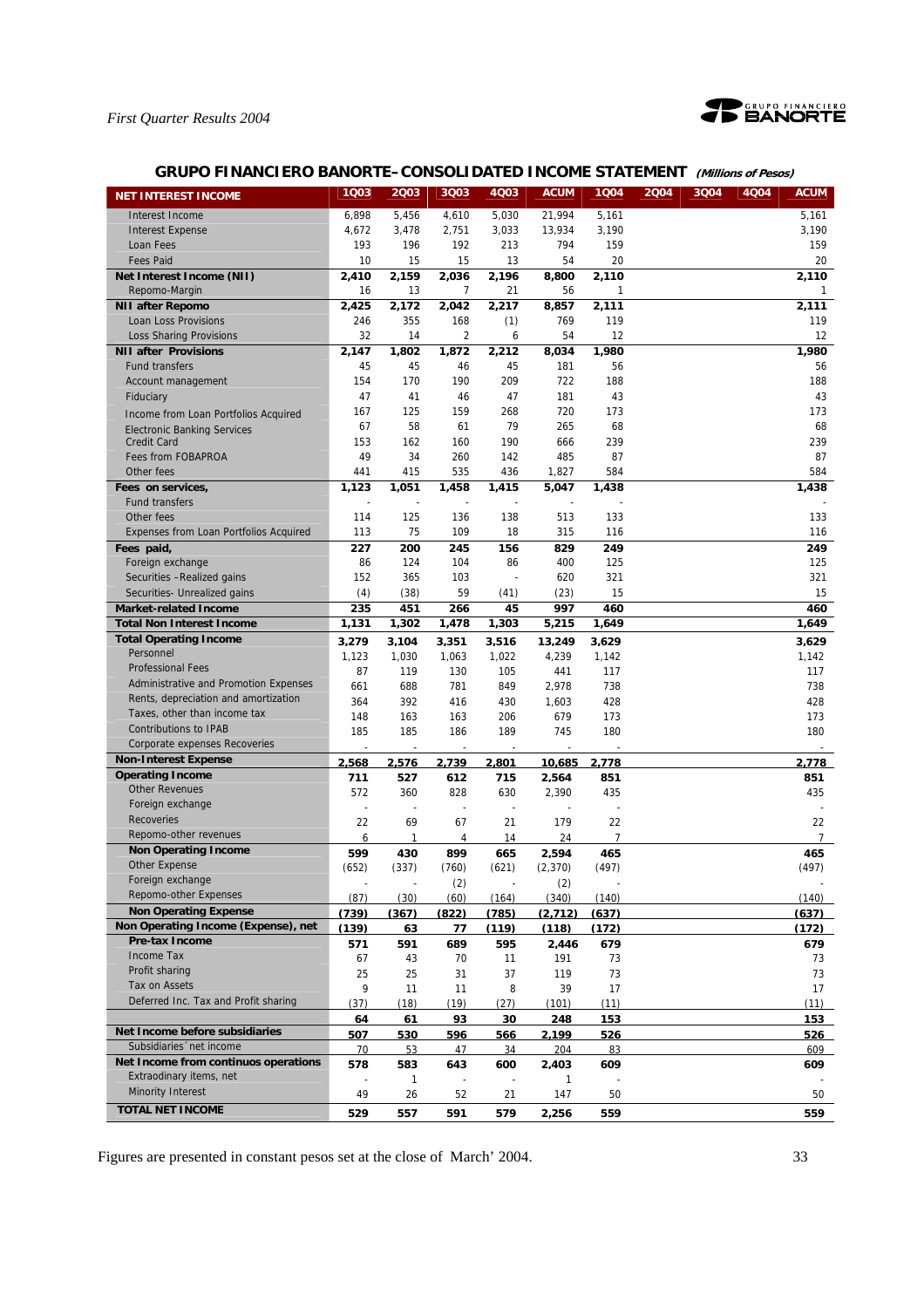

| <b>GRUPO FINANCIERO BANORTE–</b> CONSOLIDATED BALANCE SHEET |         |                |                          |                          |                | (Millions of Pesos) |      |
|-------------------------------------------------------------|---------|----------------|--------------------------|--------------------------|----------------|---------------------|------|
| <b>ASSETS</b>                                               | 1003    | 2003           | 3Q03                     | 4003                     | 1004           | 2004<br>3Q04        | 4004 |
| <b>Cash and due from Banks</b>                              | 23,278  | 26,748         | 30,877                   | 31,263                   | 30,418         |                     |      |
| Negotiable Instruments                                      | 4,195   | 4,111          | 4,248                    | 9,404                    | 5,498          |                     |      |
| Securities held for sale                                    | 1,379   | 1,379          | 193                      | 244                      | 596            |                     |      |
| Securities held to maturity                                 | 8,780   | 9,537          | 10,970                   | 9,526                    | 10,744         |                     |      |
| <b>Financial Instruments:</b>                               | 14,355  | 15,027         | 15,411                   | 19,174                   | 16,838         |                     |      |
| Non-assigned securities to pay                              |         | $\mathbf{1}$   | 64                       | $\mathbf{1}$             | $\overline{7}$ |                     |      |
| Repurchase agreements, net                                  | 164     | 46             | 169                      | 52                       | 140            |                     |      |
| Operations with collateral                                  |         |                |                          |                          |                |                     |      |
| Futures receivable, net                                     |         |                |                          |                          |                |                     |      |
| Options and derivatives, net                                | 15      | $\mathbf{1}$   |                          | 3                        | $\overline{7}$ |                     |      |
| <b>Repos &amp; Derivatives:</b>                             | 180     | 47             | 233                      | 56                       | 153            |                     |      |
| Commercial                                                  | 34,398  | 35,793         | 36,448                   | 38,802                   | 37,828         |                     |      |
| <b>Financial Intermediaries</b>                             | 2,236   | 2,287          | 2,441                    | 2,575                    | 2,333          |                     |      |
| Consumer                                                    | 6,194   | 7,026          | 8,002                    | 8,805                    | 9,524          |                     |      |
| Mortgage                                                    | 12,833  | 13,417         | 14,133                   | 14,963                   | 15,524         |                     |      |
| <b>Goverment Entities</b>                                   | 89,730  | 89,423         | 87,725                   | 79,510                   | 77,292         |                     |      |
| Fobaproa                                                    | 6,877   | 6,911          | 6,879                    | 6,798                    | 6,734          |                     |      |
| Fiduciary collection rights                                 |         | $\overline{a}$ | $\overline{\phantom{a}}$ | $\overline{\phantom{a}}$ |                |                     |      |
| <b>Performing Loans</b>                                     | 152,267 | 154,857        | 155,628                  | 151,453                  | 149,234        |                     |      |
| Commercial                                                  | 2,015   | 2,456          | 1,968                    | 1,946                    | 1,961          |                     |      |
| <b>Financial Intermediaries</b>                             |         |                |                          |                          |                |                     |      |
| Consumer                                                    | 345     | 354            | 399                      | 466                      | 484            |                     |      |
| Mortgage                                                    | 1,229   | 1,269          | 1,199                    | 1,203                    | 1,201          |                     |      |
| <b>Goverment Entities</b>                                   | 8       | 8              | 8                        | 8                        | 8              |                     |      |
| <b>Past Due Loans</b>                                       | 3,597   | 4,088          | 3,574                    | 3,623                    | 3,654          |                     |      |
| <b>Total Loans</b>                                          | 155,865 | 158,944        | 159,202                  | 155,076                  | 152,888        |                     |      |
| Preventive Ioan loss reserves                               | 4,557   | 4,716          | 4,532                    | 4,389                    | 4,637          |                     |      |
| <b>Net Loan Portfolio</b>                                   | 151,308 | 154,229        | 154,670                  | 150,687                  | 148,251        |                     |      |
| <b>Credit Assets Portfolio</b>                              | 1,824   | 1,740          | 1,618                    | 2,100                    | 1,951          |                     |      |
| Sundry debtors and other assets, net                        | 2,639   | 4,022          | 4,516                    | 2,268                    | 3,311          |                     |      |
| Foreclosed assets, net                                      | 1,217   | 1,248          | 1,207                    | 1,142                    | 1,038          |                     |      |
| Real Estate, Furniture & Equipment, net                     | 5,945   | 5,874          | 5,765                    | 5,809                    | 5,693          |                     |      |
| Investments in subsidiaries                                 | 1,537   | 1,573          | 1,612                    | 1,733                    | 1,783          |                     |      |
| Deferred taxes                                              | 911     | 889            | 982                      | 987                      | 983            |                     |      |
| Goodwill                                                    |         |                | $\overline{a}$           |                          |                |                     |      |
| Deferred charges & Intangibles                              | 1,542   | 1,859          | 1,493                    | 1,571                    | 1,512          |                     |      |
| UDIS Mortgage loans reserve coverage                        |         |                |                          |                          |                |                     |      |
| <b>Other Assets</b>                                         | 15,615  | 17,204         | 17,193                   | 15,610                   | 16,271         |                     |      |
| <b>TOTAL ASSETS</b>                                         | 204,736 | 213,255        | 218,384                  | 216,789                  | 211,931        |                     |      |

# **GRUPO FINANCIERO BANORTE–** CONSOLIDATED BALANCE SHEET (Millions of Pesos)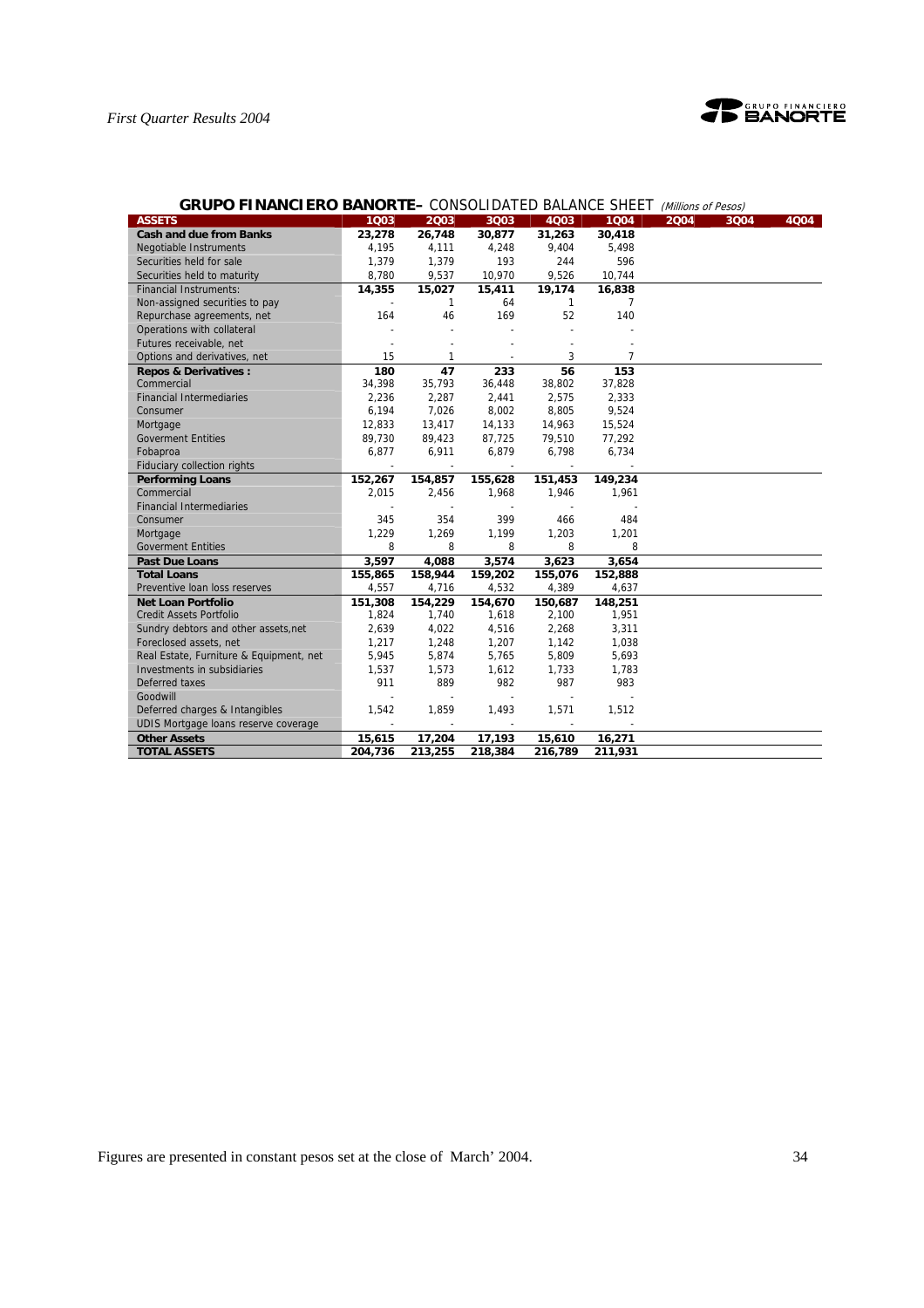

| <b>GRUPO FINANCIERO BANORTE - CONSOLIDATED BALANCE SHEET</b> |          |          |          |              |          |      | (Millions of Pesos) |      |
|--------------------------------------------------------------|----------|----------|----------|--------------|----------|------|---------------------|------|
| <b>LIABILITIES</b>                                           | 1003     | 2003     | 3Q03     | 4Q03         | 1004     | 2004 | 3Q04                | 4Q04 |
| <b>Demand Deposits</b>                                       | 54,621   | 57,693   | 59,192   | 67,277       | 62,064   |      |                     |      |
| <b>Time Deposits</b>                                         | 104,495  | 98,023   | 106,393  | 97,913       | 97,923   |      |                     |      |
| <b>Bonds</b>                                                 | 1,382    | 275      |          |              |          |      |                     |      |
| <b>Deposits</b>                                              | 160,497  | 155,991  | 165,585  | 165,190      | 159,986  |      |                     |      |
| Demand                                                       | 5,916    | 13,663   | 4,124    | 4,818        | 5,948    |      |                     |      |
| Short term                                                   | 4,893    | 9,132    | 12,803   | 13,695       | 8,548    |      |                     |      |
| Long term                                                    | 12,355   | 11,795   | 11,643   | 11,299       | 11,250   |      |                     |      |
| Due to banks and correspondents                              | 23,164   | 34,590   | 28,571   | 29.812       | 25,747   |      |                     |      |
| Non-assigned securities to pay                               |          | 1        | 48       | $\mathbf{1}$ | 8        |      |                     |      |
| Repurchase agreements, net                                   | 52       | 25       | 126      | 218          | 81       |      |                     |      |
| Operations with collateral                                   |          |          | $\sim$   |              |          |      |                     |      |
| Futures receivable, net                                      |          |          |          |              |          |      |                     |      |
| Options and derivatives, net                                 | 975      | 946      | 1,470    | 12           | 3        |      |                     |      |
| <b>Repos &amp; Derivatives:</b>                              | 1,028    | 972      | 1,643    | 232          | 92       |      |                     |      |
| Income Tax & Profit Sharing                                  | 257      | 172      | 269      | 271          | 266      |      |                     |      |
| Other Payable accounts                                       | 3,703    | 4,806    | 4,931    | 3,838        | 4,790    |      |                     |      |
| Other payable accounts                                       | 3,960    | 4,979    | 5,201    | 4,109        | 5,056    |      |                     |      |
| Subordinated non Convertible Debenture                       | 2,815    | 2,714    | 2,829    | 2,777        | 6,135    |      |                     |      |
| <b>Deferred Taxes</b>                                        |          |          |          |              |          |      |                     |      |
| Deferred credits                                             | 50       | 73       | 110      | 66           | 52       |      |                     |      |
| <b>TOTAL LIABILITIES</b>                                     | 191,514  | 199,319  | 203,938  | 202,186      | 197,069  |      |                     |      |
| <b>STOCKHOLDER 'S EQUITY</b>                                 |          |          |          |              |          |      |                     |      |
| Paid-in Capital                                              | 5,403    | 5,415    | 5,420    | 5,420        | 5,420    |      |                     |      |
| Share subscription premiums                                  | 1,579    | 1,648    | 1,616    | 1,611        | 1,611    |      |                     |      |
| Subordinated Convertible Debentures                          |          |          |          |              |          |      |                     |      |
| <b>Subscribed Capital</b>                                    | 6,983    | 7,063    | 7,037    | 7,031        | 7,031    |      |                     |      |
| <b>Capital Reserves</b>                                      | 1,113    | 1,343    | 1,343    | 1,342        | 1,342    |      |                     |      |
| <b>Retained Earnings</b>                                     | 12,159   | 11,971   | 11,971   | 11,608       | 13,599   |      |                     |      |
| Surplus (Deficit) from securities                            |          |          |          |              |          |      |                     |      |
| Results of foreign operations exchange                       |          |          |          |              |          |      |                     |      |
| Excess (Insuf.) in capital restatement                       | (5, 529) | (5, 528) | (5, 527) | (5,530)      | (5, 529) |      |                     |      |
| Non Mon assets results Fixed Assets                          |          |          |          |              |          |      |                     |      |
| Non Mon assets results Investm                               | (2,943)  | (2,936)  | (3,038)  | (3,009)      | (3,082)  |      |                     |      |
| Adjustment in the employees pension                          |          |          |          |              |          |      |                     |      |
| <b>Accumulated Deferred tax effect</b>                       |          |          |          |              |          |      |                     |      |
| Net Income                                                   | 529      | 1,089    | 1,677    | 2,256        | 559      |      |                     |      |
| <b>Earned Capital</b>                                        | 5,329    | 5,937    | 6,426    | 6,666        | 6,888    |      |                     |      |
| <b>Minority Holdings</b>                                     | 909      | 936      | 984      | 906          | 944      |      |                     |      |
| Total Stockholder 's Equity                                  | 13,222   | 13,936   | 14,446   | 14,603       | 14,862   |      |                     |      |
| <b>TOTAL LIABILITIES &amp;</b>                               | 204,736  | 213,255  | 218,384  | 216,789      | 211,931  |      |                     |      |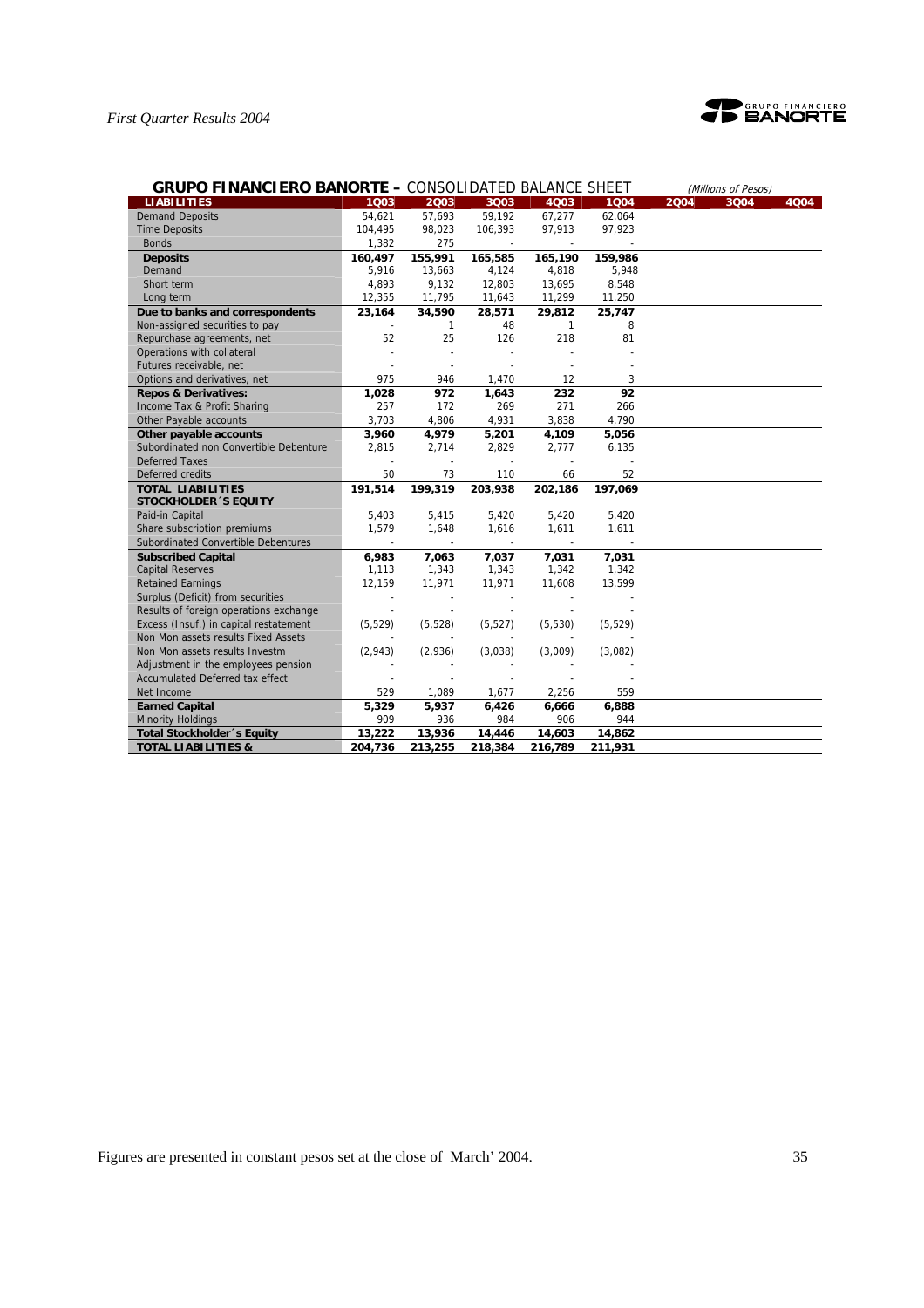

# **MEMORANDUM ACCOUNTS OF GRUPO FINANCIERO BANORTE CONSOLIDATED**

| (Millions of Pesos)                         | 1Q03         | 2003           | 3Q03           | 4Q03           | 1Q04       | 2004 | 3Q04 | 4Q04 |
|---------------------------------------------|--------------|----------------|----------------|----------------|------------|------|------|------|
| ONBEHALF OF THIRD PARTY                     |              |                |                |                |            |      |      |      |
| Customers' banks                            | 1            | 16             | 7              | 5              | 25         |      |      |      |
| Dividends receivable from customers         |              | $\overline{a}$ | $\overline{a}$ | $\overline{a}$ |            |      |      |      |
| Interest receivable from customers          |              |                |                |                |            |      |      |      |
| Liquidation of customer transactions        | 14,467       | (23)           | (105)          | (8)            | (18)       |      |      |      |
| <b>Customer loans</b>                       |              |                |                |                |            |      |      |      |
| Liquidation with foreign currencies of      |              |                |                |                |            |      |      |      |
| Margin accounts in futures operations       |              |                |                |                |            |      |      |      |
|                                             |              |                |                |                |            |      |      |      |
| Other current accounts                      |              |                |                |                |            |      |      |      |
| <b>CUSTOMERS CURRENT ACCOUNT</b>            | 14,468       | (7)            | (99)           | (3)            | 7          |      |      |      |
| Client securities held in custody           | 118,487      | 130,384        | 137,235        | 149,652        | 163,891    |      |      |      |
| Securities and documents received in        | $\mathbf{1}$ |                | 1              |                |            |      |      |      |
| Client securities abroad                    |              |                |                |                |            |      |      |      |
| <b>CLIENT SECURITIES</b>                    | 118,488      | 130,384        | 137,236        | 149,652        | 163,891    |      |      |      |
| Repurchase operations for customers         | 23.767       | 26,098         | 21,457         | 17,613         | 22,378     |      |      |      |
| <b>Clients securities loans</b>             | 1            |                |                |                |            |      |      |      |
| Purchase of Futures & forward contracts     |              |                |                |                |            |      |      |      |
| Sale of futures and forward contracts       |              | $\overline{a}$ |                |                |            |      |      |      |
| Purchasing operations (option price)        | 50           | 45             | 6              | 9              | 2          |      |      |      |
| Sales operations (option price)             |              |                |                |                |            |      |      |      |
| Purchase of derivative packages             |              |                |                |                |            |      |      |      |
| Sale of derivative packages                 |              |                |                |                |            |      |      |      |
| <b>Administration trusts</b>                | 2,398        | 2,557          | 2,174          | 2,424          | 2,515      |      |      |      |
| <b>TRANSACTIONS ON BEHALF CLIENT</b>        | 26,216       | 28,700         | 23,637         | 20,045         | 24,895     |      |      |      |
| TOTAL ON BEHALF OF THIRD PARTY              | 159,172      | 159,077        | 160,774        | 169,694        | 188,794    |      |      |      |
| Signature guarantees granted                |              |                |                | 33             | 32         |      |      |      |
| Issuing of irrevocable letters of credit    | 915          | 977            | 1,043          | 793            | 1,344      |      |      |      |
| Property in trust and guardianship          | 83,069       | 84,619         | 85,674         | 83,719         | 87,327     |      |      |      |
| Assets held in custody or in administration | 140,570      | 134,775        | 125,046        | 110,828        | 114,197    |      |      |      |
| Amounts committed to operations with        | 6,004        | 6,397          | 6,684          | 6,855          | 7,403      |      |      |      |
| In Transit drafts                           |              |                |                |                |            |      |      |      |
|                                             |              |                |                |                |            |      |      |      |
| Certificates of Deposit in circulation      | 460          | 589            | 569            | 695            | 561        |      |      |      |
| Secured Credit Cards from the company       |              |                |                |                |            |      |      |      |
| Securities given to the company in custody  | 103          | 193            | 253            | 232            | 249        |      |      |      |
| Government securities in custody of the     |              | 7              |                | 1              | 11         |      |      |      |
| Securities given to the company on          |              |                |                |                |            |      |      |      |
| Securities outside the country              |              |                |                |                |            |      |      |      |
| Liquidations with foreign currencies abroad |              |                |                |                |            |      |      |      |
| Debits to the contingency fund              |              |                |                |                |            |      |      |      |
| Other contingent obligations                | 16,696       | 16,939         | 16,856         | 18,029         | 15,252     |      |      |      |
| Banking transactions on behalf of third-    | 49,815       | 50,102         | 50,412         | 55,777         | 52,862     |      |      |      |
| Investments in funds for the retirem.saving | 233          | 244            | 252            | 251            |            |      |      |      |
| Integration of the credit portfolio         |              |                |                |                |            |      |      |      |
| Amounts contracted in derivative            | 6,580        | 6,860          | 7,777          | 10,595         | 10,364     |      |      |      |
| Other trust account items                   | 432,535      | 411,260        | 287,047        | 283,255        |            |      |      |      |
| OWN ACCOUNT OPERATIONS                      | 736,982      | 712,962        | 581,613        | 571,064        | 289,602    |      |      |      |
| Repurchase agreements                       |              |                |                |                |            |      |      |      |
| Securities to be received                   | 147,014      | 155,566        | 153,710        | 88,948         | 118,587    |      |      |      |
| (Less) Securities to be delivered           | (146, 834)   | (155, 565)     | (153, 544)     | (89, 142)      | (118, 501) |      |      |      |
| <b>REPURCHASE TRANSACTIONS-</b>             | 179          | 1              | 167            | (194)          | 86         |      |      |      |
| Securities to be received                   | 79,678       | 84,129         | 86,221         | 18,888         | 54,156     |      |      |      |
| (Less) securities to be delivered           | (79, 745)    | (84, 110)      | (86, 345)      | (18, 861)      | (54, 183)  |      |      |      |
| <b>REPURCHASE TRANSACTIONS- SOLD</b>        | (67)         | 19             | (123)          | 27             | (28)       |      |      |      |
| TOTAL ON OWN ACCOUNT                        | 737,094      | 712,983        | 581,656        | 570,897        | 289,661    |      |      |      |
|                                             |              |                |                |                |            |      |      |      |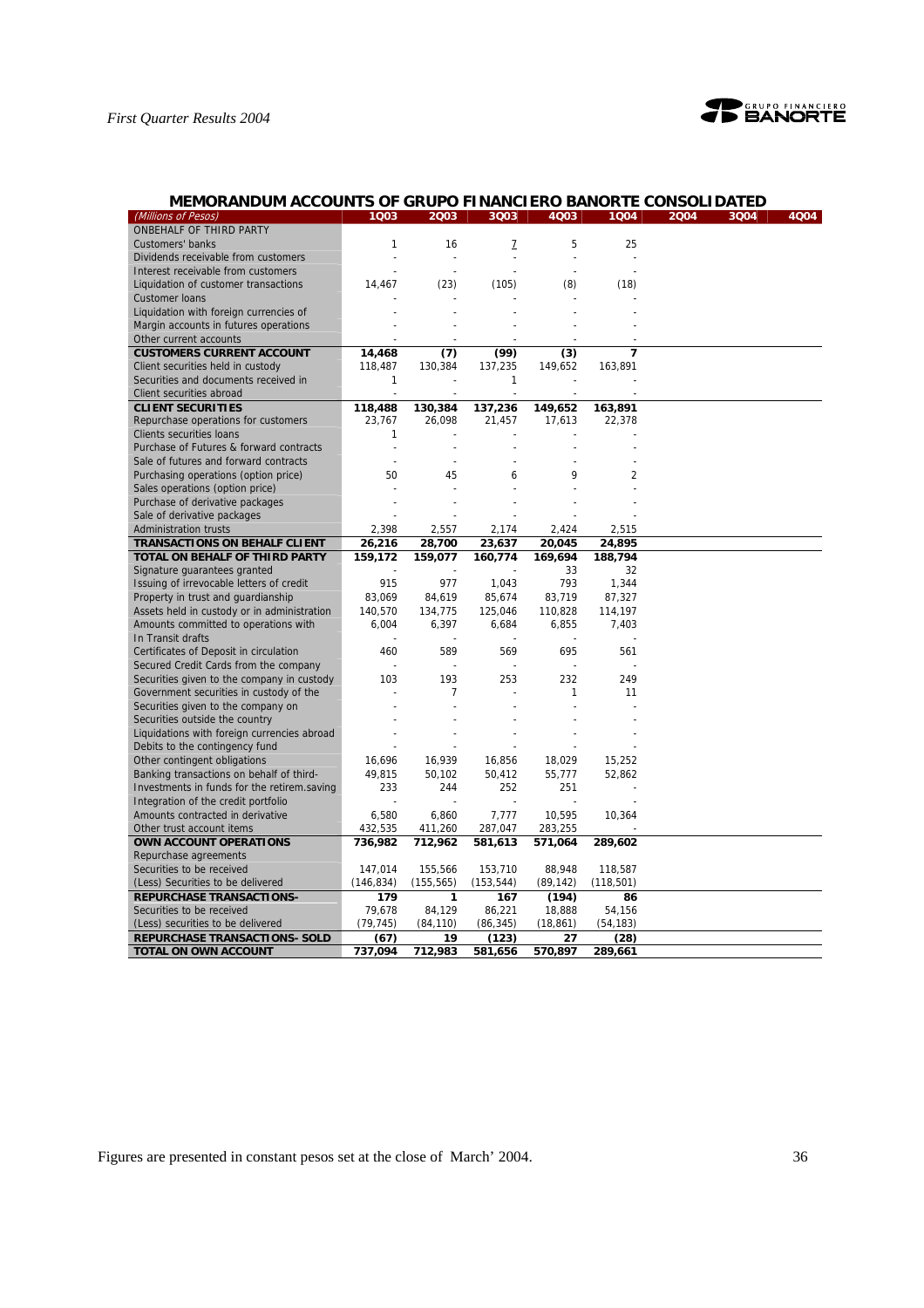

# **GRUPO FINANCIERO BANORTE CONSOLIDATED STATEMENT OF CASH FLOW**

JANUARY 1, 2004 –MARCH 31,2004

(Millions of Pesos)

| <b>CASH FLOW FROM OPERATING ACTIVITIES :</b>                                                                           |                |
|------------------------------------------------------------------------------------------------------------------------|----------------|
| <b>Net Income</b>                                                                                                      | 559            |
| Adjustments to Reconcile Net Income to Net Cash by Operating Activities                                                |                |
| Mark to Market Valuation Results                                                                                       | (13)           |
| Provisions for loan losses                                                                                             | 131            |
| Depreciation and amortization                                                                                          | 259            |
| <b>Defferred Taxes</b>                                                                                                 | (11)           |
| Provisions for Obligations                                                                                             | 355            |
| <b>Minoritary Interest</b>                                                                                             | 50             |
| <b>Undistribuated Earnings of Subsidiaries</b>                                                                         | (83)           |
|                                                                                                                        | 690            |
| <b>Cash Flows From Investing Activities:</b>                                                                           |                |
| <b>Banks Deposits</b>                                                                                                  | (5, 196)       |
| Decrease (Increase) Ioan portfolio                                                                                     | 2.298          |
| Decrease (Increase) credit assets portfolio                                                                            | 148            |
| Decrease (Increase) treasury operations                                                                                | 2.347          |
| Decrease (Increase) financial instruments                                                                              | (237)          |
| Loans from banks and other entities                                                                                    | (4,064)        |
| Decrease (Increase) Deferred taxes                                                                                     | 14             |
| Decrease (Increase) in accounts receivable and payable<br>Charge off for sale of loans (CNBV circular No 601-11-34966) | (451)<br>(249) |
| Creation of provisions for non performing loans in Arrendadora Banorte, S.A. de C.V.                                   | (11)           |
| Net Resources provided by operations                                                                                   | (5,400)        |
|                                                                                                                        |                |
| <b>Financial Activities:</b>                                                                                           |                |
| Subordinated Debentures Issue and Interest                                                                             | 3,358          |
| Dividends Declared                                                                                                     |                |
| Issuance of stock                                                                                                      |                |
| Net Resources provided by Investing activities                                                                         | 3,358          |
|                                                                                                                        |                |
| <b>CASH FLOW FROM FINANCING ACTIVITIES :</b>                                                                           |                |
| <b>Fixed Assets increase</b>                                                                                           | (13)           |
| Proceeds from issuance of common stock                                                                                 | (53)           |
| Decrease (Increase) Deferred charges or credits                                                                        | (85)           |
| Decrease (Increase) Foreclosed assets                                                                                  | 105            |
| Charge offs of reposessed assets of Arrendadora Banorte, S.A. de C.V.                                                  | (4)            |
| Net Cash provided by financing activities                                                                              | (51)           |
| Decrease (increase) in cash and due from banks                                                                         | (843)          |
| Cash and due from banks at the beginning of the year                                                                   | 31,261         |
| Cash and due from banks at the end of the year                                                                         | 30,418         |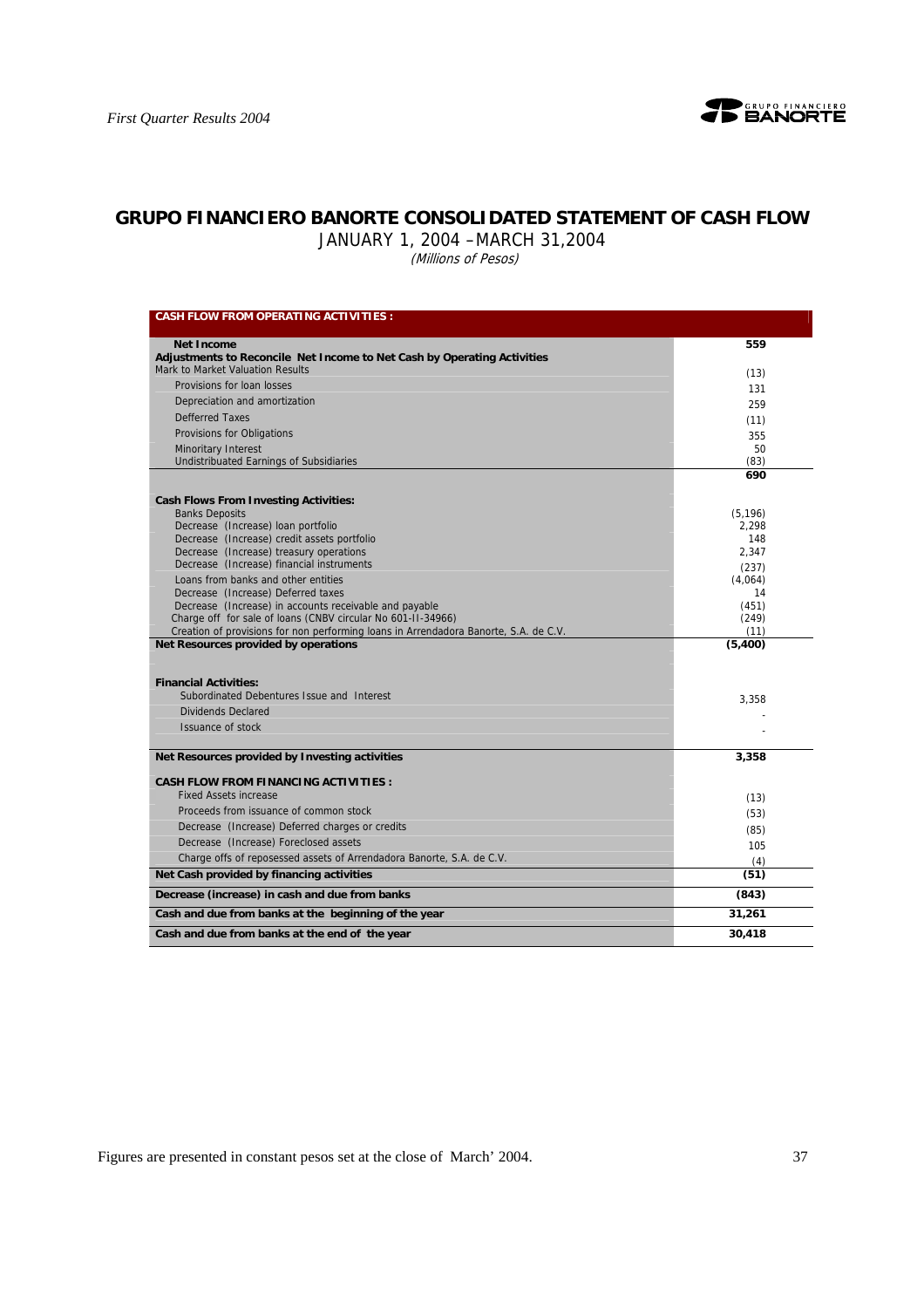

# **GRUPO FINANCIERO BANORTE CONSOLIDATED STATEMENTS OF CHANGES IN STOCKHOLDERS´ EQUITY JANUARY 1, 2004- MARCH 31, 2004.**

(Millions of Pesos)

|                                |                                          | <b>CONTRIBUATED CAPITAL</b>       |                   |
|--------------------------------|------------------------------------------|-----------------------------------|-------------------|
|                                | <b>Fixed Paid-in Capital</b><br>Variable | Paid-in Capital<br>Premium, Bonds | & oth. Securities |
| Balance as of December 31,2002 | 3,231                                    | 2,189                             | 1,611             |
| <b>Stock Changes</b>           |                                          |                                   |                   |
| Issuance of stock              |                                          |                                   |                   |
| <b>Profits Capitalization</b>  |                                          |                                   |                   |
| <b>Total</b>                   | ۰                                        | ٠                                 |                   |
| <b>Total Income</b>            |                                          |                                   |                   |
| Total Income:                  |                                          | ٠                                 |                   |
| Net Income                     |                                          |                                   |                   |
| Results of assets holdings     |                                          | -                                 |                   |
| <b>Minority Interest</b>       |                                          | -                                 |                   |
| <b>Total</b>                   |                                          |                                   |                   |
| Balance as of March 31,2004    | 3.231                                    | 2.189                             | 1,611             |

|                                                                                                                    |                          |                      |                                                      | <b>EARNED CAPITAL</b>                                        |                                     |                                |                                                             |
|--------------------------------------------------------------------------------------------------------------------|--------------------------|----------------------|------------------------------------------------------|--------------------------------------------------------------|-------------------------------------|--------------------------------|-------------------------------------------------------------|
|                                                                                                                    | Capital<br>Reserve<br>S. | Retained<br>earnings | <b>Excess if</b><br>Insuf.<br>Capital<br>Restatement | <b>Non Monetary</b><br><b>Assets Results</b><br>(Investment) | <b>Net</b><br>Income<br>of the year | Minorit<br>ary<br>Intere<br>ct | <b>Total</b><br><b>Stockholder</b><br>s <sup>2</sup> Equity |
| Balance as of December 31,2003                                                                                     | 1,342                    | 11,607               | (5, 529)                                             | (3,009)                                                      | 2,256                               | 906                            | 14,603                                                      |
| <b>Stock Changes</b>                                                                                               |                          |                      |                                                      |                                                              |                                     |                                |                                                             |
| Issuance of stock                                                                                                  |                          |                      |                                                      |                                                              |                                     |                                |                                                             |
| Profits Capitalization                                                                                             |                          | 2,256                |                                                      |                                                              | (2, 256)                            |                                |                                                             |
| <b>Provisions Created</b>                                                                                          |                          |                      |                                                      |                                                              |                                     |                                |                                                             |
| <b>Dividends Declared</b>                                                                                          |                          |                      |                                                      |                                                              |                                     |                                |                                                             |
| <b>Total</b>                                                                                                       |                          | 2,256                |                                                      |                                                              | (2, 256)                            |                                |                                                             |
|                                                                                                                    |                          |                      |                                                      |                                                              |                                     |                                |                                                             |
| <b>Total Income</b>                                                                                                |                          |                      |                                                      |                                                              |                                     |                                |                                                             |
| Total Income:                                                                                                      |                          |                      |                                                      |                                                              |                                     |                                |                                                             |
| Net Income                                                                                                         |                          |                      |                                                      |                                                              | 559                                 |                                | 559                                                         |
| Results of assets holdings                                                                                         |                          |                      |                                                      | (73)                                                         |                                     |                                | (73)                                                        |
| Charge off for sale of loans (CNBV circular No 601- II-<br>34966)                                                  |                          | (249)                |                                                      |                                                              |                                     |                                | (249)                                                       |
| Charge offs of reposessed assets and provisioning of<br>non performing loan of Arrendadora Banorte S.A. de<br>C.V. |                          | (15)                 |                                                      |                                                              |                                     |                                | (15)                                                        |
| <b>Total</b>                                                                                                       | ÷                        | (264)                |                                                      | (73)                                                         | 559                                 | $\overline{a}$                 | 222                                                         |
| <b>Minority Interest</b>                                                                                           | $\tilde{\phantom{a}}$    |                      |                                                      |                                                              | $\overline{\phantom{a}}$            | 38                             | 38                                                          |
| Balance as of December 31,2003                                                                                     | 1,342                    | 13,599               | (5, 529)                                             | (3,802)                                                      | 559                                 | 944                            | 14,862                                                      |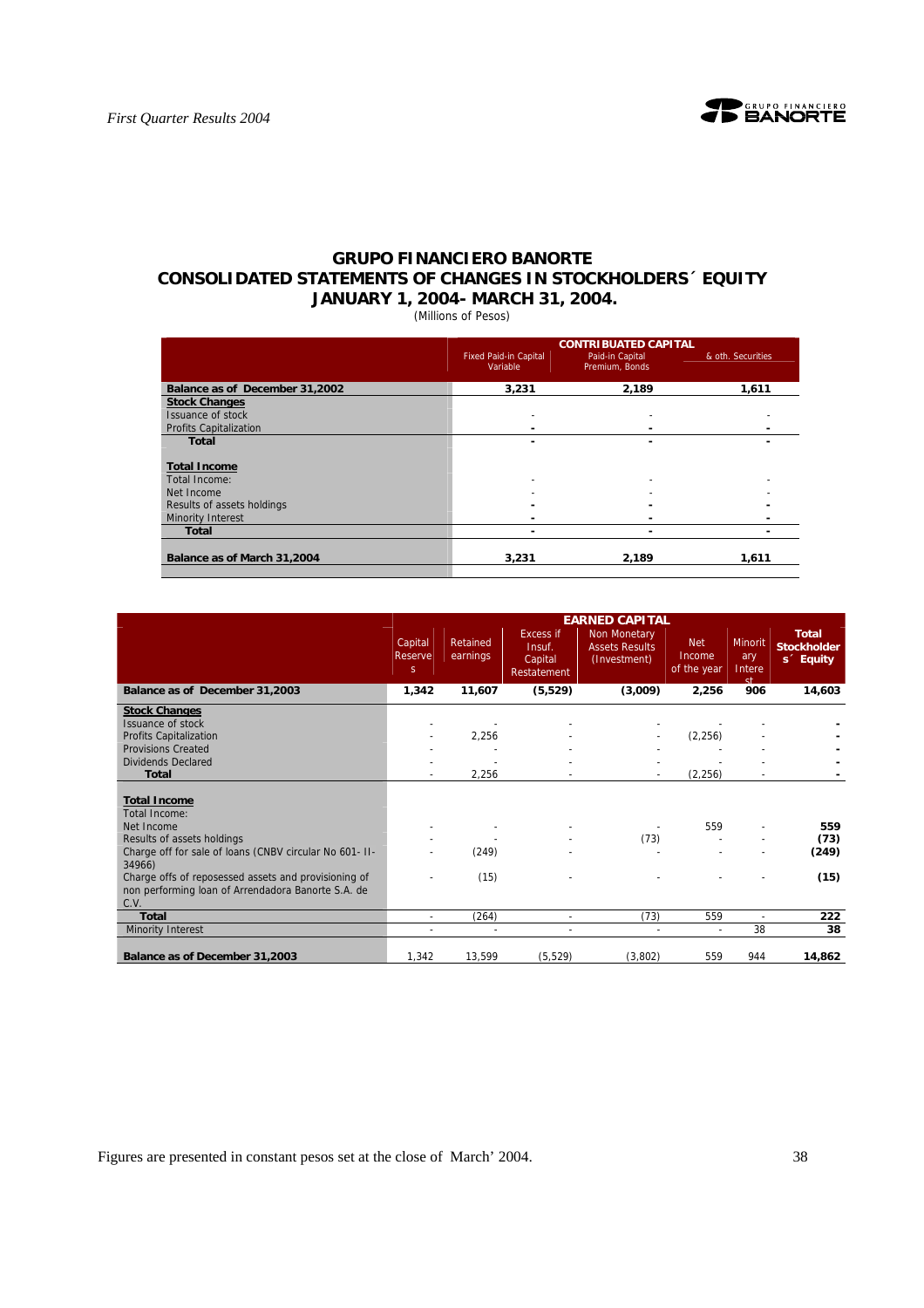

# **BANKING SECTOR- INCOME STATEMENT (\*) (Millions of Pesos)**

| Interest Income<br>6,759<br>5,308<br>4,411<br>4,797<br>21,275<br>4,950<br>4,950<br>3,079<br>4,627<br>3,434<br>2,665<br>2,929<br>13,655<br>3,079<br><b>Interest Expense</b><br>193<br>794<br>159<br>159<br>196<br>192<br>213<br>Loan Fees<br><b>Fees Paid</b><br>10<br>20<br>20<br>15<br>15<br>13<br>54<br>Net Interest Income (NII)<br>2,315<br>2,055<br>1,922<br>2,068<br>2,010<br>2,010<br>8,360<br>Repomo-Margin<br>25<br>13<br>12<br>28<br>78<br>4<br>2,095<br><b>NII after Repomo</b><br>2,340<br>2,068<br>1,935<br>8,438<br>2,014<br>2,014<br>Loan Loss Provisions<br>244<br>351<br>745<br>106<br>106<br>162<br>(11)<br>$\overline{2}$<br><b>Loss Sharing Provisions</b><br>32<br>54<br>12<br>12<br>14<br>6<br><b>NII after Provisions</b><br>1,703<br>1,771<br>2,100<br>1,896<br>1,896<br>2,064<br>7,639<br>45<br>45<br>45<br>181<br><b>Fund transfers</b><br>46<br>56<br>56<br>154<br>170<br>190<br>209<br>722<br>188<br>188<br>Account management<br>47<br>47<br>181<br>43<br>43<br>Fiduciary<br>41<br>46<br>125<br>720<br>173<br>173<br>167<br>159<br>268<br>Income from Loan Portfolios Acquired<br>79<br>265<br>67<br>58<br>68<br>68<br>61<br><b>Electronic Banking Services</b><br>153<br>162<br>160<br>190<br>666<br>239<br>239<br><b>Credit Card</b><br>Fees from FOBAPROA<br>49<br>34<br>260<br>142<br>485<br>87<br>87<br>126<br>156<br>591<br>188<br>188<br>Other fees<br>156<br>153<br>791<br>1,076<br>1,134<br>Fees on services,<br>809<br>3,810<br>1,042<br>1,042<br><b>Fund transfers</b><br>120<br>Other fees<br>105<br>126<br>132<br>483<br>126<br>126<br>75<br>109<br>18<br>315<br>Expenses from Loan Portfolios Acquired<br>113<br>116<br>116<br>Fees paid,<br>219<br>194<br>235<br>150<br>798<br>241<br>241<br>Foreign exchange<br>86<br>124<br>104<br>400<br>125<br>125<br>86<br>318<br>272<br>272<br>Securities -Realized gains<br>124<br>72<br>(38)<br>476<br>(3)<br>52<br>(25)<br>Securities- Unrealized gains<br>(38)<br>(36)<br>14<br>14<br>229<br>410<br>207<br>403<br>12<br>851<br>410<br><b>Market-related Income</b><br>797<br>1,000<br>996<br>3,862<br>1,210<br>1,210<br><b>Total Non Interest Income</b><br>1,069<br>2,861<br>2,704<br>2,841<br>3,097<br>11,502<br>3,106<br>3,106<br><b>Total Operating Income</b><br>1,032<br>934<br>963<br>929<br>3,858<br>1,032<br>1,032<br>Personnel<br>86<br>116<br>127<br>100<br>428<br><b>Professional Fees</b><br>115<br>115<br>597<br>597<br>Administrative and Promotion Expenses<br>534<br>565<br>633<br>687<br>2,419<br>318<br>345<br>369<br>382<br>1,415<br>375<br>375<br>Rents, depreciation and amortization<br>144<br>164<br>156<br>191<br>655<br>153<br>153<br>Taxes, other than income tax<br>745<br><b>Contributions to IPAB</b><br>185<br>185<br>186<br>189<br>180<br>180<br>Corporate expenses Recoveries<br>2,299<br>2,435<br><b>Non-Interest Expense</b><br>2,309<br>2,478<br>9,520<br>2,451<br>2,451<br><b>Operating Income</b><br>562<br>395<br>406<br>619<br>1,981<br>655<br>655<br><b>Other Revenues</b><br>94<br>71<br>129<br>123<br>417<br>65<br>65<br>Foreign exchange<br>9<br>17<br>21<br>68<br>67<br>160<br>21<br>Recoveries<br>5<br>3<br>21<br>$\overline{7}$<br>Repomo-other revenues<br>1<br>11<br>7<br>94<br>139<br>199<br>151<br>598<br>94<br><b>Non Operating Income</b><br>108<br>(30)<br>(95)<br>(114)<br>(114)<br><b>Other Expense</b><br>(155)<br>(53)<br>(333)<br>(2)<br>(2)<br>Foreign exchange<br>Repomo-other Expenses<br>(86)<br>(28)<br>(59)<br>(140)<br>(313)<br>(123)<br>(123)<br>(241)<br>(237)<br>(58)<br>(115)<br>(235)<br>(648)<br>(237)<br><b>Non Operating Expense</b><br>(133)<br>(144)<br>Non Operating Income (Expense), net<br>82<br>85<br>(84)<br>(51)<br>(144)<br><b>Pre-tax Income</b><br>429<br>477<br>490<br>534<br>1,930<br>512<br>512<br>9<br>5<br>Income Tax<br>8<br>8<br>13<br>38<br>5<br>25<br>25<br>30<br>38<br>118<br>73<br>Profit sharing<br>73<br>9<br>39<br>13<br>13<br>Tax on Assets<br>11<br>11<br>8<br>$\overline{2}$<br>Deferred Inc. Tax and Profit sharing<br>(24)<br>(22)<br>(21)<br>(29)<br>(96)<br>$\overline{2}$<br>94<br>94<br>17<br>24<br>28<br>30<br>99<br>Net Income before subsidiaries<br>418<br>418<br>411<br>453<br>462<br>505<br>1,831<br>Subsidiaries 'net income<br>37<br>52<br>9<br>50<br>149<br>72<br>72<br>462<br>512<br>542<br>490<br>490<br>Net Income from continuos operations<br>464<br>1,980<br>Extraodinary items, net<br>1<br>1<br>Minority Interest<br>÷,<br>$\overline{\phantom{a}}$<br>$\sim$<br>÷,<br>$\overline{a}$<br><b>TOTAL NET INCOME</b><br>464<br>462<br>512<br>542<br>1,980<br>490<br>490 | <b>NET INTEREST INCOME</b> | 1Q03 | 2003 | 3Q03 | 4Q03 | <b>ACUM</b> | 1Q04 | 2004 | 3Q04 | 4Q04 | <b>ACUM</b> |
|-----------------------------------------------------------------------------------------------------------------------------------------------------------------------------------------------------------------------------------------------------------------------------------------------------------------------------------------------------------------------------------------------------------------------------------------------------------------------------------------------------------------------------------------------------------------------------------------------------------------------------------------------------------------------------------------------------------------------------------------------------------------------------------------------------------------------------------------------------------------------------------------------------------------------------------------------------------------------------------------------------------------------------------------------------------------------------------------------------------------------------------------------------------------------------------------------------------------------------------------------------------------------------------------------------------------------------------------------------------------------------------------------------------------------------------------------------------------------------------------------------------------------------------------------------------------------------------------------------------------------------------------------------------------------------------------------------------------------------------------------------------------------------------------------------------------------------------------------------------------------------------------------------------------------------------------------------------------------------------------------------------------------------------------------------------------------------------------------------------------------------------------------------------------------------------------------------------------------------------------------------------------------------------------------------------------------------------------------------------------------------------------------------------------------------------------------------------------------------------------------------------------------------------------------------------------------------------------------------------------------------------------------------------------------------------------------------------------------------------------------------------------------------------------------------------------------------------------------------------------------------------------------------------------------------------------------------------------------------------------------------------------------------------------------------------------------------------------------------------------------------------------------------------------------------------------------------------------------------------------------------------------------------------------------------------------------------------------------------------------------------------------------------------------------------------------------------------------------------------------------------------------------------------------------------------------------------------------------------------------------------------------------------------------------------------------------------------------------------------------------------------------------------------------------------------------------------------------------------------------------------------------------------------------------------------------------------------------------------------------------------------------------------------------------------------------------------------------------------------------------------------------------------------------------------------------------------------------------------------------------------------------------------------------------------------------------------------------------------------------------------------------------------------------------------------------------------------------------------------------------------------------------------------------------------------------------------------------|----------------------------|------|------|------|------|-------------|------|------|------|------|-------------|
|                                                                                                                                                                                                                                                                                                                                                                                                                                                                                                                                                                                                                                                                                                                                                                                                                                                                                                                                                                                                                                                                                                                                                                                                                                                                                                                                                                                                                                                                                                                                                                                                                                                                                                                                                                                                                                                                                                                                                                                                                                                                                                                                                                                                                                                                                                                                                                                                                                                                                                                                                                                                                                                                                                                                                                                                                                                                                                                                                                                                                                                                                                                                                                                                                                                                                                                                                                                                                                                                                                                                                                                                                                                                                                                                                                                                                                                                                                                                                                                                                                                                                                                                                                                                                                                                                                                                                                                                                                                                                                                                                                                         |                            |      |      |      |      |             |      |      |      |      |             |
|                                                                                                                                                                                                                                                                                                                                                                                                                                                                                                                                                                                                                                                                                                                                                                                                                                                                                                                                                                                                                                                                                                                                                                                                                                                                                                                                                                                                                                                                                                                                                                                                                                                                                                                                                                                                                                                                                                                                                                                                                                                                                                                                                                                                                                                                                                                                                                                                                                                                                                                                                                                                                                                                                                                                                                                                                                                                                                                                                                                                                                                                                                                                                                                                                                                                                                                                                                                                                                                                                                                                                                                                                                                                                                                                                                                                                                                                                                                                                                                                                                                                                                                                                                                                                                                                                                                                                                                                                                                                                                                                                                                         |                            |      |      |      |      |             |      |      |      |      |             |
|                                                                                                                                                                                                                                                                                                                                                                                                                                                                                                                                                                                                                                                                                                                                                                                                                                                                                                                                                                                                                                                                                                                                                                                                                                                                                                                                                                                                                                                                                                                                                                                                                                                                                                                                                                                                                                                                                                                                                                                                                                                                                                                                                                                                                                                                                                                                                                                                                                                                                                                                                                                                                                                                                                                                                                                                                                                                                                                                                                                                                                                                                                                                                                                                                                                                                                                                                                                                                                                                                                                                                                                                                                                                                                                                                                                                                                                                                                                                                                                                                                                                                                                                                                                                                                                                                                                                                                                                                                                                                                                                                                                         |                            |      |      |      |      |             |      |      |      |      |             |
|                                                                                                                                                                                                                                                                                                                                                                                                                                                                                                                                                                                                                                                                                                                                                                                                                                                                                                                                                                                                                                                                                                                                                                                                                                                                                                                                                                                                                                                                                                                                                                                                                                                                                                                                                                                                                                                                                                                                                                                                                                                                                                                                                                                                                                                                                                                                                                                                                                                                                                                                                                                                                                                                                                                                                                                                                                                                                                                                                                                                                                                                                                                                                                                                                                                                                                                                                                                                                                                                                                                                                                                                                                                                                                                                                                                                                                                                                                                                                                                                                                                                                                                                                                                                                                                                                                                                                                                                                                                                                                                                                                                         |                            |      |      |      |      |             |      |      |      |      |             |
|                                                                                                                                                                                                                                                                                                                                                                                                                                                                                                                                                                                                                                                                                                                                                                                                                                                                                                                                                                                                                                                                                                                                                                                                                                                                                                                                                                                                                                                                                                                                                                                                                                                                                                                                                                                                                                                                                                                                                                                                                                                                                                                                                                                                                                                                                                                                                                                                                                                                                                                                                                                                                                                                                                                                                                                                                                                                                                                                                                                                                                                                                                                                                                                                                                                                                                                                                                                                                                                                                                                                                                                                                                                                                                                                                                                                                                                                                                                                                                                                                                                                                                                                                                                                                                                                                                                                                                                                                                                                                                                                                                                         |                            |      |      |      |      |             |      |      |      |      |             |
|                                                                                                                                                                                                                                                                                                                                                                                                                                                                                                                                                                                                                                                                                                                                                                                                                                                                                                                                                                                                                                                                                                                                                                                                                                                                                                                                                                                                                                                                                                                                                                                                                                                                                                                                                                                                                                                                                                                                                                                                                                                                                                                                                                                                                                                                                                                                                                                                                                                                                                                                                                                                                                                                                                                                                                                                                                                                                                                                                                                                                                                                                                                                                                                                                                                                                                                                                                                                                                                                                                                                                                                                                                                                                                                                                                                                                                                                                                                                                                                                                                                                                                                                                                                                                                                                                                                                                                                                                                                                                                                                                                                         |                            |      |      |      |      |             |      |      |      |      |             |
|                                                                                                                                                                                                                                                                                                                                                                                                                                                                                                                                                                                                                                                                                                                                                                                                                                                                                                                                                                                                                                                                                                                                                                                                                                                                                                                                                                                                                                                                                                                                                                                                                                                                                                                                                                                                                                                                                                                                                                                                                                                                                                                                                                                                                                                                                                                                                                                                                                                                                                                                                                                                                                                                                                                                                                                                                                                                                                                                                                                                                                                                                                                                                                                                                                                                                                                                                                                                                                                                                                                                                                                                                                                                                                                                                                                                                                                                                                                                                                                                                                                                                                                                                                                                                                                                                                                                                                                                                                                                                                                                                                                         |                            |      |      |      |      |             |      |      |      |      |             |
|                                                                                                                                                                                                                                                                                                                                                                                                                                                                                                                                                                                                                                                                                                                                                                                                                                                                                                                                                                                                                                                                                                                                                                                                                                                                                                                                                                                                                                                                                                                                                                                                                                                                                                                                                                                                                                                                                                                                                                                                                                                                                                                                                                                                                                                                                                                                                                                                                                                                                                                                                                                                                                                                                                                                                                                                                                                                                                                                                                                                                                                                                                                                                                                                                                                                                                                                                                                                                                                                                                                                                                                                                                                                                                                                                                                                                                                                                                                                                                                                                                                                                                                                                                                                                                                                                                                                                                                                                                                                                                                                                                                         |                            |      |      |      |      |             |      |      |      |      |             |
|                                                                                                                                                                                                                                                                                                                                                                                                                                                                                                                                                                                                                                                                                                                                                                                                                                                                                                                                                                                                                                                                                                                                                                                                                                                                                                                                                                                                                                                                                                                                                                                                                                                                                                                                                                                                                                                                                                                                                                                                                                                                                                                                                                                                                                                                                                                                                                                                                                                                                                                                                                                                                                                                                                                                                                                                                                                                                                                                                                                                                                                                                                                                                                                                                                                                                                                                                                                                                                                                                                                                                                                                                                                                                                                                                                                                                                                                                                                                                                                                                                                                                                                                                                                                                                                                                                                                                                                                                                                                                                                                                                                         |                            |      |      |      |      |             |      |      |      |      |             |
|                                                                                                                                                                                                                                                                                                                                                                                                                                                                                                                                                                                                                                                                                                                                                                                                                                                                                                                                                                                                                                                                                                                                                                                                                                                                                                                                                                                                                                                                                                                                                                                                                                                                                                                                                                                                                                                                                                                                                                                                                                                                                                                                                                                                                                                                                                                                                                                                                                                                                                                                                                                                                                                                                                                                                                                                                                                                                                                                                                                                                                                                                                                                                                                                                                                                                                                                                                                                                                                                                                                                                                                                                                                                                                                                                                                                                                                                                                                                                                                                                                                                                                                                                                                                                                                                                                                                                                                                                                                                                                                                                                                         |                            |      |      |      |      |             |      |      |      |      |             |
|                                                                                                                                                                                                                                                                                                                                                                                                                                                                                                                                                                                                                                                                                                                                                                                                                                                                                                                                                                                                                                                                                                                                                                                                                                                                                                                                                                                                                                                                                                                                                                                                                                                                                                                                                                                                                                                                                                                                                                                                                                                                                                                                                                                                                                                                                                                                                                                                                                                                                                                                                                                                                                                                                                                                                                                                                                                                                                                                                                                                                                                                                                                                                                                                                                                                                                                                                                                                                                                                                                                                                                                                                                                                                                                                                                                                                                                                                                                                                                                                                                                                                                                                                                                                                                                                                                                                                                                                                                                                                                                                                                                         |                            |      |      |      |      |             |      |      |      |      |             |
|                                                                                                                                                                                                                                                                                                                                                                                                                                                                                                                                                                                                                                                                                                                                                                                                                                                                                                                                                                                                                                                                                                                                                                                                                                                                                                                                                                                                                                                                                                                                                                                                                                                                                                                                                                                                                                                                                                                                                                                                                                                                                                                                                                                                                                                                                                                                                                                                                                                                                                                                                                                                                                                                                                                                                                                                                                                                                                                                                                                                                                                                                                                                                                                                                                                                                                                                                                                                                                                                                                                                                                                                                                                                                                                                                                                                                                                                                                                                                                                                                                                                                                                                                                                                                                                                                                                                                                                                                                                                                                                                                                                         |                            |      |      |      |      |             |      |      |      |      |             |
|                                                                                                                                                                                                                                                                                                                                                                                                                                                                                                                                                                                                                                                                                                                                                                                                                                                                                                                                                                                                                                                                                                                                                                                                                                                                                                                                                                                                                                                                                                                                                                                                                                                                                                                                                                                                                                                                                                                                                                                                                                                                                                                                                                                                                                                                                                                                                                                                                                                                                                                                                                                                                                                                                                                                                                                                                                                                                                                                                                                                                                                                                                                                                                                                                                                                                                                                                                                                                                                                                                                                                                                                                                                                                                                                                                                                                                                                                                                                                                                                                                                                                                                                                                                                                                                                                                                                                                                                                                                                                                                                                                                         |                            |      |      |      |      |             |      |      |      |      |             |
|                                                                                                                                                                                                                                                                                                                                                                                                                                                                                                                                                                                                                                                                                                                                                                                                                                                                                                                                                                                                                                                                                                                                                                                                                                                                                                                                                                                                                                                                                                                                                                                                                                                                                                                                                                                                                                                                                                                                                                                                                                                                                                                                                                                                                                                                                                                                                                                                                                                                                                                                                                                                                                                                                                                                                                                                                                                                                                                                                                                                                                                                                                                                                                                                                                                                                                                                                                                                                                                                                                                                                                                                                                                                                                                                                                                                                                                                                                                                                                                                                                                                                                                                                                                                                                                                                                                                                                                                                                                                                                                                                                                         |                            |      |      |      |      |             |      |      |      |      |             |
|                                                                                                                                                                                                                                                                                                                                                                                                                                                                                                                                                                                                                                                                                                                                                                                                                                                                                                                                                                                                                                                                                                                                                                                                                                                                                                                                                                                                                                                                                                                                                                                                                                                                                                                                                                                                                                                                                                                                                                                                                                                                                                                                                                                                                                                                                                                                                                                                                                                                                                                                                                                                                                                                                                                                                                                                                                                                                                                                                                                                                                                                                                                                                                                                                                                                                                                                                                                                                                                                                                                                                                                                                                                                                                                                                                                                                                                                                                                                                                                                                                                                                                                                                                                                                                                                                                                                                                                                                                                                                                                                                                                         |                            |      |      |      |      |             |      |      |      |      |             |
|                                                                                                                                                                                                                                                                                                                                                                                                                                                                                                                                                                                                                                                                                                                                                                                                                                                                                                                                                                                                                                                                                                                                                                                                                                                                                                                                                                                                                                                                                                                                                                                                                                                                                                                                                                                                                                                                                                                                                                                                                                                                                                                                                                                                                                                                                                                                                                                                                                                                                                                                                                                                                                                                                                                                                                                                                                                                                                                                                                                                                                                                                                                                                                                                                                                                                                                                                                                                                                                                                                                                                                                                                                                                                                                                                                                                                                                                                                                                                                                                                                                                                                                                                                                                                                                                                                                                                                                                                                                                                                                                                                                         |                            |      |      |      |      |             |      |      |      |      |             |
|                                                                                                                                                                                                                                                                                                                                                                                                                                                                                                                                                                                                                                                                                                                                                                                                                                                                                                                                                                                                                                                                                                                                                                                                                                                                                                                                                                                                                                                                                                                                                                                                                                                                                                                                                                                                                                                                                                                                                                                                                                                                                                                                                                                                                                                                                                                                                                                                                                                                                                                                                                                                                                                                                                                                                                                                                                                                                                                                                                                                                                                                                                                                                                                                                                                                                                                                                                                                                                                                                                                                                                                                                                                                                                                                                                                                                                                                                                                                                                                                                                                                                                                                                                                                                                                                                                                                                                                                                                                                                                                                                                                         |                            |      |      |      |      |             |      |      |      |      |             |
|                                                                                                                                                                                                                                                                                                                                                                                                                                                                                                                                                                                                                                                                                                                                                                                                                                                                                                                                                                                                                                                                                                                                                                                                                                                                                                                                                                                                                                                                                                                                                                                                                                                                                                                                                                                                                                                                                                                                                                                                                                                                                                                                                                                                                                                                                                                                                                                                                                                                                                                                                                                                                                                                                                                                                                                                                                                                                                                                                                                                                                                                                                                                                                                                                                                                                                                                                                                                                                                                                                                                                                                                                                                                                                                                                                                                                                                                                                                                                                                                                                                                                                                                                                                                                                                                                                                                                                                                                                                                                                                                                                                         |                            |      |      |      |      |             |      |      |      |      |             |
|                                                                                                                                                                                                                                                                                                                                                                                                                                                                                                                                                                                                                                                                                                                                                                                                                                                                                                                                                                                                                                                                                                                                                                                                                                                                                                                                                                                                                                                                                                                                                                                                                                                                                                                                                                                                                                                                                                                                                                                                                                                                                                                                                                                                                                                                                                                                                                                                                                                                                                                                                                                                                                                                                                                                                                                                                                                                                                                                                                                                                                                                                                                                                                                                                                                                                                                                                                                                                                                                                                                                                                                                                                                                                                                                                                                                                                                                                                                                                                                                                                                                                                                                                                                                                                                                                                                                                                                                                                                                                                                                                                                         |                            |      |      |      |      |             |      |      |      |      |             |
|                                                                                                                                                                                                                                                                                                                                                                                                                                                                                                                                                                                                                                                                                                                                                                                                                                                                                                                                                                                                                                                                                                                                                                                                                                                                                                                                                                                                                                                                                                                                                                                                                                                                                                                                                                                                                                                                                                                                                                                                                                                                                                                                                                                                                                                                                                                                                                                                                                                                                                                                                                                                                                                                                                                                                                                                                                                                                                                                                                                                                                                                                                                                                                                                                                                                                                                                                                                                                                                                                                                                                                                                                                                                                                                                                                                                                                                                                                                                                                                                                                                                                                                                                                                                                                                                                                                                                                                                                                                                                                                                                                                         |                            |      |      |      |      |             |      |      |      |      |             |
|                                                                                                                                                                                                                                                                                                                                                                                                                                                                                                                                                                                                                                                                                                                                                                                                                                                                                                                                                                                                                                                                                                                                                                                                                                                                                                                                                                                                                                                                                                                                                                                                                                                                                                                                                                                                                                                                                                                                                                                                                                                                                                                                                                                                                                                                                                                                                                                                                                                                                                                                                                                                                                                                                                                                                                                                                                                                                                                                                                                                                                                                                                                                                                                                                                                                                                                                                                                                                                                                                                                                                                                                                                                                                                                                                                                                                                                                                                                                                                                                                                                                                                                                                                                                                                                                                                                                                                                                                                                                                                                                                                                         |                            |      |      |      |      |             |      |      |      |      |             |
|                                                                                                                                                                                                                                                                                                                                                                                                                                                                                                                                                                                                                                                                                                                                                                                                                                                                                                                                                                                                                                                                                                                                                                                                                                                                                                                                                                                                                                                                                                                                                                                                                                                                                                                                                                                                                                                                                                                                                                                                                                                                                                                                                                                                                                                                                                                                                                                                                                                                                                                                                                                                                                                                                                                                                                                                                                                                                                                                                                                                                                                                                                                                                                                                                                                                                                                                                                                                                                                                                                                                                                                                                                                                                                                                                                                                                                                                                                                                                                                                                                                                                                                                                                                                                                                                                                                                                                                                                                                                                                                                                                                         |                            |      |      |      |      |             |      |      |      |      |             |
|                                                                                                                                                                                                                                                                                                                                                                                                                                                                                                                                                                                                                                                                                                                                                                                                                                                                                                                                                                                                                                                                                                                                                                                                                                                                                                                                                                                                                                                                                                                                                                                                                                                                                                                                                                                                                                                                                                                                                                                                                                                                                                                                                                                                                                                                                                                                                                                                                                                                                                                                                                                                                                                                                                                                                                                                                                                                                                                                                                                                                                                                                                                                                                                                                                                                                                                                                                                                                                                                                                                                                                                                                                                                                                                                                                                                                                                                                                                                                                                                                                                                                                                                                                                                                                                                                                                                                                                                                                                                                                                                                                                         |                            |      |      |      |      |             |      |      |      |      |             |
|                                                                                                                                                                                                                                                                                                                                                                                                                                                                                                                                                                                                                                                                                                                                                                                                                                                                                                                                                                                                                                                                                                                                                                                                                                                                                                                                                                                                                                                                                                                                                                                                                                                                                                                                                                                                                                                                                                                                                                                                                                                                                                                                                                                                                                                                                                                                                                                                                                                                                                                                                                                                                                                                                                                                                                                                                                                                                                                                                                                                                                                                                                                                                                                                                                                                                                                                                                                                                                                                                                                                                                                                                                                                                                                                                                                                                                                                                                                                                                                                                                                                                                                                                                                                                                                                                                                                                                                                                                                                                                                                                                                         |                            |      |      |      |      |             |      |      |      |      |             |
|                                                                                                                                                                                                                                                                                                                                                                                                                                                                                                                                                                                                                                                                                                                                                                                                                                                                                                                                                                                                                                                                                                                                                                                                                                                                                                                                                                                                                                                                                                                                                                                                                                                                                                                                                                                                                                                                                                                                                                                                                                                                                                                                                                                                                                                                                                                                                                                                                                                                                                                                                                                                                                                                                                                                                                                                                                                                                                                                                                                                                                                                                                                                                                                                                                                                                                                                                                                                                                                                                                                                                                                                                                                                                                                                                                                                                                                                                                                                                                                                                                                                                                                                                                                                                                                                                                                                                                                                                                                                                                                                                                                         |                            |      |      |      |      |             |      |      |      |      |             |
|                                                                                                                                                                                                                                                                                                                                                                                                                                                                                                                                                                                                                                                                                                                                                                                                                                                                                                                                                                                                                                                                                                                                                                                                                                                                                                                                                                                                                                                                                                                                                                                                                                                                                                                                                                                                                                                                                                                                                                                                                                                                                                                                                                                                                                                                                                                                                                                                                                                                                                                                                                                                                                                                                                                                                                                                                                                                                                                                                                                                                                                                                                                                                                                                                                                                                                                                                                                                                                                                                                                                                                                                                                                                                                                                                                                                                                                                                                                                                                                                                                                                                                                                                                                                                                                                                                                                                                                                                                                                                                                                                                                         |                            |      |      |      |      |             |      |      |      |      |             |
|                                                                                                                                                                                                                                                                                                                                                                                                                                                                                                                                                                                                                                                                                                                                                                                                                                                                                                                                                                                                                                                                                                                                                                                                                                                                                                                                                                                                                                                                                                                                                                                                                                                                                                                                                                                                                                                                                                                                                                                                                                                                                                                                                                                                                                                                                                                                                                                                                                                                                                                                                                                                                                                                                                                                                                                                                                                                                                                                                                                                                                                                                                                                                                                                                                                                                                                                                                                                                                                                                                                                                                                                                                                                                                                                                                                                                                                                                                                                                                                                                                                                                                                                                                                                                                                                                                                                                                                                                                                                                                                                                                                         |                            |      |      |      |      |             |      |      |      |      |             |
|                                                                                                                                                                                                                                                                                                                                                                                                                                                                                                                                                                                                                                                                                                                                                                                                                                                                                                                                                                                                                                                                                                                                                                                                                                                                                                                                                                                                                                                                                                                                                                                                                                                                                                                                                                                                                                                                                                                                                                                                                                                                                                                                                                                                                                                                                                                                                                                                                                                                                                                                                                                                                                                                                                                                                                                                                                                                                                                                                                                                                                                                                                                                                                                                                                                                                                                                                                                                                                                                                                                                                                                                                                                                                                                                                                                                                                                                                                                                                                                                                                                                                                                                                                                                                                                                                                                                                                                                                                                                                                                                                                                         |                            |      |      |      |      |             |      |      |      |      |             |
|                                                                                                                                                                                                                                                                                                                                                                                                                                                                                                                                                                                                                                                                                                                                                                                                                                                                                                                                                                                                                                                                                                                                                                                                                                                                                                                                                                                                                                                                                                                                                                                                                                                                                                                                                                                                                                                                                                                                                                                                                                                                                                                                                                                                                                                                                                                                                                                                                                                                                                                                                                                                                                                                                                                                                                                                                                                                                                                                                                                                                                                                                                                                                                                                                                                                                                                                                                                                                                                                                                                                                                                                                                                                                                                                                                                                                                                                                                                                                                                                                                                                                                                                                                                                                                                                                                                                                                                                                                                                                                                                                                                         |                            |      |      |      |      |             |      |      |      |      |             |
|                                                                                                                                                                                                                                                                                                                                                                                                                                                                                                                                                                                                                                                                                                                                                                                                                                                                                                                                                                                                                                                                                                                                                                                                                                                                                                                                                                                                                                                                                                                                                                                                                                                                                                                                                                                                                                                                                                                                                                                                                                                                                                                                                                                                                                                                                                                                                                                                                                                                                                                                                                                                                                                                                                                                                                                                                                                                                                                                                                                                                                                                                                                                                                                                                                                                                                                                                                                                                                                                                                                                                                                                                                                                                                                                                                                                                                                                                                                                                                                                                                                                                                                                                                                                                                                                                                                                                                                                                                                                                                                                                                                         |                            |      |      |      |      |             |      |      |      |      |             |
|                                                                                                                                                                                                                                                                                                                                                                                                                                                                                                                                                                                                                                                                                                                                                                                                                                                                                                                                                                                                                                                                                                                                                                                                                                                                                                                                                                                                                                                                                                                                                                                                                                                                                                                                                                                                                                                                                                                                                                                                                                                                                                                                                                                                                                                                                                                                                                                                                                                                                                                                                                                                                                                                                                                                                                                                                                                                                                                                                                                                                                                                                                                                                                                                                                                                                                                                                                                                                                                                                                                                                                                                                                                                                                                                                                                                                                                                                                                                                                                                                                                                                                                                                                                                                                                                                                                                                                                                                                                                                                                                                                                         |                            |      |      |      |      |             |      |      |      |      |             |
|                                                                                                                                                                                                                                                                                                                                                                                                                                                                                                                                                                                                                                                                                                                                                                                                                                                                                                                                                                                                                                                                                                                                                                                                                                                                                                                                                                                                                                                                                                                                                                                                                                                                                                                                                                                                                                                                                                                                                                                                                                                                                                                                                                                                                                                                                                                                                                                                                                                                                                                                                                                                                                                                                                                                                                                                                                                                                                                                                                                                                                                                                                                                                                                                                                                                                                                                                                                                                                                                                                                                                                                                                                                                                                                                                                                                                                                                                                                                                                                                                                                                                                                                                                                                                                                                                                                                                                                                                                                                                                                                                                                         |                            |      |      |      |      |             |      |      |      |      |             |
|                                                                                                                                                                                                                                                                                                                                                                                                                                                                                                                                                                                                                                                                                                                                                                                                                                                                                                                                                                                                                                                                                                                                                                                                                                                                                                                                                                                                                                                                                                                                                                                                                                                                                                                                                                                                                                                                                                                                                                                                                                                                                                                                                                                                                                                                                                                                                                                                                                                                                                                                                                                                                                                                                                                                                                                                                                                                                                                                                                                                                                                                                                                                                                                                                                                                                                                                                                                                                                                                                                                                                                                                                                                                                                                                                                                                                                                                                                                                                                                                                                                                                                                                                                                                                                                                                                                                                                                                                                                                                                                                                                                         |                            |      |      |      |      |             |      |      |      |      |             |
|                                                                                                                                                                                                                                                                                                                                                                                                                                                                                                                                                                                                                                                                                                                                                                                                                                                                                                                                                                                                                                                                                                                                                                                                                                                                                                                                                                                                                                                                                                                                                                                                                                                                                                                                                                                                                                                                                                                                                                                                                                                                                                                                                                                                                                                                                                                                                                                                                                                                                                                                                                                                                                                                                                                                                                                                                                                                                                                                                                                                                                                                                                                                                                                                                                                                                                                                                                                                                                                                                                                                                                                                                                                                                                                                                                                                                                                                                                                                                                                                                                                                                                                                                                                                                                                                                                                                                                                                                                                                                                                                                                                         |                            |      |      |      |      |             |      |      |      |      |             |
|                                                                                                                                                                                                                                                                                                                                                                                                                                                                                                                                                                                                                                                                                                                                                                                                                                                                                                                                                                                                                                                                                                                                                                                                                                                                                                                                                                                                                                                                                                                                                                                                                                                                                                                                                                                                                                                                                                                                                                                                                                                                                                                                                                                                                                                                                                                                                                                                                                                                                                                                                                                                                                                                                                                                                                                                                                                                                                                                                                                                                                                                                                                                                                                                                                                                                                                                                                                                                                                                                                                                                                                                                                                                                                                                                                                                                                                                                                                                                                                                                                                                                                                                                                                                                                                                                                                                                                                                                                                                                                                                                                                         |                            |      |      |      |      |             |      |      |      |      |             |
|                                                                                                                                                                                                                                                                                                                                                                                                                                                                                                                                                                                                                                                                                                                                                                                                                                                                                                                                                                                                                                                                                                                                                                                                                                                                                                                                                                                                                                                                                                                                                                                                                                                                                                                                                                                                                                                                                                                                                                                                                                                                                                                                                                                                                                                                                                                                                                                                                                                                                                                                                                                                                                                                                                                                                                                                                                                                                                                                                                                                                                                                                                                                                                                                                                                                                                                                                                                                                                                                                                                                                                                                                                                                                                                                                                                                                                                                                                                                                                                                                                                                                                                                                                                                                                                                                                                                                                                                                                                                                                                                                                                         |                            |      |      |      |      |             |      |      |      |      |             |
|                                                                                                                                                                                                                                                                                                                                                                                                                                                                                                                                                                                                                                                                                                                                                                                                                                                                                                                                                                                                                                                                                                                                                                                                                                                                                                                                                                                                                                                                                                                                                                                                                                                                                                                                                                                                                                                                                                                                                                                                                                                                                                                                                                                                                                                                                                                                                                                                                                                                                                                                                                                                                                                                                                                                                                                                                                                                                                                                                                                                                                                                                                                                                                                                                                                                                                                                                                                                                                                                                                                                                                                                                                                                                                                                                                                                                                                                                                                                                                                                                                                                                                                                                                                                                                                                                                                                                                                                                                                                                                                                                                                         |                            |      |      |      |      |             |      |      |      |      |             |
|                                                                                                                                                                                                                                                                                                                                                                                                                                                                                                                                                                                                                                                                                                                                                                                                                                                                                                                                                                                                                                                                                                                                                                                                                                                                                                                                                                                                                                                                                                                                                                                                                                                                                                                                                                                                                                                                                                                                                                                                                                                                                                                                                                                                                                                                                                                                                                                                                                                                                                                                                                                                                                                                                                                                                                                                                                                                                                                                                                                                                                                                                                                                                                                                                                                                                                                                                                                                                                                                                                                                                                                                                                                                                                                                                                                                                                                                                                                                                                                                                                                                                                                                                                                                                                                                                                                                                                                                                                                                                                                                                                                         |                            |      |      |      |      |             |      |      |      |      |             |
|                                                                                                                                                                                                                                                                                                                                                                                                                                                                                                                                                                                                                                                                                                                                                                                                                                                                                                                                                                                                                                                                                                                                                                                                                                                                                                                                                                                                                                                                                                                                                                                                                                                                                                                                                                                                                                                                                                                                                                                                                                                                                                                                                                                                                                                                                                                                                                                                                                                                                                                                                                                                                                                                                                                                                                                                                                                                                                                                                                                                                                                                                                                                                                                                                                                                                                                                                                                                                                                                                                                                                                                                                                                                                                                                                                                                                                                                                                                                                                                                                                                                                                                                                                                                                                                                                                                                                                                                                                                                                                                                                                                         |                            |      |      |      |      |             |      |      |      |      |             |
|                                                                                                                                                                                                                                                                                                                                                                                                                                                                                                                                                                                                                                                                                                                                                                                                                                                                                                                                                                                                                                                                                                                                                                                                                                                                                                                                                                                                                                                                                                                                                                                                                                                                                                                                                                                                                                                                                                                                                                                                                                                                                                                                                                                                                                                                                                                                                                                                                                                                                                                                                                                                                                                                                                                                                                                                                                                                                                                                                                                                                                                                                                                                                                                                                                                                                                                                                                                                                                                                                                                                                                                                                                                                                                                                                                                                                                                                                                                                                                                                                                                                                                                                                                                                                                                                                                                                                                                                                                                                                                                                                                                         |                            |      |      |      |      |             |      |      |      |      |             |
|                                                                                                                                                                                                                                                                                                                                                                                                                                                                                                                                                                                                                                                                                                                                                                                                                                                                                                                                                                                                                                                                                                                                                                                                                                                                                                                                                                                                                                                                                                                                                                                                                                                                                                                                                                                                                                                                                                                                                                                                                                                                                                                                                                                                                                                                                                                                                                                                                                                                                                                                                                                                                                                                                                                                                                                                                                                                                                                                                                                                                                                                                                                                                                                                                                                                                                                                                                                                                                                                                                                                                                                                                                                                                                                                                                                                                                                                                                                                                                                                                                                                                                                                                                                                                                                                                                                                                                                                                                                                                                                                                                                         |                            |      |      |      |      |             |      |      |      |      |             |
|                                                                                                                                                                                                                                                                                                                                                                                                                                                                                                                                                                                                                                                                                                                                                                                                                                                                                                                                                                                                                                                                                                                                                                                                                                                                                                                                                                                                                                                                                                                                                                                                                                                                                                                                                                                                                                                                                                                                                                                                                                                                                                                                                                                                                                                                                                                                                                                                                                                                                                                                                                                                                                                                                                                                                                                                                                                                                                                                                                                                                                                                                                                                                                                                                                                                                                                                                                                                                                                                                                                                                                                                                                                                                                                                                                                                                                                                                                                                                                                                                                                                                                                                                                                                                                                                                                                                                                                                                                                                                                                                                                                         |                            |      |      |      |      |             |      |      |      |      |             |
|                                                                                                                                                                                                                                                                                                                                                                                                                                                                                                                                                                                                                                                                                                                                                                                                                                                                                                                                                                                                                                                                                                                                                                                                                                                                                                                                                                                                                                                                                                                                                                                                                                                                                                                                                                                                                                                                                                                                                                                                                                                                                                                                                                                                                                                                                                                                                                                                                                                                                                                                                                                                                                                                                                                                                                                                                                                                                                                                                                                                                                                                                                                                                                                                                                                                                                                                                                                                                                                                                                                                                                                                                                                                                                                                                                                                                                                                                                                                                                                                                                                                                                                                                                                                                                                                                                                                                                                                                                                                                                                                                                                         |                            |      |      |      |      |             |      |      |      |      |             |
|                                                                                                                                                                                                                                                                                                                                                                                                                                                                                                                                                                                                                                                                                                                                                                                                                                                                                                                                                                                                                                                                                                                                                                                                                                                                                                                                                                                                                                                                                                                                                                                                                                                                                                                                                                                                                                                                                                                                                                                                                                                                                                                                                                                                                                                                                                                                                                                                                                                                                                                                                                                                                                                                                                                                                                                                                                                                                                                                                                                                                                                                                                                                                                                                                                                                                                                                                                                                                                                                                                                                                                                                                                                                                                                                                                                                                                                                                                                                                                                                                                                                                                                                                                                                                                                                                                                                                                                                                                                                                                                                                                                         |                            |      |      |      |      |             |      |      |      |      |             |
|                                                                                                                                                                                                                                                                                                                                                                                                                                                                                                                                                                                                                                                                                                                                                                                                                                                                                                                                                                                                                                                                                                                                                                                                                                                                                                                                                                                                                                                                                                                                                                                                                                                                                                                                                                                                                                                                                                                                                                                                                                                                                                                                                                                                                                                                                                                                                                                                                                                                                                                                                                                                                                                                                                                                                                                                                                                                                                                                                                                                                                                                                                                                                                                                                                                                                                                                                                                                                                                                                                                                                                                                                                                                                                                                                                                                                                                                                                                                                                                                                                                                                                                                                                                                                                                                                                                                                                                                                                                                                                                                                                                         |                            |      |      |      |      |             |      |      |      |      |             |
|                                                                                                                                                                                                                                                                                                                                                                                                                                                                                                                                                                                                                                                                                                                                                                                                                                                                                                                                                                                                                                                                                                                                                                                                                                                                                                                                                                                                                                                                                                                                                                                                                                                                                                                                                                                                                                                                                                                                                                                                                                                                                                                                                                                                                                                                                                                                                                                                                                                                                                                                                                                                                                                                                                                                                                                                                                                                                                                                                                                                                                                                                                                                                                                                                                                                                                                                                                                                                                                                                                                                                                                                                                                                                                                                                                                                                                                                                                                                                                                                                                                                                                                                                                                                                                                                                                                                                                                                                                                                                                                                                                                         |                            |      |      |      |      |             |      |      |      |      |             |
|                                                                                                                                                                                                                                                                                                                                                                                                                                                                                                                                                                                                                                                                                                                                                                                                                                                                                                                                                                                                                                                                                                                                                                                                                                                                                                                                                                                                                                                                                                                                                                                                                                                                                                                                                                                                                                                                                                                                                                                                                                                                                                                                                                                                                                                                                                                                                                                                                                                                                                                                                                                                                                                                                                                                                                                                                                                                                                                                                                                                                                                                                                                                                                                                                                                                                                                                                                                                                                                                                                                                                                                                                                                                                                                                                                                                                                                                                                                                                                                                                                                                                                                                                                                                                                                                                                                                                                                                                                                                                                                                                                                         |                            |      |      |      |      |             |      |      |      |      |             |
|                                                                                                                                                                                                                                                                                                                                                                                                                                                                                                                                                                                                                                                                                                                                                                                                                                                                                                                                                                                                                                                                                                                                                                                                                                                                                                                                                                                                                                                                                                                                                                                                                                                                                                                                                                                                                                                                                                                                                                                                                                                                                                                                                                                                                                                                                                                                                                                                                                                                                                                                                                                                                                                                                                                                                                                                                                                                                                                                                                                                                                                                                                                                                                                                                                                                                                                                                                                                                                                                                                                                                                                                                                                                                                                                                                                                                                                                                                                                                                                                                                                                                                                                                                                                                                                                                                                                                                                                                                                                                                                                                                                         |                            |      |      |      |      |             |      |      |      |      |             |
|                                                                                                                                                                                                                                                                                                                                                                                                                                                                                                                                                                                                                                                                                                                                                                                                                                                                                                                                                                                                                                                                                                                                                                                                                                                                                                                                                                                                                                                                                                                                                                                                                                                                                                                                                                                                                                                                                                                                                                                                                                                                                                                                                                                                                                                                                                                                                                                                                                                                                                                                                                                                                                                                                                                                                                                                                                                                                                                                                                                                                                                                                                                                                                                                                                                                                                                                                                                                                                                                                                                                                                                                                                                                                                                                                                                                                                                                                                                                                                                                                                                                                                                                                                                                                                                                                                                                                                                                                                                                                                                                                                                         |                            |      |      |      |      |             |      |      |      |      |             |
|                                                                                                                                                                                                                                                                                                                                                                                                                                                                                                                                                                                                                                                                                                                                                                                                                                                                                                                                                                                                                                                                                                                                                                                                                                                                                                                                                                                                                                                                                                                                                                                                                                                                                                                                                                                                                                                                                                                                                                                                                                                                                                                                                                                                                                                                                                                                                                                                                                                                                                                                                                                                                                                                                                                                                                                                                                                                                                                                                                                                                                                                                                                                                                                                                                                                                                                                                                                                                                                                                                                                                                                                                                                                                                                                                                                                                                                                                                                                                                                                                                                                                                                                                                                                                                                                                                                                                                                                                                                                                                                                                                                         |                            |      |      |      |      |             |      |      |      |      |             |
|                                                                                                                                                                                                                                                                                                                                                                                                                                                                                                                                                                                                                                                                                                                                                                                                                                                                                                                                                                                                                                                                                                                                                                                                                                                                                                                                                                                                                                                                                                                                                                                                                                                                                                                                                                                                                                                                                                                                                                                                                                                                                                                                                                                                                                                                                                                                                                                                                                                                                                                                                                                                                                                                                                                                                                                                                                                                                                                                                                                                                                                                                                                                                                                                                                                                                                                                                                                                                                                                                                                                                                                                                                                                                                                                                                                                                                                                                                                                                                                                                                                                                                                                                                                                                                                                                                                                                                                                                                                                                                                                                                                         |                            |      |      |      |      |             |      |      |      |      |             |
|                                                                                                                                                                                                                                                                                                                                                                                                                                                                                                                                                                                                                                                                                                                                                                                                                                                                                                                                                                                                                                                                                                                                                                                                                                                                                                                                                                                                                                                                                                                                                                                                                                                                                                                                                                                                                                                                                                                                                                                                                                                                                                                                                                                                                                                                                                                                                                                                                                                                                                                                                                                                                                                                                                                                                                                                                                                                                                                                                                                                                                                                                                                                                                                                                                                                                                                                                                                                                                                                                                                                                                                                                                                                                                                                                                                                                                                                                                                                                                                                                                                                                                                                                                                                                                                                                                                                                                                                                                                                                                                                                                                         |                            |      |      |      |      |             |      |      |      |      |             |
|                                                                                                                                                                                                                                                                                                                                                                                                                                                                                                                                                                                                                                                                                                                                                                                                                                                                                                                                                                                                                                                                                                                                                                                                                                                                                                                                                                                                                                                                                                                                                                                                                                                                                                                                                                                                                                                                                                                                                                                                                                                                                                                                                                                                                                                                                                                                                                                                                                                                                                                                                                                                                                                                                                                                                                                                                                                                                                                                                                                                                                                                                                                                                                                                                                                                                                                                                                                                                                                                                                                                                                                                                                                                                                                                                                                                                                                                                                                                                                                                                                                                                                                                                                                                                                                                                                                                                                                                                                                                                                                                                                                         |                            |      |      |      |      |             |      |      |      |      |             |
|                                                                                                                                                                                                                                                                                                                                                                                                                                                                                                                                                                                                                                                                                                                                                                                                                                                                                                                                                                                                                                                                                                                                                                                                                                                                                                                                                                                                                                                                                                                                                                                                                                                                                                                                                                                                                                                                                                                                                                                                                                                                                                                                                                                                                                                                                                                                                                                                                                                                                                                                                                                                                                                                                                                                                                                                                                                                                                                                                                                                                                                                                                                                                                                                                                                                                                                                                                                                                                                                                                                                                                                                                                                                                                                                                                                                                                                                                                                                                                                                                                                                                                                                                                                                                                                                                                                                                                                                                                                                                                                                                                                         |                            |      |      |      |      |             |      |      |      |      |             |
|                                                                                                                                                                                                                                                                                                                                                                                                                                                                                                                                                                                                                                                                                                                                                                                                                                                                                                                                                                                                                                                                                                                                                                                                                                                                                                                                                                                                                                                                                                                                                                                                                                                                                                                                                                                                                                                                                                                                                                                                                                                                                                                                                                                                                                                                                                                                                                                                                                                                                                                                                                                                                                                                                                                                                                                                                                                                                                                                                                                                                                                                                                                                                                                                                                                                                                                                                                                                                                                                                                                                                                                                                                                                                                                                                                                                                                                                                                                                                                                                                                                                                                                                                                                                                                                                                                                                                                                                                                                                                                                                                                                         |                            |      |      |      |      |             |      |      |      |      |             |
|                                                                                                                                                                                                                                                                                                                                                                                                                                                                                                                                                                                                                                                                                                                                                                                                                                                                                                                                                                                                                                                                                                                                                                                                                                                                                                                                                                                                                                                                                                                                                                                                                                                                                                                                                                                                                                                                                                                                                                                                                                                                                                                                                                                                                                                                                                                                                                                                                                                                                                                                                                                                                                                                                                                                                                                                                                                                                                                                                                                                                                                                                                                                                                                                                                                                                                                                                                                                                                                                                                                                                                                                                                                                                                                                                                                                                                                                                                                                                                                                                                                                                                                                                                                                                                                                                                                                                                                                                                                                                                                                                                                         |                            |      |      |      |      |             |      |      |      |      |             |
|                                                                                                                                                                                                                                                                                                                                                                                                                                                                                                                                                                                                                                                                                                                                                                                                                                                                                                                                                                                                                                                                                                                                                                                                                                                                                                                                                                                                                                                                                                                                                                                                                                                                                                                                                                                                                                                                                                                                                                                                                                                                                                                                                                                                                                                                                                                                                                                                                                                                                                                                                                                                                                                                                                                                                                                                                                                                                                                                                                                                                                                                                                                                                                                                                                                                                                                                                                                                                                                                                                                                                                                                                                                                                                                                                                                                                                                                                                                                                                                                                                                                                                                                                                                                                                                                                                                                                                                                                                                                                                                                                                                         |                            |      |      |      |      |             |      |      |      |      |             |
|                                                                                                                                                                                                                                                                                                                                                                                                                                                                                                                                                                                                                                                                                                                                                                                                                                                                                                                                                                                                                                                                                                                                                                                                                                                                                                                                                                                                                                                                                                                                                                                                                                                                                                                                                                                                                                                                                                                                                                                                                                                                                                                                                                                                                                                                                                                                                                                                                                                                                                                                                                                                                                                                                                                                                                                                                                                                                                                                                                                                                                                                                                                                                                                                                                                                                                                                                                                                                                                                                                                                                                                                                                                                                                                                                                                                                                                                                                                                                                                                                                                                                                                                                                                                                                                                                                                                                                                                                                                                                                                                                                                         |                            |      |      |      |      |             |      |      |      |      |             |
|                                                                                                                                                                                                                                                                                                                                                                                                                                                                                                                                                                                                                                                                                                                                                                                                                                                                                                                                                                                                                                                                                                                                                                                                                                                                                                                                                                                                                                                                                                                                                                                                                                                                                                                                                                                                                                                                                                                                                                                                                                                                                                                                                                                                                                                                                                                                                                                                                                                                                                                                                                                                                                                                                                                                                                                                                                                                                                                                                                                                                                                                                                                                                                                                                                                                                                                                                                                                                                                                                                                                                                                                                                                                                                                                                                                                                                                                                                                                                                                                                                                                                                                                                                                                                                                                                                                                                                                                                                                                                                                                                                                         |                            |      |      |      |      |             |      |      |      |      |             |
|                                                                                                                                                                                                                                                                                                                                                                                                                                                                                                                                                                                                                                                                                                                                                                                                                                                                                                                                                                                                                                                                                                                                                                                                                                                                                                                                                                                                                                                                                                                                                                                                                                                                                                                                                                                                                                                                                                                                                                                                                                                                                                                                                                                                                                                                                                                                                                                                                                                                                                                                                                                                                                                                                                                                                                                                                                                                                                                                                                                                                                                                                                                                                                                                                                                                                                                                                                                                                                                                                                                                                                                                                                                                                                                                                                                                                                                                                                                                                                                                                                                                                                                                                                                                                                                                                                                                                                                                                                                                                                                                                                                         |                            |      |      |      |      |             |      |      |      |      |             |
|                                                                                                                                                                                                                                                                                                                                                                                                                                                                                                                                                                                                                                                                                                                                                                                                                                                                                                                                                                                                                                                                                                                                                                                                                                                                                                                                                                                                                                                                                                                                                                                                                                                                                                                                                                                                                                                                                                                                                                                                                                                                                                                                                                                                                                                                                                                                                                                                                                                                                                                                                                                                                                                                                                                                                                                                                                                                                                                                                                                                                                                                                                                                                                                                                                                                                                                                                                                                                                                                                                                                                                                                                                                                                                                                                                                                                                                                                                                                                                                                                                                                                                                                                                                                                                                                                                                                                                                                                                                                                                                                                                                         |                            |      |      |      |      |             |      |      |      |      |             |

(\*)Afore is included in the Subsidiaries' net income.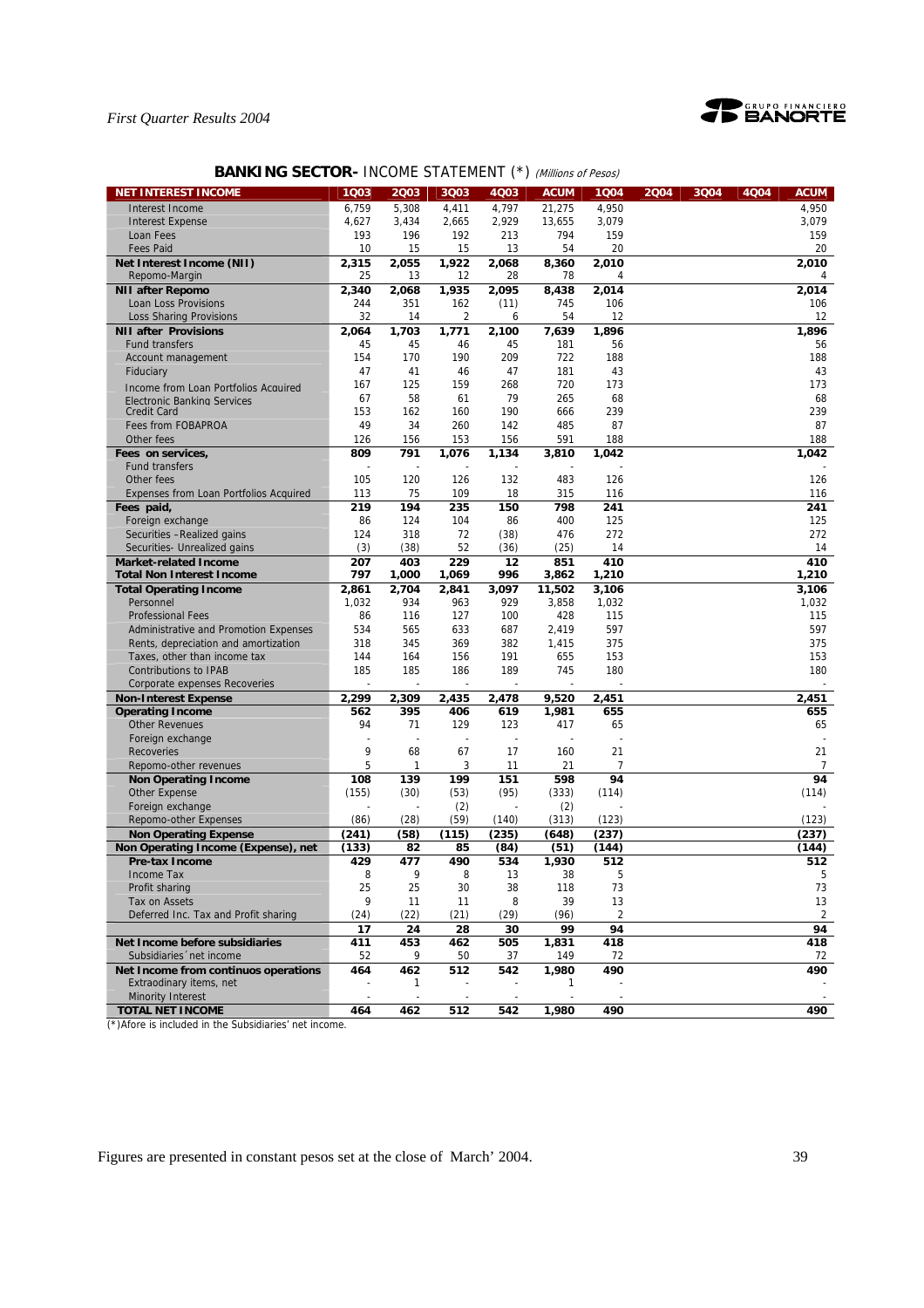

| <b>ASSETS</b>                           | 1003    | 2003            | 3003                     | 4003            | 1Q04    | 2004 | 3Q04 | 4004 |
|-----------------------------------------|---------|-----------------|--------------------------|-----------------|---------|------|------|------|
| <b>Cash and due from Banks</b>          | 22,901  | 26,306          | 30,263                   | 30,800          | 29,973  |      |      |      |
| Negotiable Instruments                  | 4,002   | 3,908           | 3,993                    | 9,168           | 5,236   |      |      |      |
| Securities held for sale                | 1,379   | 1,379           | 193                      | 244             | 596     |      |      |      |
| Securities held to maturity             | 8,780   | 9,537           | 10,970                   | 9,526           | 10,744  |      |      |      |
| <b>Financial Instruments:</b>           | 14,162  | 14,824          | 15,156                   | 18,938          | 16,575  |      |      |      |
| Non-assigned securities to pay          |         |                 | 12                       | $\mathbf{1}$    | 7       |      |      |      |
| Repurchase agreements, net              | 130     | 29              | 145                      | 31              | 115     |      |      |      |
| Operations with collateral              |         |                 |                          |                 |         |      |      |      |
| Futures receivable, net                 |         |                 |                          |                 |         |      |      |      |
| Options and derivatives, net            | 15      |                 |                          | 3               | 7       |      |      |      |
| <b>Repos &amp; Derivatives:</b>         | 146     | $\overline{29}$ | 157                      | $\overline{35}$ | 128     |      |      |      |
| Commercial                              | 30,768  | 32,033          | 32,448                   | 34,519          | 33,407  |      |      |      |
| <b>Financial Intermediaries</b>         | 3,715   | 3,447           | 3,769                    | 3,406           | 3,021   |      |      |      |
| Consumer                                | 5,947   | 6,964           | 7,998                    | 8,801           | 9,521   |      |      |      |
| Mortgage                                | 12,833  | 13,417          | 14,133                   | 14,963          | 15,524  |      |      |      |
| <b>Goverment Entities</b>               | 89,729  | 89,422          | 87,725                   | 79,509          | 77,288  |      |      |      |
| Fobaproa                                | 6,877   | 6,911           | 6,879                    | 6,798           | 6,734   |      |      |      |
| <b>Fiduciary collection rights</b>      |         |                 | $\overline{\phantom{a}}$ |                 |         |      |      |      |
| <b>Performing Loans</b>                 | 149,868 | 152,194         | 152,952                  | 147,997         | 145,49  |      |      |      |
| Commercial                              | 1.991   | 2,423           | 1,934                    | 1,909           | 1,919   |      |      |      |
| <b>Financial Intermediaries</b>         |         |                 |                          |                 |         |      |      |      |
| Consumer                                | 336     | 345             | 390                      | 457             | 475     |      |      |      |
| Mortgage                                | 1,229   | 1,269           | 1,199                    | 1,203           | 1,201   |      |      |      |
| <b>Goverment Entities</b>               | 8       | 8               | 8                        | 8               | 8       |      |      |      |
| <b>Past Due Loans</b>                   | 3,564   | 4,045           | 3,531                    | 3,577           | 3,603   |      |      |      |
| <b>Total Loans</b>                      | 153,432 | 156,239         | 156,483                  | 151,574         | 149,098 |      |      |      |
| Preventive loan loss reserves           | 4,532   | 4,690           | 4,504                    | 4,354           | 4,581   |      |      |      |
| <b>Net Loan Portfolio</b>               | 148,900 | 151,549         | 151,979                  | 147,219         | 144,516 |      |      |      |
| <b>Credit Assets Portfolio</b>          | 1,824   | 1,740           | 1,618                    | 2,100           | 1,951   |      |      |      |
| Sundry debtors and other assets, net    | 2,358   | 3,635           | 4,272                    | 2,022           | 3,057   |      |      |      |
| Foreclosed assets, net                  | 1,211   | 1,243           | 1,203                    | 1,138           | 1,038   |      |      |      |
| Real Estate, Furniture & Equipment, net | 5,571   | 5,487           | 5,368                    | 5,209           | 5,083   |      |      |      |
| Investments in subsidiaries             | 1,480   | 1,474           | 1,521                    | 1,503           | 1,505   |      |      |      |
| Deferred taxes                          | 1,028   | 1,033           | 1,076                    | 1,083           | 1,064   |      |      |      |
| Deferred charges & Intangibles          | 808     | 784             | 725                      | 821             | 809     |      |      |      |
| UDIS Mortgage loans reserve coverage    |         |                 |                          |                 |         |      |      |      |
| <b>Other Assets</b>                     | 14,280  | 15,395          | 15,782                   | 13,877          | 14,506  |      |      |      |
| <b>TOTAL ASSETS</b>                     | 200.389 | 208,104         | 213,337                  | 210,869         | 205,700 |      |      |      |

# **BANKING SECTOR -BALANCE SHEET** (\*)(Millions of Pesos)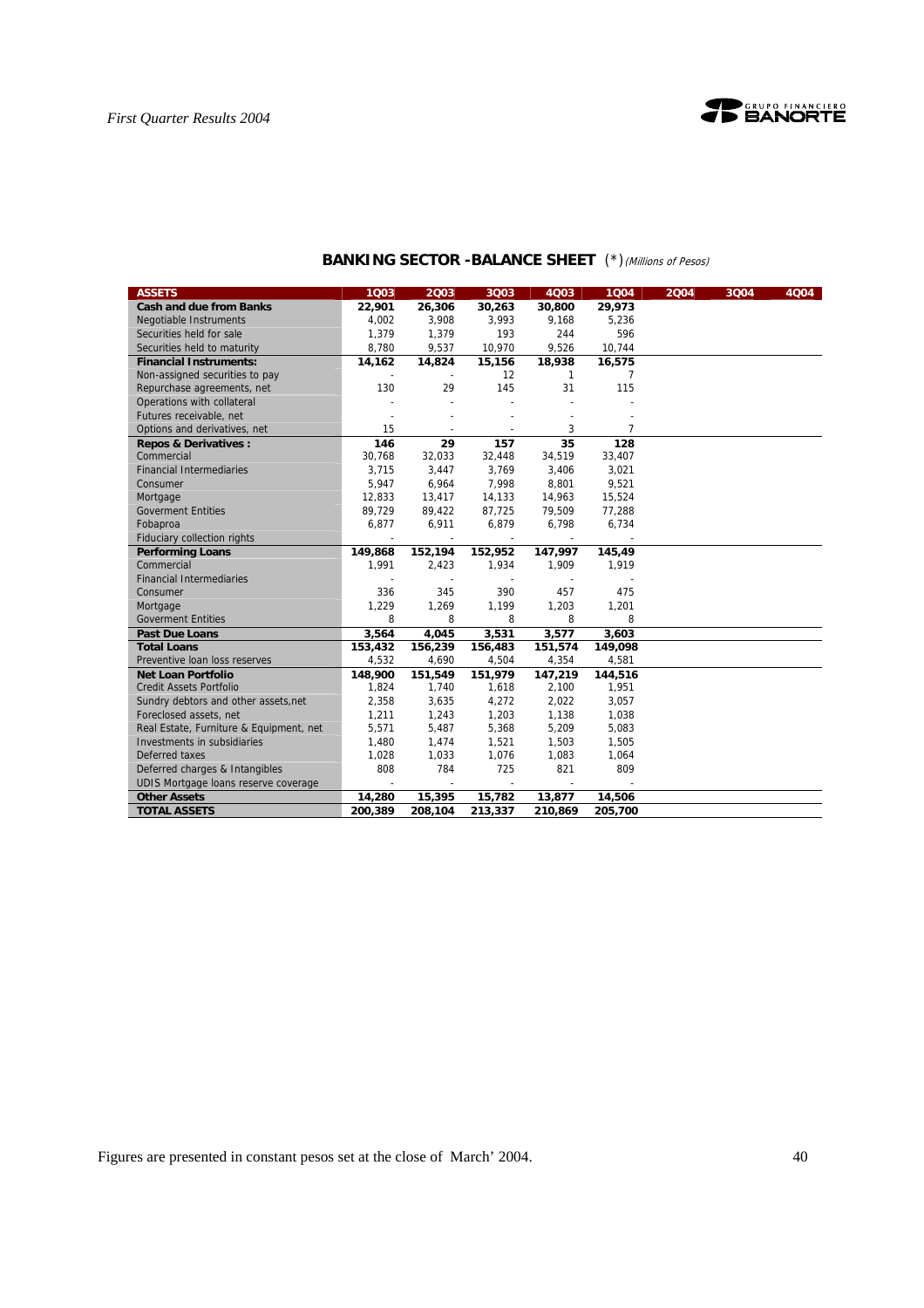

|                                        |          |                |                          | <b>BANKING SECTOR-BALANCE SHEET</b> |              | (*) (Millions of Pesos) |      |      |
|----------------------------------------|----------|----------------|--------------------------|-------------------------------------|--------------|-------------------------|------|------|
| <b>LIABILITIES</b>                     | 1003     | 2003           | 3Q03                     | 4Q03                                | 1004         | 2004                    | 3Q04 | 4Q04 |
| <b>Demand Deposits</b>                 | 54.644   | 57,753         | 59,237                   | 67,310                              | 62,112       |                         |      |      |
| <b>Time Deposits</b>                   | 104,505  | 98,115         | 106,557                  | 98,000                              | 97,986       |                         |      |      |
| <b>Bonds</b>                           | 1,382    | 275            |                          |                                     |              |                         |      |      |
| <b>Deposits</b>                        | 160,531  | 156,142        | 165,794                  | 165,310                             | 160,098      |                         |      |      |
| Demand                                 | 5,916    | 13,663         | 4,124                    | 4,818                               | 5,948        |                         |      |      |
| Short term                             | 2,846    | 6,426          | 10,613                   | 10,829                              | 5,432        |                         |      |      |
| Long term                              | 11,949   | 11,453         | 11,139                   | 10,472                              | 10,438       |                         |      |      |
| Due to banks and correspondents        | 20,711   | 31,541         | 25,876                   | 26,119                              | 21,818       |                         |      |      |
| Non-assigned securities to pay         |          |                |                          | 1                                   | 8            |                         |      |      |
| Repurchase agreements, net             | 58       | 12             | 107                      | 201                                 | 61           |                         |      |      |
| Operations with collateral             |          |                |                          |                                     |              |                         |      |      |
| Futures receivable, net                |          |                |                          |                                     |              |                         |      |      |
| Options and derivatives, net           | 975      | 946            | 1,470                    | 12                                  | 3            |                         |      |      |
| <b>Repos &amp; Derivatives:</b>        | 1,033    | 958            | 1,576                    | 214                                 | 72           |                         |      |      |
| Income Tax & Profit Sharing            | 177      | 66             | 94                       | 135                                 | 201          |                         |      |      |
| Other Payable accounts                 | 3,556    | 4,624          | 4,665                    | 3,649                               | 4,563        |                         |      |      |
| Other payable accounts                 | 3,733    | 4,690          | 4,759                    | 3,784                               | 4,765        |                         |      |      |
| Subordinated non Convertible Debenture | 2,815    | 2.714          | 2,829                    | 2,777                               | 6,135        |                         |      |      |
| <b>Deferred Taxes</b>                  |          |                |                          |                                     |              |                         |      |      |
| Deferred credits                       | 62       | 80             | 114                      | 82                                  | 64           |                         |      |      |
| <b>TOTAL LIABILITIES</b>               | 188,885  | 196,127        | 200,948                  | 198,288                             | 192,953      |                         |      |      |
| STOCKHOLDER 'S EQUITY                  |          |                |                          |                                     |              |                         |      |      |
| Paid-in Capital                        | 5,752    | 5,752          | 5,752                    | 5,752                               | 5,752        |                         |      |      |
| Share subscription premiums            | 999      | 999            | 999                      | 999                                 | 999          |                         |      |      |
| Subordinated Convertible Debentures    |          | $\mathbf{r}$   | $\mathbf{r}$             |                                     |              |                         |      |      |
| <b>Subscribed Capital</b>              | 6,751    | 6,751          | 6,751                    | 6,751                               | 6,751        |                         |      |      |
| <b>Capital Reserves</b>                | 2,537    | 2,733          | 2,733                    | 2,733                               | 2,733        |                         |      |      |
| <b>Retained Earnings</b>               | 4,380    | 4,184          | 4,184                    | 3,808                               | 5,529        |                         |      |      |
| Surplus (Deficit) from securities      | 215      | 229            | 147                      | 132                                 | 143          |                         |      |      |
| Results of foreign operations exchange | ä,       | $\overline{a}$ | $\overline{\phantom{a}}$ | $\overline{\phantom{a}}$            |              |                         |      |      |
| Excess (Insuf.) in capital restatement | (2, 409) | (2, 407)       | (2, 407)                 | (2, 412)                            | (2, 412)     |                         |      |      |
| Non Mon assets results Fixed Assets    | 12       | 12             | $12 \overline{ }$        | 12                                  | 12           |                         |      |      |
| Non Mon assets results Investm         | (164)    | (168)          | (188)                    | (143)                               | (218)        |                         |      |      |
| Adjustment in the employees pension    |          |                |                          |                                     |              |                         |      |      |
| <b>Accumulated Deferred tax effect</b> | (282)    | (282)          | (282)                    | (282)                               | (282)        |                         |      |      |
| Net Income                             | 464      | 926            | 1,438                    | 1,980                               | 490          |                         |      |      |
| <b>Earned Capital</b>                  | 4,752    | 5,226          | 5,637                    | 5,829                               | 5,995        |                         |      |      |
| <b>Minority Holdings</b>               |          |                | $\mathbf{1}$             | $\mathbf{1}$                        | $\mathbf{1}$ |                         |      |      |
| Total Stockholder 's Equity            | 11,504   | 11,977         | 12,389                   | 12,581                              | 12,747       |                         |      |      |
| <b>TOTAL LIABILITIES &amp;</b>         | 200.389  | 208,104        | 213,337                  | 210,869                             | 205,700      |                         |      |      |

# **MEMORANDUM ACCOUNTS OF BANKING SECTOR** (Millions of Pesos)

|                                             | 1003       | 2003       | 3Q03       | 4Q03      | 1004      | 2004 | 3004 | 4004 |
|---------------------------------------------|------------|------------|------------|-----------|-----------|------|------|------|
| Signature quarantees granted                |            |            |            | 33        | 32        |      |      |      |
| Other contingent obligations                | 16.696     | 16.939     | 16.856     | 18,029    | 15,252    |      |      |      |
| Irrevocable lines of credit                 | 915        | 977        | 1,043      | 793       | 1,344     |      |      |      |
| Assets held in trust and mandate            | 83.069     | 84.619     | 85.674     | 83.719    | 87,327    |      |      |      |
| Assets held in custody or in administration | 133,816    | 128,126    | 118,542    | 107,307   | 110,734   |      |      |      |
| Investment banking transactions for third   | 49,815     | 50,102     | 50,412     | 55,777    | 52,862    |      |      |      |
| Engaged amounts in fobaproa operations      | 6,004      | 6,397      | 6,684      | 6,855     | 7,403     |      |      |      |
| Investment of retirement saving funds       | 233        | 244        | 252        | 251       |           |      |      |      |
| Integration of loan portfolio               |            |            |            |           |           |      |      |      |
| Received amounts in derivative instruments  | 6,580      | 6,860      | 7,777      | 10,595    | 10,364    |      |      |      |
| Fobaproa trusts                             |            |            |            |           |           |      |      |      |
| Securities to be received                   | 122.087    | 129,428    | 132,233    | 71,025    | 96,174    |      |      |      |
| (Less) payable for reversal                 | (121, 956) | (129, 438) | (132, 088) | (71, 206) | (96, 107) |      |      |      |
| Receivables for reversal                    | 54,795     | 61.575     | 68.432     | 6.837     | 35.895    |      |      |      |
| (Less) securities to be delivered           | (54.853)   | (61, 458)  | (68, 539)  | (6,826)   | (35,908)  |      |      |      |
| Other control accounts                      | 416,460    | 395,933    | 273,936    | 273,298   |           |      |      |      |
|                                             | 713.662    | 690.215    | 561.214    | 556,487   | 285,373   |      |      |      |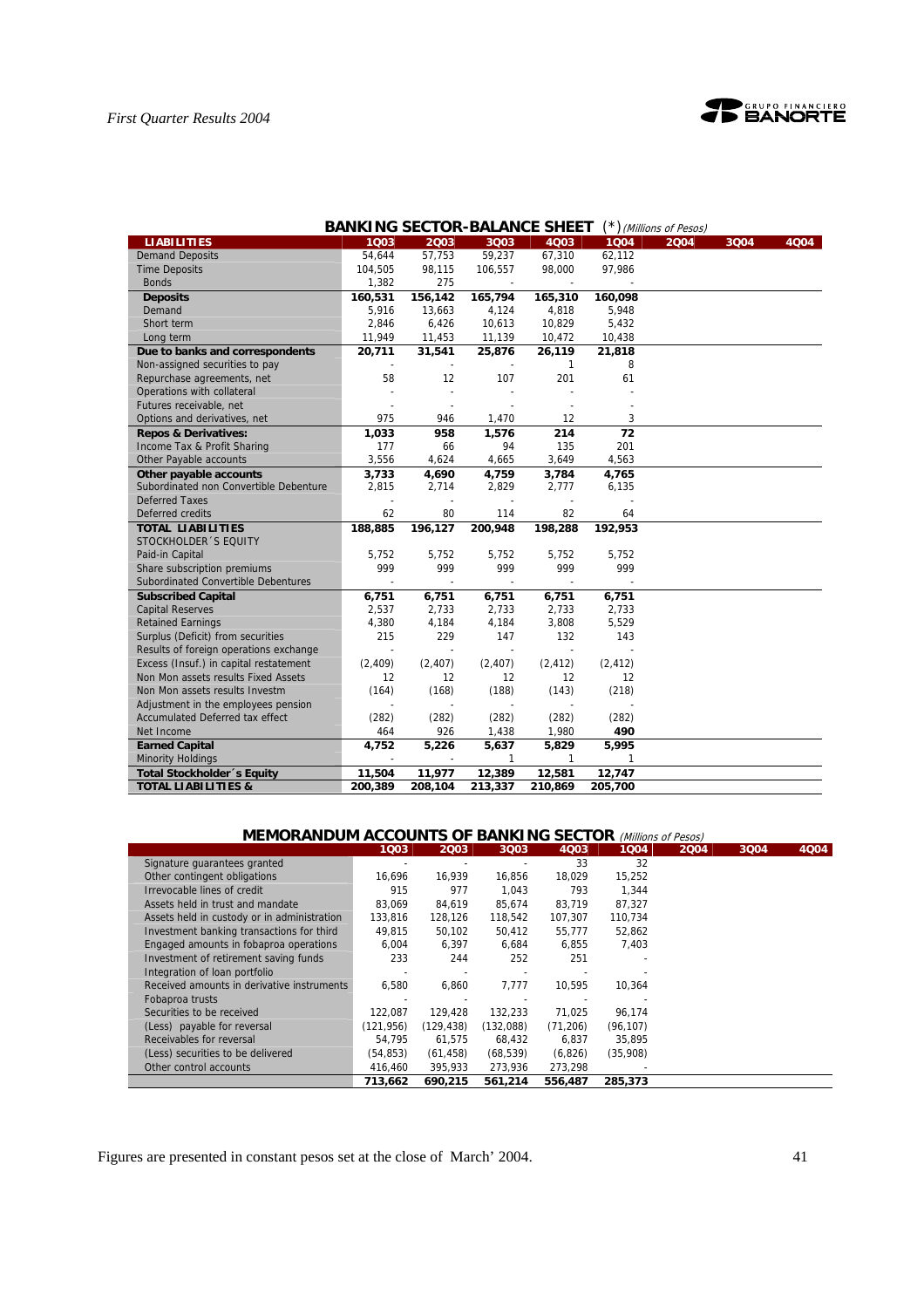

| <b>BANCO MERCANTIL DEL NORTE- INCOME STATEMENT (*)</b> (Millions of Pesos) |  |  |                                              |  |  |
|----------------------------------------------------------------------------|--|--|----------------------------------------------|--|--|
| EREST INCOME                                                               |  |  | 1003 2003 3003 4003 ACUM 1004 2004 3004 4004 |  |  |

| <b>NET INTEREST INCOME</b>             | 1Q03           | 2Q03           | 3Q03  | 4Q03           | <b>ACUM</b> | 1Q04           | 2004 | 3Q04 | 4Q04 | <b>ACUM</b>    |
|----------------------------------------|----------------|----------------|-------|----------------|-------------|----------------|------|------|------|----------------|
| Interest Income                        | 6,078          | 4,866          | 4,030 | 4,659          | 19,632      | 4,920          |      |      |      | 4,920          |
| <b>Interest Expense</b>                | 3,956          | 3,001          | 2,330 | 2,796          | 12,084      | 3,075          |      |      |      | 3,075          |
| Loan Fees                              | 193            | 196            | 192   | 213            | 794         | 159            |      |      |      | 159            |
| <b>Fees Paid</b>                       | 10             | 15             | 15    | 13             | 54          | 20             |      |      |      | 20             |
| Net Interest Income (NII)              | 2,305          | 2,405          | 1,877 | 2,062          | 8,289       | 1,985          |      |      |      | 1,985          |
| Repomo-Margin                          | 25             | 13             | 17    | 44             | 99          | 10             |      |      |      | 10             |
| <b>NII after Repomo</b>                | 2,330          | 2,059          | 1,894 | 2,106          | 8,388       | 1,995          |      |      |      | 1,995          |
| Loan Loss Provisions                   | 234            | 345            | 158   | (7)            | 731         | 104            |      |      |      | 104            |
| <b>Loss Sharing Provisions</b>         | 32             | 14             | 2     | 6              | 54          | 12             |      |      |      | 12             |
| <b>NII after Provisions</b>            | 2,063          | 1,699          | 1,734 | 2,107          | 7,603       | 1,879          |      |      |      | 1,879          |
| Fund transfers                         | 45             | 45             | 46    | 45             | 181         | 56             |      |      |      | 56             |
| Account management                     | 154            | 170            | 190   | 209            | 722         | 188            |      |      |      | 188            |
| Fiduciary                              | 42             | 36             | 40    | 41             | 159         | 38             |      |      |      | 38             |
|                                        |                |                |       |                |             |                |      |      |      |                |
| Income from Loan Portfolios Acquired   | $\overline{a}$ | $\overline{a}$ | ÷,    |                |             |                |      |      |      |                |
| <b>Electronic Banking Services</b>     | 67             | 58             | 61    | 79             | 265         | 68             |      |      |      | 68             |
| <b>Credit Card</b>                     | 153            | 162            | 160   | 190            | 666         | 239            |      |      |      | 239            |
| Fees from FOBAPROA                     | 47             | 33             | 226   | 130            | 435         | 73             |      |      |      | 73             |
| Other fees                             | 126            | 156            | 153   | 156            | 591         | 188            |      |      |      | 188            |
| Fees on services,                      | 633            | 660            | 875   | 849            | 3,018       | 849            |      |      |      | 849            |
| <b>Fund transfers</b>                  |                |                |       |                |             |                |      |      |      |                |
| Other fees                             | 99             | 116            | 121   | 128            | 464         | 122            |      |      |      | 122            |
| Expenses from Loan Portfolios Acquired |                |                |       |                |             |                |      |      |      |                |
| Fees paid,                             | 99             | 116            | 121   | 128            | 464         | 122            |      |      |      | 122            |
| Foreign exchange                       | 86             | 124            | 104   | 86             | 400         | 125            |      |      |      | 125            |
| Securities - Realized gains            | (11)           | 3              | 66    | (78)           | (20)        | 203            |      |      |      | 203            |
| Securities- Unrealized gains           | (3)            | (6)            | 14    | (39)           | (34)        | 6              |      |      |      | 6              |
| <b>Market-related Income</b>           | 73             | 121            | 184   | (32)           | 346         | 334            |      |      |      | 334            |
| <b>Total Non Interest Income</b>       | 607            | 665            | 938   | 690            | 2,900       | 1,061          |      |      |      | 1,061          |
| <b>Total Operating Income</b>          | 2,670          | 2,364          | 2,672 | 2,796          | 10,503      | 2,940          |      |      |      | 2,940          |
| Personnel                              | 1,032          | 934            | 963   | 929            | 3,858       | 1,032          |      |      |      | 1,032          |
| <b>Professional Fees</b>               | 78             | 92             | 118   | 90             | 378         | 104            |      |      |      | 104            |
| Administrative and Promotion Expenses  | 544            | 568            | 633   | 686            | 2,432       | 598            |      |      |      | 598            |
| Rents, depreciation and amortization   | 318            | 345            | 369   | 382            | 1,415       | 375            |      |      |      | 375            |
| Taxes, other than income tax           | 140            | 158            | 154   | 188            | 641         | 149            |      |      |      | 149            |
| <b>Contributions to IPAB</b>           | 183            | 183            | 185   | 188            | 740         | 179            |      |      |      | 179            |
|                                        | (27)           |                |       |                | (59)        | (8)            |      |      |      | (8)            |
| Corporate expenses Recoveries          |                | (18)           | (7)   | (7)            |             |                |      |      |      |                |
| <b>Non-Interest Expense</b>            | 2,268          | 2,262          | 2,416 | 2,456          | 9,403       | 2,428          |      |      |      | 2,428          |
| Operating Income                       | 402            | 102            | 255   | 340            | 1,099       | 511            |      |      |      | 511            |
| <b>Other Revenues</b>                  | 94             | 70             | 129   | 123            | 416         | 65             |      |      |      | 65             |
| Foreign exchange                       | $\sim$         | ÷,             | ÷,    | $\overline{a}$ |             |                |      |      |      |                |
| <b>Recoveries</b>                      | 8              | 67             | 25    | 12             | 112         | 19             |      |      |      | 19             |
| Repomo-other revenues                  | 5              | 1              | 3     | 11             | 21          | $\overline{7}$ |      |      |      | $\overline{7}$ |
| <b>Non Operating Income</b>            | 107            | 139            | 157   | 146            | 549         | 91             |      |      |      | 91             |
| Other Expense                          | (132)          | (30)           | (53)  | (95)           | (310)       | (114)          |      |      |      | (114)          |
| Foreign exchange                       |                |                | (2)   |                | (2)         |                |      |      |      |                |
| Repomo-other Expenses                  | (65)           | (23)           | (46)  | (116)          | (250)       | (88)           |      |      |      | (88)           |
| <b>Non Operating Expense</b>           | (198)          | (53)           | (101) | (211)          | (563)       | (202)          |      |      |      | (202)          |
| Non Operating Income (Expense), net    | (91)           | 86             | 56    | (65)           | (14)        | (111)          |      |      |      | (111)          |
| Pre-tax Income                         | 311            | 188            | 311   | 275            | 1,085       | 400            |      |      |      | 400            |
| Income tax                             | 8              | 9              | 8     | 13             | 38          | 5              |      |      |      | 5              |
| Profit sharing                         | 25             | 25             | 30    | 38             | 118         | 73             |      |      |      | 73             |
| Tax on Assets                          | 9              | 11             | 11    | 8              | 39          | 13             |      |      |      | 13             |
| Deferred Inc. Tax and Profit sharing   | (24)           | (22)           | (21)  | (27)           | (96)        | $\overline{2}$ |      |      |      | $\overline{2}$ |
|                                        | 17             | 23             | 28    | 31             | 99          | 94             |      |      |      | 94             |
| Net income before subsidiaries         | 294            | 165            | 283   | 244            | 986         | 306            |      |      |      | 306            |
| Subsidiaries 'net income               | 14             | (13)           | 8     | 24             | 33          | 34             |      |      |      | 34             |
| Net Income from continuos operations   | 308            | 152            | 291   | 268            | 1,019       | 340            |      |      |      | 340            |
| Extraodinary items, net                |                | 1              |       |                | 1           |                |      |      |      |                |
| <b>Minority Interest</b>               |                |                |       |                |             |                |      |      |      |                |
| <b>TOTAL NET INCOME</b>                |                | 153            |       |                | 1,020       |                |      |      |      | 340            |
|                                        | 308            |                | 291   | 268            |             | 340            |      |      |      |                |

(\*) Consoldiate Subsidiaries.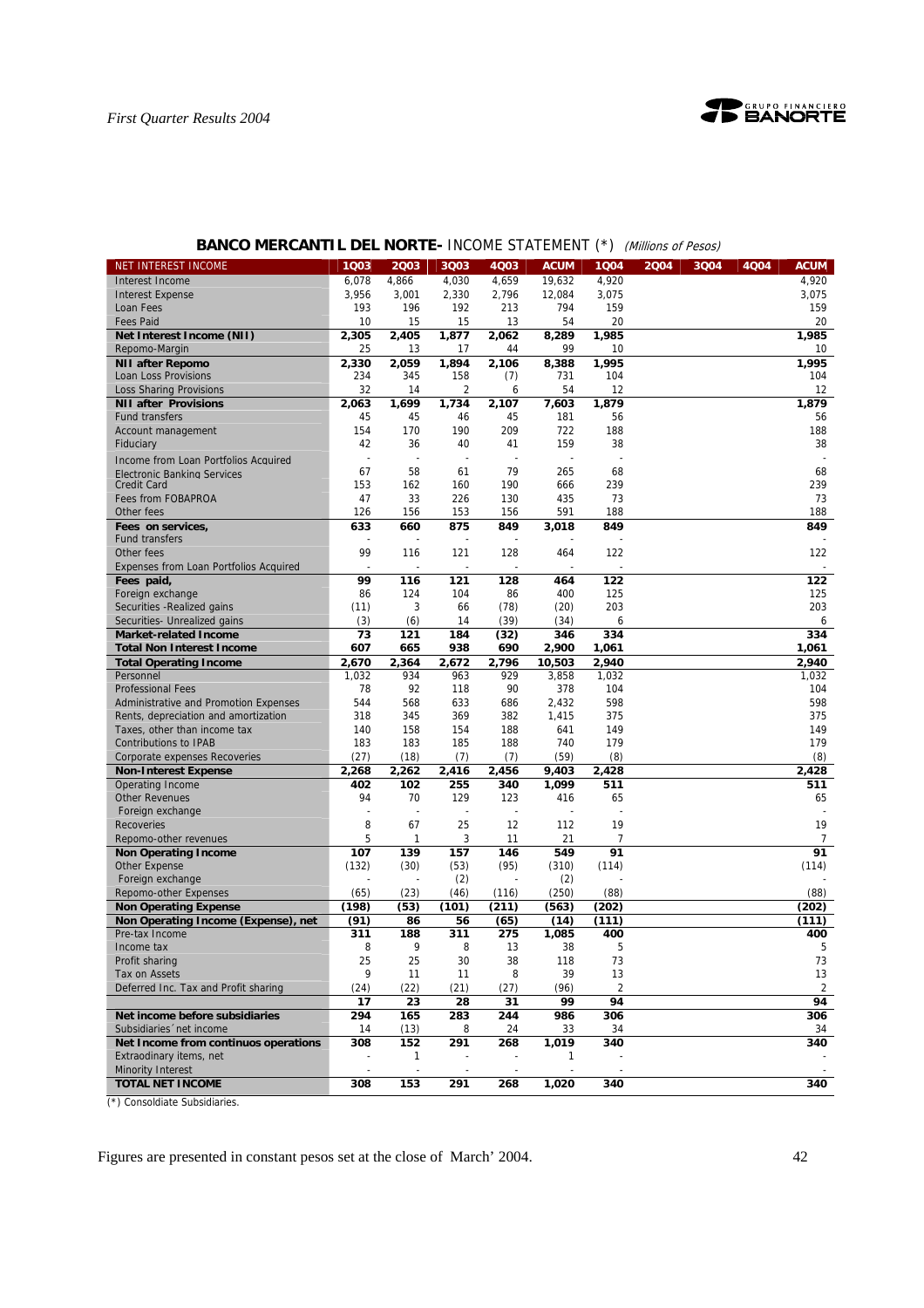



# **BANCO MERCANTIL DEL NORTE-BALANCE SHEET** (\*) (Millions of Pesos)

| <b>ASSETS</b>                           | 1003                     | 2003                     | 3Q03                     | 4Q03                     | 1004    | 2004 | 3004 | 4004 |
|-----------------------------------------|--------------------------|--------------------------|--------------------------|--------------------------|---------|------|------|------|
| <b>Cash and due from Banks</b>          | 22,911                   | 26,206                   | 30,501                   | 31,341                   | 30,030  |      |      |      |
| <b>Negotiable Instruments</b>           | 4,590                    | 4,423                    | 4,120                    | 9,001                    | 5,247   |      |      |      |
| Securities held for sale                | 1,379                    | 1,379                    | 193                      | 244                      | 596     |      |      |      |
| Securities held to maturity             | 8,439                    | 9,210                    | 10,643                   | 9,200                    | 10,419  |      |      |      |
| <b>Financial Instruments:</b>           | 14,408                   | 15,012                   | 14,956                   | 18,445                   | 16,262  |      |      |      |
| Non-assigned securities to pay          |                          |                          | 11                       | $\mathbf{1}$             | 6       |      |      |      |
| Repurchase agreements, net              | 67                       | 13                       | 58                       | 27                       | 99      |      |      |      |
| Operations with collateral              |                          |                          |                          |                          |         |      |      |      |
| Futures receivable, net                 |                          |                          |                          |                          |         |      |      |      |
| Options and derivatives, net            | 15                       |                          |                          | 3                        | 7       |      |      |      |
| <b>Repos &amp; Derivatives:</b>         | 82                       | 13                       | 69                       | 31                       | 111     |      |      |      |
| Commercial                              | 30,468                   | 31,812                   | 32,245                   | 34,377                   | 33,301  |      |      |      |
| <b>Financial Intermediaries</b>         | 3,715                    | 3,242                    | 3,438                    | 3,406                    | 3,021   |      |      |      |
| Consumer                                | 5,947                    | 6,964                    | 7,998                    | 8,801                    | 9,521   |      |      |      |
| Mortgage                                | 12,557                   | 13,146                   | 13,860                   | 14,696                   | 15,269  |      |      |      |
| <b>Goverment Entities</b>               | 89,710                   | 89,416                   | 87,715                   | 79,497                   | 77,272  |      |      |      |
| Fobaproa                                | 6,877                    | 6,911                    | 6,880                    | 6,799                    | 6,734   |      |      |      |
| <b>Fiduciary collection rights</b>      | $\overline{\phantom{a}}$ | $\overline{\phantom{a}}$ | $\overline{\phantom{a}}$ | $\overline{\phantom{a}}$ |         |      |      |      |
| <b>Performing Loans</b>                 | 149,274                  | 151,491                  | 152,136                  | 147,576                  | 145,119 |      |      |      |
| Commercial                              | 1.808                    | 2,247                    | 1,759                    | 1,747                    | 1,761   |      |      |      |
| <b>Financial Intermediaries</b>         |                          |                          |                          |                          |         |      |      |      |
| Consumer                                | 335                      | 345                      | 389                      | 457                      | 475     |      |      |      |
| Mortgage                                | 1,076                    | 1,115                    | 1,053                    | 1,054                    | 1,049   |      |      |      |
| <b>Goverment Entities</b>               | 8                        | 8                        | 8                        | 8                        | 8       |      |      |      |
| <b>Past Due Loans</b>                   | 3,227                    | 3,714                    | 3,210                    | 3,267                    | 3,294   |      |      |      |
| <b>Total Loans</b>                      | 152,501                  | 155,206                  | 155,346                  | 150,843                  | 148,413 |      |      |      |
| Preventive Ioan loss reserves           | 4,071                    | 4,230                    | 4,045                    | 3,910                    | 4,140   |      |      |      |
| <b>Net Loan Portfolio</b>               | 148,430                  | 150,976                  | 151,300                  | 146,932                  | 144,273 |      |      |      |
| <b>Credit Assets Portfolio</b>          | ÷,                       |                          | ä,                       | ÷,                       |         |      |      |      |
| Sundry debtors and other assets, net    | 2,290                    | 3,594                    | 4,179                    | 1,820                    | 2,862   |      |      |      |
| Foreclosed assets, net                  | 1,189                    | 1,221                    | 1,182                    | 1,117                    | 1,018   |      |      |      |
| Real Estate, Furniture & Equipment, net | 5,571                    | 5,487                    | 5,368                    | 5,209                    | 5,083   |      |      |      |
| Investments in subsidiaries             | 881                      | 854                      | 859                      | 933                      | 897     |      |      |      |
| Deferred taxes                          | 1,038                    | 1,043                    | 1,086                    | 1,083                    | 1,064   |      |      |      |
| Deferred charges & Intangibles          | 806                      | 783                      | 724                      | 821                      | 808     |      |      |      |
| UDIS Mortgage loans reserve coverage    |                          |                          |                          |                          |         |      |      |      |
| <b>Other Assets</b>                     | 11,775                   | 12,983                   | 13,398                   | 10,984                   | 11,733  |      |      |      |
| <b>TOTAL ASSETS</b>                     | 197,606                  | 205,190                  | 210,224                  | 207,733                  | 202,408 |      |      |      |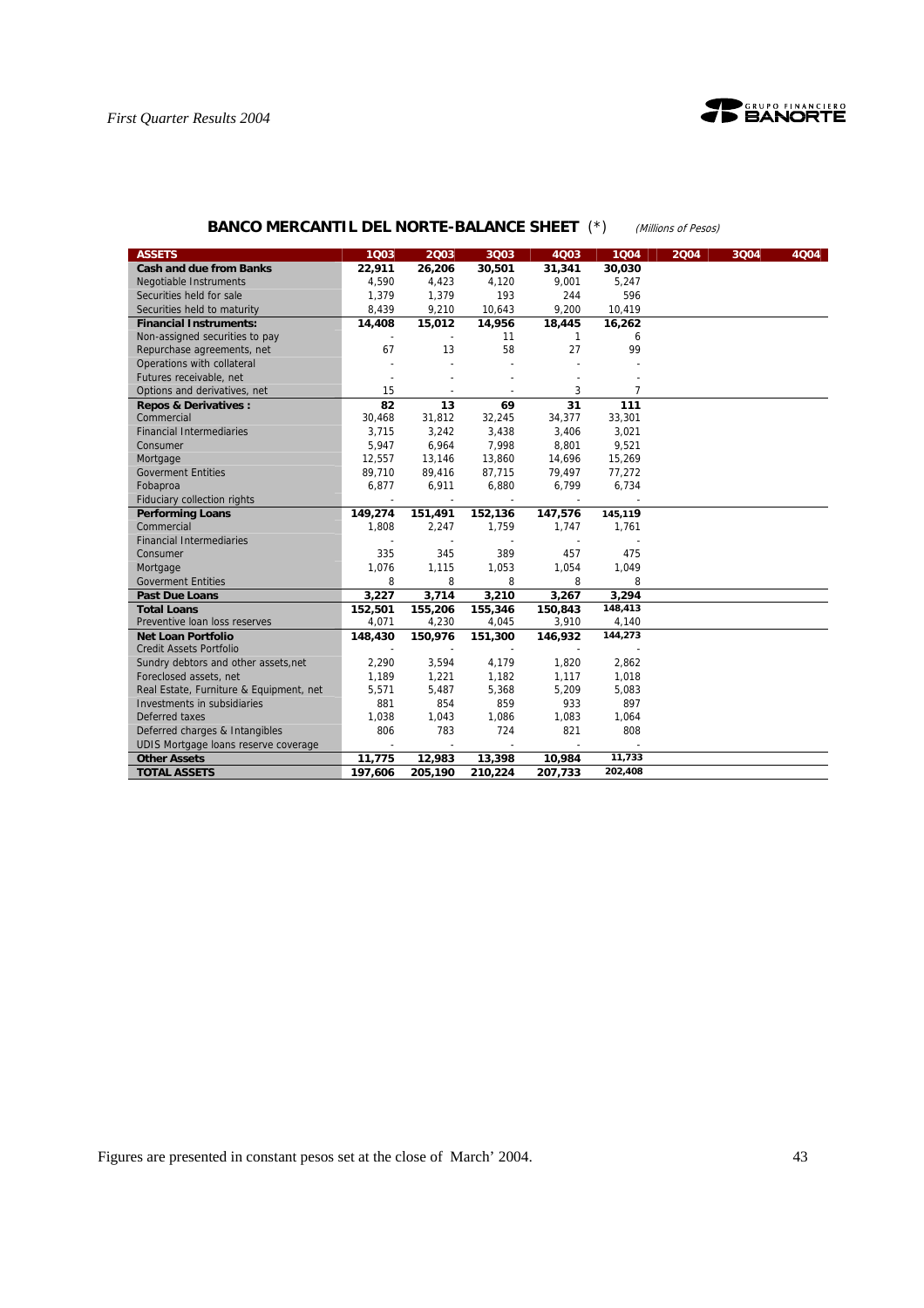| <b>BANCO MERCANTIL DEL NORTE-BALANCE SHEET</b>                |                          |                          |                          |                          | (*)          | (Millions of Pesos) |      |      |
|---------------------------------------------------------------|--------------------------|--------------------------|--------------------------|--------------------------|--------------|---------------------|------|------|
| <b>LIABILITIES</b>                                            | 1003                     | 2003                     | 3Q03                     | 4003                     | 1004         | 2004                | 3004 | 4004 |
| <b>Demand Deposits</b>                                        | 54,880                   | 58,129                   | 59,470                   | 67,340                   | 62,132       |                     |      |      |
| <b>Time Deposits</b>                                          | 104,505                  | 98,115                   | 106,557                  | 98,000                   | 97,986       |                     |      |      |
| <b>Bonds</b>                                                  | 1,382                    | 275                      | $\overline{\phantom{a}}$ | $\overline{\phantom{a}}$ |              |                     |      |      |
| <b>Deposits</b>                                               | 160,767                  | 156,519                  | 166,027                  | 165,341                  | 160,118      |                     |      |      |
| Demand                                                        | 5,916                    | 13,663                   | 4,124                    | 4,816                    | 5,947        |                     |      |      |
| Short term                                                    | 2,846                    | 6,426                    | 10,612                   | 10,816                   | 5,420        |                     |      |      |
| Long term                                                     | 11,627                   | 11,151                   | 11,017                   | 10,372                   | 10,341       |                     |      |      |
| Due to banks and correspondents                               | 20,390                   | 31,240                   | 25,753                   | 26,004                   | 21,708       |                     |      |      |
| Non-assigned securities to pay                                |                          |                          |                          | $\mathbf{1}$             | 6            |                     |      |      |
| Repurchase agreements, net                                    | 49                       |                          | 44                       | 198                      | 61           |                     |      |      |
| Operations with collateral                                    |                          |                          |                          |                          |              |                     |      |      |
| Futures receivable, net                                       |                          |                          |                          |                          |              |                     |      |      |
| Options and derivatives, net                                  | 975                      | 946                      | 1,470                    | 12                       | 3            |                     |      |      |
| <b>Repos &amp; Derivatives:</b>                               | 1,025                    | 946                      | 1,514                    | 211                      | 71           |                     |      |      |
| Income Tax & Profit Sharing                                   | 177                      | 66                       | 94                       | 135                      | 201          |                     |      |      |
| Other Payable accounts                                        | 3,468                    | 4,559                    | 4,638                    | 3,630                    | 4,538        |                     |      |      |
| Other payable accounts                                        | 3,645                    | 4,625                    | 4,732                    | 3,765                    | 4,739        |                     |      |      |
| Subordinated non Convertible Debenture                        | 2,815                    | 2,714                    | 2,829                    | 2,777                    | 6,135        |                     |      |      |
| <b>Deferred Taxes</b>                                         |                          |                          |                          | $\overline{a}$           |              |                     |      |      |
| Deferred credits                                              | 61                       | 80                       | 114                      | 81                       | 64           |                     |      |      |
| <b>TOTAL LIABILITIES</b>                                      | 188,703                  | 196,124                  | 200,968                  | 198,179                  | 192,836      |                     |      |      |
| STOCKHOLDER 'S EQUITY                                         |                          |                          |                          |                          |              |                     |      |      |
| Paid-in Capital                                               | 4,656                    | 4,656                    | 4,656                    | 4,656                    | 4,656        |                     |      |      |
| Share subscription premiums                                   | 999                      | 999                      | 999                      | 999                      | 999          |                     |      |      |
| Subordinated Convertible Debentures                           |                          |                          |                          |                          |              |                     |      |      |
| <b>Subscribed Capital</b>                                     | 5,655                    | 5,655                    | 5,655                    | 5,655                    | 5,655        |                     |      |      |
| <b>Capital Reserves</b>                                       | 2,365                    | 2,518                    | 2,518                    | 2,518                    | 2,518        |                     |      |      |
| <b>Retained Earnings</b>                                      | 3,133                    | 2,980                    | 2,980                    | 2,980                    | 3,740        |                     |      |      |
| Surplus (Deficit) from securities                             | 228                      | 242                      | 160                      | 145                      | 156          |                     |      |      |
| Results of foreign operations exchange                        | $\overline{\phantom{a}}$ | $\overline{a}$           | $\overline{\phantom{a}}$ | $\sim$                   |              |                     |      |      |
| Excess (Insuf.) in capital restatement                        | (2, 411)                 | (2, 411)                 | (2, 411)                 | (2, 412)                 | (2, 412)     |                     |      |      |
| Non Mon assets results Fixed Assets                           | 12                       | 12                       | 12                       | 12                       | 12           |                     |      |      |
| Non Mon assets results Investm                                | (105)                    | (109)                    | (129)                    | (83)                     | (157)        |                     |      |      |
| Adjustment in the employees pension                           |                          |                          | $\sim$                   |                          |              |                     |      |      |
| Accumulated Deferred tax effect                               | (282)                    | (282)                    | (282)                    | (282)                    | (282)        |                     |      |      |
| Net Income                                                    | 308                      | 461                      | 752                      | 1,020                    | 340          |                     |      |      |
| <b>Earned Capital</b>                                         | 3,248                    | 3,410                    | 3,600                    | 3,898                    | 3,916        |                     |      |      |
| <b>Minority Holdings</b>                                      |                          | $\overline{\phantom{a}}$ | $\mathbf{1}$             | $\mathbf{1}$             | $\mathbf{1}$ |                     |      |      |
| <b>Total Stockholder</b> 's Equity                            | 8,903                    | 9,066                    | 9,256                    | 9,554                    | 9,572        |                     |      |      |
| <b>TOTAL LIABILITIES &amp;</b><br>*) Concoldinto Cubeidiorice | 197,606                  | 205,190                  | 210,224                  | 207,733                  | 202,408      |                     |      |      |

|  | (*) Consoldiate Subsidiaries. |
|--|-------------------------------|

| <b>MEMORANDUM ACCOUNTS OF BANORTE</b>  |          |           |          |           |           |      |      |      |
|----------------------------------------|----------|-----------|----------|-----------|-----------|------|------|------|
| (Millions of Pesos)                    | 1003     | 2003      | 3003     | 4Q03      | 1004      | 2004 | 3Q04 | 4Q04 |
| Signature guarantees granted           |          |           |          | 33        | 32        |      |      |      |
| Other contingent obligations           | 15,021   | 15,289    | 15,304   | 16,503    | 13,898    |      |      |      |
| Irrevocable lines of credit            | 915      | 977       | 1.043    | 793       | 1.344     |      |      |      |
| Assets held in trust and mandate       | 58,672   | 57,160    | 57.446   | 55,816    | 57,890    |      |      |      |
| Assets held in custody or in           | 133,059  | 127,371   | 118,073  | 107,227   | 110,406   |      |      |      |
| Investment banking transactions for    | 49.815   | 50,102    | 50.412   | 55,777    | 52,862    |      |      |      |
| Engaged amounts in fobaproa operations | 6,004    | 6,397     | 6,684    | 6,855     | 7,403     |      |      |      |
| Investment of retirement saving funds  | 233      | 244       | 252      | 251       |           |      |      |      |
| Integration of loan portfolio          |          |           |          |           |           |      |      |      |
| Received amounts in derivative         | 6,580    | 6,860     | 7.777    | 10.595    | 10,364    |      |      |      |
| Fobaproa trusts                        |          |           |          |           |           |      |      |      |
| Securities to be received              | 47,101   | 50.729    | 54.560   | 70.572    | 81,533    |      |      |      |
| (Less) payable for reversal            | (47,034) | (50, 727) | (54,502) | (70, 750) | (81, 482) |      |      |      |
| Receivables for reversal               | 47,037   | 50,673    | 54.965   | 6,521     | 35,895    |      |      |      |
| (Less) securities to be delivered      | (47,086) | (50,661)  | (55,009) | (6, 514)  | (35,908)  |      |      |      |
| Other control accounts                 | 372,990  | 352,614   | 229,325  | 229,959   |           |      |      |      |
|                                        | 643,307  | 617.027   | 486,329  | 483.638   | 254,237   |      |      |      |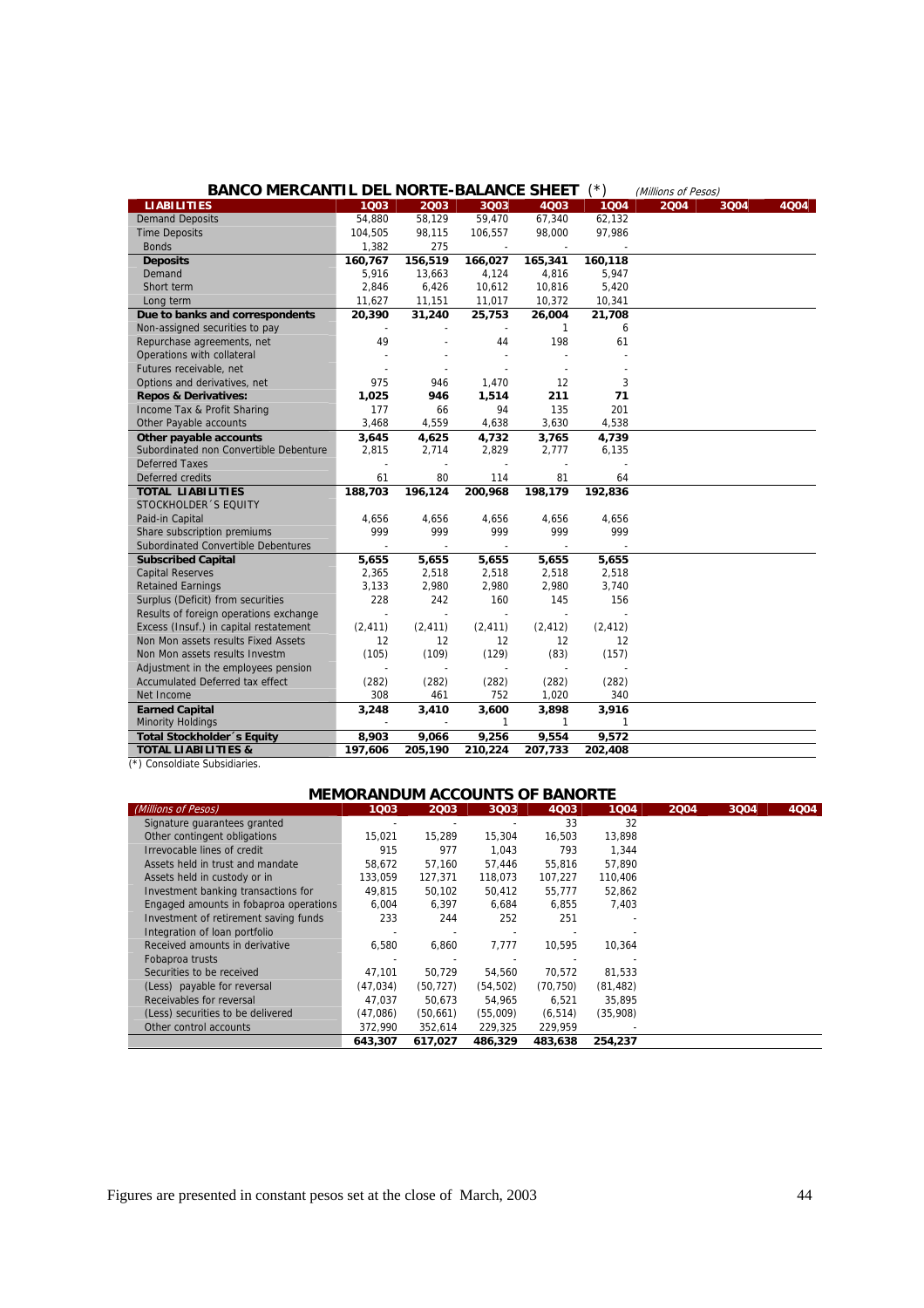

# **BANCO DEL CENTRO (Bancen) - INCOME STATEMENT (\*) (Millions of Pesos)**

| NET INTEREST INCOME                           | 1Q03           | 2003                     | 3Q03                     | 4Q03                     | <b>ACUM</b>    | 1Q04                    | 2004 | 3Q04 | 4Q04 | <b>ACUM</b>    |
|-----------------------------------------------|----------------|--------------------------|--------------------------|--------------------------|----------------|-------------------------|------|------|------|----------------|
| Interest Income                               | 2,007          | 1,311                    | 1,056                    | 521                      | 4,894          | 88                      |      |      |      | 88             |
| <b>Interest Expense</b>                       | 1,991          | 1,289                    | 1,000                    | 501                      | 4,781          | 58                      |      |      |      | 58             |
| Loan Fees                                     |                |                          |                          |                          |                |                         |      |      |      |                |
| <b>Fees Paid</b>                              |                | $\overline{\phantom{a}}$ | $\blacksquare$           |                          |                |                         |      |      |      |                |
| Net Interest Income (NII)                     | 16             | 22                       | 56                       | 20                       | 113            | 31                      |      |      |      | 31             |
| Repomo-Margin                                 | (6)            | (2)                      | (9)                      | (34)                     | (51)           | (17)                    |      |      |      | (17)           |
| <b>NII after Repomo</b>                       | 10             | 20                       | 46                       | (14)                     | 62             | 13                      |      |      |      | 13             |
| Loan Loss Provisions                          | 9              | 5                        | 4                        | (4)                      | 14             | 2                       |      |      |      | $\overline{2}$ |
| <b>Loss Sharing Provisions</b>                | $\overline{a}$ |                          |                          |                          |                |                         |      |      |      |                |
| <b>NII after Provisions</b>                   | 1              | 14                       | 42                       | (10)                     | 47             | 12                      |      |      |      | 12             |
| Fund transfers                                |                |                          |                          |                          |                |                         |      |      |      |                |
| Account management                            |                |                          |                          |                          |                |                         |      |      |      |                |
| Fiduciary                                     | 6              | 5                        | 6                        | 6                        | 22             | 5                       |      |      |      | 5              |
| Income from Loan Portfolios Acquired          | 167            | 125                      | 159                      | 268                      | 720            | 173                     |      |      |      | 173            |
| <b>Electronic Banking Services</b>            |                |                          |                          |                          |                |                         |      |      |      |                |
| <b>Credit Card</b>                            |                |                          | $\overline{\phantom{a}}$ |                          |                |                         |      |      |      |                |
| Fees from FOBAPROA                            | $\overline{2}$ | 1                        | 35                       | 11                       | 50             | 14                      |      |      |      | 14             |
| Other fees                                    | 241            | 166                      | 270                      | 174                      | 850            | 265                     |      |      |      | 265            |
| Fees on services,                             | 416            | 297                      | 470                      | 459                      | 1,642          | 458                     |      |      |      | 458            |
| <b>Fund transfers</b>                         |                |                          |                          |                          |                |                         |      |      |      |                |
| Other fees                                    | 14             | 9                        | 13                       | 9                        | 44             | 10                      |      |      |      | 10             |
| <b>Expenses from Loan Portfolios Acquired</b> | 113            | 75                       | 109                      | 18                       | 315            | 116                     |      |      |      | 116            |
| Fees paid,                                    | 127            | 84                       | 122                      | 27                       | 359            | 125                     |      |      |      | 125            |
| Foreign exchange                              |                |                          |                          |                          |                |                         |      |      |      |                |
| Securities - Realized gains                   | 135            | 314                      | 6                        | 40                       | 495            | 68                      |      |      |      | 68             |
| Securities- Unrealized gains                  | (1)            | (32)                     | 39                       | 4                        | 10             | 7                       |      |      |      | $\overline{7}$ |
| <b>Market-related Income</b>                  | 134            | 282                      | 45                       | 44                       | 505            | 76                      |      |      |      | 76             |
| <b>Total Non Interest Income</b>              | 423            | 496                      | 393                      | 476                      | 1,788          | 408                     |      |      |      | 408            |
| <b>Total Operating Income</b>                 | 424            | 510                      | 436                      | 466                      | 1,835          | 420                     |      |      |      | 420            |
| Personnel                                     | 1              | 2                        | 1                        | 2                        | 6              | $\mathbf{1}$            |      |      |      | 1              |
| <b>Professional Fees</b>                      | 8              | 25                       | 10                       | 11                       | 54             | 11                      |      |      |      | 11             |
| Administrative and Promotion Expenses         | 114            | 102                      | 117                      | 109                      | 440            | 103                     |      |      |      | 103            |
| Rents, depreciation and amortization          | 28             | 28                       | 28                       | 30                       | 113            | 27                      |      |      |      | 27             |
| Taxes, other than income tax                  | 5              | 3                        | 6                        | 16                       | 30             | 22                      |      |      |      | 22             |
| <b>Contributions to IPAB</b>                  | 2              | 1                        | 1                        | 1                        | 5              | $\mathbf{1}$            |      |      |      | $\mathbf{1}$   |
| Corporate expenses Recoveries                 |                |                          |                          |                          |                |                         |      |      |      |                |
| <b>Non-Interest Expense</b>                   | 158            | 161                      | 163                      | 168                      | 650            | 164                     |      |      |      | 164            |
| <b>Operating Income</b>                       | 266            | 349                      | 273                      | 298                      | 1,185          | 255                     |      |      |      | 255            |
| <b>Other Revenues</b>                         |                |                          |                          |                          |                |                         |      |      |      |                |
| Foreign exchange                              |                |                          | $\frac{1}{2}$            | $\sim$                   | $\blacksquare$ |                         |      |      |      |                |
| <b>Recoveries</b>                             | 1              |                          | 42                       | 5                        | 48             | 2                       |      |      |      | $\overline{2}$ |
| Repomo-other revenues                         |                | $\overline{a}$           | $\frac{1}{2}$            | $\sim$                   |                |                         |      |      |      |                |
| <b>Non Operating Income</b>                   | $\mathbf{1}$   |                          | 42                       | 5                        | 49             | $\overline{\mathbf{c}}$ |      |      |      | $\mathbf{2}$   |
| Other Expense                                 | (22)           | ÷,                       |                          | $\overline{\phantom{a}}$ | (23)           |                         |      |      |      |                |
| Foreign exchange                              |                |                          |                          |                          |                |                         |      |      |      |                |
| Repomo-other Expenses                         | (21)           | (4)                      | (13)                     | (24)                     | (63)           | (35)                    |      |      |      | (35)           |
| <b>Non Operating Expense</b>                  | (43)           | (5)                      | (13)                     | (24)                     | (86)           | (35)                    |      |      |      | (35)           |
| Non Operating Income (Expense), net           | (42)           | (4)                      | 29                       | (20)                     | (37)           | (33)                    |      |      |      | (33)           |
| Pre-tax Income                                | 223            | 345                      | 302                      | 278                      | 1,148          | 223                     |      |      |      | 223            |
| Income tax                                    | 49             | 30                       | 52                       | (2)                      | 130            | 53                      |      |      |      | 53             |
| Profit sharing                                |                |                          |                          |                          |                |                         |      |      |      |                |
| Tax on Assets                                 |                |                          |                          |                          |                |                         |      |      |      |                |
| Deferred Inc. Tax and Profit sharing          | (10)           |                          | (6)                      | 1                        | (16)           | (10)                    |      |      |      | (10)           |
|                                               | 38             | 30                       | 46                       | $\blacksquare$           | 114            | 43                      |      |      |      | 43             |
| Net income before subsidiaries                | 185            | 315                      | 256                      | 278                      | 1,034          | 180                     |      |      |      | 180            |
| Subsidiaries net income                       | 7              | 15                       | 6                        | 6                        | 33             | 7                       |      |      |      |                |
| Net Income from continuos operations          | 192            | 329                      | 262                      | 284                      | 1,068          | 187                     |      |      |      | 187            |
| Extraodinary items, net                       |                |                          |                          |                          |                |                         |      |      |      |                |
| <b>Minority Interest</b>                      | 36             | 20                       | 41                       | 10                       | 107            | 37                      |      |      |      | 37             |
| <b>TOTAL NET INCOME</b>                       | 156            | 309                      | 221                      | 274                      | 960            | 150                     |      |      |      | 150            |

(\*) Consolidate Afore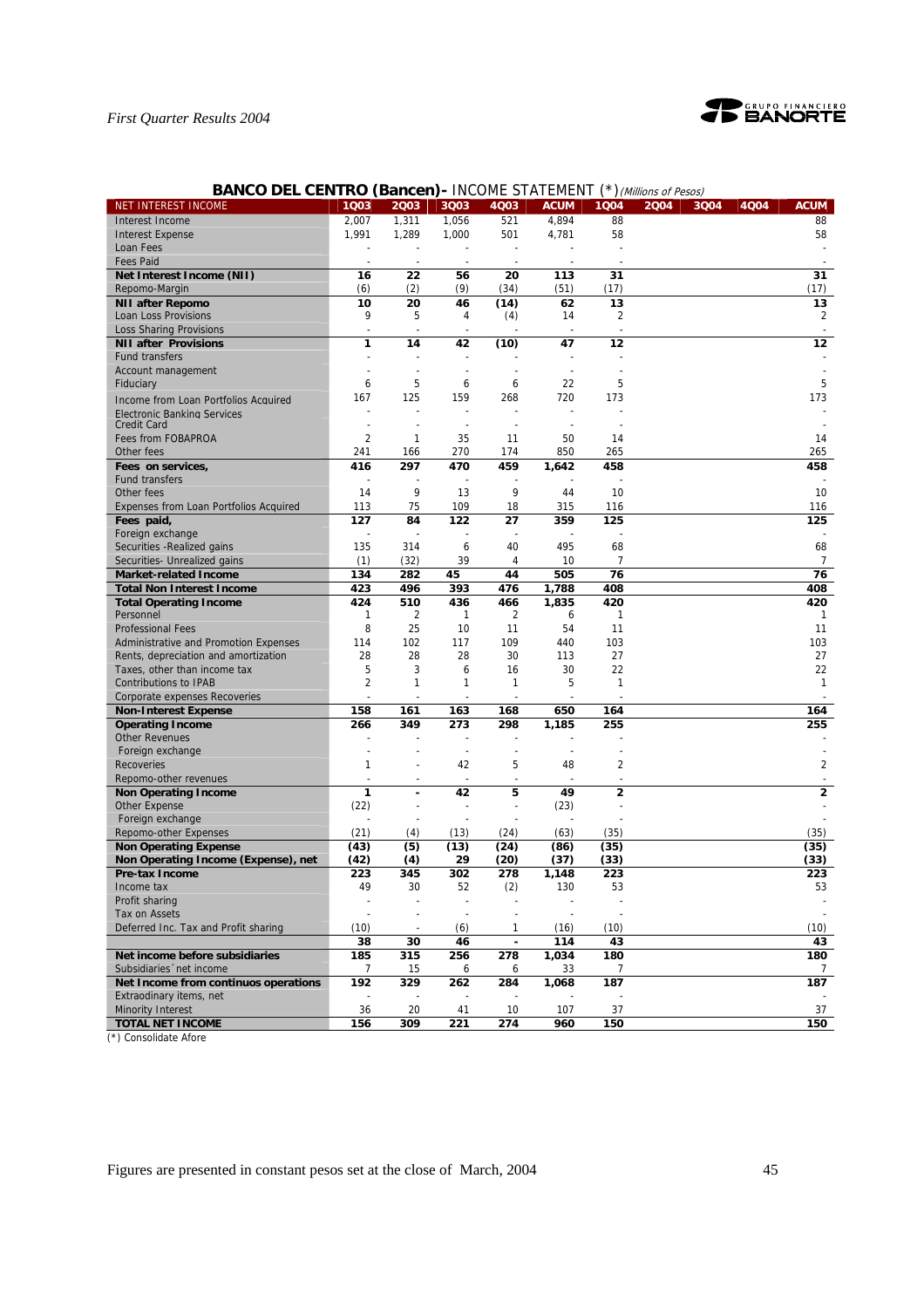

| <b>ASSETS</b>                           | 1003                     | 2003                     | 3Q03                     | 4Q03                     | 1004                     | 2004 | 3Q04 | 4Q04 |
|-----------------------------------------|--------------------------|--------------------------|--------------------------|--------------------------|--------------------------|------|------|------|
| <b>Cash and due from Banks</b>          | 1,108                    | 1,354                    | 920                      | 768                      | 777                      |      |      |      |
| <b>Negotiable Instruments</b>           | 170                      | 241                      | 341                      | 248                      | 317                      |      |      |      |
| Securities held for sale                |                          |                          |                          |                          |                          |      |      |      |
| Securities held to maturity             | 342                      | 327                      | 328                      | 326                      | 325                      |      |      |      |
| <b>Financial Instruments:</b>           | 512                      | 568                      | 669                      | 573                      | 642                      |      |      |      |
| Valores no asignados por liquidar       |                          |                          | 1                        |                          | 1                        |      |      |      |
| Repurchase agreements, net              | 64                       | 16                       | 87                       | 4                        | 16                       |      |      |      |
| Operations with collateral              |                          |                          |                          |                          |                          |      |      |      |
| Futures receivable, net                 |                          |                          |                          |                          |                          |      |      |      |
| Options and derivatives, net            |                          | $\sim$                   | $\sim$                   |                          |                          |      |      |      |
| <b>Repos &amp; Derivatives:</b>         | 64                       | 16                       | 88                       | 4                        | 17                       |      |      |      |
| Commercial                              | 299                      | 221                      | 202                      | 142                      | 106                      |      |      |      |
| <b>Financial Intermediaries</b>         | $\sim$                   | 205                      | 331                      |                          |                          |      |      |      |
| Consumer                                | $\overline{a}$           |                          | $\overline{\phantom{a}}$ |                          |                          |      |      |      |
| Mortgage                                | 276                      | 271                      | 273                      | 267                      | 254                      |      |      |      |
| <b>Goverment Entities</b>               | 19                       | 6                        | 10                       | 12                       | 16                       |      |      |      |
| Fobaproa                                |                          | $\overline{a}$           | $\overline{a}$           |                          |                          |      |      |      |
| Fiduciary collection rights             | $\overline{\phantom{a}}$ | $\overline{\phantom{a}}$ | $\overline{\phantom{a}}$ | $\overline{\phantom{a}}$ | $\overline{\phantom{a}}$ |      |      |      |
| <b>Performing Loans</b>                 | 594                      | 703                      | 816                      | 422                      | 376                      |      |      |      |
| Commercial                              | 183                      | 176                      | 175                      | 161                      | 157                      |      |      |      |
| <b>Financial Intermediaries</b>         |                          |                          |                          |                          |                          |      |      |      |
| Consumer                                | $\overline{a}$           | $\overline{a}$           |                          | $\overline{a}$           |                          |      |      |      |
| Mortgage                                | 154                      | 154                      | 146                      | 148                      | 152                      |      |      |      |
| <b>Goverment Entities</b>               |                          |                          |                          |                          |                          |      |      |      |
| <b>Past Due Loans</b>                   | 337                      | 331                      | 321                      | 310                      | 309                      |      |      |      |
| <b>Total Loans</b>                      | 931                      | 1,034                    | 1,137                    | 731                      | 685                      |      |      |      |
| Preventive loan loss reserves           | 461                      | 460                      | 459                      | 444                      | 441                      |      |      |      |
| <b>Net Loan Portfolio</b>               | 470                      | 574                      | 679                      | 287                      | 244                      |      |      |      |
| <b>Credit Assets Portfolio</b>          | 1.824                    | 1,740                    | 1,618                    | 2,100                    | 1,951                    |      |      |      |
| Sundry debtors and other assets, net    | 221                      | 193                      | 246                      | 320                      | 299                      |      |      |      |
| Foreclosed assets, net                  | 22                       | 21                       | 21                       | 21                       | 19                       |      |      |      |
| Real Estate, Furniture & Equipment, net | 116                      | 118                      | 119                      | 119                      | 118                      |      |      |      |
| Investments in subsidiaries             | 309                      | 322                      | 325                      | 324                      | 366                      |      |      |      |
| Deferred taxes                          |                          | $\overline{a}$           | $\sim$                   | $\overline{\phantom{a}}$ |                          |      |      |      |
| Deferred charges & Intangibles          | 411                      | 385                      | 359                      | 331                      | 307                      |      |      |      |
| UDIS Mortgage loans reserve coverage    | $\blacksquare$           | $\overline{\phantom{a}}$ | $\sim$                   |                          |                          |      |      |      |
| <b>Other Assets</b>                     | 2,904                    | 2,779                    | 2,687                    | 3,216                    | 3,062                    |      |      |      |
| <b>TOTAL ASSETS</b>                     | 5,058                    | 5,290                    | 5,042                    | 4,848                    | 4,742                    |      |      |      |

# **BANCO DEL CENTRO (Bancen)-BALANCE SHEET** (Millions of Pesos)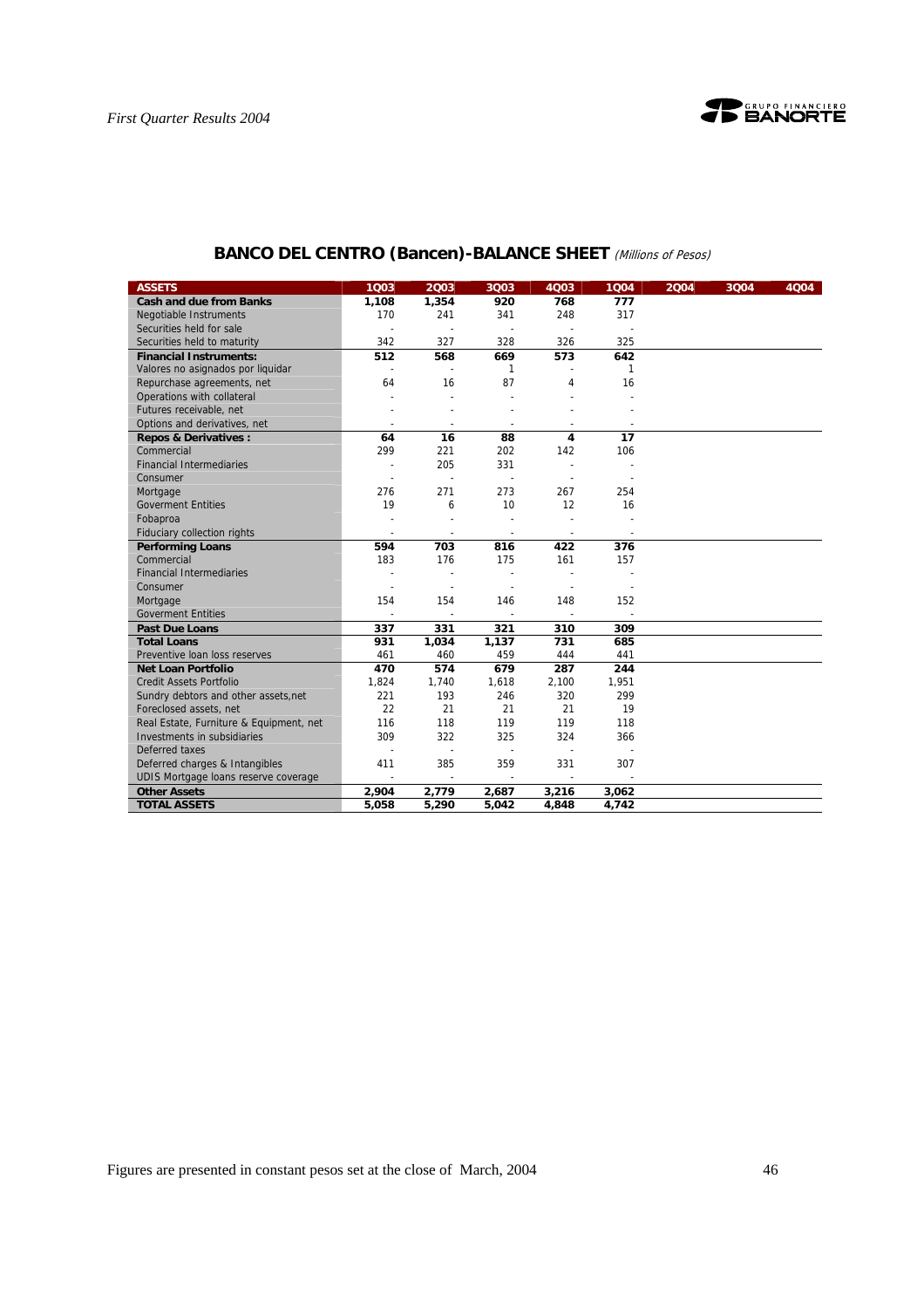

# **BANCO DEL CENTRO (Bancen)-BALANCE SHEET** (Millions of Pesos)

| <b>LIABILITIES</b>                     | 1Q03           | 2003           | 3Q03                     | 4Q03         | 1Q04  | 2004 | 3Q04 | 4Q04 |
|----------------------------------------|----------------|----------------|--------------------------|--------------|-------|------|------|------|
| <b>Demand Deposits</b>                 |                |                |                          | $\mathbf{1}$ |       |      |      |      |
| <b>Time Deposits</b>                   | 758            | 756            | 469                      | 80           | 328   |      |      |      |
| <b>Bonds</b>                           |                |                |                          |              |       |      |      |      |
| <b>Deposits</b>                        | 758            | 756            | 469                      | 81           | 328   |      |      |      |
| Demand                                 | 512            | 437            | 318                      | 869          | 382   |      |      |      |
| Short term                             |                |                | 1                        | 13           | 13    |      |      |      |
| Long term                              | 322            | 301            | 122                      | 101          | 97    |      |      |      |
| Due to banks and correspondents        | 834            | 738            | 441                      | 983          | 491   |      |      |      |
| Non-assigned securities to pay         |                |                |                          |              | 1     |      |      |      |
| Repurchase agreements, net             | 9              | 12             | 63                       | 3            |       |      |      |      |
| Operations with collateral             |                |                |                          |              |       |      |      |      |
| Futures receivable, net                |                |                |                          |              |       |      |      |      |
| Options and derivatives, net           |                |                |                          |              |       |      |      |      |
| <b>Repos &amp; Derivatives:</b>        | 9              | 12             | 63                       | 3            | 1     |      |      |      |
| Income Tax & Profit Sharing            | 53             | 75             | 131                      | 89           | 34    |      |      |      |
| Other Payable accounts                 | 128            | 102            | 83                       | 35           | 58    |      |      |      |
| Other payable accounts                 | 181            | 177            | 214                      | 123          | 92    |      |      |      |
| Subordinated non Convertible Debenture | ÷,             |                |                          |              |       |      |      |      |
| <b>Deferred Taxes</b>                  | 113            | 112            | 100                      | 95           | 83    |      |      |      |
| Deferred credits                       | $\blacksquare$ | $\blacksquare$ | $\overline{\phantom{a}}$ | 1            |       |      |      |      |
| <b>TOTAL LIABILITIES</b>               | 1,894          | 1,795          | 1,286                    | 1,287        | 996   |      |      |      |
| STOCKHOLDER 'S EQUITY                  |                |                |                          |              |       |      |      |      |
| Paid-in Capital                        | 1,096          | 1,096          | 1,096                    | 1,096        | 1,096 |      |      |      |
| Share subscription premiums            |                |                |                          |              |       |      |      |      |
| Subordinated Convertible Debentures    |                | $\blacksquare$ | $\overline{\phantom{a}}$ |              |       |      |      |      |
| <b>Subscribed Capital</b>              | 1,096          | 1,096          | 1,096                    | 1,096        | 1,096 |      |      |      |
| <b>Capital Reserves</b>                | 172            | 215            | 215                      | 215          | 215   |      |      |      |
| <b>Retained Earnings</b>               | 1,247          | 1,204          | 1,204                    | 828          | 1,788 |      |      |      |
| Surplus (Deficit) from securities      | (13)           | (13)           | (13)                     | (13)         | (13)  |      |      |      |
| Results of foreign operations exchange | $\overline{a}$ |                | $\overline{a}$           |              |       |      |      |      |
| Excess (Insuf.) in capital restatement | $\overline{2}$ | 4              | 4                        |              |       |      |      |      |
| Non Mon assets results Fixed Assets    |                |                |                          |              |       |      |      |      |
| Non Mon assets results Investm         | (59)           | (59)           | (59)                     | (59)         | (61)  |      |      |      |
| Adjustment in the employees pension    |                |                |                          |              |       |      |      |      |
| Accumulated Deferred tax effect        |                |                |                          |              |       |      |      |      |
| Net Income                             | 156            | 465            | 686                      | 960          | 150   |      |      |      |
| <b>Earned Capital</b>                  | 1,504          | 1,815          | 2,037                    | 1,931        | 2,079 |      |      |      |
| <b>Minority Holdings</b>               | 563            | 583            | 623                      | 534          | 571   |      |      |      |
| Total Stockholder 's Equity            | 3,163          | 3,494          | 3,756                    | 3,561        | 3,746 |      |      |      |
| <b>TOTAL LIABILITIES &amp;</b>         | 5,058          | 5,290          | 5,042                    | 4,848        | 4,742 |      |      |      |

(\*) Consolidate Afore

# **MEMORANDUM ACCOUNTS OF BANCEN**

|                                        | 1003      | 2003      | 3Q03      | 4Q03   | 1004      | 2004 | 3004 | 4Q04 |
|----------------------------------------|-----------|-----------|-----------|--------|-----------|------|------|------|
| Signature guarantees granted           |           |           |           |        |           |      |      |      |
| Other contingent obligations           | 1,676     | 1.650     | 1,553     | 1,527  | 1,354     |      |      |      |
| Irrevocable lines of credit            |           |           |           |        |           |      |      |      |
| Assets held in trust and mandate       | 24.397    | 27,460    | 28.228    | 27.902 | 29.437    |      |      |      |
| Assets held in custody or in           | 757       | 755       | 469       | 80     | 328       |      |      |      |
| Investment banking transactions for    |           |           |           |        |           |      |      |      |
| Engaged amounts in fobaproa operations |           |           |           |        |           |      |      |      |
| Investment of retirement saving funds  |           |           |           |        |           |      |      |      |
| Integration of loan portfolio          |           |           |           |        |           |      |      |      |
| Received amounts in derivative         |           |           |           |        |           |      |      |      |
| Fobaproa trusts                        |           |           |           |        |           |      |      |      |
| Securities to be received              | 74.985    | 78.699    | 77.673    | 453    | 14.641    |      |      |      |
| (Less) payable for reversal            | (74, 922) | (78, 711) | (77, 586) | (456)  | (14, 625) |      |      |      |
| Receivables for reversal               | 7,758     | 10.902    | 13.467    | 316    |           |      |      |      |
| (Less) securities to be delivered      | (7, 766)  | (10, 887) | (13,530)  | (312)  |           |      |      |      |
| Other control accounts                 | 43,469    | 43,320    | 44,611    | 43,339 |           |      |      |      |
|                                        | 70.354    | 73.189    | 74.885    | 72.849 | 31.135    |      |      |      |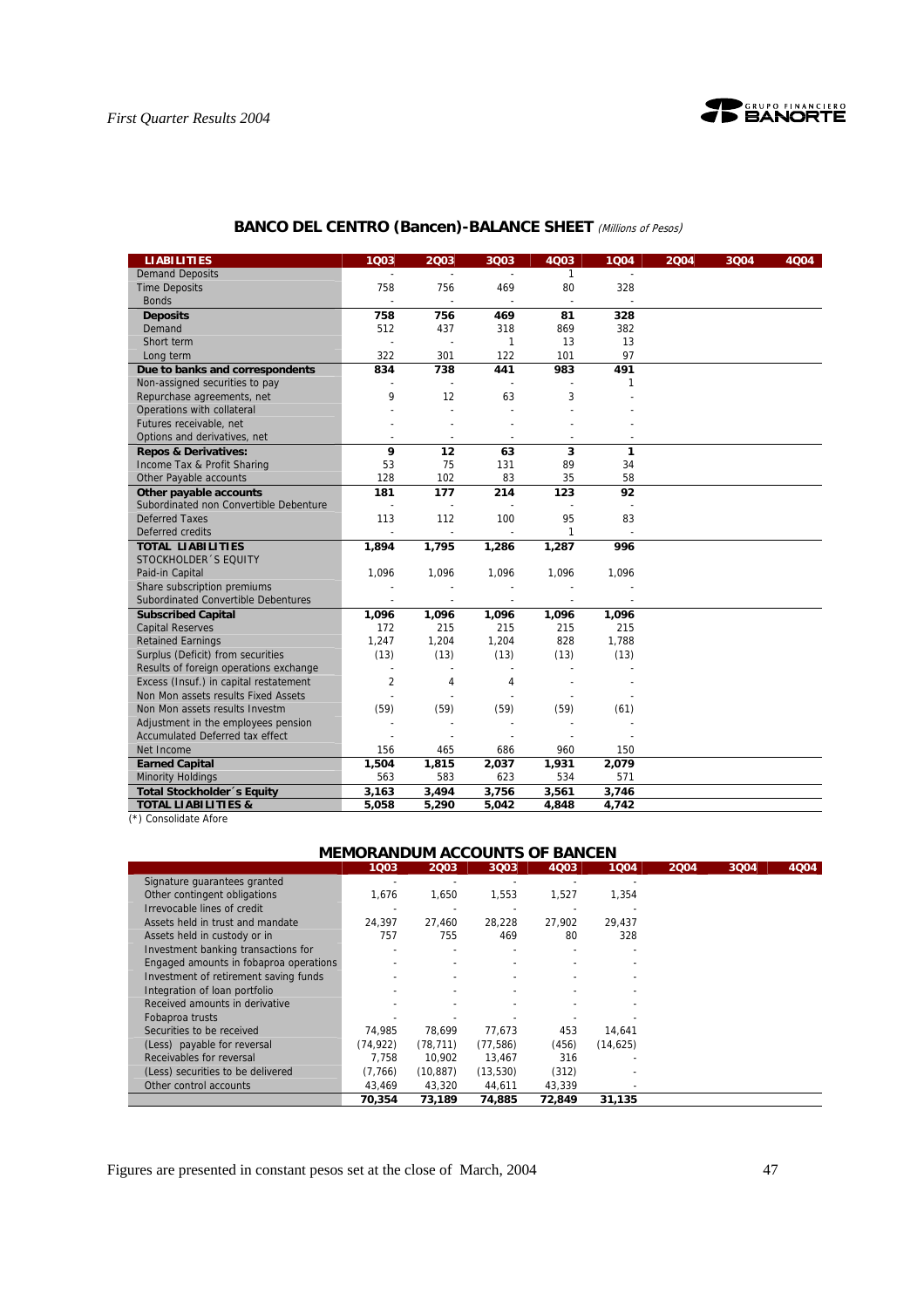

# **Annex 6. Notes to Banking Sector Financial Statements**

# **Financial Instruments and Valuation Effects 1Q04**

|                                                  | <b>BOOK</b>  | <b>MARKET</b> | <b>UNREALIZED GAIN</b> |
|--------------------------------------------------|--------------|---------------|------------------------|
| NEGOTIABLE INSTRUMENTS                           | <b>VALUE</b> | <b>VALUE</b>  | (LOSS)                 |
| <b>Goverment Securities</b>                      | 2,867        | 2,870         | 3                      |
| <b>Banking Securities</b>                        | 1,912        | 1,911         |                        |
| Private                                          | 90           | 90            |                        |
| <b>Commercial Paper</b>                          | 363          | 364           |                        |
| <b>Total</b>                                     | 5,232        | 5,236         | 3                      |
| SECURITIES HELD FOR SALE                         |              |               |                        |
| <b>Goverment Securities</b>                      |              |               |                        |
| Mexican Government Securities (UMS)              | 253          | 257           |                        |
| Bonds public company                             | 238          | 237           | (1)                    |
| Eurobonds                                        | 810          | 107           | (703)                  |
| Swap of Coverage purposes                        | (5)          | (6)           | (1)                    |
| <b>Total</b>                                     | 1,297        | 596           | (702)                  |
| SECURITIES HELD TO MATURITY                      |              |               |                        |
| <b>Special Cetes</b>                             | 3,546        | 3,546         |                        |
| <b>Trust Bonds</b>                               |              |               |                        |
| <b>Fiduciary Rights</b>                          | 35           | 26            | (9)                    |
| <b>Bonds</b>                                     | 210          | 210           |                        |
| Mexican Government Securities (UMS) (US Dollars) | 6.968        | 6.968         |                        |
| Mexican Government Securities (UMS) (Euros)      | 540          | 540           |                        |
| <b>US Clearing Master Trust</b>                  |              |               |                        |
| Swap Private company                             |              |               |                        |
| Swap Public company                              | 1,036        | 1,036         |                        |
| Swap of Coverage purposes                        | (1, 582)     | (1,582)       |                        |
| <b>Total</b>                                     | 10,753       | 10,744        | (9)                    |
| <b>TOTAL</b>                                     |              |               |                        |

# **Repurchase Agreement Operations 1Q04**

(Millions of Pesos)

| <b>REPURCHASE AGREEMENT DEBTORS</b>   | <b>MARKET VALUE</b><br>(1) | <b>ASSET BALANCE</b>     |
|---------------------------------------|----------------------------|--------------------------|
| <b>Goverment Securities</b>           | 90.012                     | 117                      |
| <b>Banking Securities</b>             | 6,162                      | (1)                      |
| Total                                 | 96.174                     | 115                      |
| <b>REPURCHASE AGREEMENT CREDITORS</b> | <b>MARKET VALUE</b><br>(2) | <b>LIABILITY BALANCE</b> |
| <b>Goverment Securities</b>           | 35.607                     | 63                       |
| <b>Banking Securities</b>             | 349                        | (2)                      |
| Total                                 | 35.956                     | 61                       |

1) RECEIVABLES ON REPURCHASE AGREEMENT 2) PAYABLES ON REPURCHASE AGREEMENT

# **Non-governmental Financial Instruments above by 5% of Net Capital 1Q04**

(Millions of Pesos)

| <b>INDUSTRY</b> | <b>INVESTMENT INSTRUMENT</b> | <b>AMOUNT</b> | % NET<br><b>CAPITAL</b> |
|-----------------|------------------------------|---------------|-------------------------|
| <b>SERFIN</b>   | Term Deposits                | 999           | 5.6%                    |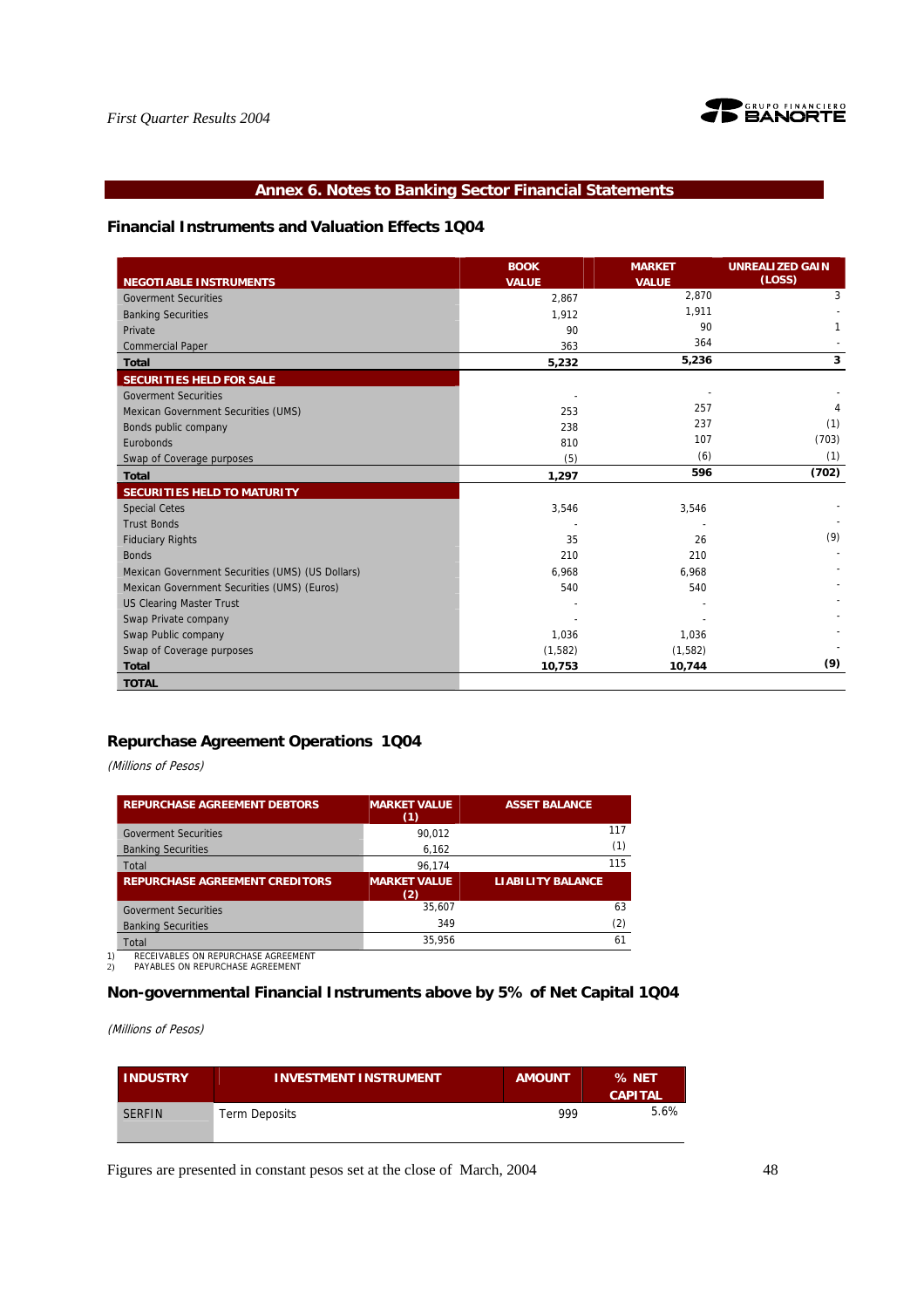

#### **Loan Portfolio**

| (Million of Pesos)              |                          | <b>LOCAL CURRENCY</b> |         |                | <b>FOREIGN CURRENCY</b>  |                          |         | <b>TOTAL</b> |         |
|---------------------------------|--------------------------|-----------------------|---------|----------------|--------------------------|--------------------------|---------|--------------|---------|
|                                 | 1003                     | 4Q03                  | 1004    | 1003           | 4Q03                     | 1004                     | 1Q03    | 4Q03         | 1004    |
| <b>Performing Loans</b>         |                          |                       |         |                |                          |                          |         |              |         |
| Commercial                      | 22,369                   | 27,726                | 27,217  | 8,398          | 6,792                    | 6,190                    | 30,768  | 34,519       | 33,407  |
| <b>Financial Intermediaries</b> | 3,269                    | 3,099                 | 2,780   | 446            | 307                      | 241                      | 3,715   | 3,406        | 3,021   |
| Consumer                        | 5,939                    | 8,797                 | 9,516   | 7              | 4                        | 5                        | 5,947   | 8,801        | 9,521   |
| Mortgages                       | 12,833                   | 14,963                | 15,524  | $\overline{a}$ | $\overline{\phantom{a}}$ | $\overline{\phantom{a}}$ | 12,833  | 14,963       | 15,524  |
| <b>Goverment Entities</b>       | 88.950                   | 78,767                | 76,607  | 778            | 742                      | 680                      | 89,729  | 79.509       | 77,288  |
| Fobaproa                        | 7,054                    | 7,002                 | 6,936   | (177)          | (204)                    | (202)                    | 6,877   | 6,798        | 6,734   |
| <b>Total</b>                    | 140,415                  | 140,355               | 138,581 | 9,453          | 7,642                    | 6,914                    | 149,868 | 147,997      | 145,495 |
| <b>Past Due Loans</b>           |                          |                       |         |                |                          |                          |         |              |         |
| Commercial                      | 906                      | 1,120                 | 1,169   | 1,085          | 789                      | 750                      | 1,991   | 1,909        | 1,919   |
| <b>Financial Intermediaries</b> | $\overline{\phantom{a}}$ | ٠                     |         | ٠              | ÷                        | $\overline{\phantom{0}}$ |         |              |         |
| Consumer                        | 335                      | 457                   | 475     | ٠              | $\overline{\phantom{a}}$ | 1                        | 336     | 457          | 475     |
| Mortgages                       | 1,229                    | 1,203                 | 1,201   |                |                          |                          | 1,229   | 1,203        |         |
| <b>Goverment Entities</b>       | 8                        | 8                     | 8       |                | ٠                        | $\overline{\phantom{a}}$ | 8       | 8            | 1,201   |
| <b>Total</b>                    |                          |                       |         | $\overline{a}$ | $\blacksquare$           | $\blacksquare$           |         |              | 8       |
| <b>Total Propietary Loans</b>   | 2,479                    | 2,788                 | 2,853   | 1,085          | 789                      | 750                      | 3,564   | 3,577        | 3,603   |
|                                 | 142,894                  | 143,143               | 141,433 | 10,538         | 8,431                    | 7,664                    | 153,432 | 151,574      | 149.098 |
| % Past Due Loans                |                          |                       |         |                |                          |                          |         |              |         |

(\*) Includes valued UDIS

(1)Excludes Fobaproa-IPAB notes and loan to IPAB that are accounted in the Loans to Government Entities line.<br>(2) Includes Fobaproa promissory notes and loans to IPAB registered in Government Entities.<br>Note: There is no sc

# **Cost and Balances of FINAPE, FOPIME, Mortgage UDIS and Mortgage FOVI loan portfolios as of 1Q04**

|                     | <b>TOTAL</b>          |                               |
|---------------------|-----------------------|-------------------------------|
| (Millions of Pesos) | <b>PERIOD</b><br>COST | <b>BALANCE</b><br><b>LOAN</b> |
|                     |                       | <b>PORTFOLIO</b>              |
| <b>FINAPE</b>       | 0.5                   | 4.7                           |
| <b>FOPYME</b>       | 1.3                   | 7 <sub>1</sub>                |
| Mortgage UDIS       | 13.1                  | 125.6                         |
| Mortgage FOVI       | 16.8                  | 81.4                          |
|                     | 31.6                  | 344.4                         |

The quarter ending with a balance of Ps 344.4 million pesos in debtors support programs with a cost of the period of Ps 31.6 million. The 99% of this portfolio are concentrated in Banorte.

# **Past Due Loans Variations as of 1Q04**

| <b>Past Due Loans</b>        |                                              |       |
|------------------------------|----------------------------------------------|-------|
| Balance as of December 31,03 |                                              | 3,517 |
|                              | Performing loans to Past due loans transfers | 499   |
|                              | Renewals                                     | (34)  |
|                              | <b>Cash Collections</b>                      | (152) |
|                              | Charge Offs                                  |       |
|                              | Foreclosures                                 | (9)   |
|                              | Past due loans to Performing loans transfers | (2)   |
|                              |                                              | (233) |
|                              | Exchange Adjustment                          | 17    |
| Balance as of March 31,04    |                                              | 3,603 |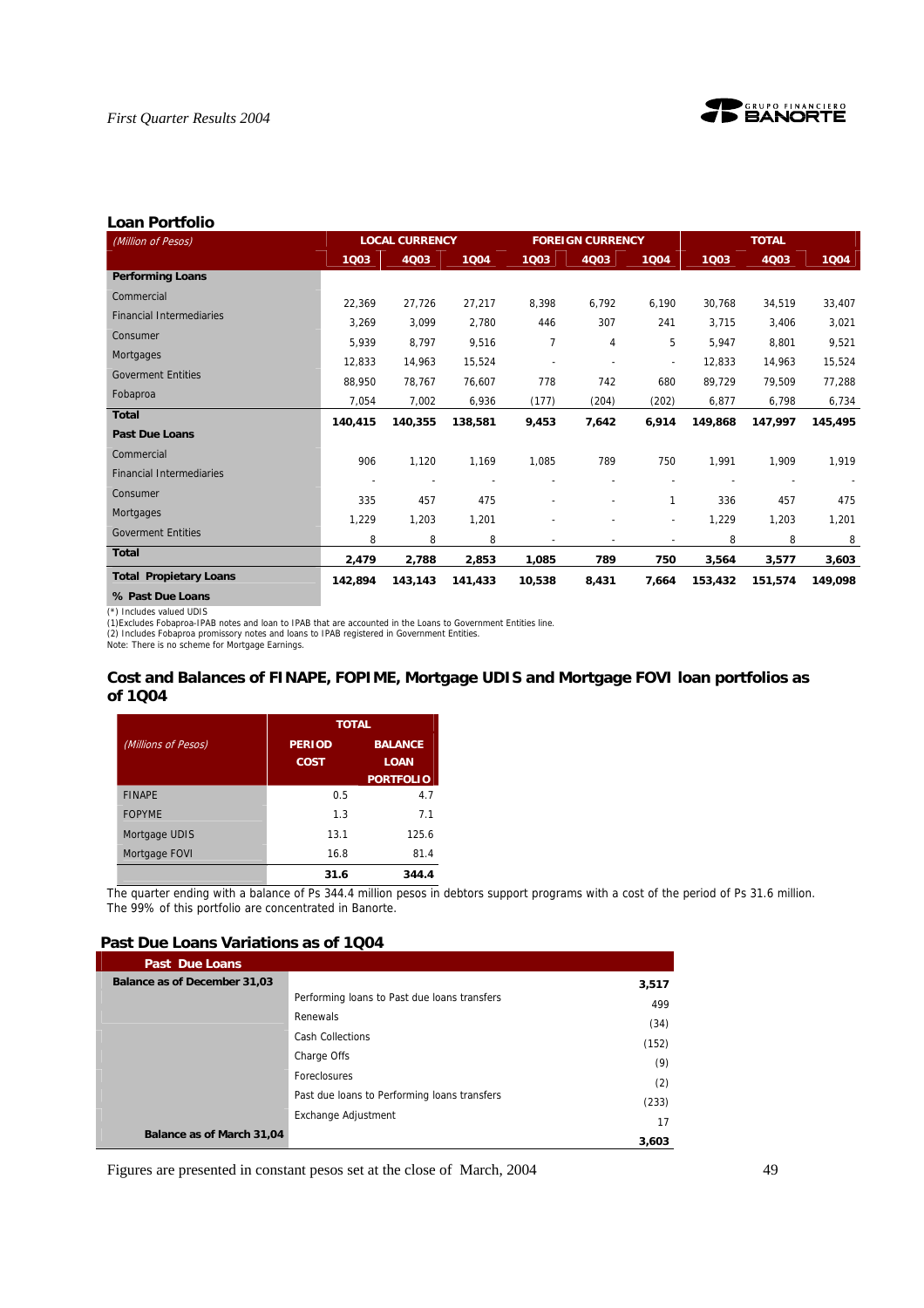



# **Troubled Portfolio 1Q04**

 The National Banking and Securities Commission (CNByV) accepted the Proposal of the Bankers Association of Mexico (ABM), to consider as a Troubled Portfolio the D and E risk grades of the portfolio classification. The following table shows the troubled portfolio.

| <b>(Millions of Pesos)</b>       | <b>TOTAL</b> |
|----------------------------------|--------------|
| <b>Troubled Portfolio</b>        | 2.490        |
| <b>Total Loans</b>               | 149.098      |
| Troubled Portfolio / Total Loans | 1.7%         |

### **Fobaproa**

| (Millions of Pesos)              | <b>REMAINING CONTINGENCIES</b> |                               |  |  |  |
|----------------------------------|--------------------------------|-------------------------------|--|--|--|
|                                  | LOS(1)<br><b>SHARING</b>       | INCENTIVE(1)<br><b>SCHEME</b> |  |  |  |
| Gross Fobaproa notes balance     | 11,246                         | $6,753^{(2)}$                 |  |  |  |
| - Cash recoveries                | 3,307                          | $2,111^{(2)}$                 |  |  |  |
| Repossesed assets                | Ξ                              |                               |  |  |  |
| $=$ Balance net of recoveries    | 7,939                          | 4,642                         |  |  |  |
| Contingency before reserves      | 2,117                          | 352                           |  |  |  |
| - Reserves                       | 2,117                          | 352                           |  |  |  |
| $=$ Remaining contingencies<br>. |                                |                               |  |  |  |

1) Includes only cash recoveries.

2) Included in Loss Sharing program.

Banorte provisioned Ps 106 million through the Income Statement during the quarter to keep 100% provisioned on the FOBAPROA-IPAB Loss Sharing program and Incentive Scheme. Cash recoveries in the Loss Sharing program represented 29.4% of Banorte's Gross FOBAPROA-IPAB notes balance.

## **Fobaproa Notes Integration 1Q04**

| (Millions of Pesos)        | <b>BANORTE</b>                                                   |                                                 |                               | <b>BANCEN</b>                     | <b>BANPAIS</b>                  |                                 | <b>BANKING</b><br><b>SECTOR</b> |              |
|----------------------------|------------------------------------------------------------------|-------------------------------------------------|-------------------------------|-----------------------------------|---------------------------------|---------------------------------|---------------------------------|--------------|
|                            | <b>LOSS</b><br><b>SHARING</b><br><b>LOCAL</b><br><b>CURRENCY</b> | <b>LOSS</b><br><b>SHARING</b><br><b>DOLLARS</b> | <b>WITHOUT</b><br><b>RISK</b> | <b>INCENTIVE</b><br><b>SCHEME</b> | <b>LOCAL</b><br><b>CURRENCY</b> | <b>LOCAL</b><br><b>CURRENCY</b> | <b>DOLLARS</b>                  | <b>TOTAL</b> |
| Gross Balance              | 11.115                                                           | 131                                             | 1.434                         | (1)                               |                                 |                                 | ۰                               | 12.680       |
| - Checking account balance | 2.973                                                            | 333                                             | 170                           | (1)                               |                                 |                                 | ۰                               | 3.477        |
| - Reserves                 | 2.117                                                            | ٠                                               |                               | (351)                             | $\overline{\phantom{a}}$        |                                 | ۰                               | 2,468        |
| $=$ Net Balance            | 6.025                                                            | (202)                                           | 1.264                         | (351)                             | (1)                             |                                 | ۰                               | 6,734        |
| <b>Interest Rate</b>       | CETES 91-1.35                                                    | LIBOR 6M+1 CETES 91                             |                               | N.A.                              | N.A.                            |                                 | ٠                               |              |
| Maturity                   | 2005                                                             | 2006                                            | 2006                          | 2005/2006                         | N.A.                            | $\overline{\phantom{0}}$        | $\overline{\phantom{a}}$        |              |
| Remaining Contingencies    | -0-                                                              | -0-                                             | No exist                      | -0-                               | No exist                        |                                 |                                 |              |

1) Ps 6,681y Ps 2,047, Gross Balance and Checking account balance of Incentive Scheme are included in Loss Sharing. N.A.- Not Applicable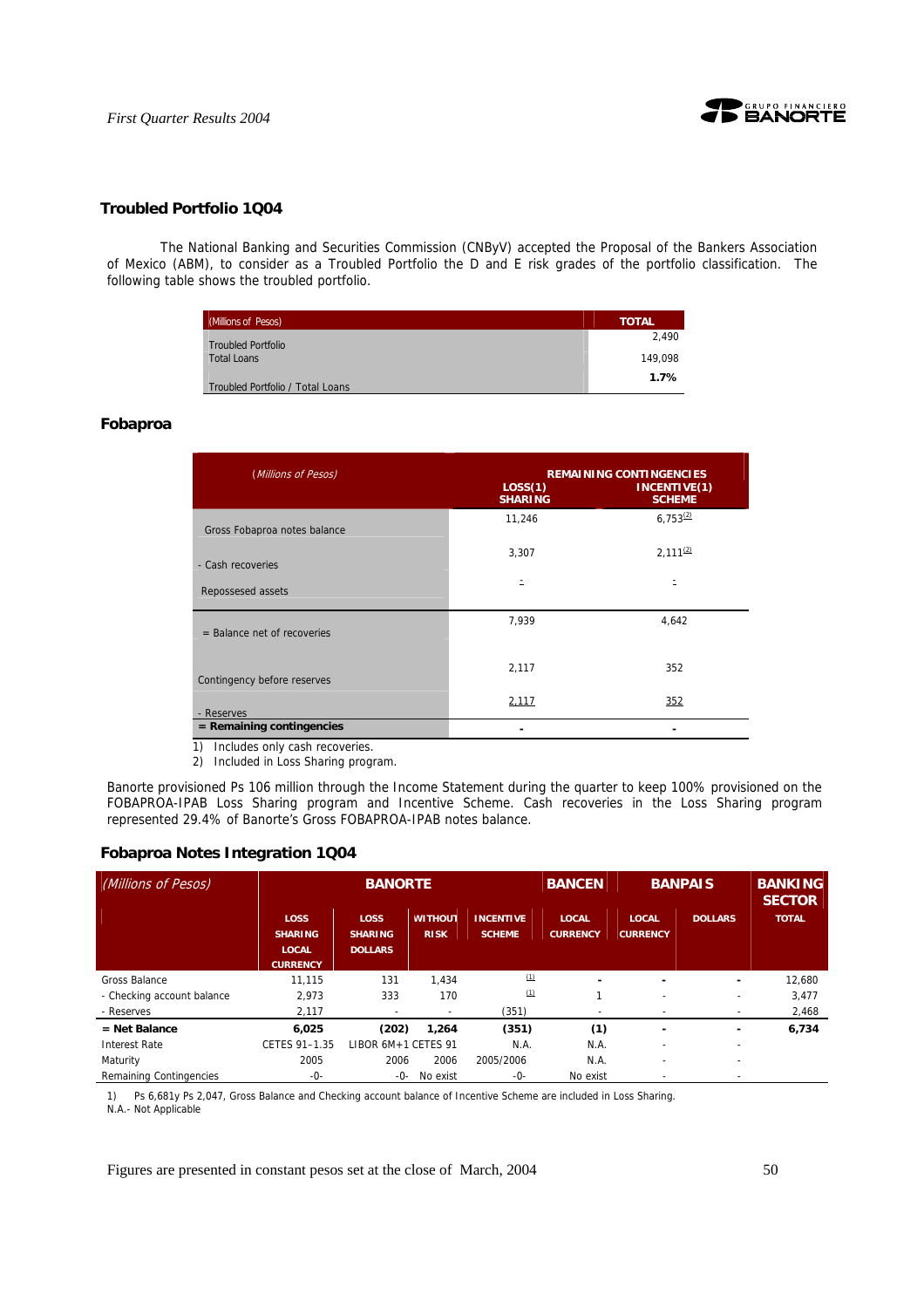

# **ORIGIN OF THE NOTES**

The source of the Fobaproa-IPAB notes is different as each was given for different objectives, according to the following list:

| <b>FOBAPROA NOTES</b> | <b>YEAR</b> | ORIGIN                    |
|-----------------------|-------------|---------------------------|
| <b>BANORTE</b>        |             |                           |
| LOSS SHARING          | 1995-1996   | Sale of Loans to Fobaproa |
| <b>WITHOUT RISK</b>   | 1996        | Sale of Loans to Fobaproa |
| BANPAIS               | 1996-1997   | Reorganization            |
| SIMPLE<br>CREDIT      | 2000        | Reorganization            |
| <b>BANCRECER</b>      | 1999        | Reorganization            |

# **SIGNIFICANCE IN BANORTE BALANCE**

|                | 1997  | 1998  | 1000       | 2000  | 2001  | 2002  | 2003  | 1004  |
|----------------|-------|-------|------------|-------|-------|-------|-------|-------|
| % Total Loans  | 70.9% | 64.6% | 63.5%      | 58.7% | 55.5% | 55.7% | 50.8% | 49.9% |
| % Total Assets | 60.6% | 53.5% | .7%<br>43. | 46.7% | 44.5% | 43.5% | 36.5% | 36.2% |

# **Deferred Taxes 1Q04**

| (Millions of Pesos)                                                                             |            |            |            |
|-------------------------------------------------------------------------------------------------|------------|------------|------------|
| <b>ASSETS</b>                                                                                   | <b>ISR</b> | <b>PTU</b> | <b>NET</b> |
| Allowance for loan losses (not deducted)                                                        |            |            |            |
| Tax loss carryforwards                                                                          | 425        |            | 425        |
| Deficit from retirement obligations                                                             | 207        | 63         | 269        |
| Non deductible provisions and accumulative income                                               | 78         | 24         | 102        |
| Reserves for BN+BCR integration expenses                                                        | 18         | 5          | 23         |
| <b>Obligations FOBAPROA, Net</b>                                                                | 674        |            | 674        |
| <b>Others</b>                                                                                   |            |            |            |
| <b>Total Assets</b>                                                                             | 1,402      | 92         | 1,494      |
| <b>LIABILITIES</b>                                                                              |            |            |            |
| Accrued interest and inflationary component of Fixed Assets,<br>Foreclosed, Intangible & Others | (375)      | (55)       | (430)      |
| <b>Total liabilities</b>                                                                        | (375)      | (55)       | (430)      |
| <b>Assets (Liabilities) Accumulated Net</b>                                                     | 1,027      | 37         | 1.064      |

# **Long term debt as of 1Q04**

| <b>TYPE OF DEBT</b>                                | <b>CURRE</b><br><b>NCY</b> | <b>DATE</b><br><b>OF</b><br><b>ISSUE</b> | <b>AMOUNT</b><br>(Millons Ps o<br>DIS) | <b>ORIGINAL</b><br><b>AMOUNT</b><br>(Millons Ps,<br>Dis o UDIS) | <b>TERM</b> | <b>INTEREST</b><br><b>RATE</b> | <b>MATURITY</b> | <b>INTEREST</b><br><b>PAYMENT</b> |
|----------------------------------------------------|----------------------------|------------------------------------------|----------------------------------------|-----------------------------------------------------------------|-------------|--------------------------------|-----------------|-----------------------------------|
| <b>BANORTE</b>                                     |                            |                                          |                                        |                                                                 |             |                                |                 |                                   |
| CD's- Banorte U01001                               | <b>UDIS</b>                | 11-Ene-01                                | 308                                    | 90                                                              | 10 years    | 8.13%                          | 30-Dic-10       | $E/182$ days                      |
| CD's -Banorte U01002                               | Ps                         | 29-May-01                                | 20                                     | 20                                                              | 3 years     | TIIE-0.25%                     | 25-May-04       | $E/28$ days                       |
| Non Convertible Subordinate Bonds-<br>Obanorte 01U | <b>UDIS</b>                | 21-Jun-01                                | 1,486                                  | 436                                                             | 8 years     | 8.00%                          | 21-Jun-09       | $E/182$ days                      |
| CD's -Banorte M7001                                | Ps                         | 30-Sep-97                                | 16                                     | 16                                                              | 7 years     | 17.65%                         | 21-Sep-04       | $E/182$ days                      |
| Non Convertible Subordinate Bonds<br>-QBanorte 02D | <b>Ps</b>                  | 28-Nov-02                                | 1,250                                  | 1,136                                                           | 10 years    | 8.00%                          | 28-Nov-12       | $E/182$ days                      |
| Certificados - Banorte M7001                       | Ps                         | 27-Ene-03                                | 100                                    | 100                                                             | 3 years     | TIIE-0.25%                     | 10-Jul-06       | $E/28$ days                       |
| Step-Up Subordinated Callable<br>Notes Due 2014    | <b>USD</b>                 | 17-Feb-04                                | 3,363                                  | 300                                                             | 10 years    | 5.875 %                        | 17-Feb-14       | $E/180$ days                      |
| CD's 1999-2A                                       | <b>DIs</b>                 | 15-Jul-99                                | 7.3                                    | 75                                                              | 5 years     | 8.94%                          | 15-Jul-04       | Monthly                           |
| CD's Serie 1999-2B                                 | Dls                        | 15-Jul-99                                | 13.1                                   | 25                                                              | 7 years     | 9.49%                          | 15-Jul-06       | Monthly                           |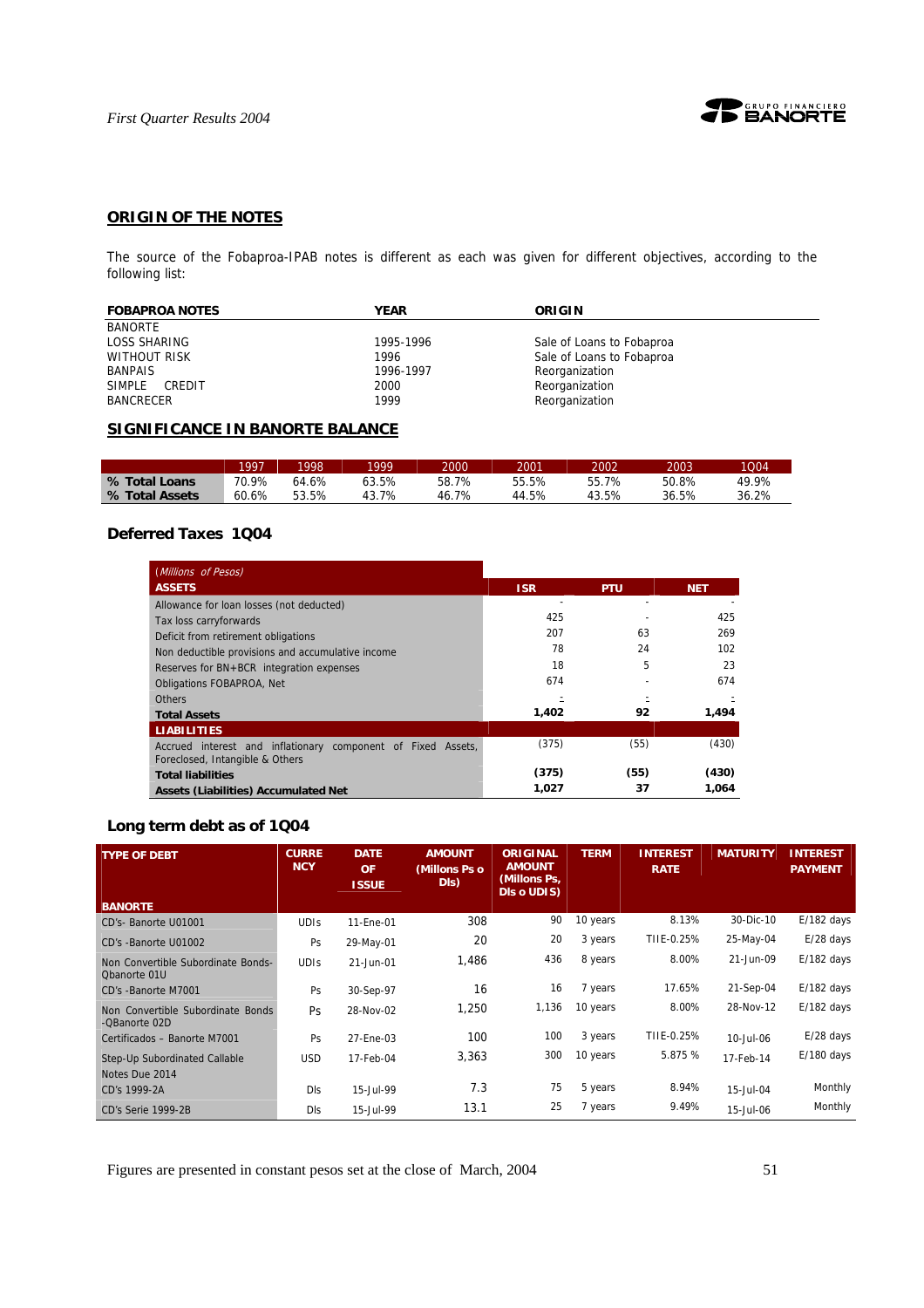# **Bank and Other entities loans as of 1Q04**

| (Millions of Pesos)                                   | <b>LOCAL</b><br><b>CURRENCY</b> | <b>INTERE</b><br><b>ST RATE</b> | <b>TERM</b><br>(DAYS) | <b>FOREIGN</b><br><b>CURRENCY</b> | <b>INTEREST</b><br><b>RATE</b> | <b>TERM</b><br>(DAYS) | <b>TOTAL</b> |
|-------------------------------------------------------|---------------------------------|---------------------------------|-----------------------|-----------------------------------|--------------------------------|-----------------------|--------------|
| <b>LOANS FROM LOCAL BANKS</b>                         |                                 |                                 |                       | 547                               | $L+6$                          | 485                   | 547          |
| LOANS FROM FOREIGN BANK CONCERTED FROM<br>THE COUNTRY |                                 |                                 |                       |                                   |                                |                       |              |
| LOANS FROM FOREIGN BANK CONCERTED FROM<br>CAYMAN      |                                 |                                 |                       | 342                               | 2.18                           | 1144                  | 342          |
| <b>SECURITIZATION</b>                                 |                                 |                                 |                       | 229                               | 9.23                           | 321                   | 229          |
| LOANS FROM DEVELOPING BANKS                           | 310                             | 11.43                           | 715                   | 541                               | 3.26                           | 691                   | 851          |
| <b>LOANS FROM PUBLIC FUNDS</b>                        | 6.242                           | 5.55                            | 669                   | 336                               | 1.96                           | 416                   | 6,578        |
| <b>LOANS FROM BANKS</b>                               | 5,700                           | 6.18                            | 6                     | ٠                                 |                                |                       | 5,700        |
| <b>CALL MONEY</b>                                     | 3,487                           | 6.12                            |                       |                                   |                                | $\overline{a}$        | 3,487        |
| LOANS FROM FIDUCIARY FUNDS                            | 4,051                           | 9.62                            | 8,556                 |                                   |                                | ٠                     | 4,051        |
| PROVISIONS FOR INTEREST                               | 33                              | N.A.                            | N.A.                  | $\overline{\phantom{a}}$          |                                | ٠                     | 33           |
|                                                       | 19,823                          |                                 |                       | 1,995                             |                                |                       | 21,818       |

# **Trading Income 1Q04**

(Millones de Pesos)

| <b>VALUATION EFFECTS</b>                       | <b>NET</b>     |
|------------------------------------------------|----------------|
| Negotiable Instruments                         | 9              |
| Repurchase                                     | (10)           |
| <b>Futures</b>                                 | (5)            |
| Foreign Currency Forwards                      | 18             |
| Options                                        |                |
| Securities Ioans                               |                |
| Range                                          |                |
| <b>Inflation Adjustment</b>                    |                |
| <b>Total</b>                                   | 12             |
| RESULTS FROM BUYING AND SELLING                |                |
| Negotiable Instruments                         | 253            |
| Securities Held for Sell                       | 17             |
| <b>Inflation Adjustment</b>                    |                |
| <b>Total of Buying and Selling Instruments</b> | 270            |
| <b>FX Spot</b>                                 | 47             |
| <b>FX Forwards</b>                             | 1              |
| <b>FX Futures</b>                              |                |
| <b>FX Futures TIIE</b>                         |                |
| <b>Forwards</b>                                | 1              |
| <b>Total of Foreign Exchange</b>               | 49             |
| <b>Inflation Adjustment</b>                    | $\overline{2}$ |
| <b>Total of Buying and Selling</b>             | 321            |
| <b>TOTAL TRADING INCOME</b>                    | 333            |
|                                                |                |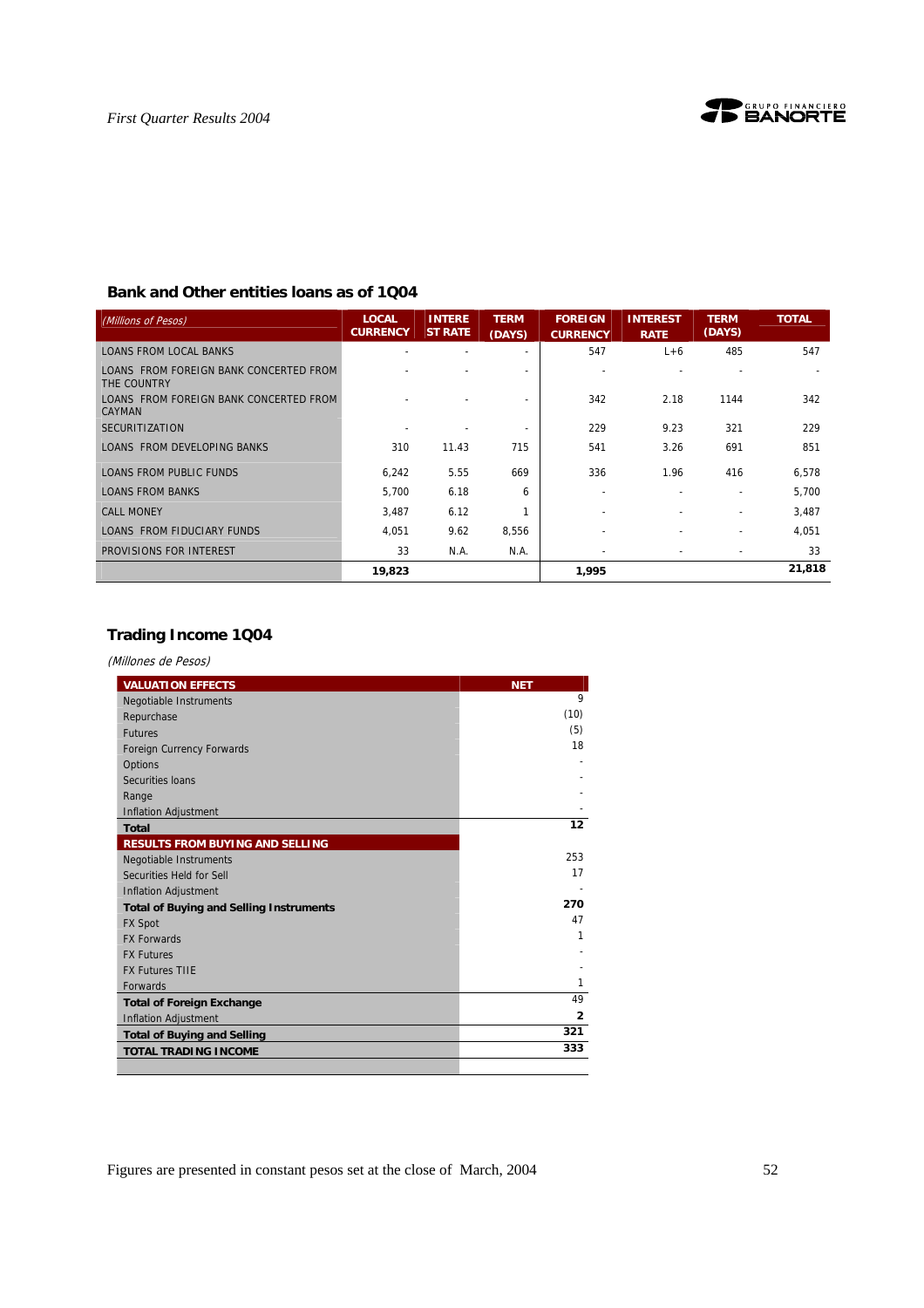

# **Banco Mercantil del Norte, S.A.**

#### **AD1.- CAPITALIZATION RATIO**

Breakdown of capitalization ratio for credit risk assets as well as assets subject to credit and market risk.

Net Capital to Credit Risk Assets: 18.8% Net Capital to Assets subject to Credit and Market Risk: 14.76%

#### **AD2.- CAPITAL INTEGRATION**

The net capital, divided by the basic and supplementary capital, as well as a brief integration of both broken down with the most important elements that make them up. The following should be incorporated as the minimum concepts relative to capital integration:

| Net Capital: 15,135                                                                            |       |                                   |       |  |  |  |  |
|------------------------------------------------------------------------------------------------|-------|-----------------------------------|-------|--|--|--|--|
| <b>Tier 1 Capital</b>                                                                          | 9,461 | <b>Tier 2 Capital</b>             | 5,674 |  |  |  |  |
| Stockholders Equity                                                                            | 9.571 | <b>Capitalization Instruments</b> | 4.73  |  |  |  |  |
| Subordinated debt and Capitalization Instruments                                               | 1.234 | (+)General Preventive Reserves    | 9     |  |  |  |  |
| Deferred for Tier 1                                                                            | 1.094 |                                   |       |  |  |  |  |
| (-) Investment in Subordinated debt                                                            |       |                                   |       |  |  |  |  |
| (-) Investment in Financial Institutions                                                       | 94    |                                   |       |  |  |  |  |
| (-) Investment in Non-Financial Institutions                                                   | 526   |                                   |       |  |  |  |  |
| (-) Financing granted for the acquisition of shares of the bank<br>or other Group subsidiaries |       |                                   |       |  |  |  |  |
| (-) Excess on deferred taxes                                                                   | 1.094 |                                   |       |  |  |  |  |
| (-) Restructuring Charges and others intangibles                                               | 724   |                                   |       |  |  |  |  |
| (-) Others Assets                                                                              |       |                                   |       |  |  |  |  |



#### **AD3.- RISK ASSETS**

Amount of weighted assets with market risk and credit risk.

| Market risk weighted assets: 25,836                               | <b>Weighted Assets</b> | <b>Required</b><br><b>Capital</b> |
|-------------------------------------------------------------------|------------------------|-----------------------------------|
| Peso Nominal interest rate operations                             | 15.738                 | 1.259                             |
| Peso or UDI real interest rate operations                         | 1.235                  | 99                                |
| Interest rate operations in foreign currency with<br>nominal rate | 4.842                  | 387                               |
| Position in UDIS or with a return indexed to inflation            | 10                     |                                   |
| Positions in foreign currency or indexed to the FX<br>rate        | 205                    | 16                                |
| Positions in share or index to the price of securities            |                        |                                   |

| <b>Credit Risk-Weighted Assets: 81,884</b> | <b>Weighted Assets</b> | <b>Required</b><br><b>Capital</b> |
|--------------------------------------------|------------------------|-----------------------------------|
| Group 1 (risk weight 0%)                   |                        |                                   |
| Others (risk weight 2.5%)                  |                        |                                   |
| Others (risk weight 10%)                   | 617                    | 49                                |
| Group 2 (risk weight I 20%)                | 2.273                  | 182                               |
| Others (risk weight 50%)                   | 1,017                  | 81                                |
| Others (risk weight 75%)                   |                        |                                   |
| Group 3 (risk weight 100%)                 | 68.731                 | 5.498                             |
| Others (risk weight 112%)                  |                        |                                   |
| Others (risk weight 115%)                  | 7.361                  | 589                               |
| Others (risk weight 150%)                  |                        |                                   |
| Others                                     | 496                    | 40                                |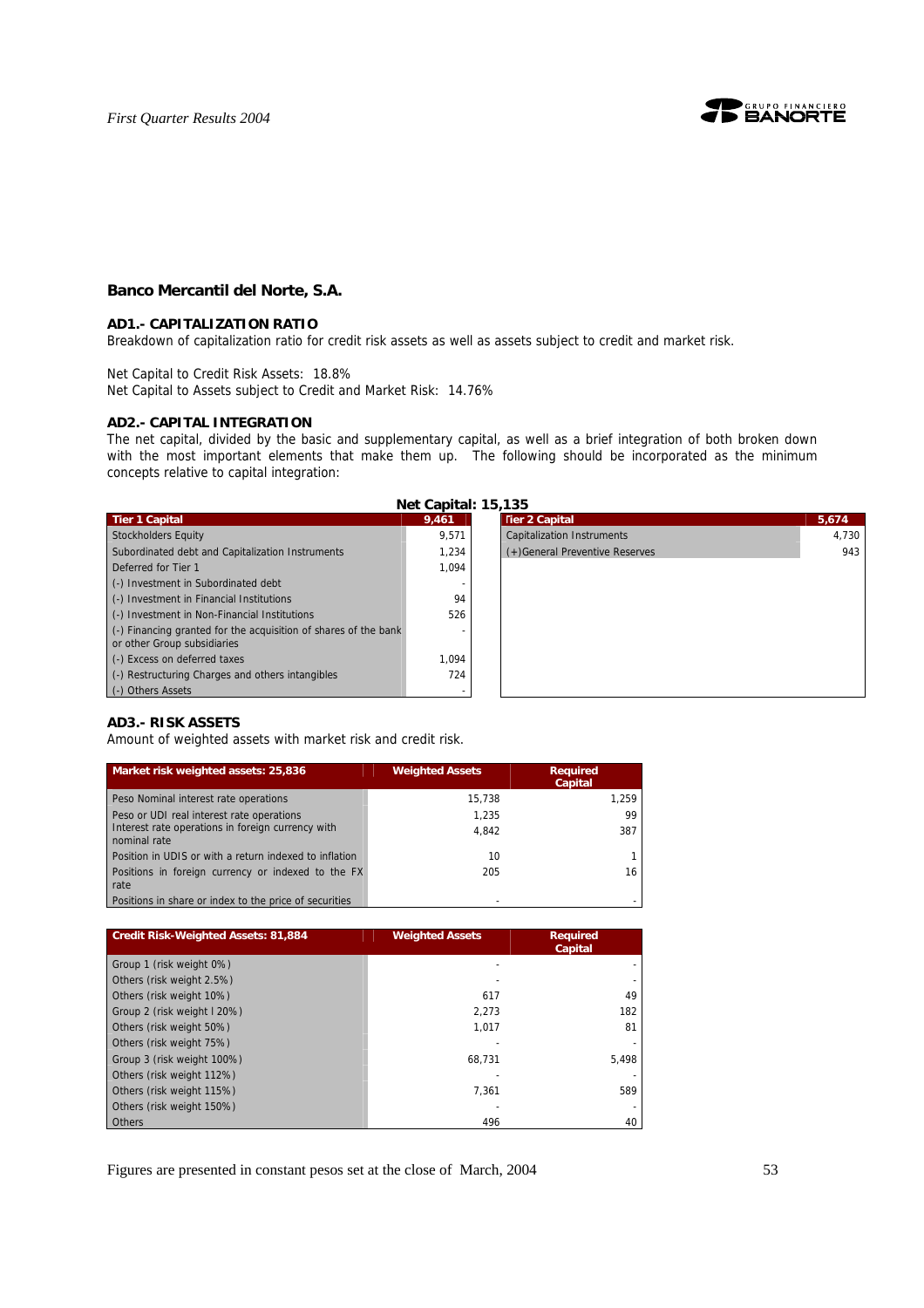

# **Banco del Centro, S.A.**

### **AD1.- CAPITALIZATION RATIO**

Breakdown of capitalization ratio for credit risk assets as well as assets subject to credit and market risk.

Net Capital to Credit Risk Assets: 88.52% Net Capital to Assets subject to Credit and Market Risk: 20.77%

#### **AD2.- CAPITAL INTEGRATION**

The net capital, divided by the basic and supplementary capital, as well as a brief integration of both broken down with the most important elements that make them up. The following should be incorporated as the minimum concepts relative to capital integration:

**Net Capital: 2,603** 

| <b>Tier 1 Capital</b>                                              | 2,567 | <b>Tier 2 Capital</b>             | 37 |
|--------------------------------------------------------------------|-------|-----------------------------------|----|
| Stockholders Equity                                                | 3.175 | <b>Capitalization Instruments</b> |    |
| Subordinated debt and Capitalization Instruments                   |       | (+)General Preventive Reserves    | 37 |
| Deferred for Tier 1                                                |       |                                   |    |
| (-) Investment in Subordinated debt                                |       |                                   |    |
| (-) Investment in Financial Institutions                           | 608   |                                   |    |
| (-) Investment in Non-Financial Institutions                       |       |                                   |    |
| (-) Financing granted for the acquisition of shares of the bank or |       |                                   |    |
| other Group subsidiaries                                           |       |                                   |    |
| (-) Excess on deferred taxes                                       |       |                                   |    |
| (-) Restructuring Charges and others intangibles                   |       |                                   |    |
| (-) Others Assets                                                  |       |                                   |    |

# **AD3.- RISK ASSETS**

Amount of weighted assets with market risk and credit risk.

| Market risk Weighted Assets: 1,382                                | <b>Weighted Assets</b> | <b>Required</b><br>Capital |
|-------------------------------------------------------------------|------------------------|----------------------------|
| Peso Nominal interest rate operations                             | 9.380                  | 750                        |
| Peso or UDI real interest rate operations                         | 89                     |                            |
| Interest rate operations in foreign currency with<br>nominal rate | 5                      |                            |
| Position in UDIS or with a return indexed to inflation            |                        |                            |
| Positions in foreign currency or indexed to the FX<br>rate        |                        |                            |
| Positions in share or index to the price of securities            | 118                    |                            |

| <b>Credit Risk-Weighted Assets: 2,279</b> | <b>Weighted Assets</b> | <b>Required</b><br>Capital |  |
|-------------------------------------------|------------------------|----------------------------|--|
| Group 1 (risk weight 0%)                  |                        |                            |  |
| Others (risk weight 2.5%)                 |                        |                            |  |
| Others (risk weight 10%)                  | 54                     | 4                          |  |
| Group 2 (risk weight I 20%)               | 3                      |                            |  |
| Others (risk weight 50%)                  |                        |                            |  |
| Others (risk weight 75%)                  |                        |                            |  |
| Group 3 (risk weight 100%)                | 2.859                  | 229                        |  |
| Others (risk weight 112%)                 |                        |                            |  |
| Others (risk weight 115%)                 |                        |                            |  |
| Others (risk weight 150%)                 |                        |                            |  |
| <b>Others</b>                             | 26                     |                            |  |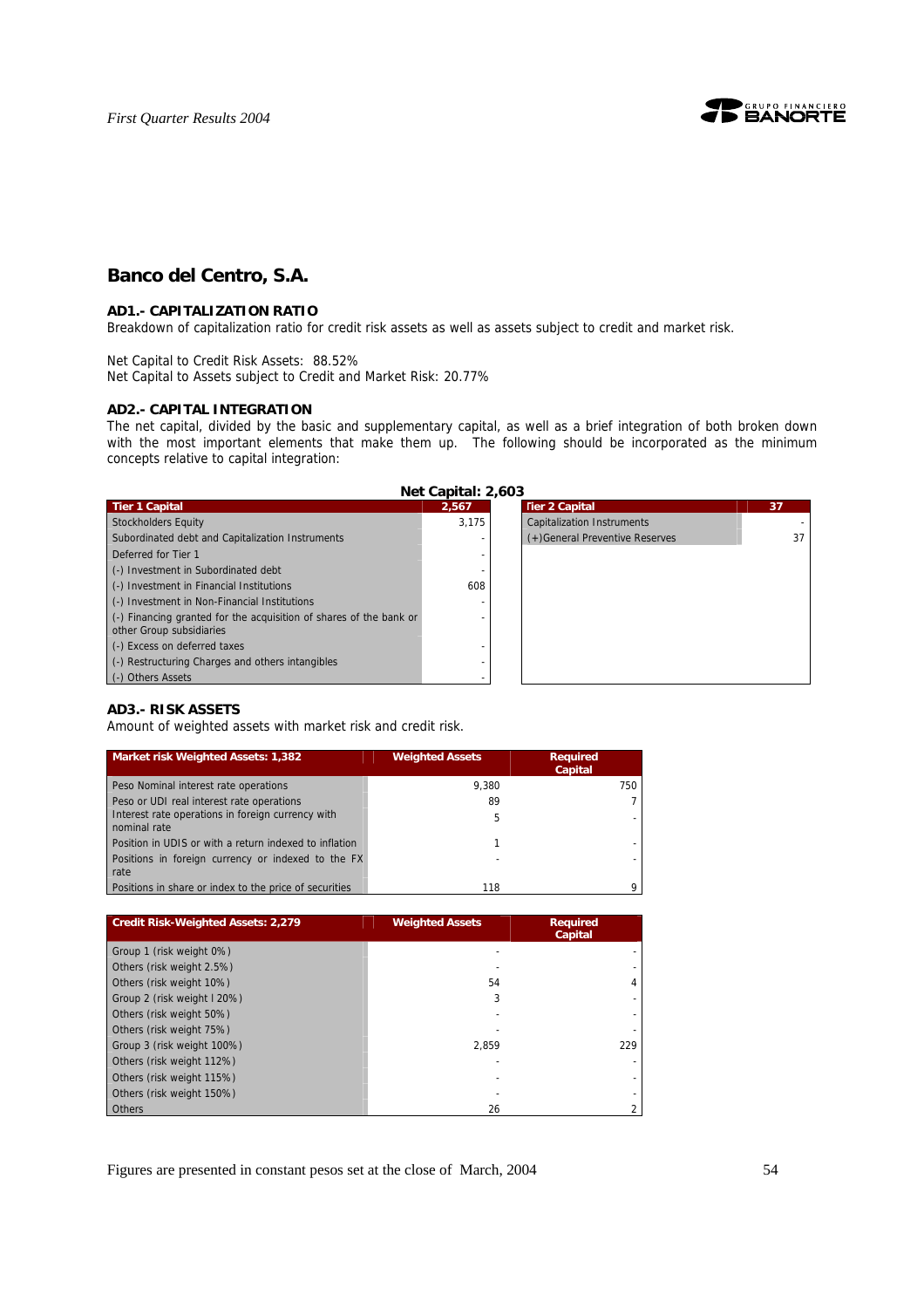

#### **Risk Management**

#### **Market Risk**

The Banking Sector of Grupo Financiero Banorte, S.A. has been applying since January 2003 the non-parametric historical simulation method to estimate the Value at Risk (VaR).

This new methodology is used both to calculate the market risk as well as to set and control internal limits, considering a two-tail 99% reliability level, besides being multiplied by a safety factor that depends on the behavior of the main risk factors that affect the appraisal of the Banking Sector's (BANORTE & BANCEN) current portfolios.

This method is applied to all the Banking Sector's portfolios that are exposed to variations in risk factors that can have a direct effect on their valuation (domestic interest rates, foreign interest rates, exchange rates, among others).

The VaR under this method means the potential loss for one day that could affect the loan portfolio valuation at a certain date, with a two-tail 99% reliability level assuming that the 500 immediate historical scenarios repeat in the future, multiplying said result by a safety factor that guarantees coverage of all the unforeseen volatility in the main risk factors that affect such portfolios.

The average Value at Risk (VaR) for the January-March 2004 quarter for the Banking Sector's financial instrument portfolios, including bonds, shares, money market transactions, swaps, forwards, futures, and others derived within and out of the balance, is Ps 259 million.

The VaR for other periods are as follows:

| Millions of nominal pesos         | 1003   | 2003   | 3003   | 4Q03   | 1004   |
|-----------------------------------|--------|--------|--------|--------|--------|
| Banorte VaR *                     | 161    | 126    | 166    | 217    | 258    |
| Banorte's Net Capital ***         | 10,720 | 10,905 | 11,329 | 11,739 | 15,135 |
| VaR / Banorte's Net Capital       | 1.50%  | 1.16%  | 1.47%  | 1.85%  | 1.70%  |
|                                   |        |        |        |        |        |
| Bancen VaR <sup>*</sup>           | 153    | 133    | 105    | 51     | 12     |
| Bancen's Net Capital ***          | 1,918  | 2,275  | 2,453  | 2,445  | 2,603  |
| VaR / Bancen's Net Capital        | 7.98%  | 5.85%  | 4.28%  | 2.09%  | 0.46%  |
|                                   |        |        |        |        |        |
| Banking Sector's VaR <sup>*</sup> | 184    | 163    | 182    | 242    | 259    |
| Banking Sector Net Capital ****   | 12,638 | 13,180 | 13,782 | 14,184 | 17,738 |
| VaR / Banking Sector Net Capital  | 1.46%  | 1.24%  | 1.32%  | 1.71%  | 1.46%  |

Quarterly Average

\*\*\* Net Capital at the end of the period.

\*\*\*\* Banking Sector Net Capital is the sum of Banorte and Bancen's Net Capital.

The Value at Risk for the Banking Sector (BANORTE & BANCEN) takes into consideration the correlations between all the risk factors that influence portfolio appraisal, which explains the difference in the arithmetic sum of the Value at Risk per Institution.

Additionally, the Value at Risk per risk factor of the instruments portfolio described for the Banking Sector as a whole, was as follows for the first quarter of 2004:

| (Millios of pesos)     |            |
|------------------------|------------|
| <b>RISK FACTOR</b>     | <b>VaR</b> |
| Domestic interest rate | 135        |
| Foreign interest rate  | 146        |
| Exchange rate          | 221        |
| <b>Stock Exchange</b>  |            |
| <b>Eurobonds Price</b> | 219        |
| Total                  | 259        |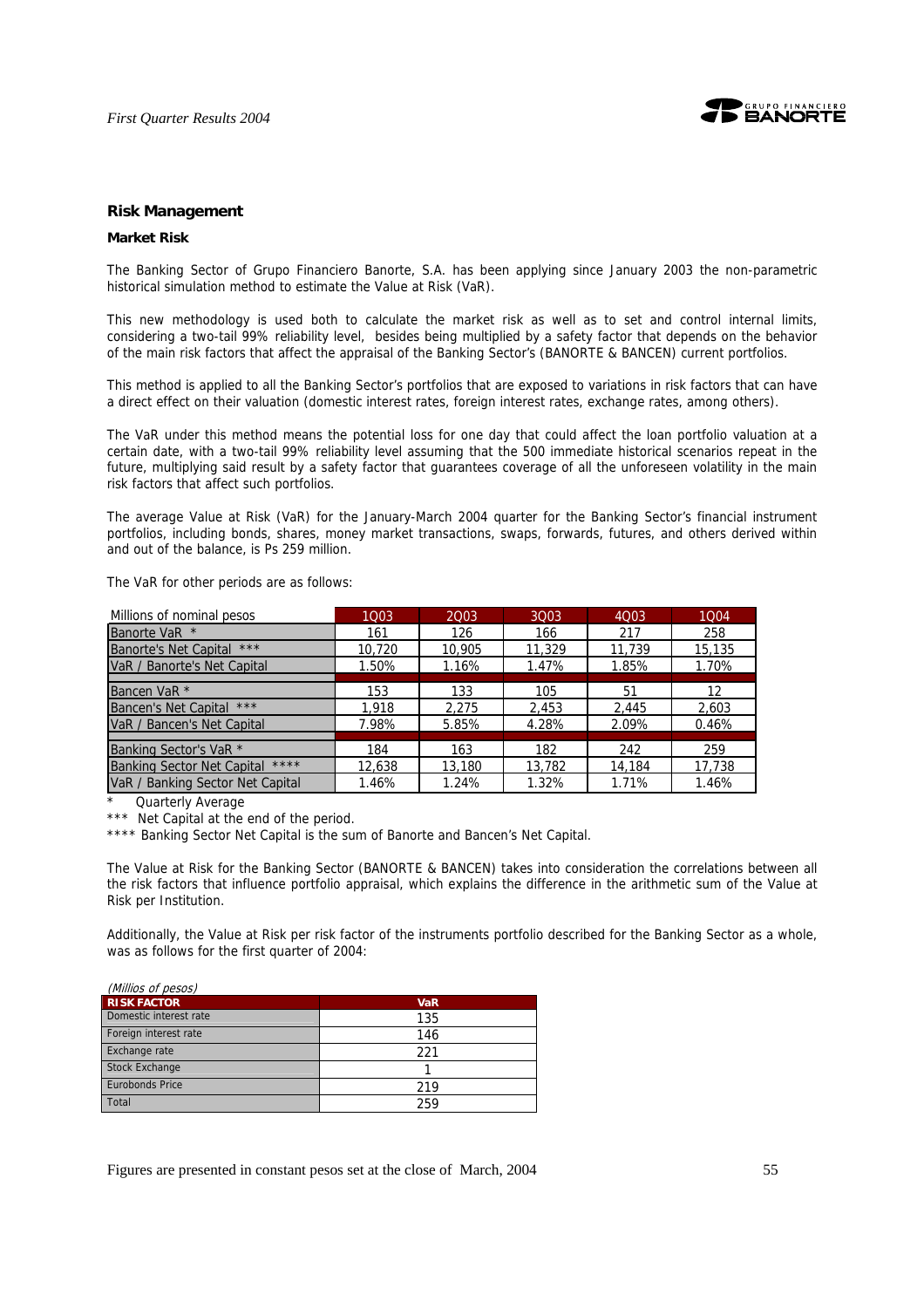

The VaR for each of the risk factors presented is determined by simulating 500 historical scenarios of the variables that make up each one of said factors, while keeping the variables that affect the rest of the indicated risk factors constant. The consolidated Value at Risk for the Banking sector takes into consideration the correlations of all the risk factors affecting the portfolio appraisal, which is why the sum of the Value at Risk per Institution does not match.

### **Credit risk**

Credit risk is the risk of clients failing to meet their payments. Therefore, it is essential to correctly manage such a risk in order to maintain a quality loan portfolio.

The objectives of credit risk management at GFNorte are:

- To develop and carry out credit risk policies that are compatible with the strategic objectives of the institution.
- To support strategic decision-making, maximizing the creation of value for the stockholders and guaranteeing security for our clients.
- To set specific policies and procedures to identify the level of risk of the debtor, using said procedures as a basis for granting loans as well as for their follow-up.
- To calculate the exposure of credit risk in time, considering and evaluating the concentration of exposure by qualifying risk, geographical regions, economic activities, currency and type of product.
- To create diversification strategies of the loan portfolio, setting down its limits.
- To implement a global credit risk management supervising all the operations and aspects related to credit risk.

#### **Individual Credit risk**

Individual risk is identified and measured at GFNorte by Qualifying Credit risk, per Target Markets and pursuant to the Risk Acceptance Criteria.

Regarding the commercial loans credit risk classification, departing 1Q01, this process carried out based on Circular 1480 of the CNBV, using Banorte's Risk Internatl Classification (RIC) in order to calculate debtor rank and circualr 1480 to calculate credit ranking. For small credits, a parametric system is used. Mortgage loans, Consumer loans and Credit Cards are classified using their specific CNBV circulars.

The Target Markets and the Risk Acceptance Criteria are tools that are part of GFNorte's loan strategy which help in determining individual credit risk levels. The Target Markets are activities selected by region and economic activity, backed up by economic and quality studies of the portfolio in which Banorte is interested in placing loans. The Risk Acceptance Criteria are parameters that describe the identified risks per industry, making it possible to identify the risk implied for the bank in granting a loan to a client depending on the economic activity involved. The types of risk considered in the Risk Acceptance Criteria are financial, operation, market, company life cycle, legal and regulatory, loan experience and management quality.

#### **Portfolio Credit risk**

GFNorte has designed a portfolio credit risk method that, besides contemplating the major and latest international practices in identification, measurement, control and follow-up, has been adapted to work within the context of the Mexican Financial System.

This credit risk methodology makes it possible to know the current value of the portfolio loans (of Banco Mercantil del Norte and Banco del Centro), that is, the loan exposure, allowing surveillance of the risk concentration levels per risk qualification, geographical regions, economic activities, currency and type of product in order to know the portfolio's profile and take action to direct it toward a diversification which will maximize profitability with the lowest risk.

Calculating loan exposure implies generating a cash flow of each one of the loans, of both capital and interest to discount it later. This exposure is sensible to changes in the market, thereby facilitating calculations under different economic scenarios.

The method, in addition to contemplating loan exposure, takes into consideration the probability of non-compliance, the recovery level associated to each client and the classification of the debtor based on the Merton model. The probability of non-compliance is the probability that the debtor will not meet his/her debt obligation with the bank according to the originally agreed terms and conditions. The probability of non-compliance is based on the transition matrixes that GFNorte calculates from the migration of the debtor through different risk qualification levels. The recovery ratio is the percentage of total exposure that is estimated to be recovered in the debtor fails to comply. The classification of the debtor, based on the Merton model, associated the debtor's future behavior to loan and market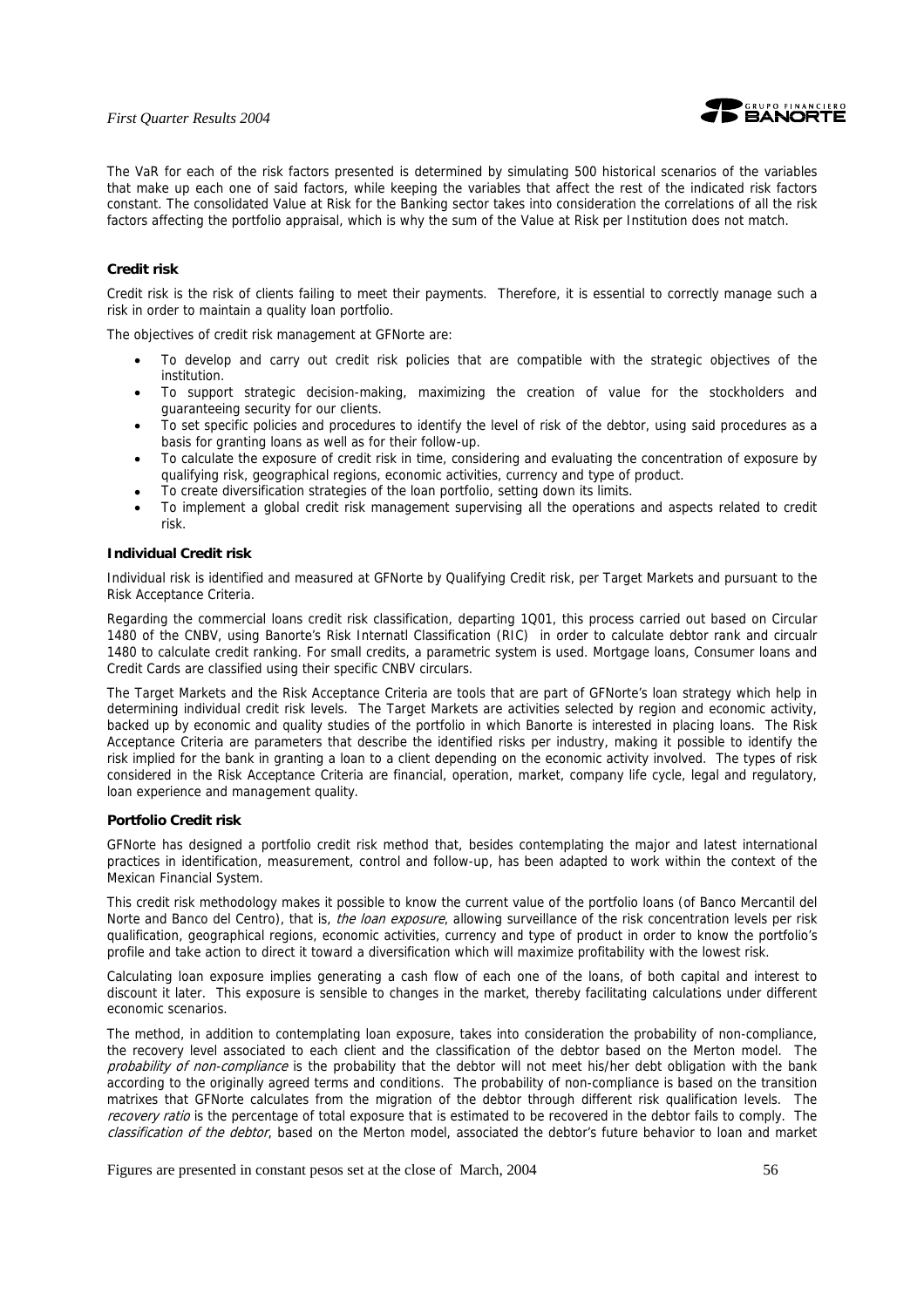

factors on which his "credit health" depends, as determined by statistical techniques.

The results are risk measures such as the expected and unexpected loss at a one-year horizon. The expected loss is the credit portfolio's loss distribution average. The unexpected loss is the maximum loss at a specific confidence level (95% in this case) given the loss distribution.

The results obtained are used as a tool for better decision-making in granting loans and in the diversification of the portfolio, according to GFNorte's global strategy. The individual risk identification tools and the portfolio credit risk methodology are periodically checked and updated to allow the application of new techniques that may support or strengthen them. As a result, GFNorte has tools and methods of the highest quality on an international scale to identify, measure, control and follow up credit risks.

The implementation of Circular 1423 of the CNBV for the portfolio credit risk was finished and includes Banco Mercantil del Norte and Bancen Portfolio, additionally we are working in the implementation of a methodology that includes the financial instruments, it will be concluded in this year.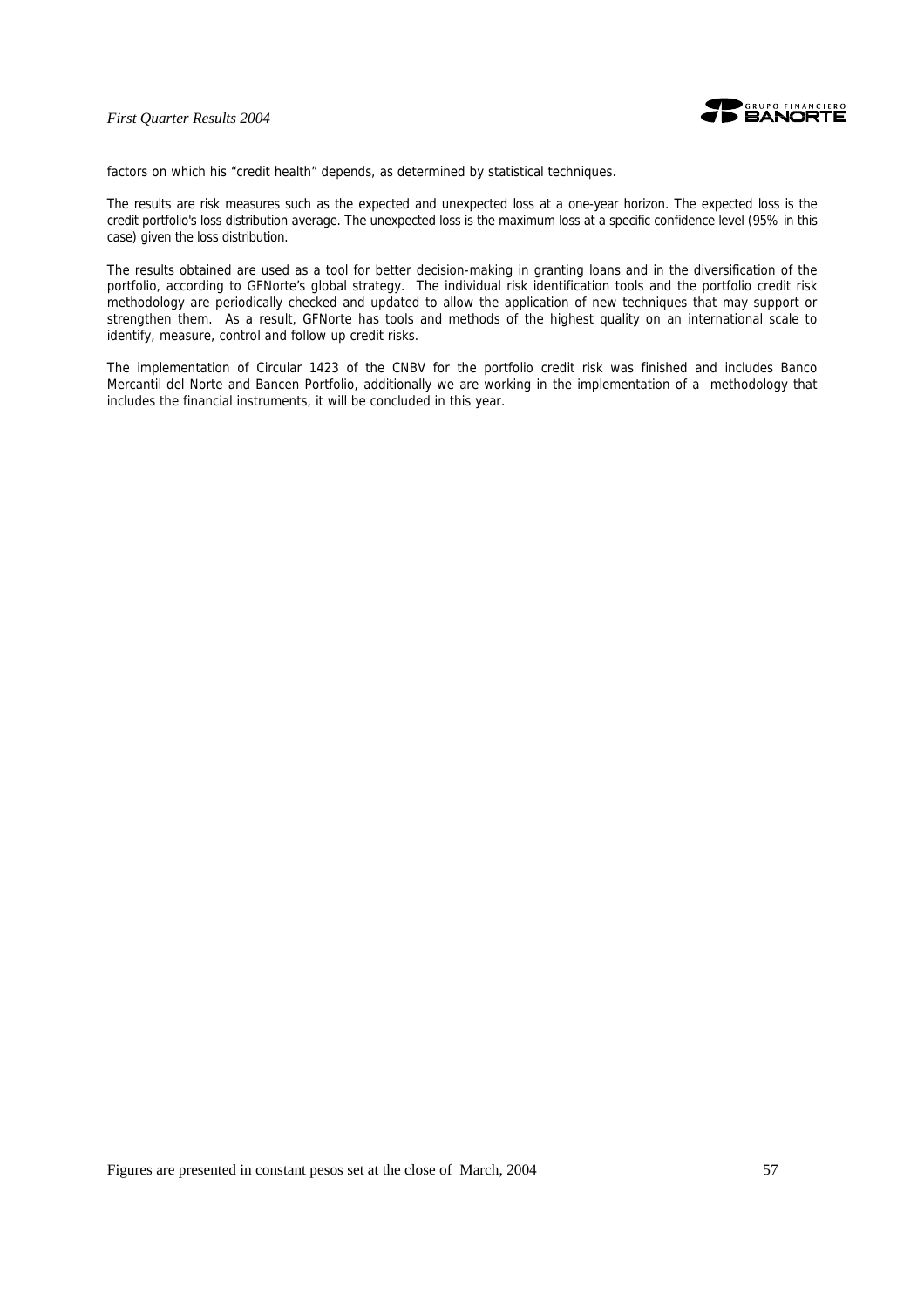

#### **Information by Segments**

With the ultimate goal of improving the understanding of information of the Group and given the importance of the 2 banks (Banorte and Bancen) within the Financial Group, (together representing more than 90% each of the Shares, Deposits, and Profits of the Group), we have included their financial statements and combined indicators proforma together under the "Banking Sector" heading. The Banking Sector is defined as the 2 banks with their respective subsidiaries, except the Afore unit (a subsidiary of Bancen), which is not considered part of this Sector for management reasons (as of the end of 1998). We have also grouped companies corresponding to other Sectors, which are defined in accordance with the orientation of the companies. These Sectors are as follows: The Brokerage Sector which is made up of the Brokerage House; the Long-Term Savings Sector, made up of the Annuities, Insurance and Afore companies, and the Auxiliary Organizations Sector which includes the Leasing, the Brokerage, the Warehousing, and the Bonding companies. For purposes of the Reconciliation Table by Sector, these sectors are all put under the heading "Other Sectors" as they each represent only a very small participation in the group. This segmentation was done on the basis of the International Accounting Normative (NIC 14) and the Statement of Financial and Accounting Standards N° 131 that refers to the rules for presenting financial information by segment.

# **Proforma Consolidated Data-1Q04**

| (Millions of pesos)                | <b>BANORTE (1)</b> | <b>BANCEN (3)</b> | <b>TOTAL</b> |
|------------------------------------|--------------------|-------------------|--------------|
| <b>Income Statement</b>            |                    |                   |              |
| Net Interest Income                | 1,933              | 78                | 2,010        |
| Non Interest Income                | 1,061              | 149               | 1,210        |
| Non Interest Expense               | 2,429              | 23                | 2,451        |
| Other income (expense)             | (111)              | (33)              | (144)        |
| Extraordinary items, net           |                    |                   |              |
| Net Income                         | 287                | 203               | 490          |
| <b>Balance Sheet</b>               |                    |                   |              |
| <b>Assets</b>                      | 201,699            | 4,001             | 205,700      |
| Loans                              | 148.413            | 685               | 149.098      |
| Deposits                           | 160,098            |                   | 160,098      |
| Equity                             | 9,572              | 3,175             | 12,747       |
| Past Due Loans                     | 3,294              | 309               | 3,603        |
| Loan Loss Reserves                 | 4.140              | 441               | 4.581        |
| <b>Ratios</b>                      |                    |                   |              |
| Non Interest Expense/ Total Assets | 1.2%               | 0.6%              | 1.2%         |
| % Past Due Loans                   | 2.2%               | 45.1%             | 2.4%         |
| Reserves / Past Due Loans          | 125.7%             | 142.6%            | 127.2%       |
| % Capitalization (2)               | 14.8%              | 20.8%             | 15.4%        |

1) Includes a 96.11% participation of the Group.

2) Includes Market Risks.Using 2003 rules. 3) Excludes the AFORE.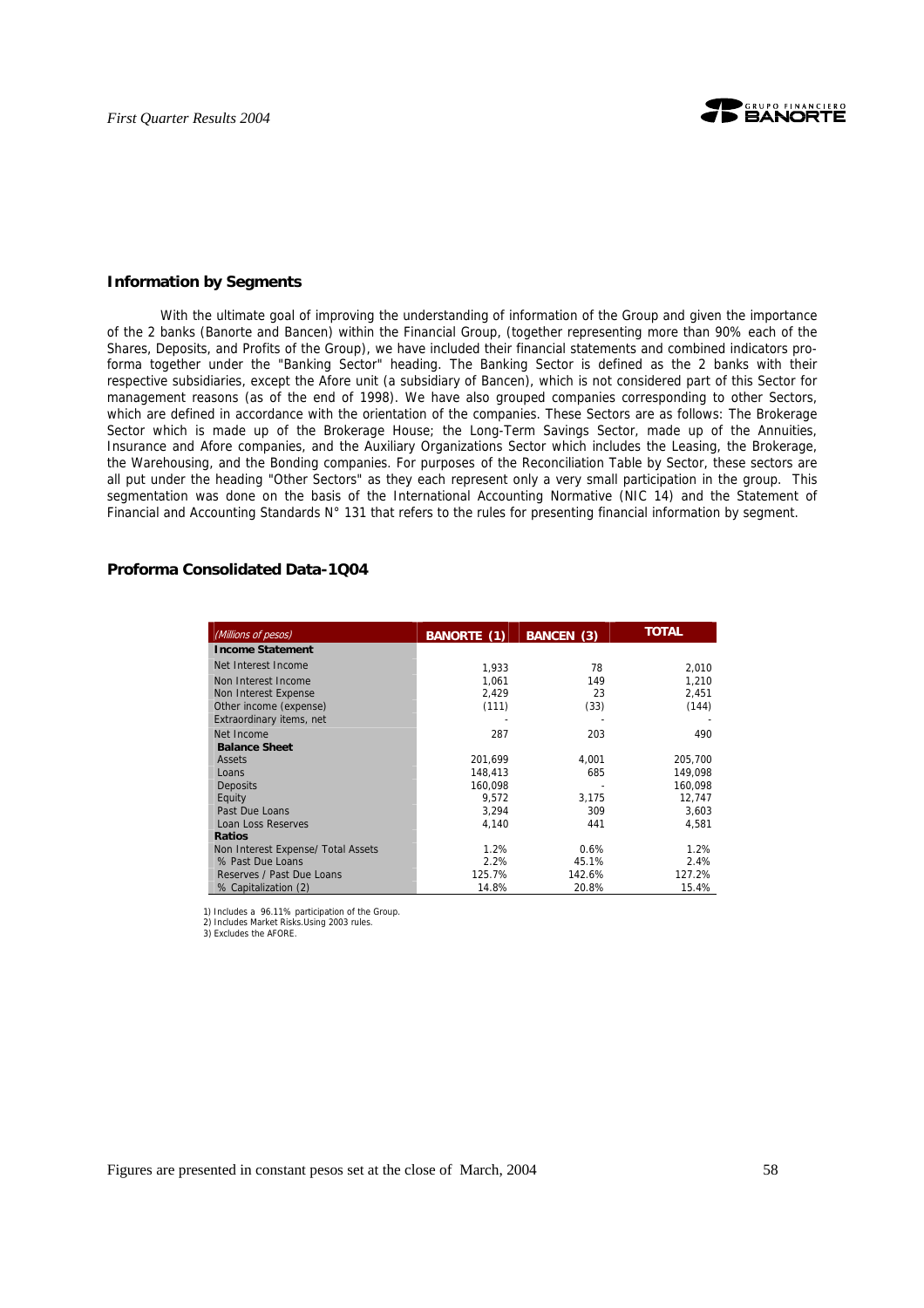

## **Inter-bank Eliminations Summary**

| (Millions of Pesos)               | <b>BANORTE</b> | <b>BANCEN</b> | <b>INTERBANK</b><br><b>ELIMINATIONS</b> |
|-----------------------------------|----------------|---------------|-----------------------------------------|
| <b>Income Statement</b>           |                |               |                                         |
| Net Interest Income               | (52.5)         | 52.5          |                                         |
| Non Interest Income               |                |               |                                         |
| Non Interest Expense              |                |               |                                         |
| Other Income (expense)            |                |               |                                         |
| Extraordinary items, net          |                |               |                                         |
| <b>Balance Sheet</b>              |                |               |                                         |
| Assets                            | (709)          | (20)          | (729)                                   |
| Cash and Due from Banks           | (381)          | (20)          | (401)                                   |
| <b>Financial Instruments</b>      | (328)          |               | (328)                                   |
| Loans                             |                |               |                                         |
| <b>Deposits</b>                   | (20)           | (328)         | (348)                                   |
| Due to Banks                      |                | (381)         | (381)                                   |
| Equity                            |                |               |                                         |
| Past Due Loans                    |                |               |                                         |
| <b>Loan Loss Reserves</b>         |                |               |                                         |
| Investments in Subsidiaries       |                |               |                                         |
| Deferred Taxes, (Liabilities) (*) |                |               |                                         |
| Deferred Taxes, (Assets)(*)       |                |               |                                         |

(\*)Reclassifications, in accordance to CNBV and accounting criteria presentation

The aforementioned table shows the eliminations between the two banks, considered as the "Banking Sector," showing the balance of the same under each heading in the Income Statement and the Balance Sheet. Note, however, that the individual numbers from the pro-forma table of combined indicators cannot be compared directly with those of the individual Financial Statements of each Bank, as one must consider the eliminations contained in this section, and also take into account that the Afore unit is not included under Bancen but is, nevertheless, included in the individual Financial Statements of Bancen.

### **Reconciliation per Segments Table**

| (Millions of Pesos)      | <b>BANKING</b><br><b>SECTOR</b> | <b>OTHER</b><br><b>SECTORS</b> | <b>WITHOUT</b><br>OT. SECT. | <b>TOTAL</b><br><b>GROUP</b> |
|--------------------------|---------------------------------|--------------------------------|-----------------------------|------------------------------|
| <b>Income Statement</b>  |                                 |                                |                             |                              |
| Net Interest Income      | 2.010.2                         | 108.5                          | (8.2)                       | 2.110.5                      |
| Non Interest Income      | 1.210.2                         | 438.7                          |                             | 1.648.9                      |
| Non Interest Expense     | 2.451.1                         | 343.0                          | (16.3)                      | 2.777.8                      |
| Other Income (expense)   | (143.6)                         | (20.5)                         | (8.1)                       | (172.2)                      |
| Extraordinary items, net |                                 |                                |                             |                              |
| <b>Balance Sheet</b>     |                                 |                                |                             |                              |
| Assets                   | 205.700                         | 21.179                         | (14, 948)                   | 211,931                      |
| Loans                    | 149.098                         | 4.597                          | (807)                       | 152.888                      |
| <b>Deposits</b>          | 160.098                         |                                | (112)                       | 159.986                      |
| Equity                   | 12.747                          | 16,037                         | (13, 922)                   | 14.862                       |
| Past Due Loans           | 3.603                           | 51                             |                             | 3.654                        |
| Loan Loss Reserves       | 4,581                           | 56                             |                             | 4,637                        |

The criteria for distributing income and expenditures between the Subsidiaries of the Group is done on the basis of the relative size and operational volume of each company, depending on the type of primary service it provides. These criteria are applied to the expenses related to the operation of primary areas, these being Accounting, Systems, and Operations, as well as to the expenses for maintaining the corporate structure.